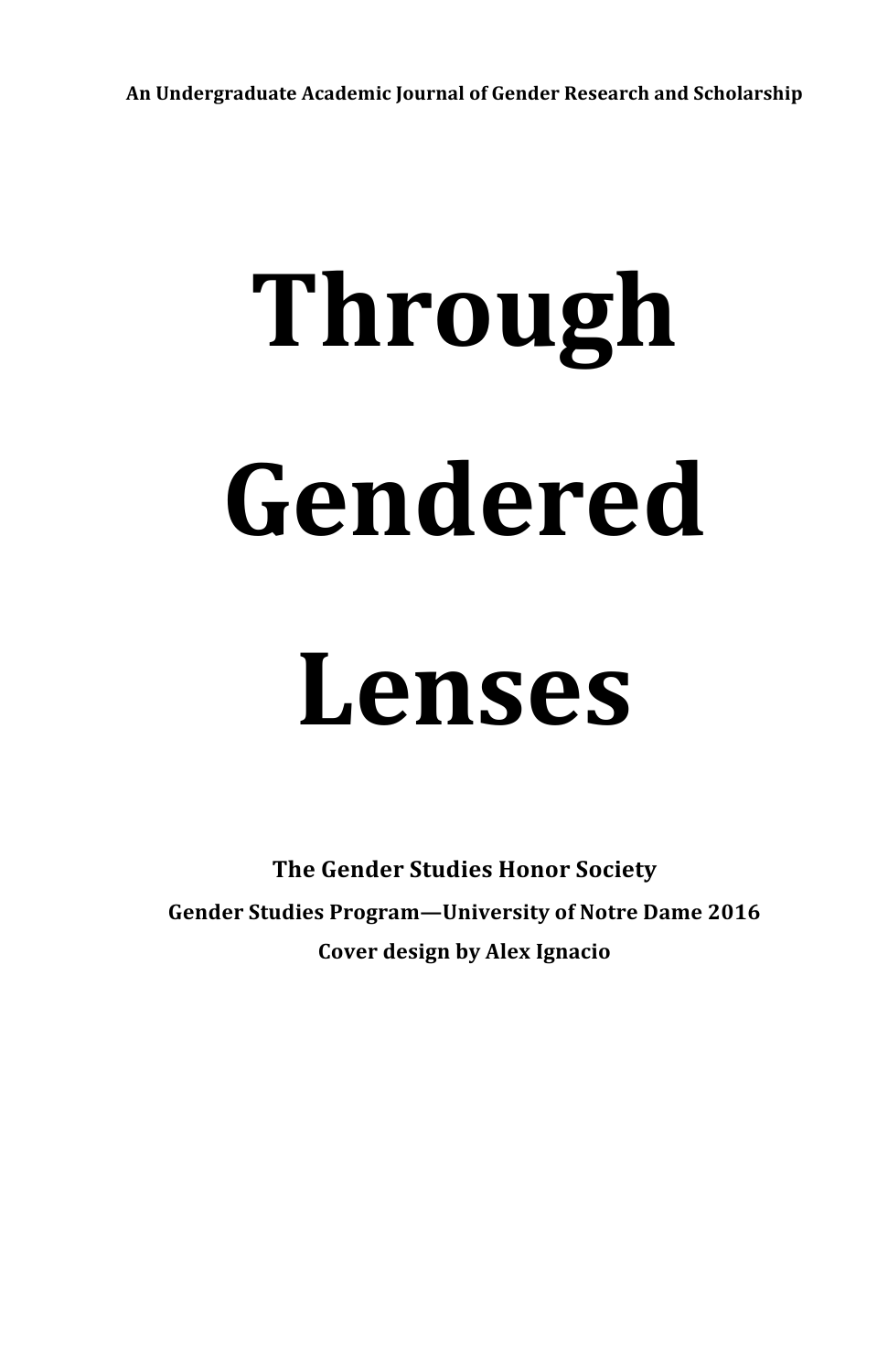# **About the Artist**

Alex Ignacio '16 studies Design and Visual Communications and Pre-Health. She serves as the graphic designer for the University of Notre Dame Gender Relations Center, Legends of Notre Dame, and currently interns at the Office of Sustainability. In her spare time, she enjoys photography, Pokemon, and all things Disney.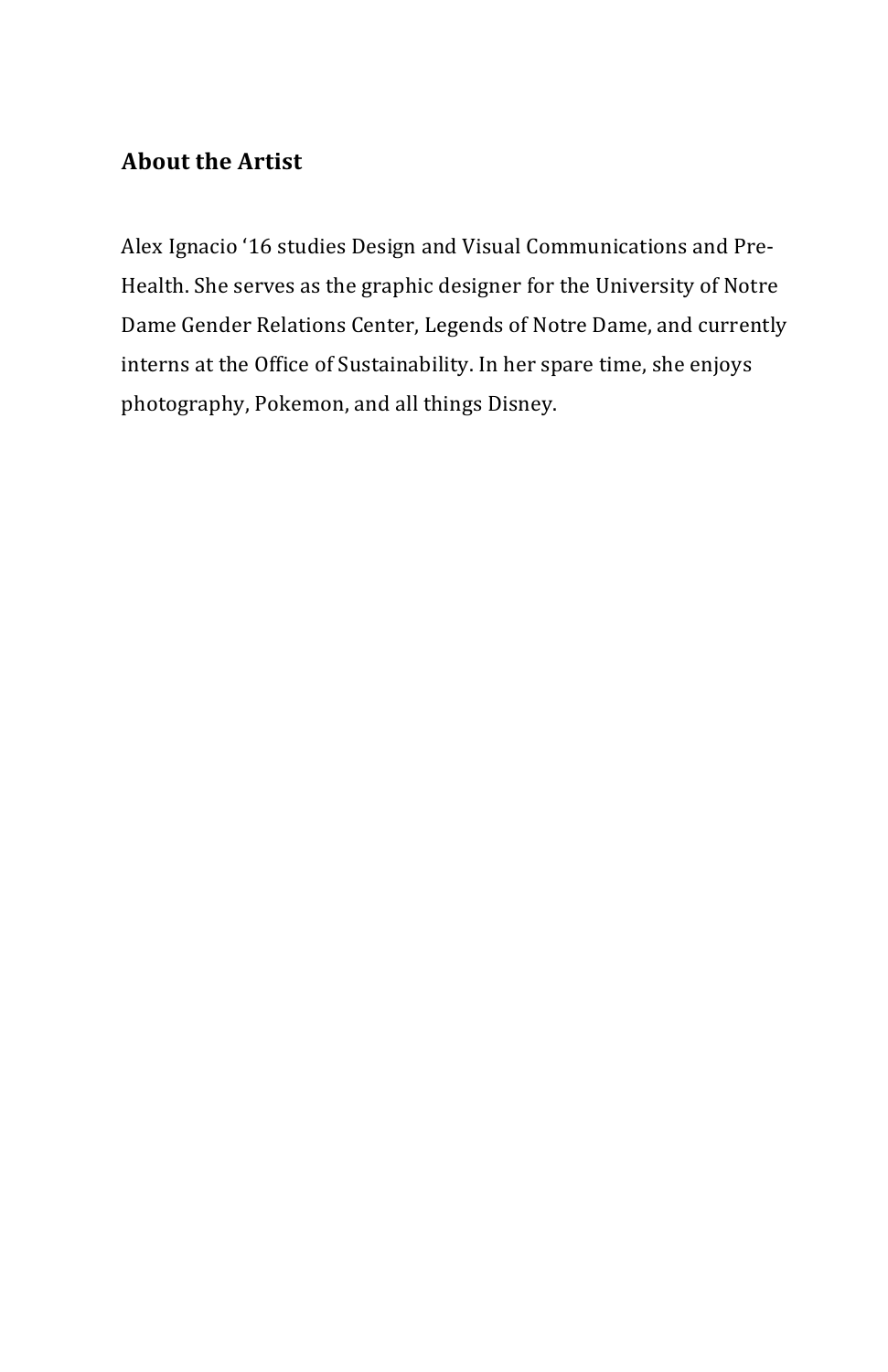# **About the Editor**

Pete Freeman '18 studies Gender Studies, Sociology, and Peace Studies at the University of Notre Dame. Freeman's research interests include Ghanaian "mamapreneurship," the feminization of poverty, and education policy. He plans to pursue future degrees in International Human Rights Law and Sociology.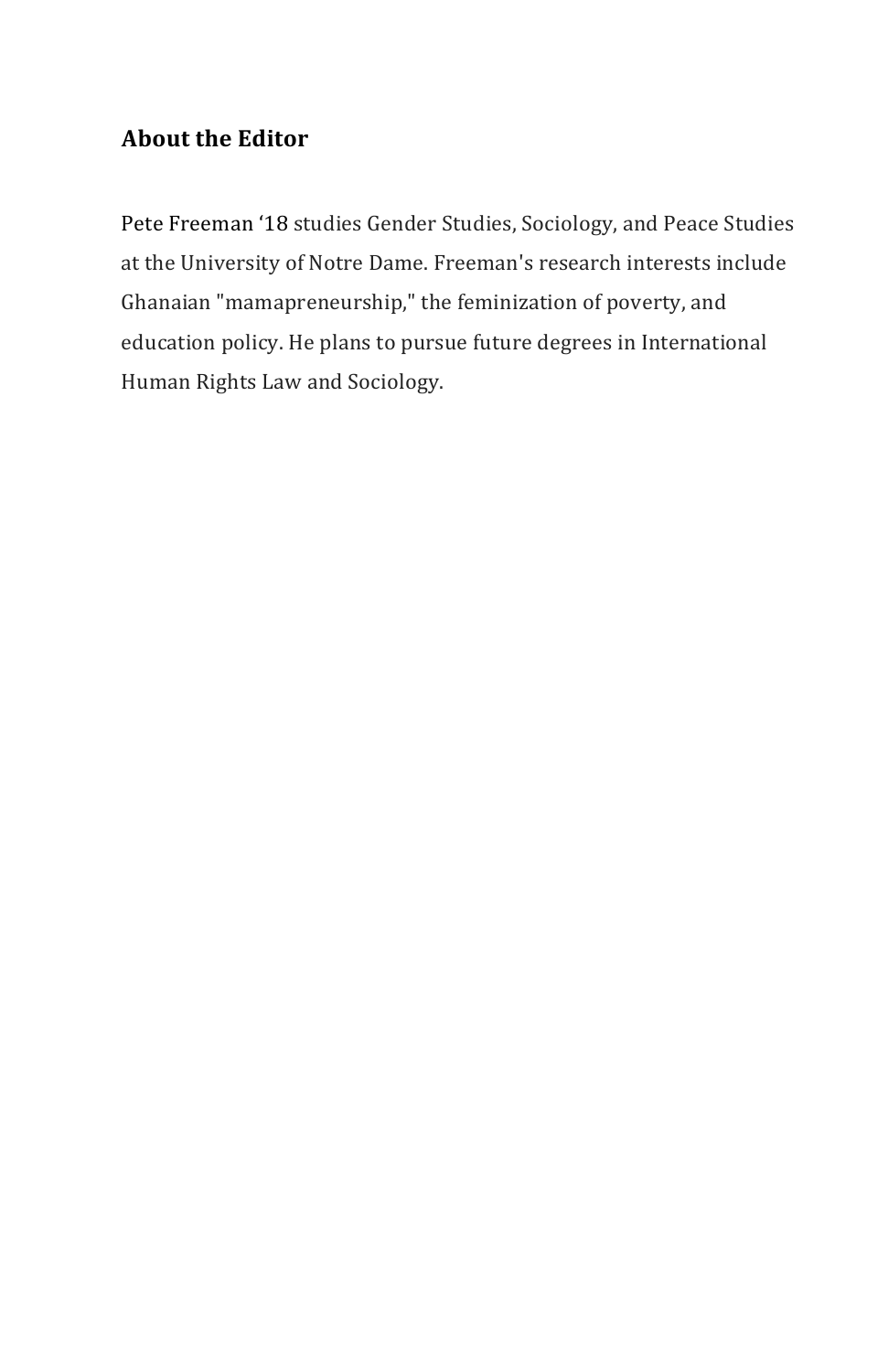# **Table of Contents**

Acknowledgements/5 Letter from the Editor/7 The Gender Studies Program/8 Triota: the Gender Studies Honor Society/9 Gender Studies Honor Society Members/10

**Essays**

The "Real Niggas" of 21st Century Minstrel and Their Video **Vixens/p.11** Amber Kristina Thomas

**Training Technopreneurs: Potential Solutions for Improving** Female Technopreneurs' Self Efficacy in Switzerland/p.33 Pete Freeman

**Variance in Ouotas and Women in Legislatures:** The Impact of Factors Affecting Quota Implementation on Quota **Success/p.61** Abigail Bartels

Age, Gender, and Power-A Disappointing Joke in Gawain and the **Green Knight/p.93** Karen Neis

"Bad Bitch" or Just a "Bitch": The Mean Girls of High School **Films/p.105** Lesley Stevenson

Father As Mother: How Masculinity Relates to Parental Role-**Reversal/p.123** Geralyn Smith

Gender Roles in the Food Markets of Jerusalem/p.137 Kristin Brennan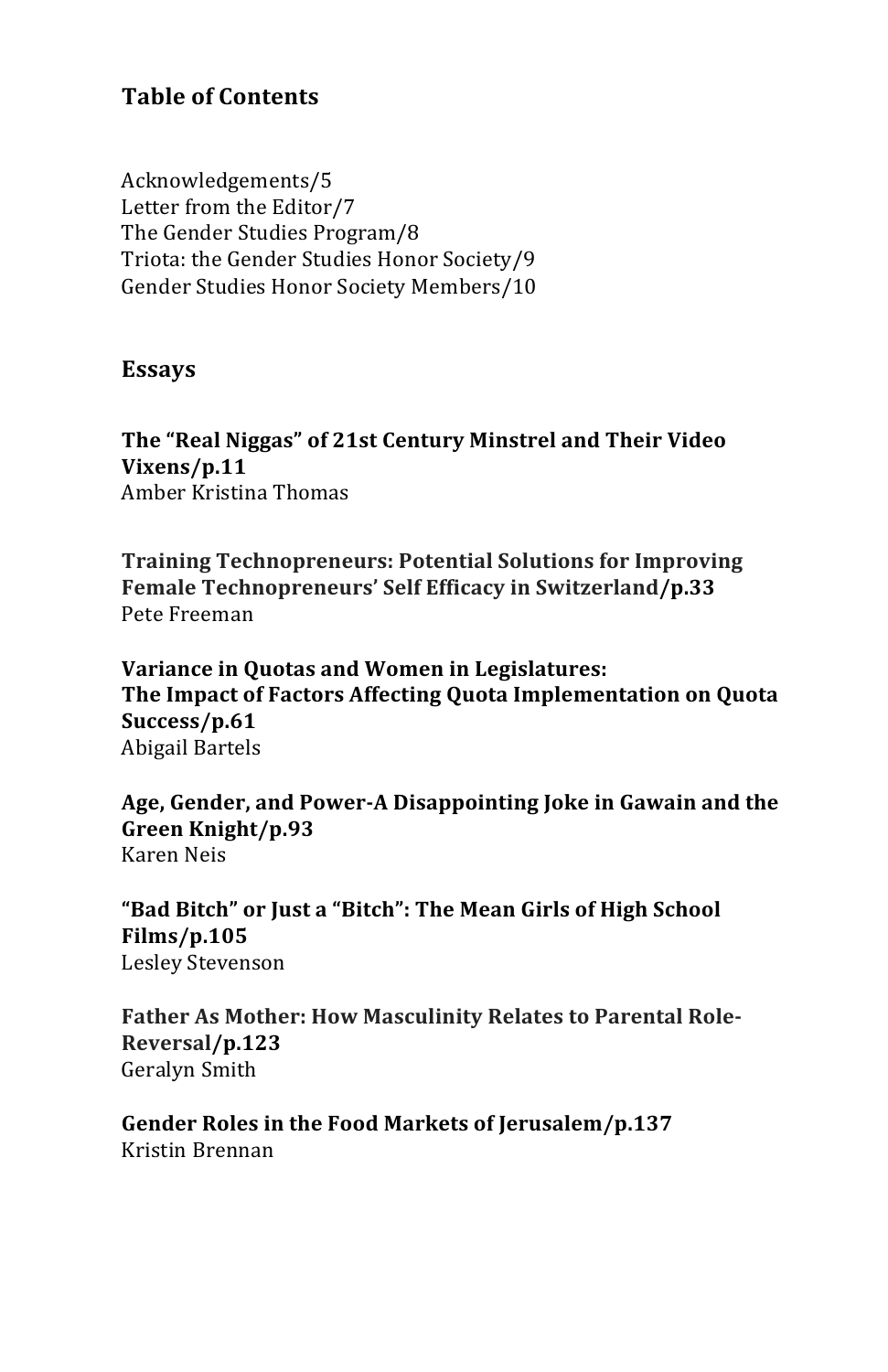### **Acknowledgements**

This edition of *Through Gendered Lenses* marks its seventh year of highlighting gender scholarship at the University of Notre Dame. The number of those responsible for the success of the journal extends far beyond the breadth of this page, and it is with sincere gratitude that we honor their contributions and commitment.

**Through Gendered Lenses would not exist without the Gender Studies** Program, which both educates the scholars within these pages and creates a platform upon which gender can be theorized, researched, discussed, and depicted. Abigail Palko, Associate Director of the Gender Studies Program, and Mary Celeste Kearney, Director of the Gender Studies Program, deserve significant acknowledgment for their involvement. Immeasurable recognition is due to Linnie Caye, Program Coordinator, whose sage advice and familiarity with various channels, timelines, and procedures guided the production of the journal. Her invaluable insight was enormously helpful, and the Honor Society is truly grateful.

The Honor Society is indebted to its many generous benefactors. In particular, the Honor Society would like to thank the Office of Undergraduate Studies of the College of Arts and Letters, who have generously underwritten publication of this year's journal with a Teaching Beyond the Classroom Grant. We are grateful to the Boehnen Fund for Excellence in Gender Studies, the Genevieve D. Willis Endowment for Excellence, and the alumni and allies who sponsor the Gender Studies Program at the University of Notre Dame. Their continued support afforded these scholars the opportunities to pursue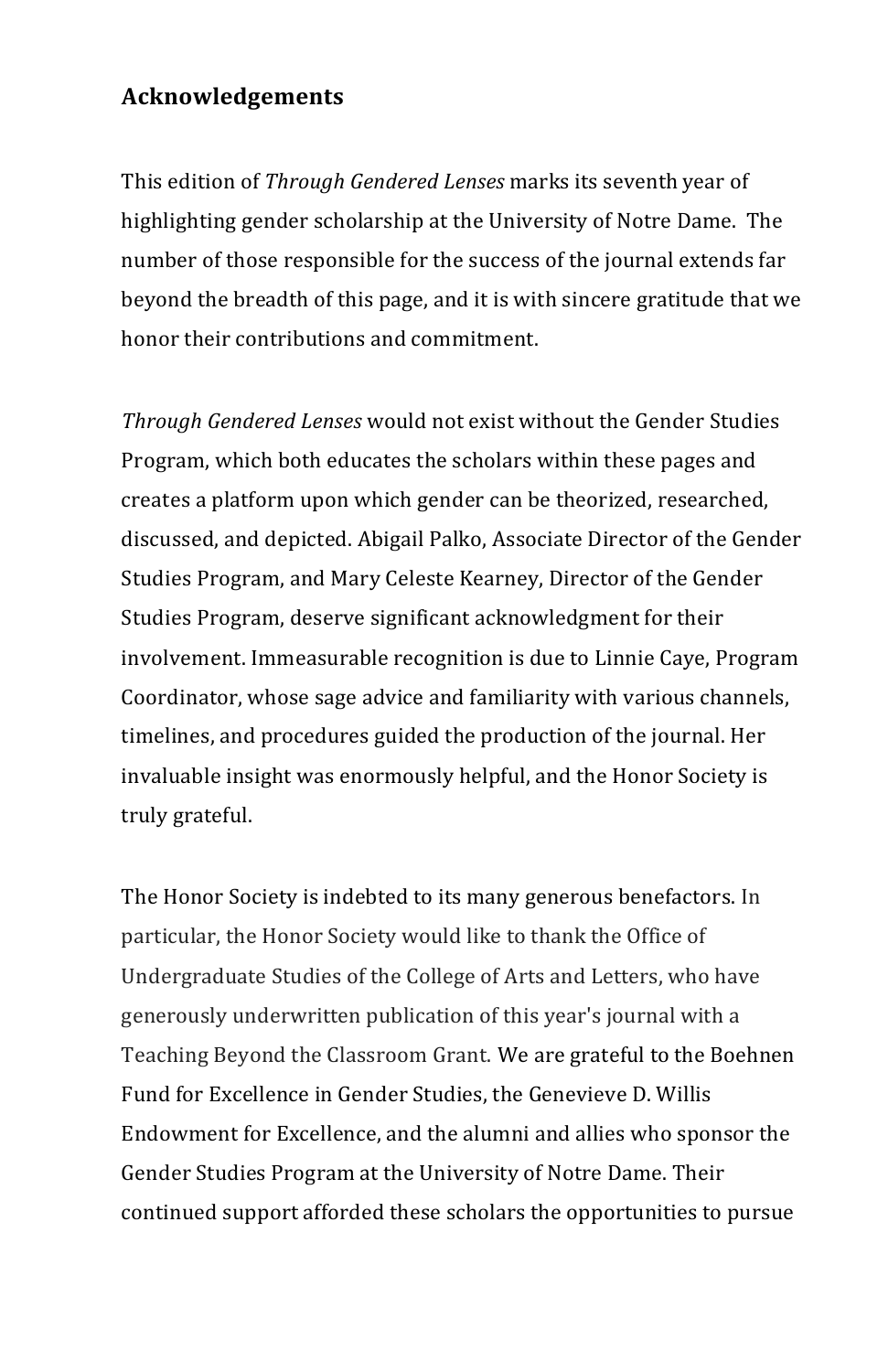their research and allowed for the creation and maintenance of this journal to spotlight their endeavors.

And, these scholars deserve special thanks as well, and all who submitted their work to Through Gendered Lenses. Many students are toiling in creative and advanced projects and, though these seven essays represent the most innovative and thorough compositions, countless others across campus are refiguring and reexamining gender in new and notable fashions. We appreciate all these efforts and hope this edition inspires next year's inquiry.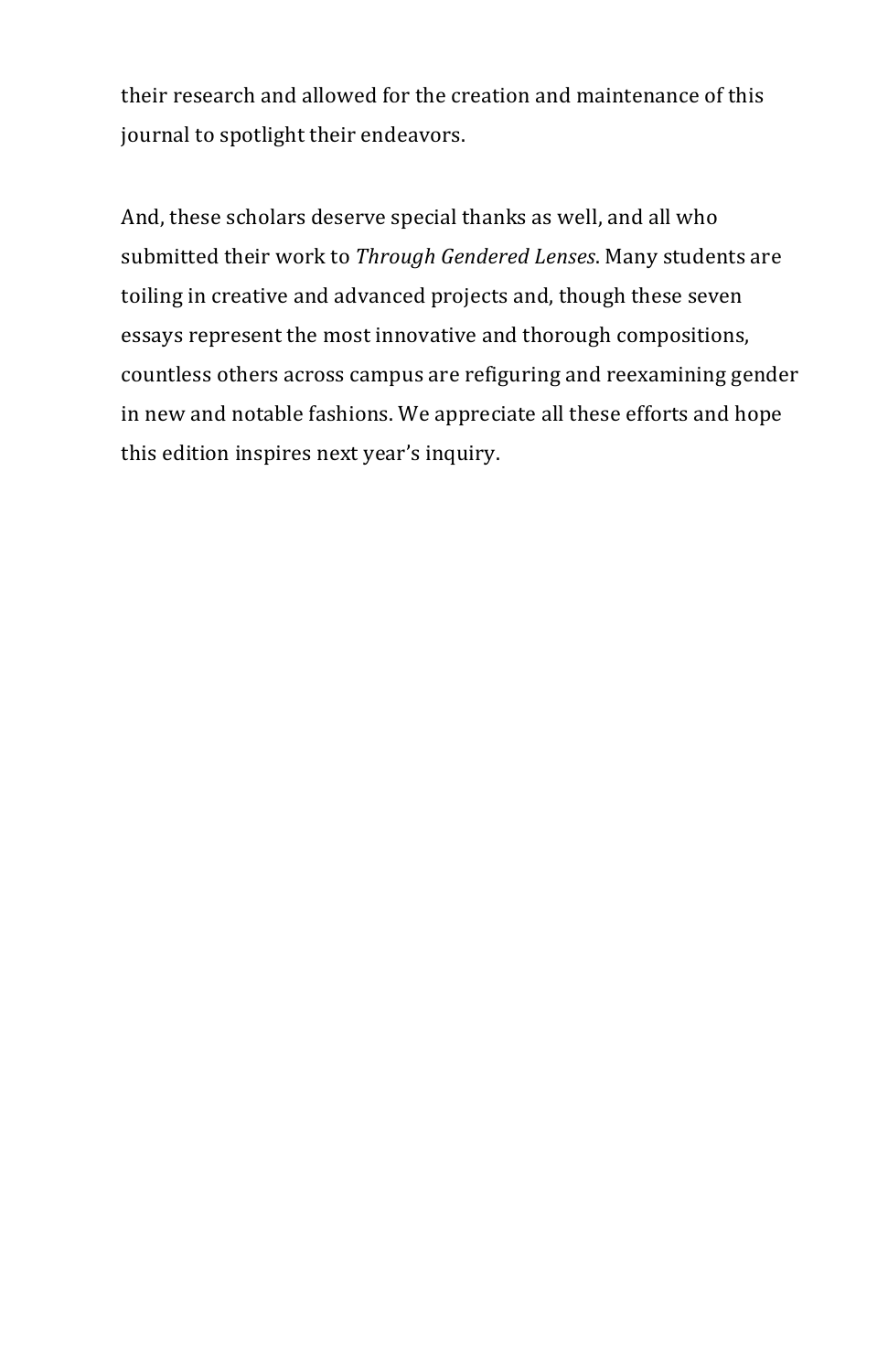#### Letter from the Editor

The year 2015 saw great advancements in the global realm of gender studies. Nepal elected its first woman president, 2014 Nobel Peace Prize laureate Malala Yousafzai opened a school for Syrian refugee girls, and Ireland became the first country in the world to legalize same-sex marriage through popular vote. In the United States, the Supreme Court ruled that states cannot ban same-sex marriage and the Military Equal Opportunity policy was adjusted to include gay and lesbian military members.

Gender extends far beyond the pages of this journal, permeating every aspect of our world. As such, the scope of *Through Gendered Lenses* has no boundaries; topics range from discussion of gender roles in Jerusalem food markets, to the impact of quotas on women legislators, to gender performance in rap and hip-hop music. Thank you, truly, to the students featured within this journal for fearlessly delving into complicated and controversial topics, actively researching complexities that frame society, and setting an example of passionate scholarship. Thank you, humbly, to the readers and Gender Studies students for your unwavering support, appreciation for research, and engagement with peers. It is our hope that this seventh edition of *Through Gendered* Lenses provides fresh insight into both historical and contemporary issues relating to gender, and serves as a springboard for future exploration.

Pete Freeman, 2018 Editor-in-Chief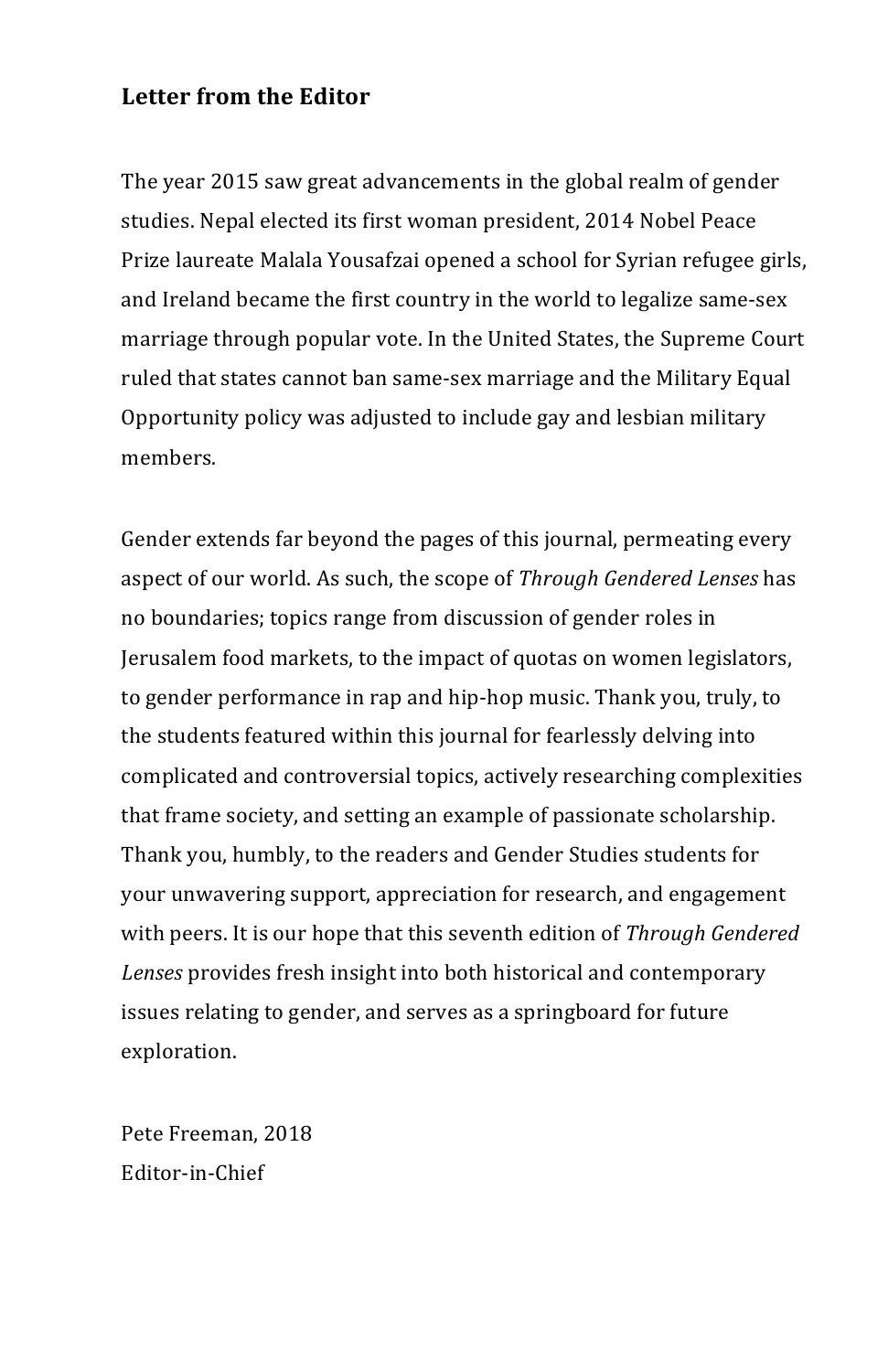# **The Gender Studies Program**

The Gender Studies Program is an interdisciplinary academic program in the College of Arts and Letters at Notre Dame that offers undergraduate students the opportunity to pursue a major (full or supplementary) or a minor. The field of Gender Studies analyzes the significance of gender—and the cognate subjects of sex, sexuality, race, ethnicity, class, religion, and nationality-in all areas of human life, especially in the social formation of human identities, practices, and institutions. 

The Gender Studies Program gives scholars the methodological and theoretical tools to analyze gender and its cognates in their intellectual endeavors and to apply the insights they gain to disciplines in the arts, humanities, social sciences, and natural sciences. It also provides its students and alumni with an intellectual framework in which the analysis of gender and its cognates can be creatively and critically applied to their personal, familial, professional, and civic roles. In the context of the Catholic identity of Notre Dame, Gender Studies facilitates the study of the intersection of gender and religion in the shaping of ethics, culture, and politics. Alongside our diverse array of courses drawn from across the university, our summer internship and academic-credit internship programs emphasize the holistic and practical life applications of a Gender Studies education at Notre Dame.

If you would like more information about the Gender Studies Program, please stop by our office in 325 O'Shaughnessy Hall or visit our website at [genderstudies.nd.edu](http://genderstudies.nd.edu/).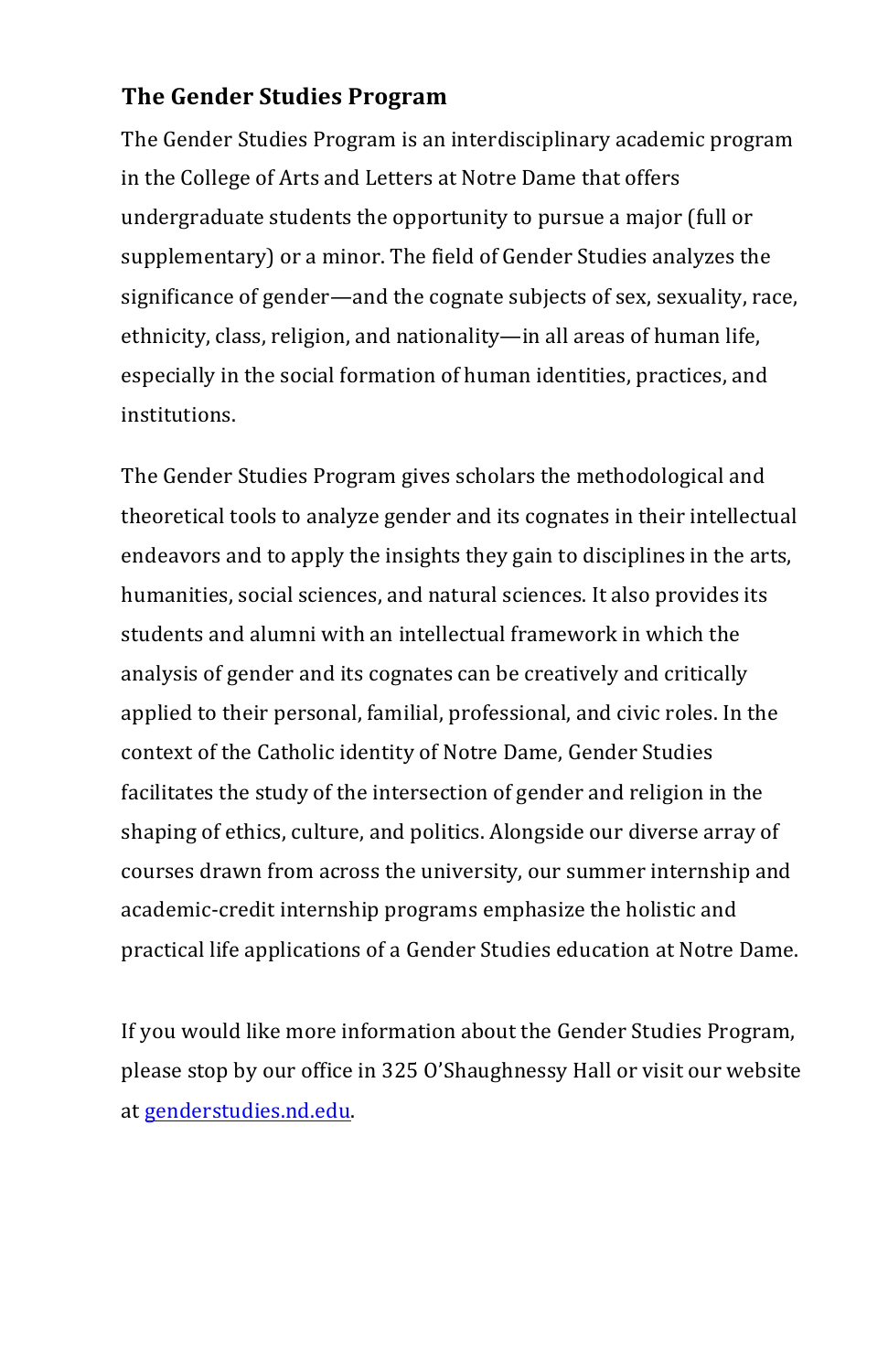#### **Iota Iota Iota: Undergraduate Gender Studies Honor Society**

Iota Iota Iota, or Triota, is an Undergraduate Honor Society composed of sophomore, junior, and senior Gender Studies majors and minors. The Notre Dame chapter of Triota was formed in 2006, and its members are the Gender Studies Program's top students as demonstrated by their overall academic performance. All members have earned at least a 3.5 GPA in Gender Studies and a cumulative GPA of at least 3.0. As the primary unit of undergraduate student service and leadership in the Gender Studies Program, Triota offers gender studies students multiple opportunities to engage their interests in gender issues beyond the classroom setting. Members of Triota contribute to an environment of academic excellence, encourage undergraduate research and scholarship in Gender Studies, foster relationships among students and faculty, promote interest and awareness of gender issues, and academically represent the Gender Studies Program. *Through Gendered Lenses* is their main project throughout the year. Additionally, members of Triota promote the Gender Studies major and minor at various campus events and host study breaks during finals week for all undergraduate majors and minors.

If you are interested in becoming a member of Triota, please visit our page on the Gender Studies website, **genderstudies.nd.edu**, to learn more about us or to download an application.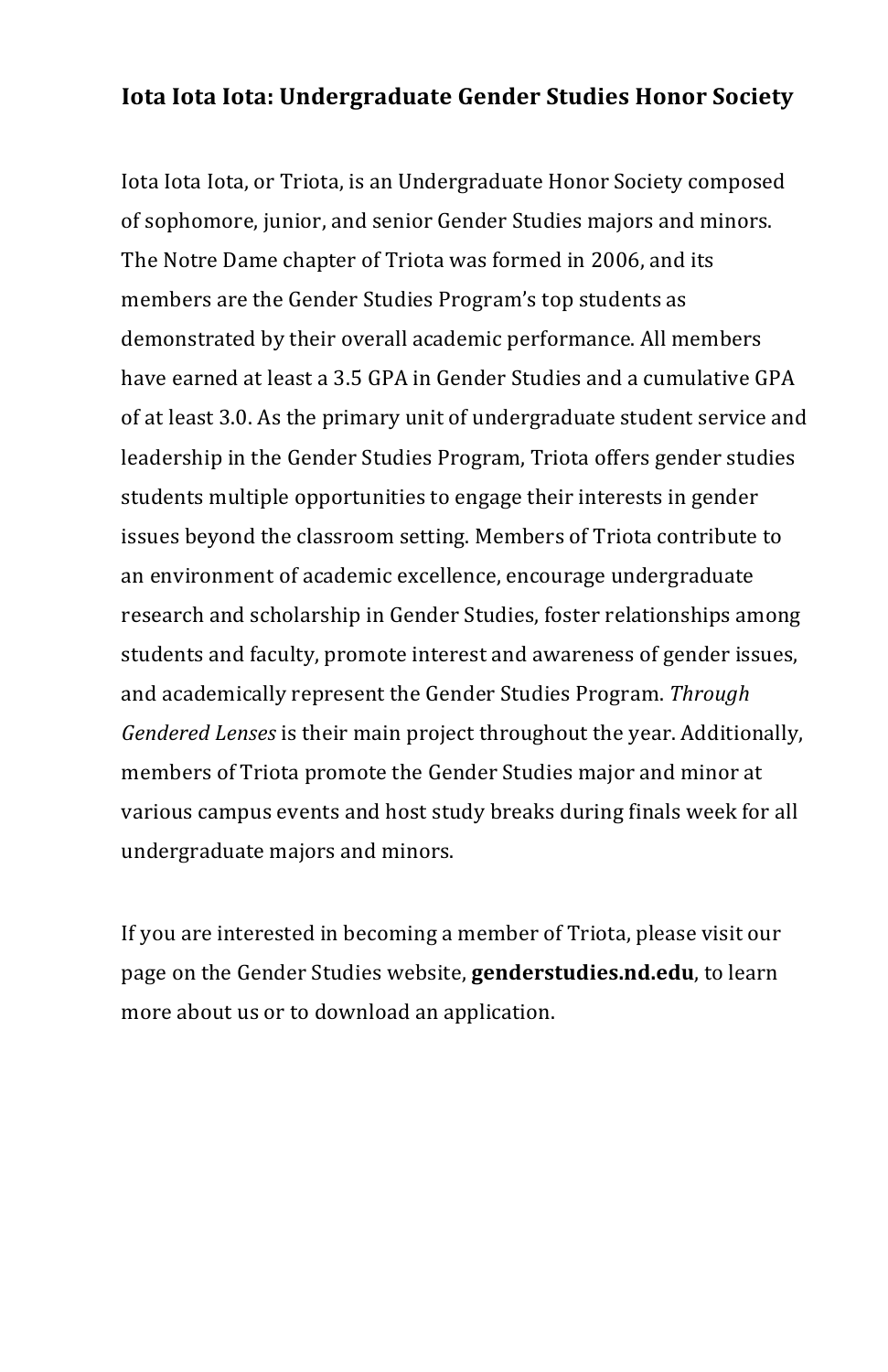# **Triota Members 2015-2016**

| Abigail Bartels      | 2016 |
|----------------------|------|
| Kristin Brennan      | 2016 |
| <b>Ellen Chaleff</b> | 2016 |
| Celanire Flagg       | 2017 |
| Pete Freeman         | 2018 |
| <b>Emily Garrett</b> | 2018 |
| Daniella Grover      | 2016 |
| Connor Hayes         | 2016 |
| Moira Horn           | 2017 |
| Tesia Janicki        | 2016 |
| Katie Lee            | 2016 |
| Faith Mayfield       | 2016 |
| Michelle McCarthy    | 2016 |
| Olivia Phillips      | 2016 |
| Priscilla Rumbeiha   | 2018 |
| Shannon Sheehan      | 2016 |
| Christina Vidaurri   | 2016 |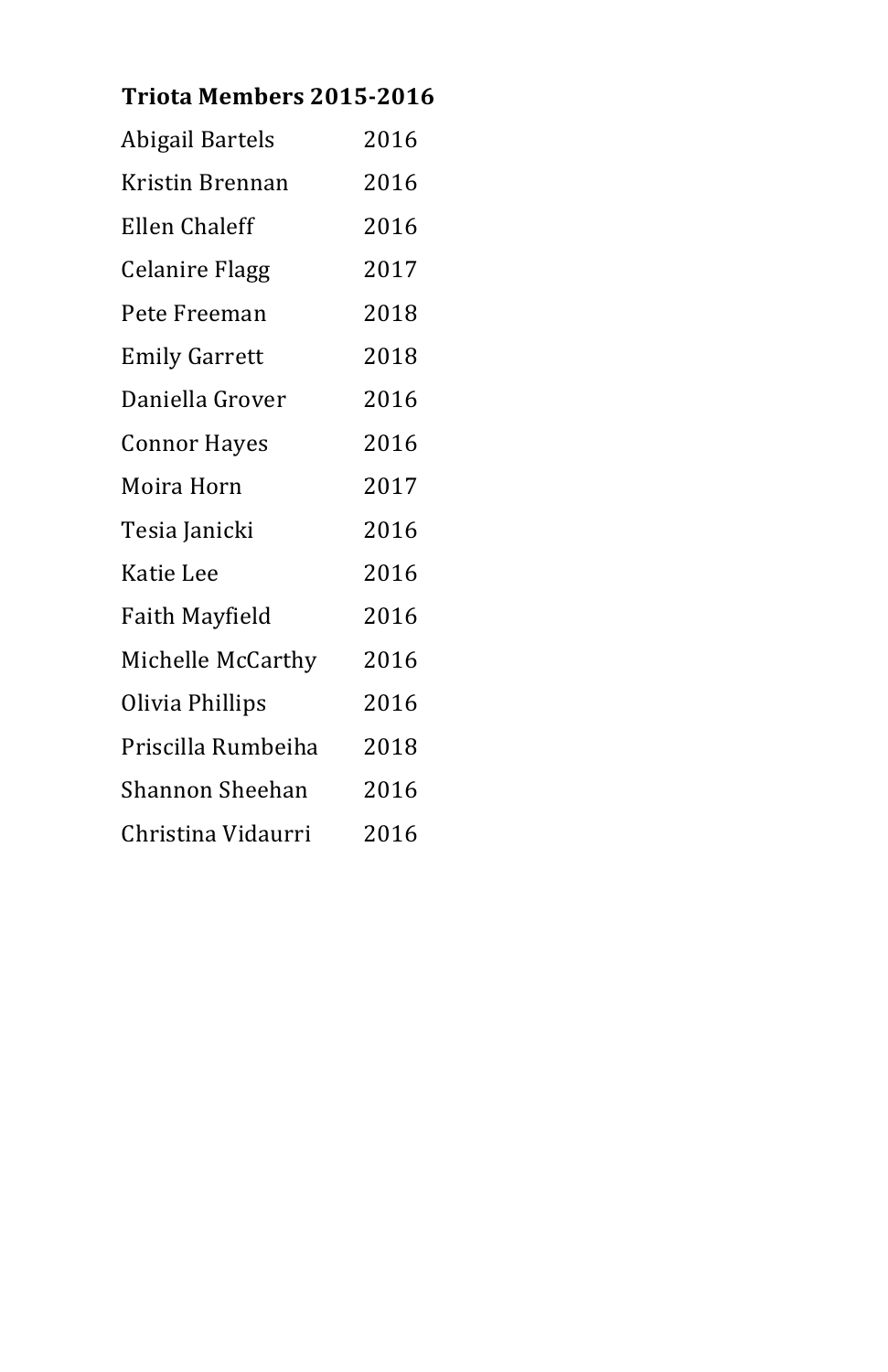The "Real Niggas" of 21st Century Minstrel and Their Video **Vixens: A Look at Gender Dynamics, Relationships Between** Female Sexuality and Male Sexuality, and Hyper-Masculine Performance in the Hip-Hop and Rap Industry During the Early 2000's Through the Medium of Music Videos Amber Kristina Thomas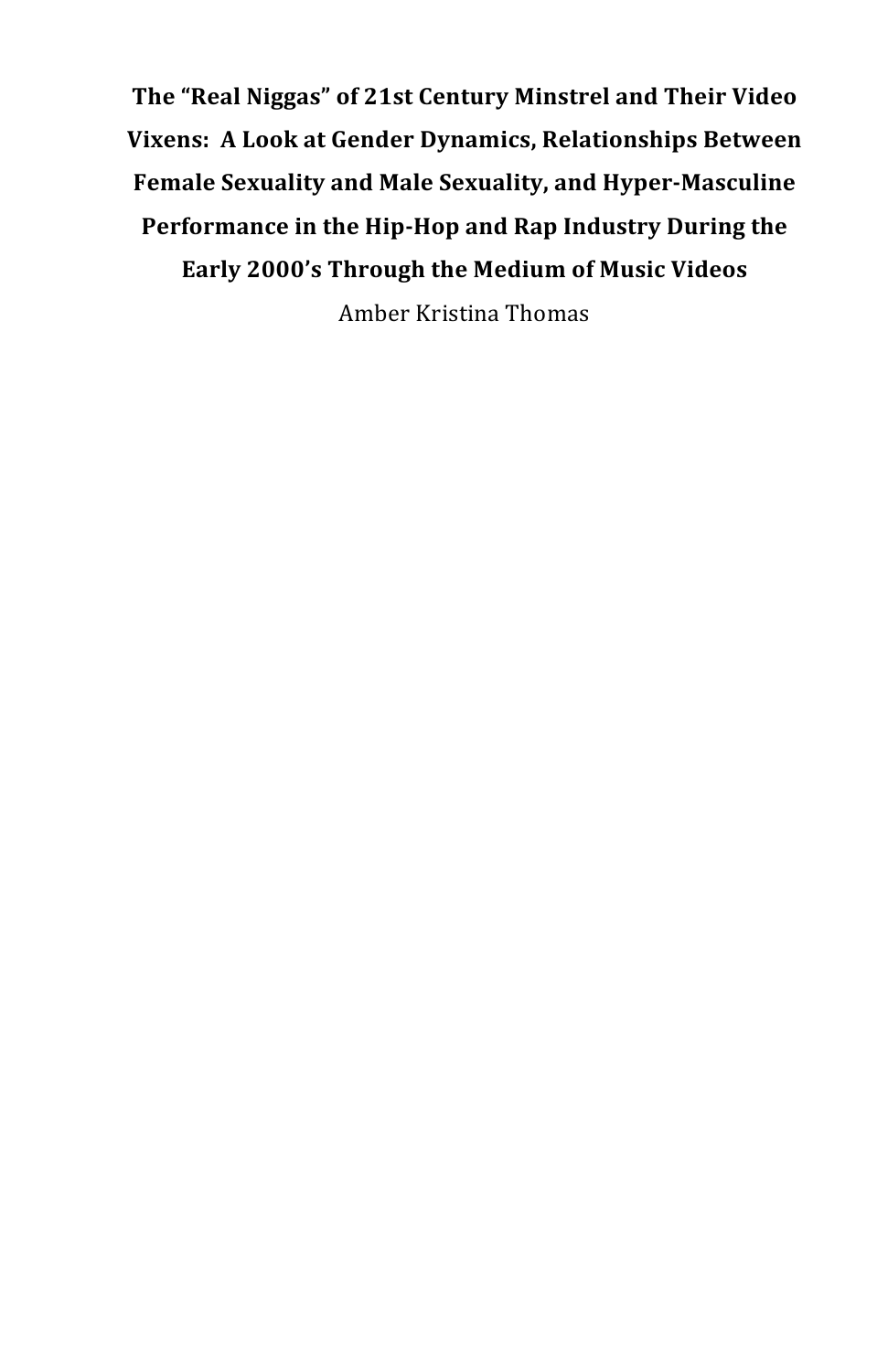Amber Thomas '16 majors in history concentrating in American Studies at the University of Notre Dame. Originally hailing from the borough of the Bronx in New York City, Amber has always had an interest in culture, gender, and race and how they are formed through the political, social, and economic systems in our society. Much of Amber's studies revolve around the intersectionality of race, class, gender, and sexuality, and how those social constructions are interpreted through popular culture. In her free time, Amber serves as the President of the University of Notre Dame Dance Company. She also works with Notre Dame Sports Medicine as a Student Athletic Trainer.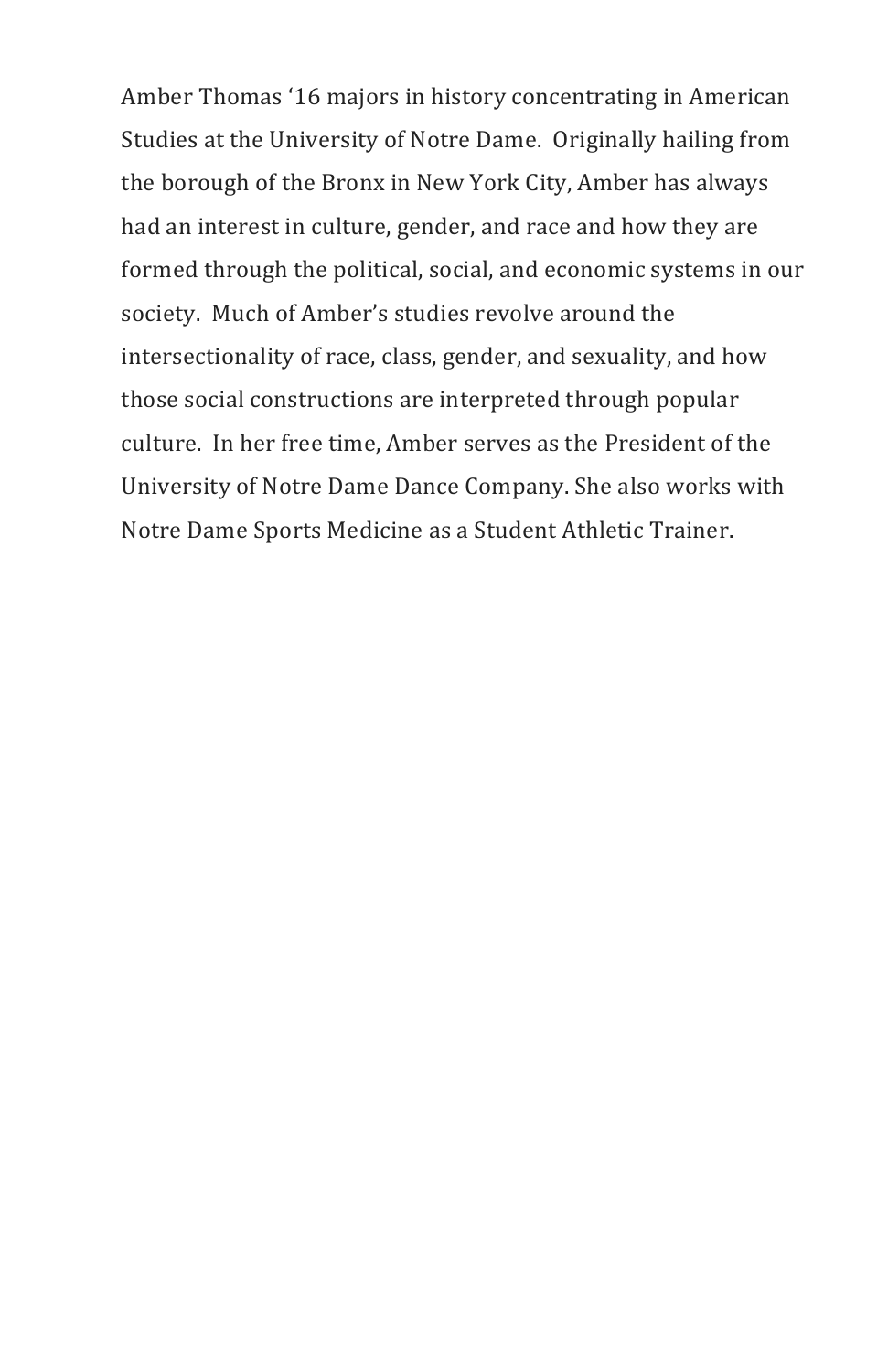#### **Introduction**

#### *21st Century Hip-Hop and the Return of Minstrel*

From the late 1990's to the early twenty-first century hip-hop underwent a mass commercialization. During this period, hip-hop and rap sales began to expand past their traditionally black fan base and entered the mainstream culture, which was typically dominated by white artists and white consumers. During this time, hip-hop and rap songs began to achieve commercial success, *Billboard* Hot 100 Hits, and even highly publicized Grammy nominations. The widened fan base and growing popularity of MTV, a TV channel devoted to the popular culture of the millennial generation, also led to a change in this now commercially successful hip-hop and rap industry; now, music videos were becoming instrumental to the character, culture and success of hip-hop and rap music. $1$ 

It is this commercialization of hip-hop and rap music, specifically through music videos, that I want to explore. Along with commercial success, there came a change in the narrative of hip-hop music. Female sexuality became a constant (in often vulgar ways) aspect of hip-hop and rap music and culture. A genre that was dominated by men was now shaping a narrative about women, especially women of color, through its lyrics and music videos. In the same sense, black masculinity began to become a performance used to not only authenticate one's claim to black manhood, but to also establish a dominant role in black culture and the black community of America. In this research paper, I will explore the very complex and nuanced dynamics of black gender, sexuality, femininity, and masculinity displayed in hip-hop and rap lyrics and music videos from 2002 to 2005.

 $1$  "MTV Changed the Music Industry on August 1, 1981. CNN http://www.cnn.com/SHOWBIZ/Music/9807/31/encore.mtv/index.html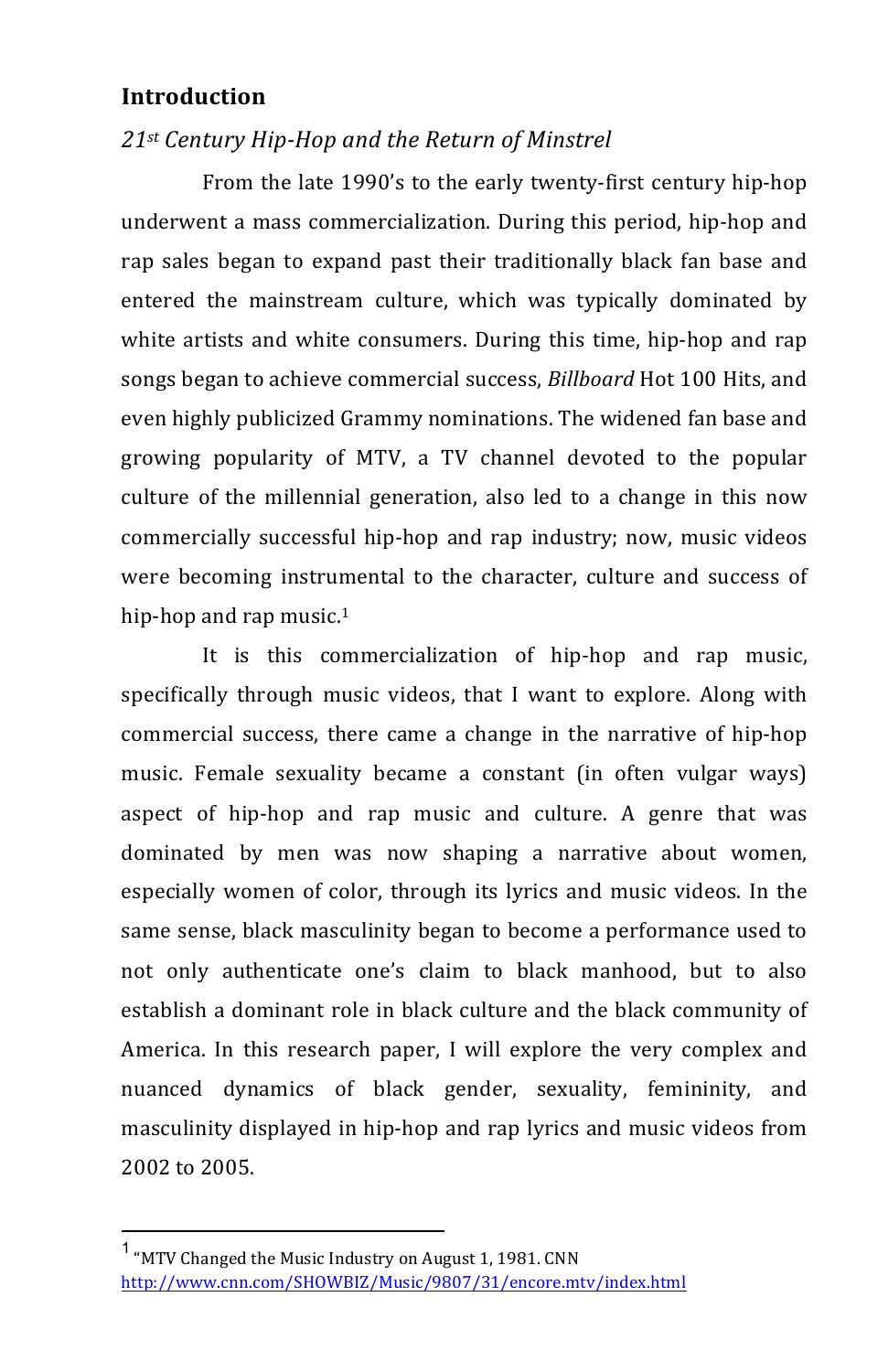This period in particular holds relevance not just because hiphop and rap became a best selling genre, but also because its growing popularity reached outside the black community. During this time images, stereotypes and connotations perpetuated in hip-hop and rap about black women's sexuality and black manhood began reaching nonblack audiences. This is important because the mass success, coupled with the questionable content of the music and music videos, can say something about how race and stereotypes were being socially constructed not only by black consumers but by nonblack consumers as well.

Because there are thousands of hip-hop and rap songs and hundreds of hip-hop and rap music videos, my sources will be limited. There is no way to comprehensively analyze every hip-hop or rap song that has been made. However, by picking a handful of songs that achieved significant commercial success, the tendencies of hip-hop and rap music from 1990-2005, which helped formulate black gender and sexuality identities and stereotypes for the consuming masses, can be analyzed. 

Using the medium of music videos in conjunction with lyrics will present a visual depiction of the sometimes-graphic verbiage of the songs, as well as provide commentary on images of female beauty and masculinity in the hip-hop and rap culture of the time. Music videos are the visual manifestations of a song, and through music videos one can discern in what ways performing black masculinity and presenting black femininity and beauty were acceptable during this time.

In short, looking at popular rap and hip-hop music videos will provide some insight into how black gender, sexuality, femininity and masculinity were taking shape and how stereotypes were being formed when this genre of music began growing in popularity and expanding past a fan base primarily in the black community.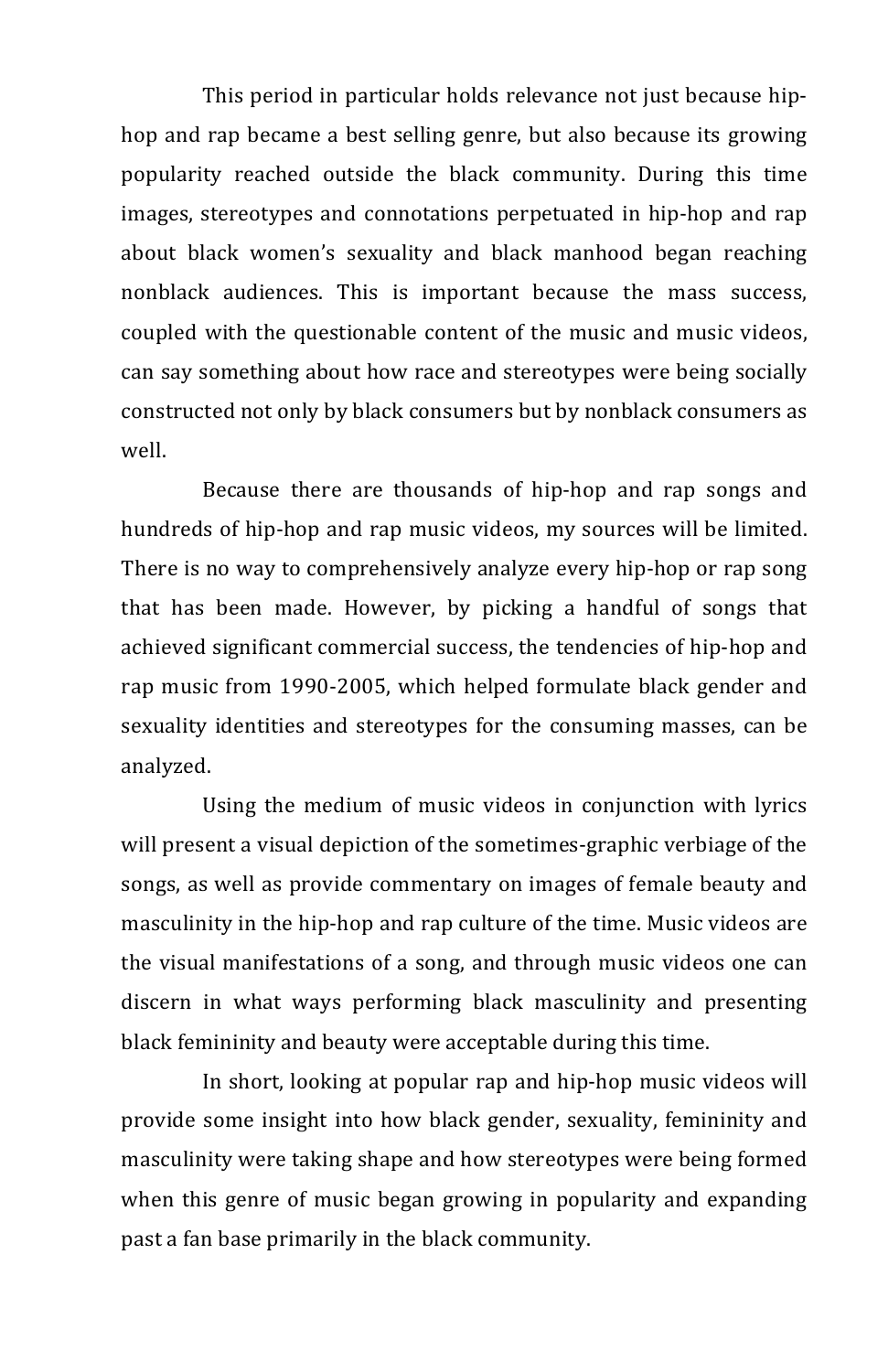#### **Background**

#### The "Boogie Down" and the Birth of Hip-Hop

First created during the 1970's on the blocks of the "Boogie Down" Bronx in New York City, hip-hop and rap music brought African-American youths a musical and creative outlet allowing them not only to express themselves, but also to respond to social and political climates that characterized their lives. Since its genesis in the 1970's. hip-hop and rap have undergone several changes leading to the creation of several subgenres. The history of hip-hop and rap is complex and has been important to the culture of African-Americans since its birth in the 1970's in the Bronx.

Clive Campbell, most popularly known by his disc jockey name DJ Kool Herc, is considered to have created the basic framework for hip-hop and rap in his 102-unit apartment building at 1520 Sedgwick Avenue in the Morris Heights section of the Bronx. At 1520 Sedgwick Avenue, DJ Kool Herc took the African and Caribbean rhythms that permeated the Bronx during this time, when Black Power and Puerto Rican nationalism were spreading through New York City and the country, and began to engineer them into harmonious rhythms that included nuances of R&B and Motown. The sounds DJ Kool Herc spun were soon heard throughout the Bronx as the parties he performed at became wildly popular. As the new genre of hip-hop was spreading, many other DJ's came into the mix, including Afrika Bambaataa, DJ Breakout and Grandmaster Flash.<sup>2</sup>

As the popularity of hip-hop grew in the Bronx and the surrounding boroughs, hip-hop culture began to flourish. Dancers began to compete in crews against one another with moves and routines set to the new sound dominating the minority communities of

<sup>&</sup>lt;sup>2</sup> Ogbar. Ieffrey O. G., *Hip-Hop Revolution: The Culture and Politics of Rap.* University Press of Kansas, 2007. Pg. 2-5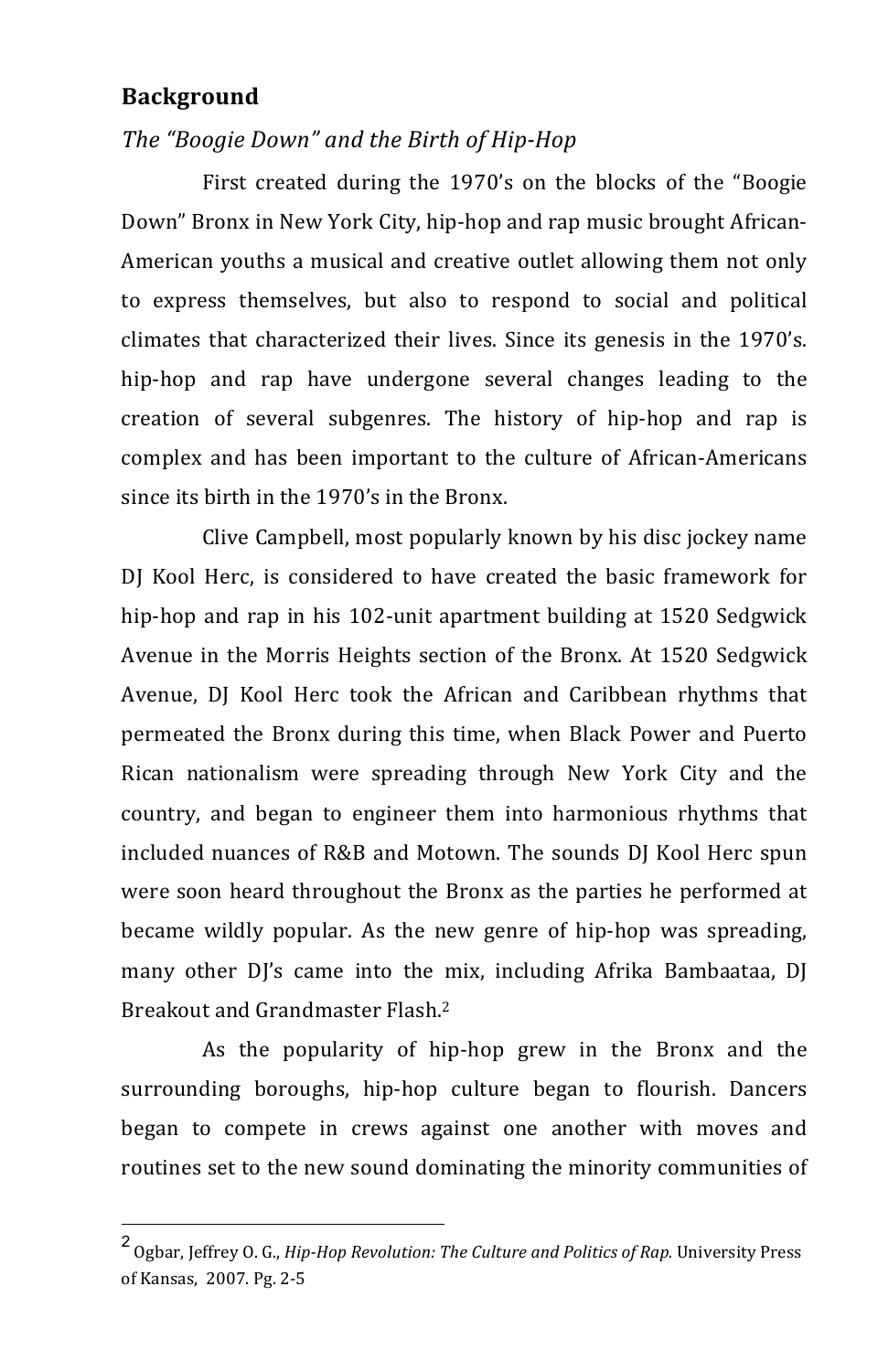New York City. On mats of cardboard boxes, break-dancers who attained the nicknames of "b-boys" and "b-girls," competed and created a new genre of dance to go hand-in-hand with the distinct, new sound to which they danced.<sup>3</sup>

Along with the addition of a dance form, hip-hop culture became more entwined with graffiti artists and "taggers," who were known for their spray paintings on the sides of walls, billboards, abandoned buildings, subway trains, and any other area that allowed for open space to showcase their artwork. Graffiti artist and taggers however, were not a phenomenon known only to the black youths of the Bronx enthralled in hip-hop. During the same time, white graffiti artists, who were tapped into rock and roll culture, held a very similar role, though these two groups never mingled, and the latter was virulently racist. This does not distract, however, from the purpose and place black youths began to carve out for graffiti and tagging in the hiphop scene of the 1970's.<sup>4</sup>

By this time hip-hop was becoming a culture and world of its own. The multi-faceted world of hip-hop was solidified when lyrics was brought into the mix. From the days of the Harlem Renaissance, which had taken place 50 years prior and only a few miles away from this new artistic representation of black youth in the Bronx, poetry had been an important part of black culture. The freedom and sincerity poets were able to present through their prose, which was free form and uninhibited by traditional grammar, held a special place in the lives of minority youths who may not have had the conventional linguistic tools to express themselves. From these poetic roots, a lyrical component began to converge with the strong rhythmic beats the DJ's of hip-hop were creating and manipulating. The lyrical component of deejaying

 $3$  Ihid.

 $4$  Ibid.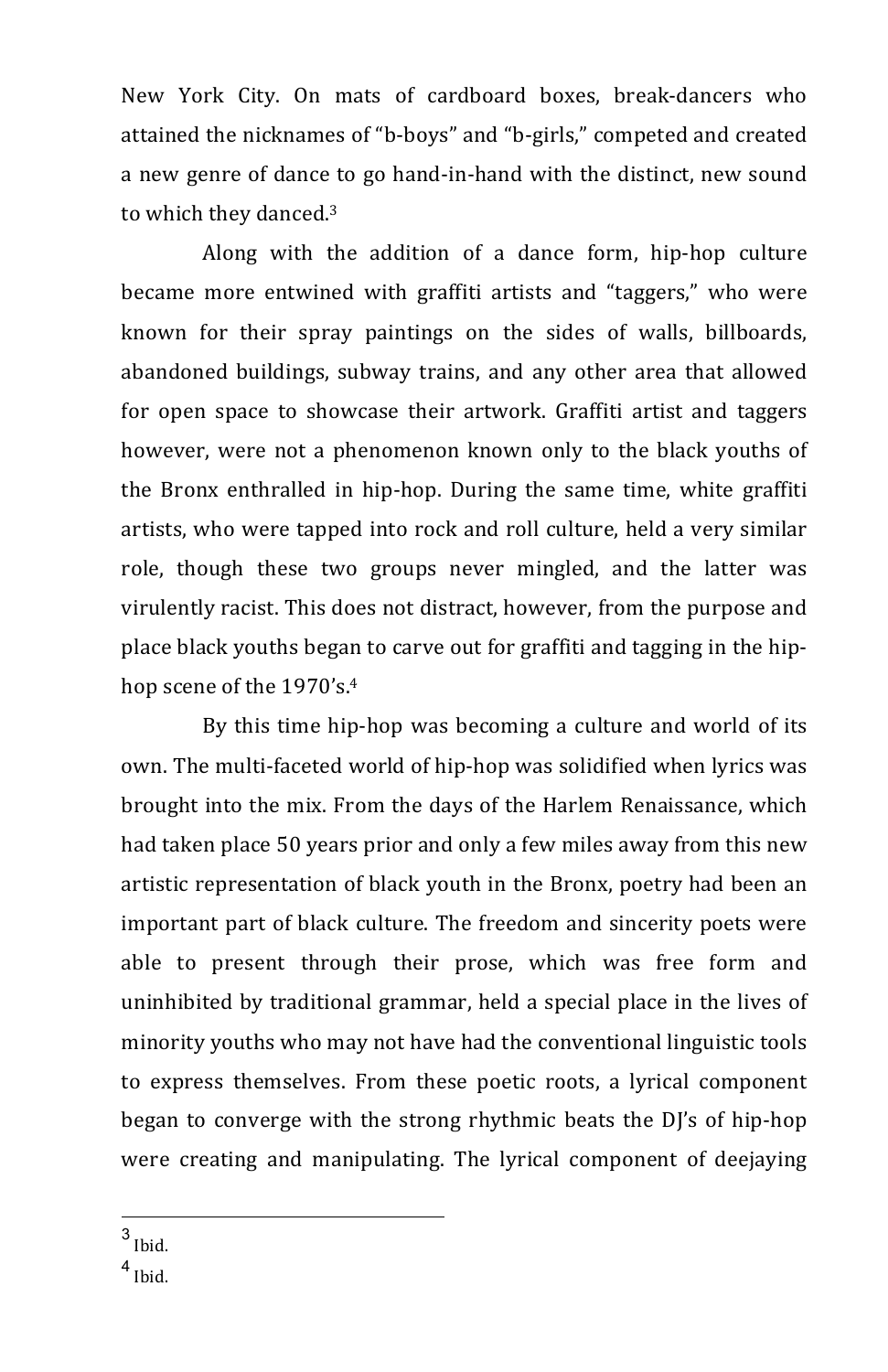became known as rapping and began to further distinguish itself from deejaying when previously known "lyrical DJs" (who were known for lyricizing over beats) began to distinguish themselves as MCs or "master of ceremonies.<sup>5</sup>

At this point in the mid-1970's in the "Boogie Down" Bronx of New York City, a new culture all of its own reached fruition. Hip-hop was now not only an art form of expression and resistance for an often disenfranchised minority youth, it was also a culture and world all its own. Comprised of four key elements, hip-hop was now a multifaceted and self-sustaining genre. Deejaying provided the sounds and rhythms to the streets of the Bronx. Breaking dancing developed into a form of dance meant solely for the accompaniment of hip-hop; and the dance battles that dominated hip-hop culture often aided in supplanting gang violence. Graffiti art and tagging found their way into hip-hop culture and were adopted by youths hoping to spread their unconventional artwork. Finally, perhaps the most formative and influential aspect of hip-hop was added: rapping. Through rapping hip-hop found a clear voice. Grievances, opinions, and thoughts could be verbalized over the dynamic rhythms born from the rappers African and Caribbean ancestors.

In a country where the narrative and image of African-Americans and other minority people had been dominated by white actors and audiences in minstrel shows in the nineteenth and twentieth century, which created caricatures from dangerous racial stereotypes, young minority youths now began to feel they had a say in the depiction of their blackness. With a style created by blacks for blacks came the opportunity for authentic and real images, and portrayals of the black community and the black experience. However, as hip-hop left its safe haven of the Bronx and became subject to a wider, more

 $5$  Ibid.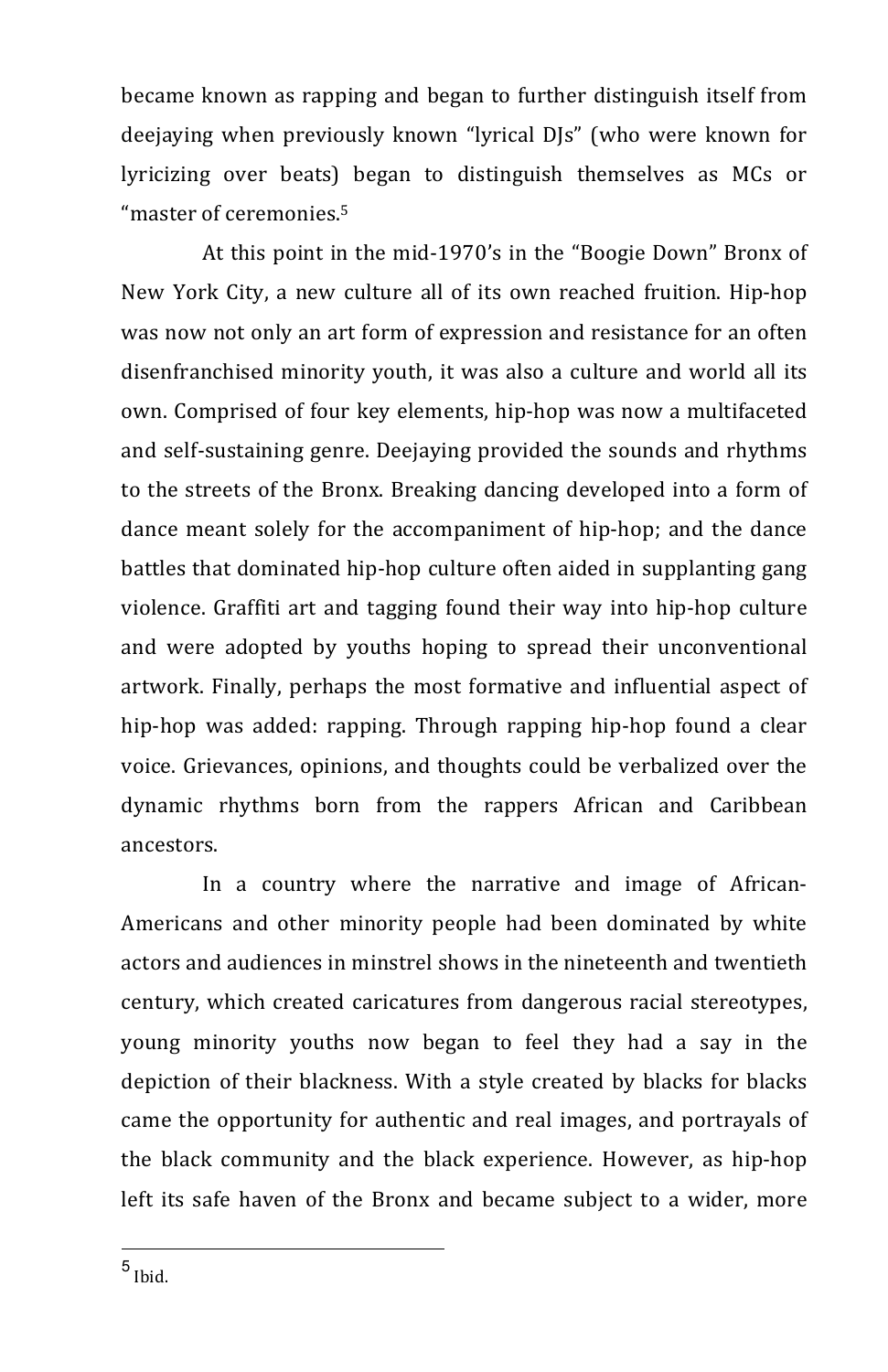diverse audience, the sudden freedom to show the "realness" of the black experience became controversial, problematic and perhaps detrimental to the image of blackness and black stereotypes.

## **Issues With "Real Niggas" and Their "Video Vixens"**

*Hip-Hop Revolution: The Culture and Politics of Rap by Jeffrey* O.G. Ogbar (2007) examines the culture of authenticity in the hip-hop industry. The work examines the perceived need for authenticity of the black experience and how it leads to performances of hypermasculinity. In this industry, black men tend to legitimize themselves as an authentic "real nigga." As Ogbar explains, "...the term has different meanings depending on context. It can be a term of racial contempt or endearment across a racial line. Still, its use here implies, in no uncertain terms, a masculine black working-class identity that represents the core of hip-hop's character."<sup>6</sup>

Hip-hop is an industry that is traditionally dominated by males. Because of this Ogbar provides context and insight into the sexual and sometimes demoralizing imagery and narrative attached to women, especially considering this is a culture that trademarks its authenticity and realness. Ogbar presents an analysis of this saying,

> …black women, as well as Latina women have enjoyed a celebration as obiects, of status, desire, and prestige in way never before seen in the United States. Too often, however, their beauty is celebrated while their humanity is not. They are offered up for the fantasies and egos of men in a larger artistic framework of masculinist discourse.<sup>7</sup>

 $6$  Ibid., 7.

 $^7$  Ibid., 98.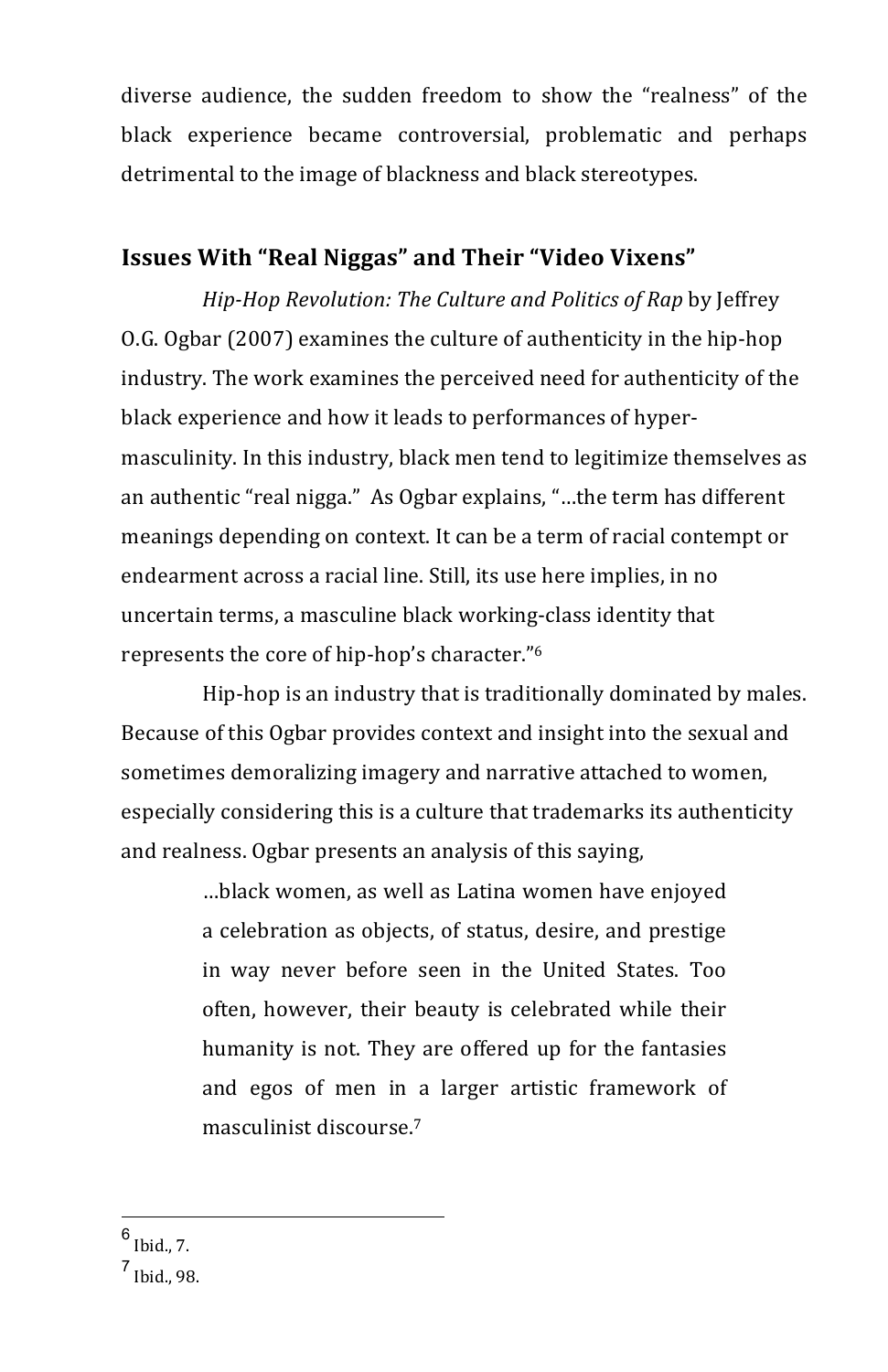Using his broad analysis of women in the hip-hop world, I will apply this notion directly to the women of hip-hop and rap labeled "video" vixens" - models whose beauty and bodies are utilized throughout the music videos of many rappers.

The work of Ogbar places all these problematic black images and visuals in historical context with other black performances of authenticity, especially minstrel shows from the late nineteenth and early twentieth century. Ultimately, Ogbar views hip-hop's current minstrel-esque formula for financial success as a part of racism's durability and ability to change, adapt and mutate to current social and cultural standards.<sup>8</sup>

This paper will adopt the core principle of Ogbar's analysis that hip-hop and rap have come to represent an authentic and real black experience, even though often these experiences and narratives of hip-hop and rap problematically perpetuate stereotypes, which become associated with black culture itself. This stems from the stress the artists place on being real and authentic. Unlike Ogbar, I will further illuminate this issue in hip-hop, rap and black culture by using these ideas to analyze music videos.

Since the release of Michael Jackson's "Thriller" in 1985, music videos have become an integral part of the music experience. Every successful music single has an accompanying music video. TV channels such as MTV constantly follow the music world and promote artist's music videos and were also important to the growth of music videos. In the hip-hop and rap world, music videos allowed audiences a first-hand look at the experiences musicians were trying to portray through their lyrics. 

Music videos allowed glimpses into the worlds these rappers came from, with videos often shot in their hometowns and

 $8$  Ibid., 36.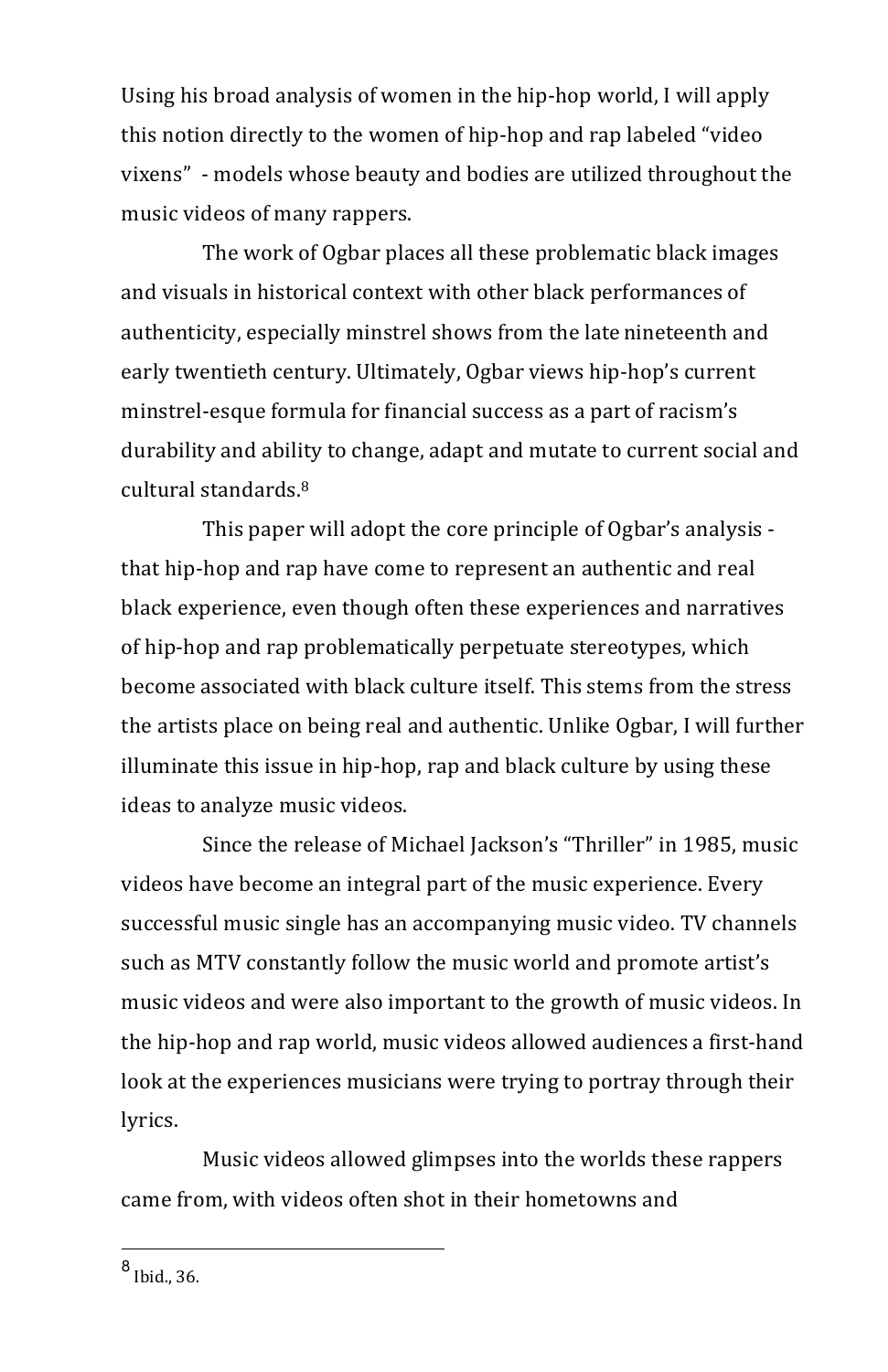neighborhoods. The imagery in conjunction with the lyrics provided a strong narrative. The issue, however, is whether the narrative became too stereotype oriented and stop being associated with just the individual rapper presenting it. The authentic and real experiences rappers were presenting as a glimpse of their personal experiences soon became attached to the culture as a whole, and thus the black experience as a whole.

Below, three music videos from massively successful black artists will be analyzed. These songs are "Gold Digger" by Kanye West, featuring Jamie Foxx; "Hot In Herre" by Nelly; and "Candy Shop" by 50 Cent, featuring Olivia. These three videos were chosen due to sales above one million, which certified them as platinum. Each was also nominated for or won a Grammy, generally considered the hallmark in success of American music. Each of these songs was nominated for or won awards at the MTV Video Music Awards, a telling fact. In terms of commercial success, each song also peaked in the top 3 spots of the *Billboard* Hot 100 chart. Furthermore, all earned a spot in the *Billboard* Hot 100 end-of-year chart for the year they were released, and two earned a spot on the *Billboard* Hot 100 decade chart for 2000-2009.

While these songs in no way represent the totality of hip-hop and rap, they do exemplify the dynamic Ogbar, identified in rap music. They show how hip-hop and rap have taken individual stories and narratives of artists and converged them with the black experience because of the cult of authenticity that surrounds hip-hop and rap. However, even more prominently these videos show how these artists, in an attempt to pander to the supposed "authentic" black experience, hyper-perform their masculinity and sexualize and objectify black women.

# *Nelly's "Hot in Herre"*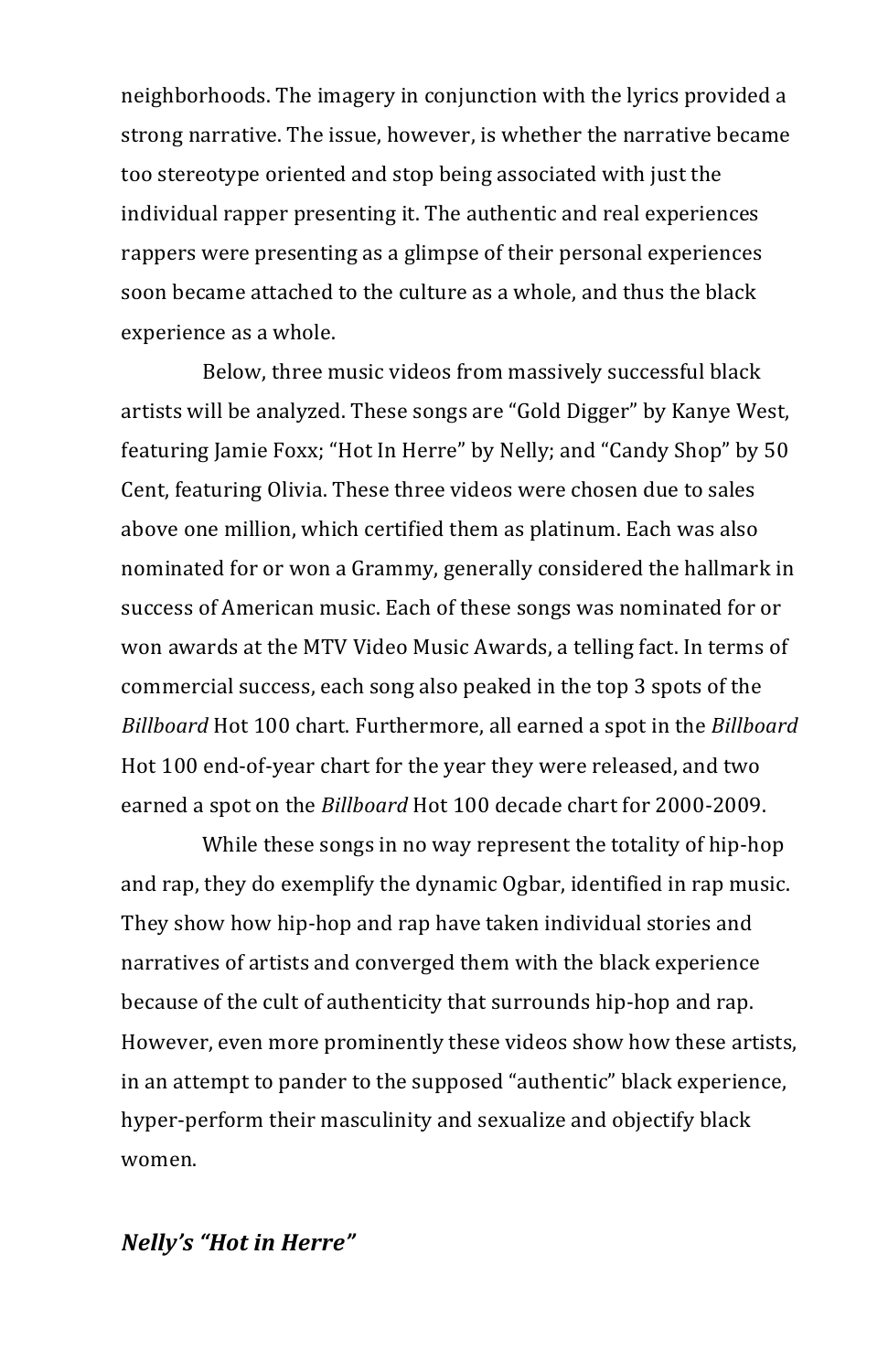One of the first songs and subsequent music videos to fall into this pattern is the song "Hot In Herre" by rapper Nelly, which was wildly successful upon its release in 2002. It is the second single released by the artist on his second studio album *Nellyville*. The song was released on April 16, 2002 and soon became the rapper's first *Billboard* Hot 100 Hit, selling over 2 million copies and becoming certified 2x Platinum. At the 2003 Grammys, Nelly became the first winner of the newly introduced category, Best Male Rap Solo Performance, and went on to be nominated for an MTV Video Music Award for Best Hip-Hop Video. The song was number 3 on the U.S *Billboard* Hot 100 year end chart for 2002 and number 32 on the U.S *Billboard* Hot 100 decade-end chart for 2000-2009.

The song not only landed Nelly his first *Billboard* Hot 100 hit and the 2003 Grammy Award for Best Male Rap Solo Performance, but also cemented itself into popular culture as the signifier of a good time and impending fun for the growing millennial generation. As with all successful songs since Michael Jackson's "Thriller," a music video was soon to arrive. The song content of "Hot in Herre," in conjunction with the visual representation of the music video, speaks to the hypermasculine and hyper-sexualized depictions of males and females respectively.

The most famous lines of Nelly's "Hot In Herre" are Nelly rapping in the chorus: "It's gettin' hot in here/so take off all your clothes" with a female voice to then respond, "I am getting so hot/ I'm going to take my clothes off." These two lines alone are problematic but this catchy hook along with other lines suggesting male dominance over female sexuality by simply showcasing material statuses of wealth show a basic issue in the hip-hop and rap music worlds: a female's sex can be persuaded, traded, bought, and influence by wealth and fame.

While certain lines are more elusive and subtle in their context, lyrics such as "What good is all the fame if you ain't  $[f^{***}]$ ing the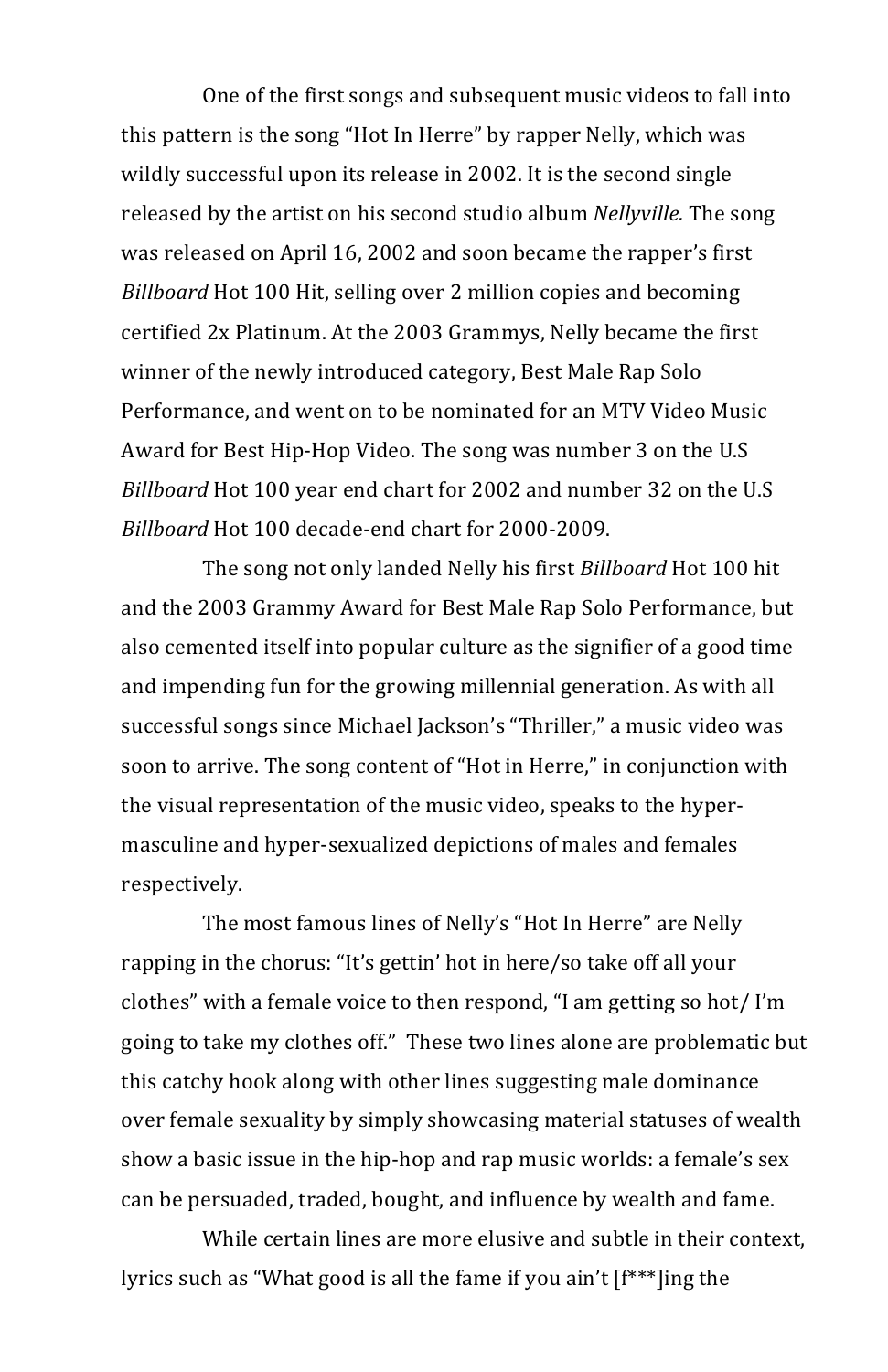models?" shows that hip-hop and rap culture creates a correlation between wealth and fame and entry into the female body. This song shows that because Nelly is a (seemingly) rich and famous black rapper he automatically has the opportunity to start " $[f^{***}]$ ing the models" as well as to tell a room seemingly full of women to take off their clothes and they comply. The lyrics of the song are problematic and suggestive in nature, but another element of the song that illuminates details about hip-hop and rap culture is the music video.

The music video for "Hot in Herre" begins with Nelly driving past a nightclub with a bustling line of young men and women trying to gain entry into the club. Nelly then simply walks up, with the people parting as he easily bypasses the whole line, and gets into the club. As the rapping starts Nelly is seen with a group of men all wearing baggy oversized basketball jerseys with large and long jewelry and chains hanging down the front of their jerseys, with ornate rings and watches covering their hands and wrists, and flashy gold teeth altering their smiles. This is in stark comparison to the women now visible in the video whose exposed skin is glistening in sweat. Soon these women (or video vixens, as outlined earlier) begin to take off the tight clothes they still have on after Nelly instructs them to do so in the chorus.

The essence of this video is Nelly and his entourage enticing curvaceous and sexy women to want them simply by their mere presence and apparent wealth. While lack of clothes and salacious dancing on the women's part speaks to the sexual nature attached to women in this environment and industry the clothing and actions of the men could be just as illuminating. The long, oversized and baggy jerseys and clothing could be seen as a representation of thug and gang culture. Black males are often associated with gang violence and by Nelly and his pose sporting the attire typically associated with thugs, could reinforce negative stereotypes. This music video is a typical example of masculinity in the hip-hop and rap world are made hyper aware to the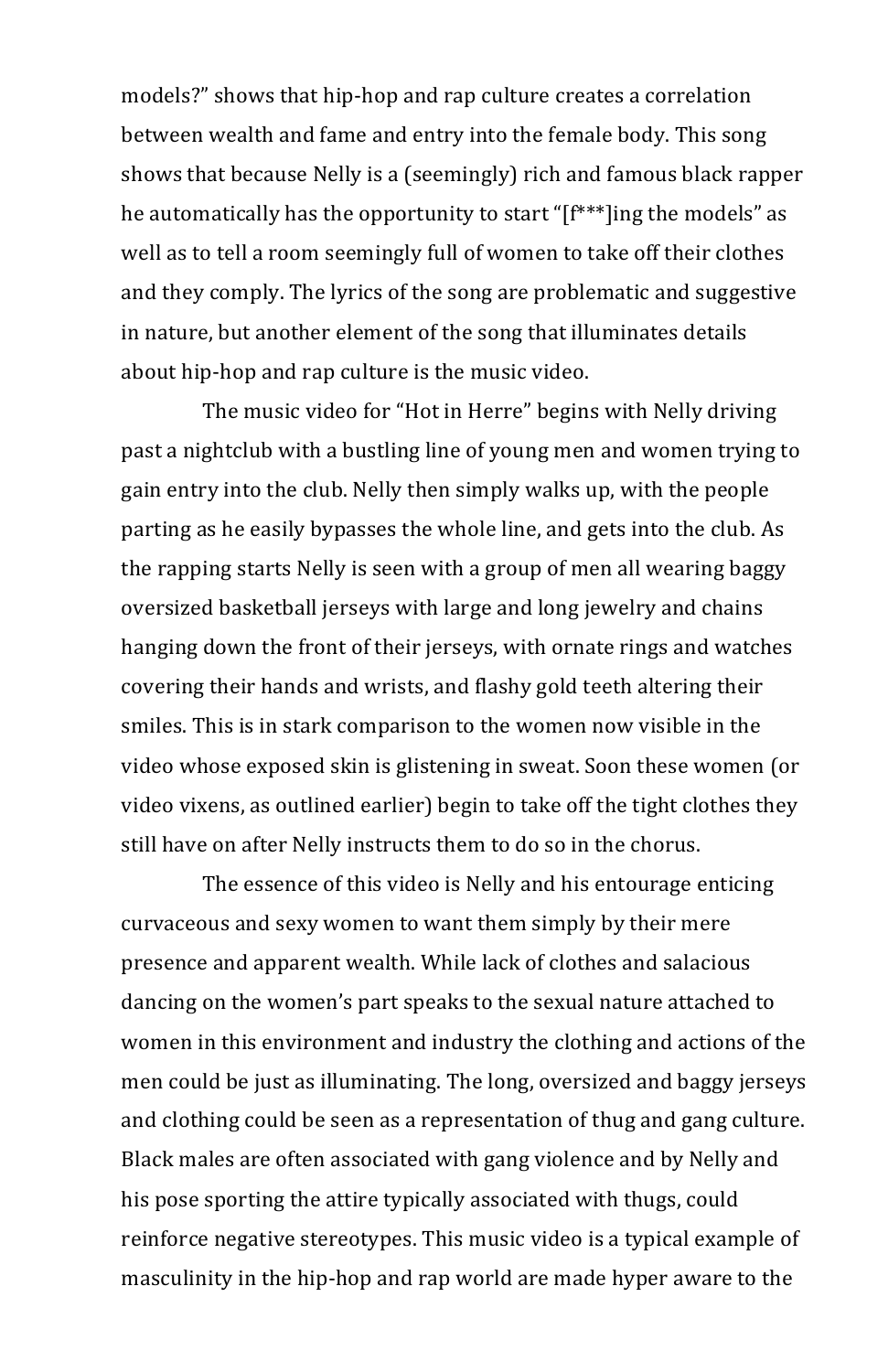viewer. The fact Nelly is so confident in the fact he will find a woman to have sex with, or even dance with in the club atmosphere, show that Nelly's masculinity competes with other males ability to attract women. Also, the clothing choice of oversized men's basketball jerseys even though none of the men pictured are athletes demonstrates men's need to project their manhood or masculinity. Because Nelly and his entourage lack the physique of a male athlete, which is generally seen as the epitome of masculinity, wearing oversized-athletic clothing and showcasing their wealth via their jewelry, cars, and alcohol bottles, it shows them not only trying to convey their masculinity but also to highlight and enhance it.

This scenario provided a blueprint for a large majority of subsequent hip-hop and rap music videos. A fairly wealthy, in shape rapper manages to swoon all the females by his wealth and fame. Not only does this say a lot about gender dynamics, but it also speaks to how race, class, and status affect masculinity, femininity and sexuality in the black community. While this is only one video, analysis of several other similar sources can really show why this phenomenon has manifested itself so strongly in hip-hop and rap culture.

## *Kanye West's* "Gold Digger"

Several vears following the emergence of this new hypermasculine portrayal of hip-hop artists and rappers, this song by Kanye West further projected the macho and successful rapper who could attain anything through his wealth and fame. However, this song also further strained and complicated the gender dynamics that were beginning to plague this hip-hop and rap industry, which was now immersed in the world of "pop music." Songs such as "Gold Digger" not only deepened a historical fetishizing of the sexuality of women of color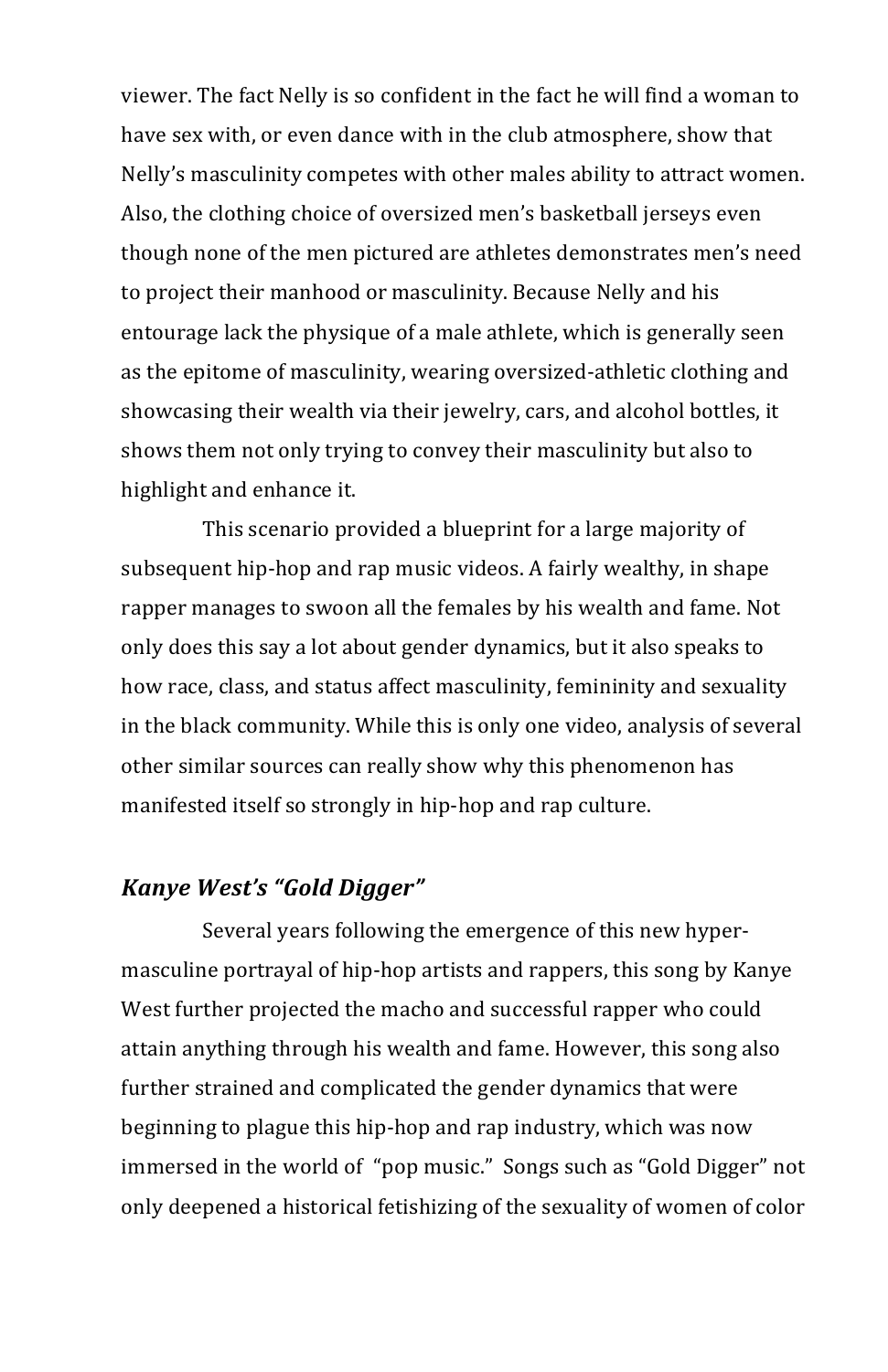that had hovered over black culture since the days of Josephine Baker, but also reaffirmed notions of black female dependence.

"Gold Digger"<sup>9</sup> is a song recorded by rapper Kanye West featuring vocals from singer Jamie Foxx. The song was released as the second single from West's sophomore album *Late Registration*. On September 5, 2006 the song reached #1 on the US *Billboard* Hot 100 chart. Eventually selling over 5 million copies and being certified 5x Platinum, at the 2006 Grammys the song was nominated for Record of the Year and Best Rap Solo Performance, winning the latter. During the same award season "Gold Digger" was nominated for Best Male Video and Best Hip Hop Video at the MTV Video Music Awards. "Gold Digger" is the  $9<sup>th</sup>$  most successful U.S single of the 2000's. The song was number 58 on the U.S *Billboard* Hot 100 all-time chart.

"Gold Digger" speaks about the supposed problem men with money, particularly rappers and athlete, face due to women chasing after their wealth. The main chorus of the song goes "Now I ain't sayin' she's a gold digger/ but she ain't messin' with no broke niggas." This song extends the idea that beautiful and sexual women go after men with money.

The scenes that dominate the music video are shots that alternate between either Kanye West rapping, Jamie Foxx singing, a women in lingerie dancing on Kanye West or various women in Victoria Secret-esque lingerie posing on fictional magazine covers. These fictionalized magazine covers are perhaps the most problematic visuals presented in the music video because of the suggestive, objectifying and explicit language, titles and subtitles paired with them. These magazine covers have titles such as *Vixen Magazine, Fantasy Magazine, Hot Fun,* and *Sweet Stuff*. The fictional magazines also host subtitles such as

 $9$  "Kanve West – Gold Digger ft. Jamie Foxx." YouTube video, 3:41. Posted by "KanyeWestVevo," June 16, 2009. https://www.youtube.com/watch?v=6vwNcNOTVzY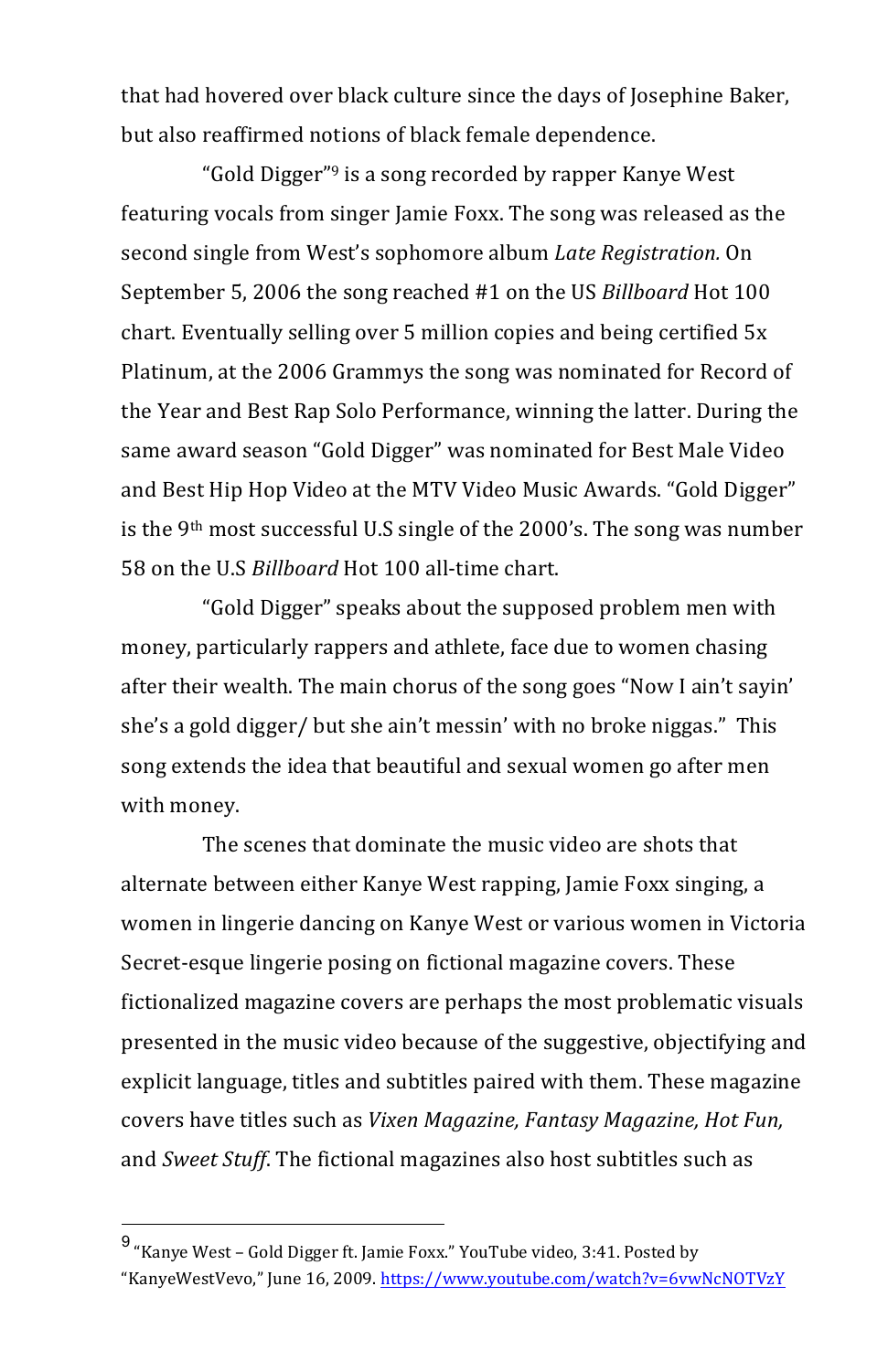"Bold, Beautiful Bodies," "The Best of the Best," and "Red Hot Spanish Girls." This song condemns women for using their sexuality and bodies to lure men; it at the same time reinforces and fetishizes voluptuous and scantily clad women of color.

All these magazine covers project and portray women as desirable to male sexuality. The women are all extremely attractive and dressed in some sort of lingerie or bikinis that better show off their physique. In the video these scenes aren't stagnant pictures: meaning the women are actively moving and posing while the magazine cover acts as green screen background. In these short scenes, they move and pose suggestively, while holding eye contact with the camera. The also engage in activities such as blowing kisses and smiling in order to further maintain male attention. All of these activities in conjunction with magazine covers advertise these women, their bodies, their sexuality and their sexual prowess through the use of titles such as *Sweet Stuff, The Best of the Best, and Hot Fun. This reinforces the notion* of buying and selling black bodies, which has been a part of American history since the times of slavery. And to top it all off, all these fictional magazines ask for a price of only fifty cents.

Women of color have long been eroticized and commodified for their bodies and ethnic features. Instead of this song simply praising the bodies of women of color or presenting them through a narrative that could attempt to reclaim their sexuality, Kanye West and Jamie Foxx pander to the existing notions and stereotypes that follow women of color, even offering to sell images of "the best of the best" of "red hot Spanish girls" for only fifty cents. However, it is not only the music video portrayal of the song "Gold Digger" that is problematic; the lyrics throughout the song also reinforce dangerous stereotypes about black women and their work ethic.

Black women have long been pictured in American discourse as perpetuating laziness and poor work ethic. They have long been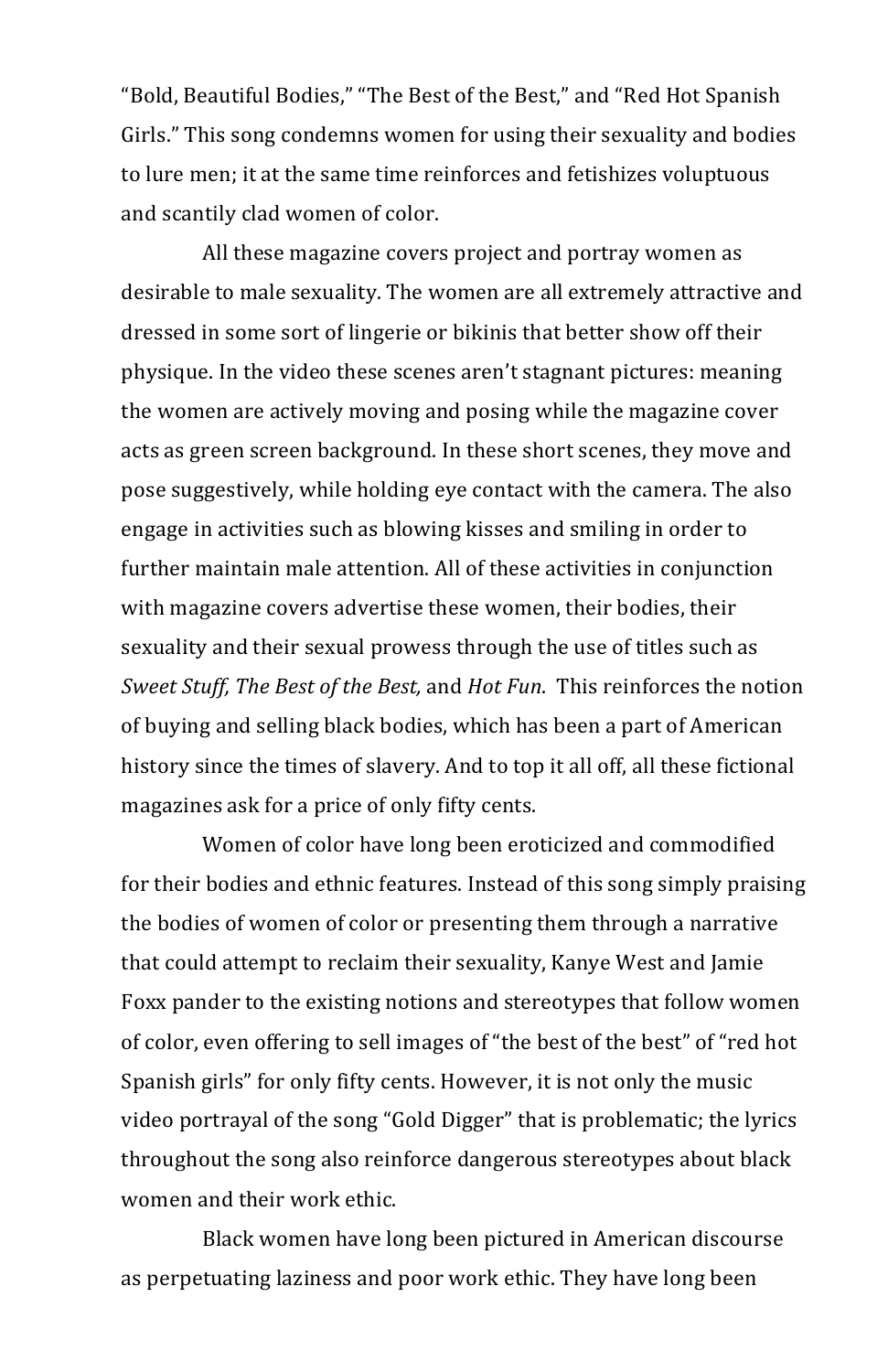shamed with titles such as "welfare queen" and "baby mama," titles that devalue their integrity and work ethic. This song perpetuates this demonization of women of color through the term "gold digger." "Gold Digger" refers to women who go after a man for his wealth and financial stability, and for monetary gain. This song personifies "gold" diggers" as women who will do anything to get a man with money, even if that means "trapping" him with a child. The chorus of the song is: "Now I ain't sayin' she a gold digger (when I'm in need)/but she ain't messin' with no broke niggas." This is repeated twice in during each chorus that shows up during the song three times. It is obvious these lyrics from the chorus equate a "gold digger" to a woman who doesn't want a "broke nigga."

The song even goes further, by characterizing one awful "gold digging" woman. The song portrays this woman to be someone who intentionally got pregnant then told a wealthy man who wasn't the father that he was, just so that he could financially take care of the child (and the woman) for eighteen years. The verse containing this saga is especially telling because it shows what wealthy rappers and artist such as Kanye West and Jamie Foxx truly think of women who claim to have children with wealthy men. In this verse, the victim is a football player fresh from the Super Bowl who still drives a Hyundai while "his baby mama's car and crib is better than his" and "she went to the doctor and got lipo with [his] money." Kanye even claims this woman did this before earlier in the song when she says. "From what I heard she got a baby by Busta / My best friend says she use to  $[f^{***}]$  with Usher." 

This verse is the crux of the whole song in its problematic portrayal of the "gold digger," is portrayed as an attractive woman of color. Kanye West not only reinforces a stereotype of the black female "gold digger" as someone who finds a man for his money, but he adds to the persona by projecting her to be someone to lie about the father of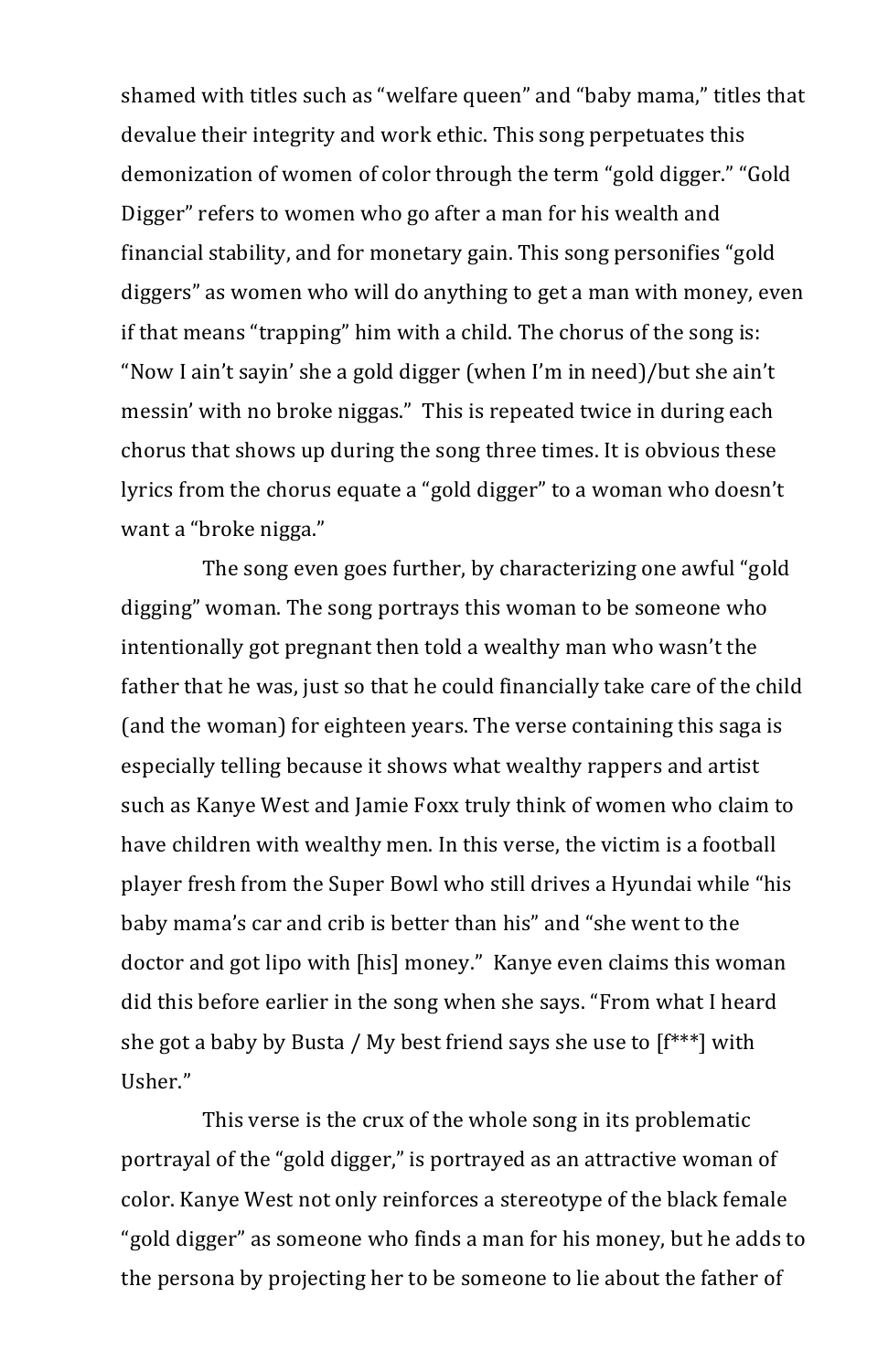her children not only to get money from the man for the child, but to also provide herself with luxuries such as cars, houses and plastic surgery.

"Gold Digger," like "Hot In Herre," created a strained, skewed, and problematic relationship between minority rappers and women of color. While Nelly's song and video can be analyzed for explicitly hypermasculine performance and the lure wealth and fame have on women, Kanye West's "Gold Digger" in a way explores the negative repercussions of having women gravitate towards a man for his wealth and fame. The song and corresponding video shows a more negative and contentious experience between black rappers and black women, who seemingly use their sexuality and beauty to lure wealth rappers and athletes. "Gold Digger" presents a negative scenario where one's wealth and fame have led them to having to provide for a woman who has "trapped" him with a child that may not even be his.

This song was and remains massively popular, ranked as the  $9<sup>th</sup>$  most successful song for the decade of 2000-2009, and the 57<sup>th</sup> highest grossing song of all time. Yet when this song is put into context along with the grossly sexual depiction in the music video, the historic background of black female sexuality and work ethic, and the reflective nature hip-hop seems to have on black culture, it seems this song could be doing some subconscious harm to the black image, particularly for black females.

#### *50 Cent's "Candy Shop"*

One final music video that represents a form of hip-hop wallowing in sexist cultural tropes is this rap song by 50 Cent. Rather than presenting an individualized tale of triumph and tribulation, he instead presents a narrative of black fame and wealth that panders to popular culture. "Candy Shop" is the second single released from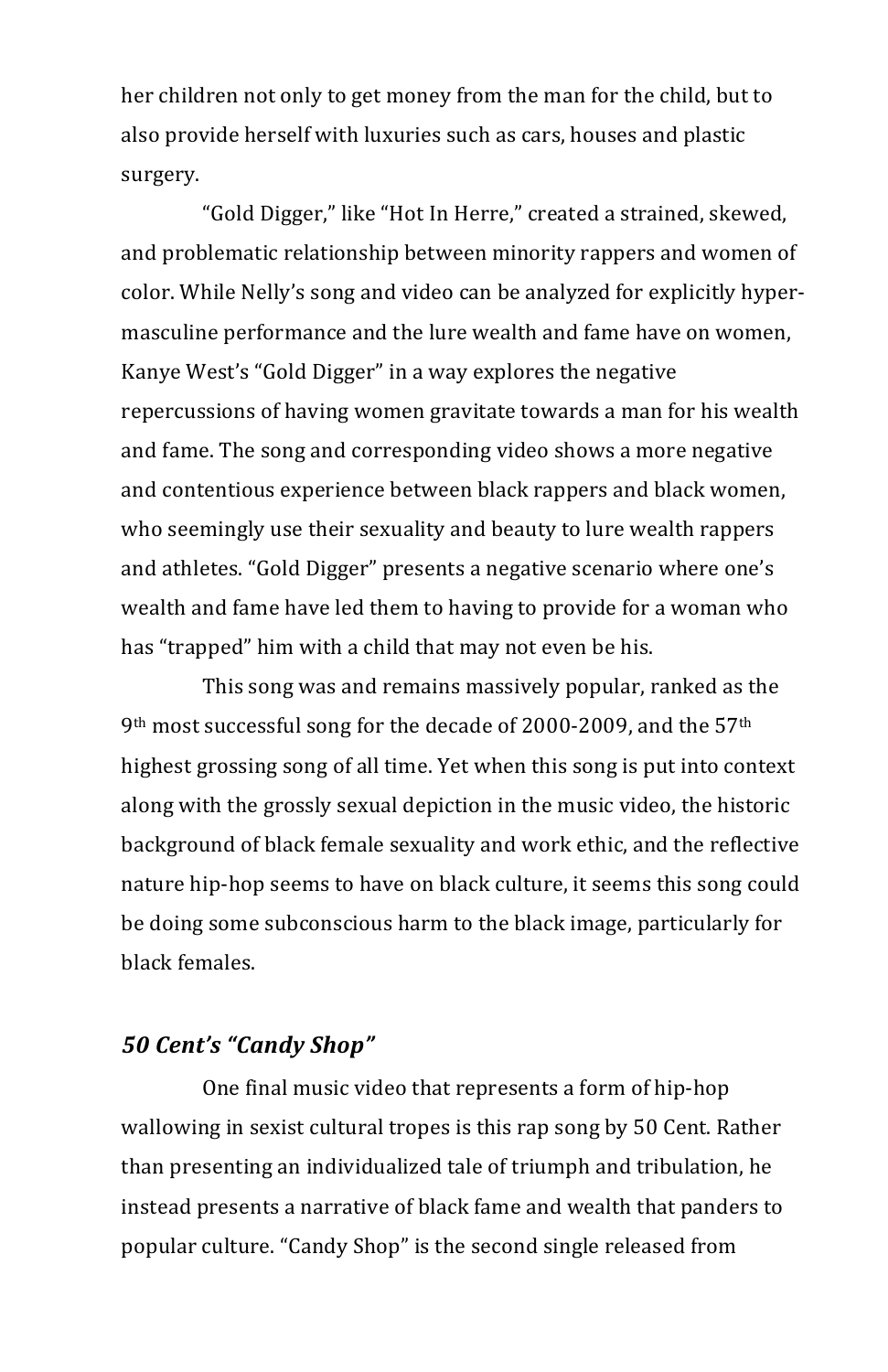rapper 50 Cent's sophomore album *The Massacre.<sup>10</sup>* The song features vocals by Olivia and remained in the #1 song position on the *Billboard* Hot 100 charts for over six weeks. At the 2006 Grammys the song was nominated for best rap song, and at the 2005 MTV Video Music Awards was nominated for Best Male Video. The song eventually became certified Platinum. The song was number 8 on the U.S *Billboard* Hot 100 vear end chart for 2005 and number 52 on the U.S *Billboard* Hot 100 decade-end chart for 2000-2009.

In the way the "Hot In Herre" presented hypermasculinity as the means for Nelly to attain female attention and Kanye West demonized women who went after men solely for their money through their sexuality, 50 Cent's and Olivia's "Candy Shop" perhaps presents the most straightforward example of my argument that black rappers objectify and sexualize women. "Candy Shop" is totally and completely about sex. Sometimes through the use of innuendos and implicit context and other times through outright, direct denotation. Regardless, this song is about sex and one wealthy, famous, black rapper who is particularly skilled in eliciting sex from women.

All of the lyrics from this song, when coupled with the visuals from the video, portray a harmful and problematic vision of women of color, the only women in the music video. Like "Hot In Herre," the music video starts with 50 Cent arriving in a luxury car at a huge mansion. Once inside the mansion, beautiful women surround 50 Cent and he begins rapping the chorus, which is all innuendo relating to fellatio.

In the chorus 50 Cent uses language that suggests he is almost giving permission to Olivia (who is providing the female vocals and thus response) to perform this oral sex act on him as if it were an honor she should feel thrilled about when he says "I'll let you lick the lollipop."

<sup>&</sup>lt;sup>10</sup> "50 Cent – Candy Shop ft. Olivia." YouTube video, 4:10. Posted by "50CentVevo," June 16, 2009. https://www.youtube.com/watch?v=SRcnnId15BA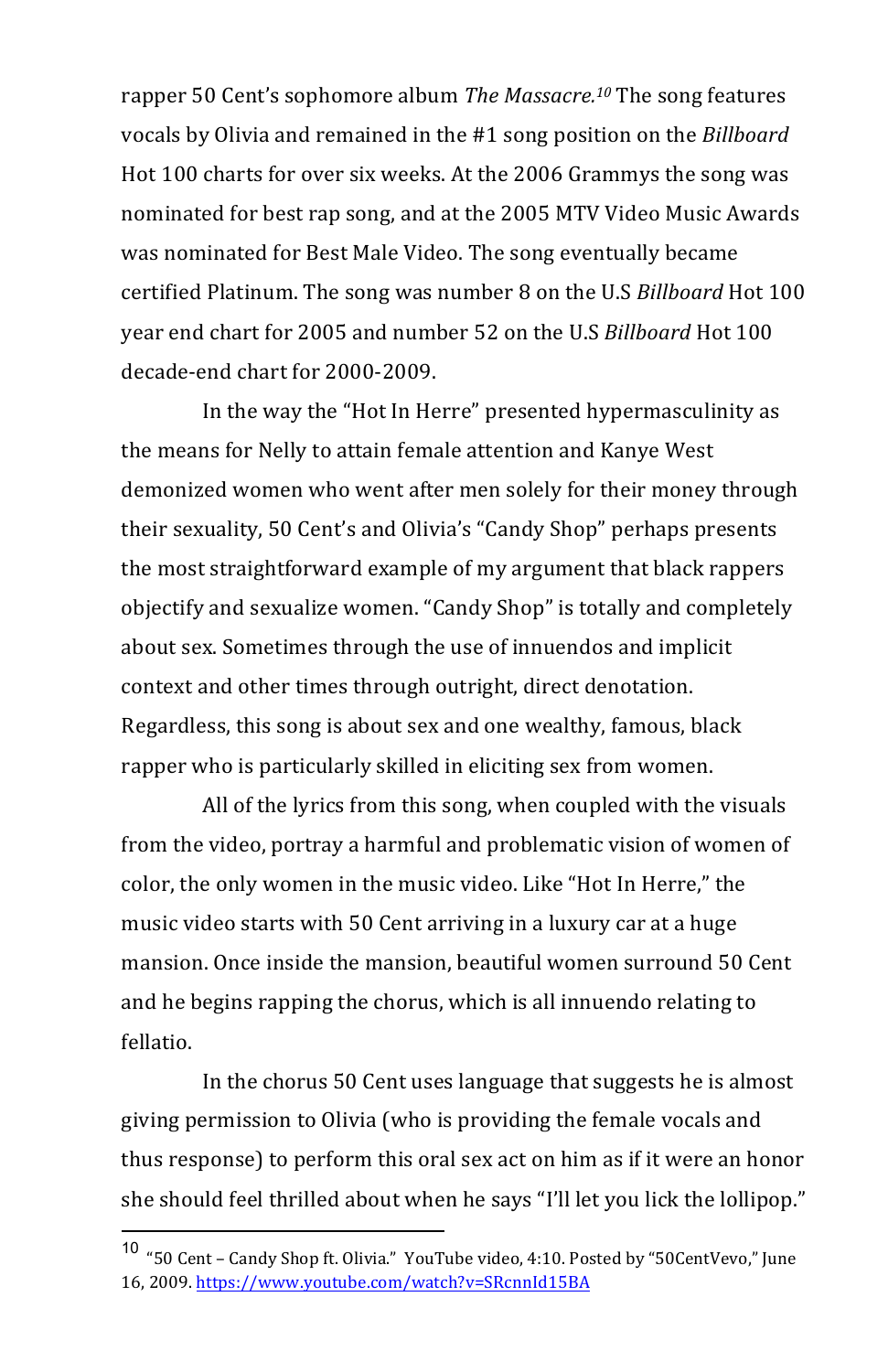Olivia's ensuing response acts as a validation of his crude language, suggesting that it is okay for him to act so patronizing. However, the chorus is not the only part of this song that alludes to sex or how honored a woman should feel once she has had sex with 50 Cent. In fact at one point 50 Cent straightforwardly says, "If you be a nympho, I'll be a nympho." 

Later in the song 50 Cent says, "I got the magic stick, I'm the love doctor" and "I'm a seasoned vet when it comes to this shit." Both of these statements imply that having sex with him is something that should be admired because he is so good at sleeping with women. After the latter lyric 50 Cent again returns to his patronizing and selfrighteous view of his sexual prowess by seemingly congratulating the woman he thought did well during sex and "worked up a sweat" by *allowing* her to again please him orally. "After you work up a sweat you can play with the stick."

The words on their own are worth volumes but when coupled with the images from the music video, a major difference in the sexuality of 50 Cent and the sexuality of Olivia and the other girls in the video is highlighted. 50 Cent projects a macho, alpha male persona in part because he is the only man in the whole music video as opposed to the almost dozen girls; and also in part due to his demeanor and styling throughout the video. 50 Cent is seen wearing expensive jewelry and diamonds and even a fur coat at one point, while all the women are in tight fitting corsets, lingerie and low cut tops. In one scene a woman in a pornographic nurses outfit is seen kissing and rubbing on 50 Cent. Throughout the video the intention and sentiment is clear: 50 Cent can get any woman he wants and if he choses to "let her" engage with him sexually, it is she who should be grateful.

50 Cent, like many of the rappers before him and many rappers after, shows a sexual ownership of female sexuality in a way that gives him the right to expect sexual satisfaction from women. Nelly displayed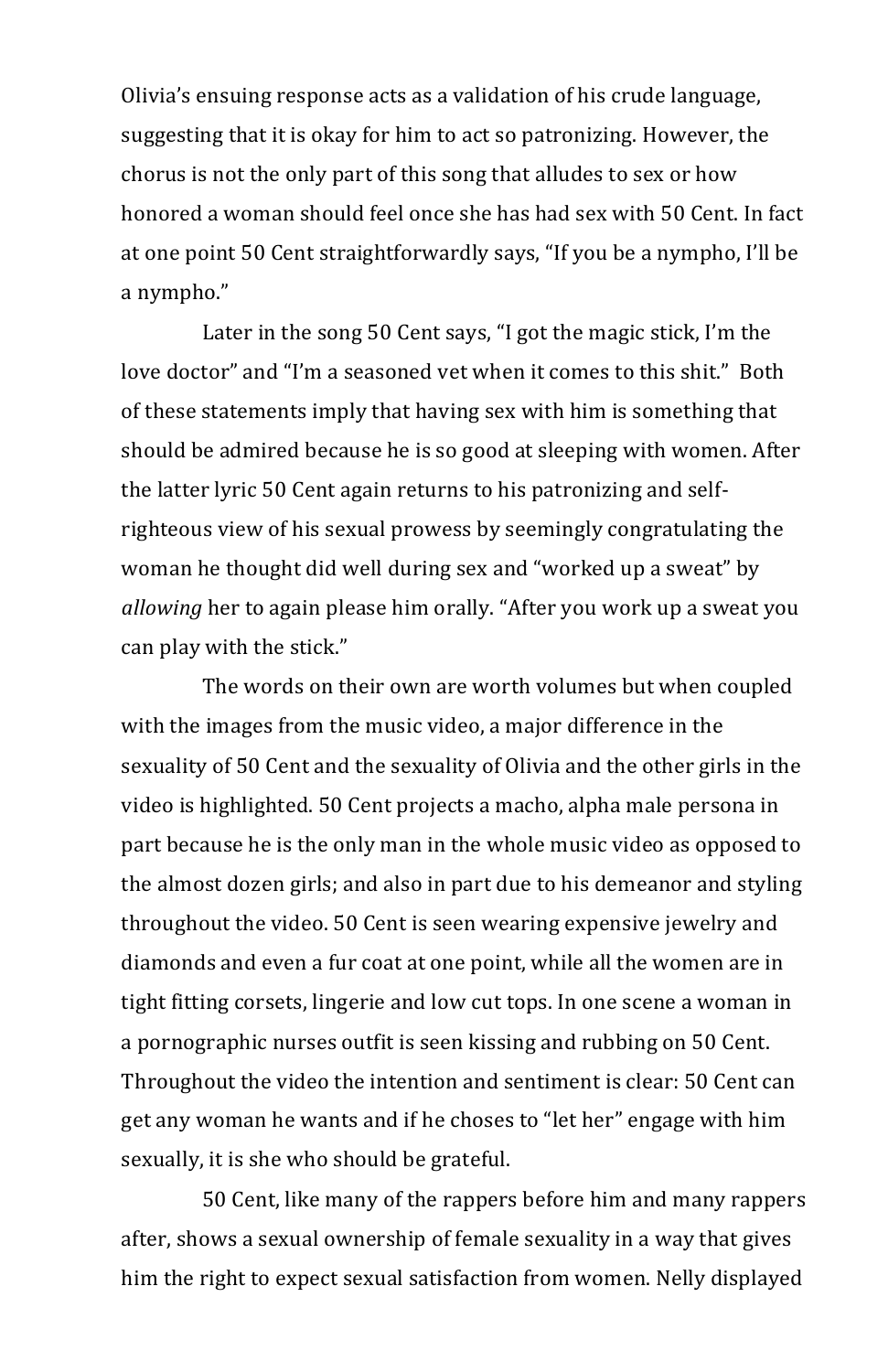his masculine supremacy over female sexuality when he command women to take off all their clothes, and Kanye West displayed a similar ownership when he dictated what made a woman a "gold digger." All these videos provide a glimpse into what current hip-hop and rap culture says about blackness, sexuality and gender.

#### **Conclusion**

All three of the videos mentioned in this paper were made by self-identifying black men and contained black women as the main models and focus of each video. It seems that the chance these videos would further set back the portrayal of blacks and women were lost to the rappers, who themselves are the children of black women. However, the blame cannot solely be placed on the rappers, as they are a part of an industry where many voices and opinions are heard before anything is produced or distributed for sale. Many people are needed to make a music video, and the fact no one thought perpetuating negative images of black women and hyper-masculine images of black males is saddening, yet also not surprising. People stick with what they know and in terms of black success in the entertainment industry, that almost always comes with some sort of nod to the stereotypes and images that dominate perceived black culture. Creating art that showcases blacks in a manner that has shown commercial success previously is easy to fall into. For the black community sex and violence help sales for black artist and black images.

These videos show that the repercussions, stereotypes and imagery of slavery and Jim Crow are still around today; however, they are now under the guise of portraying the authentic black voice. Blacks in America have a long, storied and heartbreaking history and when an opportunity came for black Americans to take some control over their images and stories, prejudice and stereotypes still manage to cloud the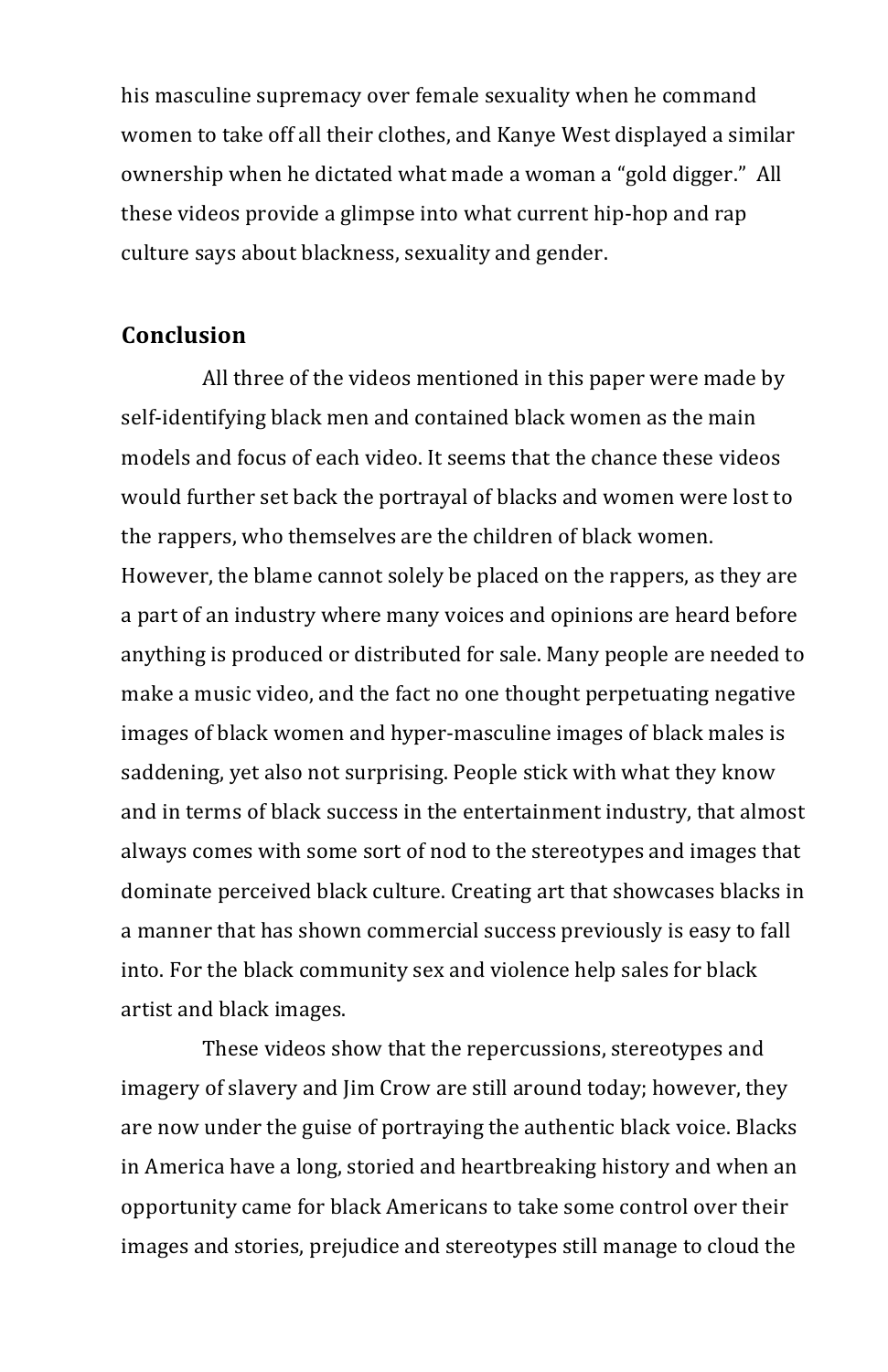narrative. Each of these three music videos speaks to a trope of the past. "Hot In Herre" asserts that wealthy and famous men can attract women for sex based on these alone. Black women have long had issues with prostitution rates and being sold to the highest bidder. "Gold Digger" demonizes a woman who uses her child to "trap" a man for his wealth to ensure her financial stability, and to make it all worst the child isn't truly his. Poor black women are still condemned with the term "welfare queen," women who just have children and expect the wealth of others to take care of them through government assistance. "Candy Shop" sexualizes women in a way that makes them objects, purely for the enjoyment of a male during sex. During slavery countless numbers of black women were raped and sexually assaulted because their entire wealth was seen in their bodies. While the finer points of the imagery have changed the greater, overarching story has remained constant. These videos show that it is still incredibly hard for blacks to maintain a positive identity.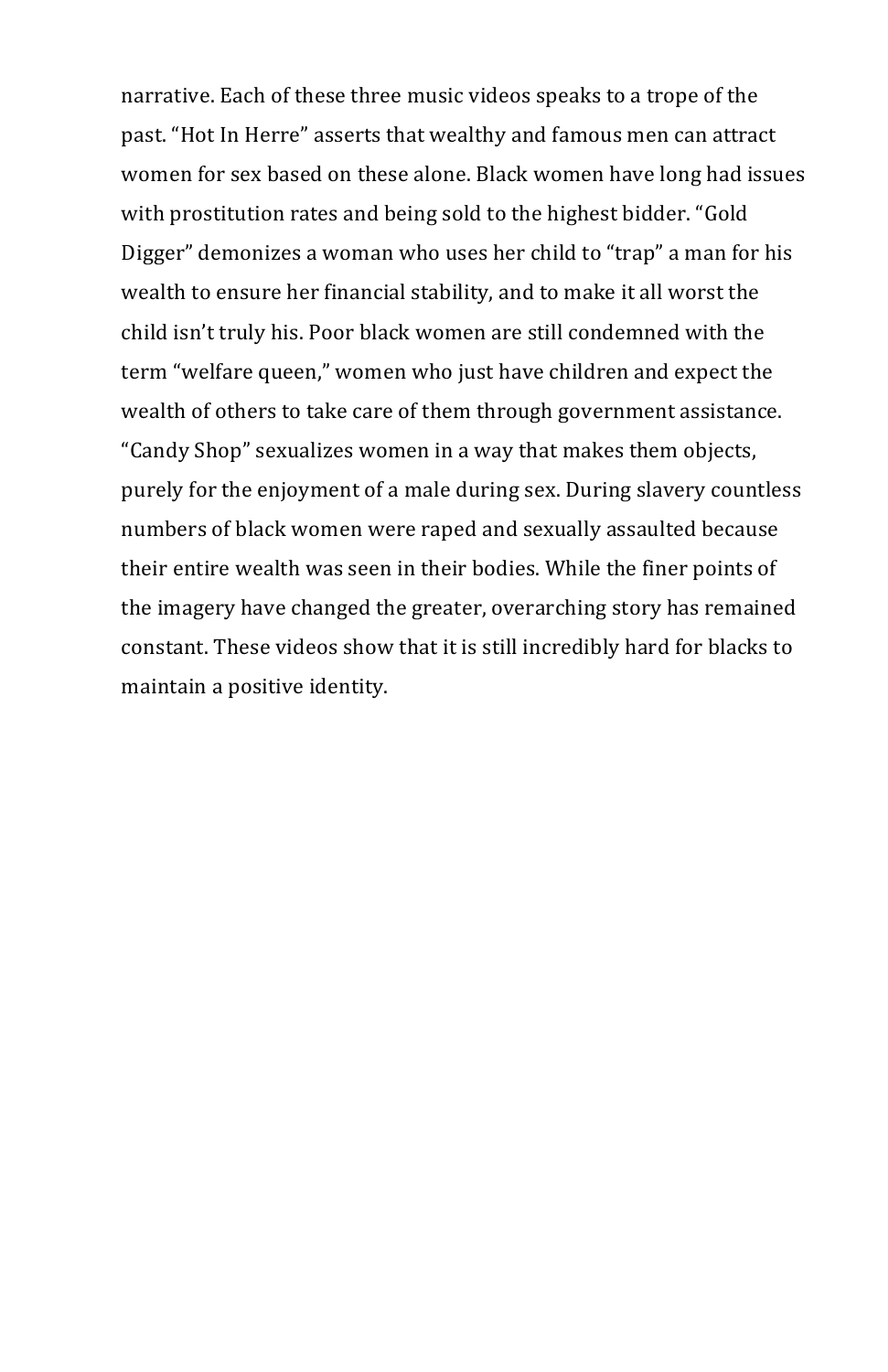# **Bibliography**

- Giovanni, Nikki. "Giovanni Finds Funky Beats To Teach Poetry To Kids." National Public Radio, October 9, 2008.
- Ogbar, Jeffrey O. G., *Hip-Hop Revolution: The Culture and Politics of Rap.* University Press of Kansas, 2007.
- "Kanye West Gold Digger ft. Jamie Foxx." YouTube video, 3:41. Posted by "KanyeWestVevo," June 16, 2009.

<https://www.youtube.com/watch?v=6vwNcNOTVzY>

"Nelly - Hot In Herre." YouTube video, 3:41. Posted by "NellyVEVO," December 24, 2009. 

[https://www.youtube.com/watch?v=GeZZr\\_p6vB8](https://www.youtube.com/watch?v=GeZZr_p6vB8)

"50 Cent - Candy Shop ft. Olivia." YouTube video, 4:10. Posted by "50CentVevo," June 16, 2009.

<https://www.youtube.com/watch?v=SRcnnId15BA>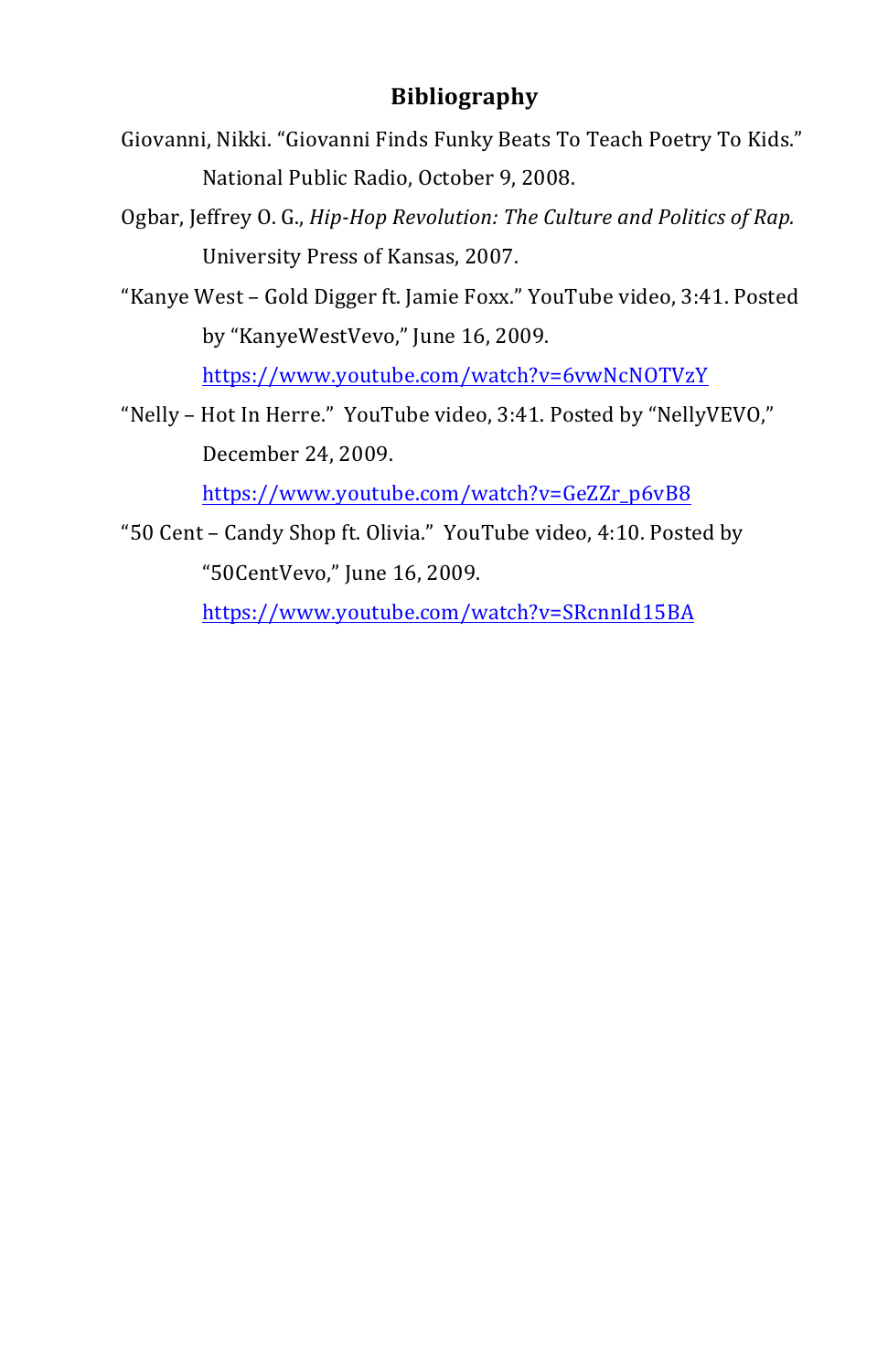# **Training Technopreneurs: Potential Solutions for Improving** Female Technopreneurs' Self Efficacy in Switzerland

Pete Freeman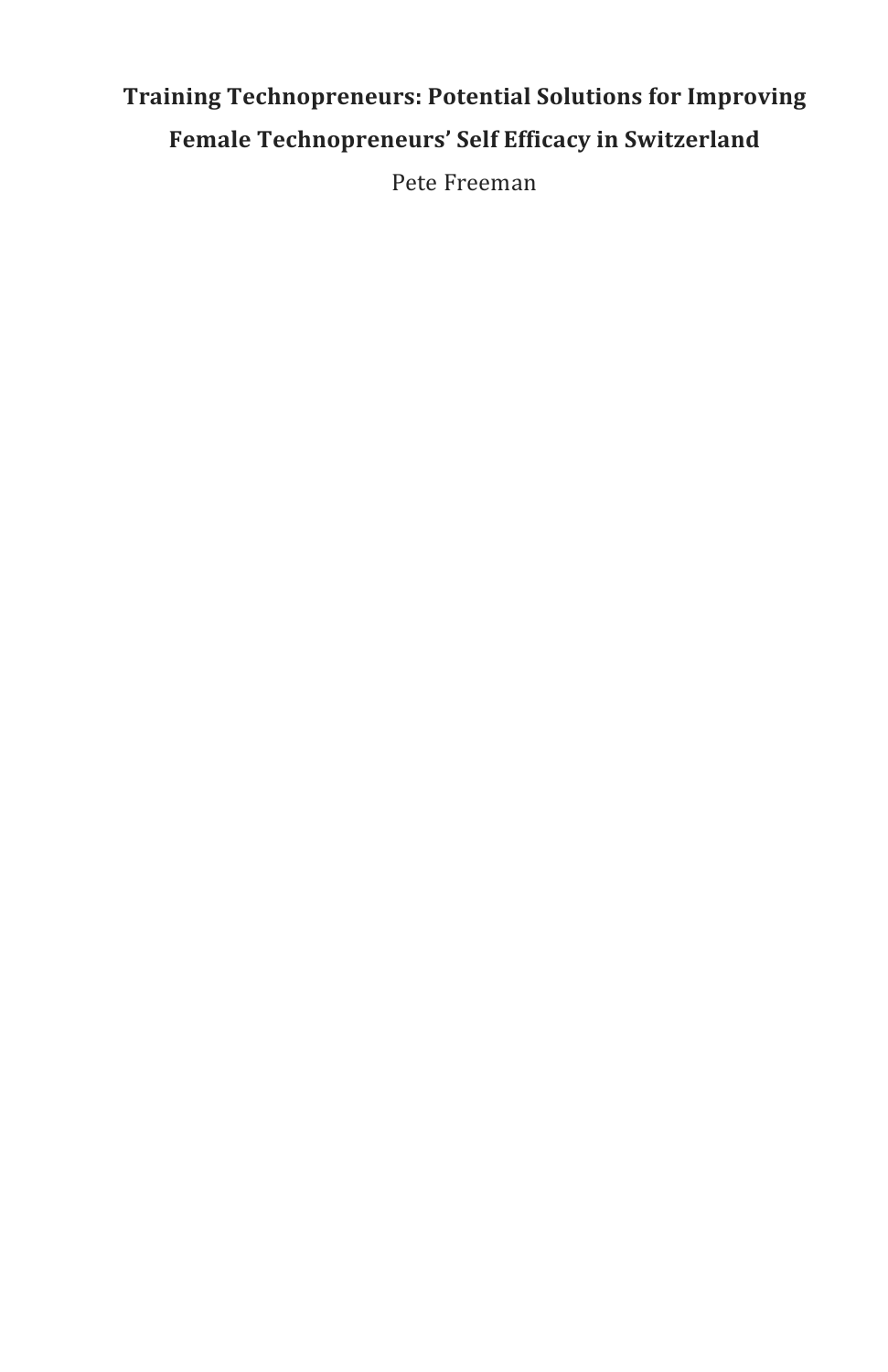Pete Freeman '18 majors in Gender Studies, Sociology, and Peace Studies at the University of Notre Dame. Freeman's research interests include Ghanaian "mamapreneurship," the feminization of poverty, and education policy. He plans to pursue future degrees in International Human Rights Law and Sociology.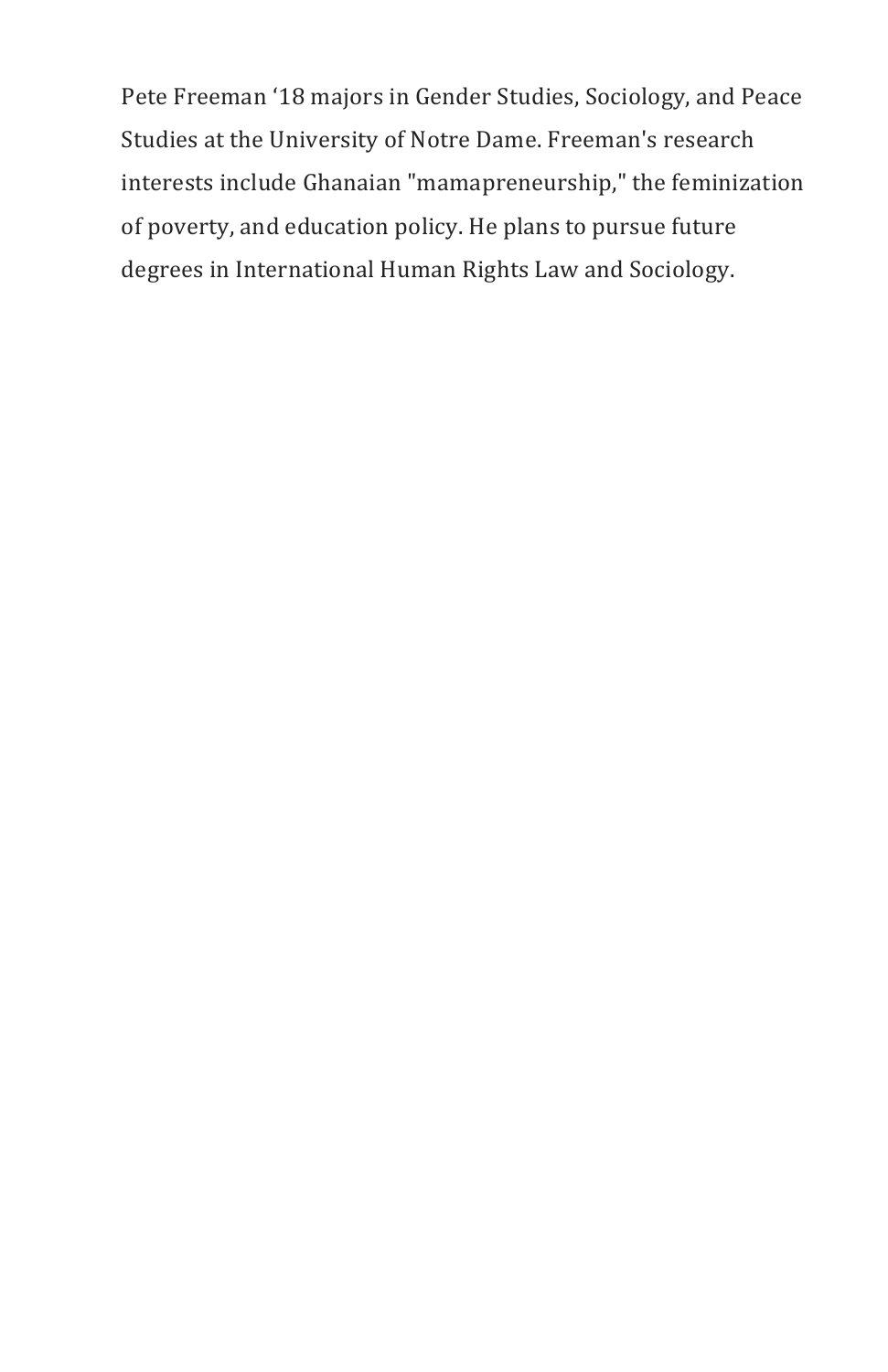The relationships between gender, technological literacy, and motivation to internationalize businesses were examined for one sample group: male and female Swiss entrepreneurs in the tech sector. Similar effects on technological literacy<sup>11</sup> and business internationalization are shown for all participants and support earlier research on the relationship between gender, technological literacy, business internationalization, and an entrepreneurial venture's output. Additionally, the motivation to internationalize a business proved stronger for more technologically literate individuals than for individuals who were not exposed or exposed very little to technology during their childhood and teenage years. Implications for educators and policy makers were discussed, and areas for future research outlined.

#### **Introduction**

Across the world, roughly six women participate in entrepreneurship for every 10 male participants (Kelley 29). This ratio varies by country, with the economies of Switzerland, Guatemala and Brazil reporting equal numbers of male and female entrepreneurs, and Singapore and Thailand reporting slightly higher female participation than male participation. However, Pakistan, Iran, and Bangladesh report two females for every 10 males participating in entrepreneurship (Kelley 29). Entrepreneurs included in these findings have participated in entrepreneurship to varying degrees.

Switzerland is known for fostering and promoting gender equality in the entrepreneurship space. One explanation for equal participation among male and female Swiss entrepreneurs is that over

<sup>&</sup>lt;sup>11</sup> Technological literacy can be defined as an individual's ability to appropriately and effectively use computers and computer programs to access, manage and create information. The type of literacy in my study involves mostly the use of technology and less the creation of it.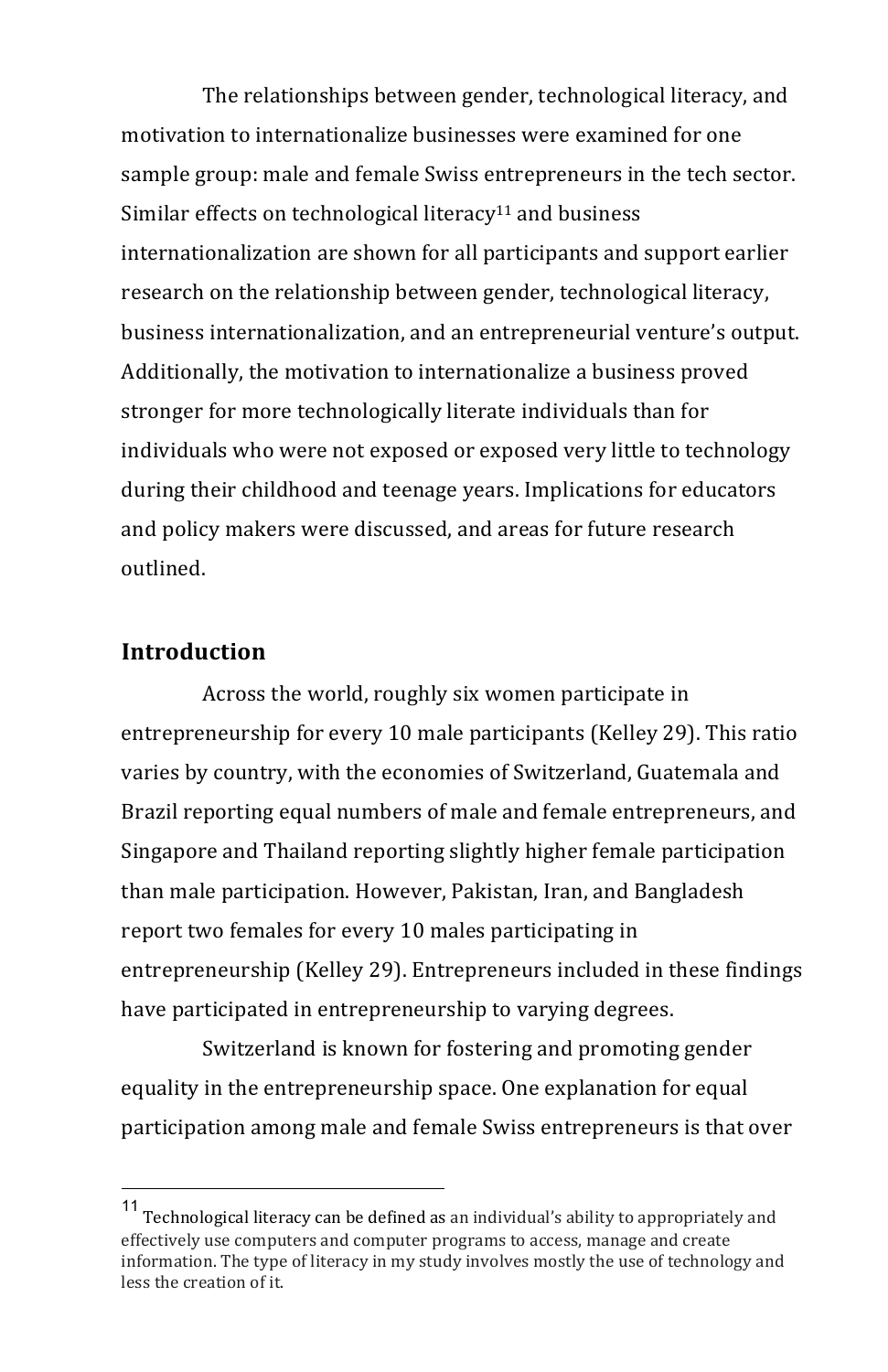the last ten years, the trend of more women perceiving business opportunities has steadily increased. In 2014, 70 percent of Swiss women reported seeing entrepreneurial business opportunities compared with 66 percent in 2013 (Brush). Yet, female-founded ventures in Switzerland are less successful than male-founded ventures as measured by output and growth. According to a Global Entrepreneurship Monitor study in 2013, male-founded Swiss startups are significantly more successful than female-founded Swiss startups (Kelley).

#### **Background**

Male and female entrepreneurs are active to different degrees. Activity, as measured by TEA (Total Early-Stage Entrepreneurial Activity), is defined as the percent of working age population  $(18-64)$ years old) both that are about to start an entrepreneurial activity and that have started one for a maximum of three and a half years. TEA quantifies early stage entrepreneurship and is used by the GEM as its measurement of entrepreneurial activity for the 2012 and 2013 studies referenced in this paper. TEA is usually highest for factor-driven economies, and lowest for economies with high GDPs. Qatar (16.4) percent TEA), the United States (13.8 percent TEA), Australia (13.1) percent TEA) and Canada (13.0 percent TEA) hold the highest TEA rates for innovation-driven economies. On the other hand, Japan (3.8) percent TEA) and Italy (4.4 percent TEA) rank last in early-stage entrepreneurs. Geographically, African economies hold the highest TEAs with one third of adult populations identifying as early-stage entrepreneurs. Of all economies, European economies hold the lowest TEA rates (7.8 percent TEA in EU economies, 6.0 percent TEA in non-EU economies). Switzerland, a non-EU economy, has a relatively low TEA rate of 7.1 percent.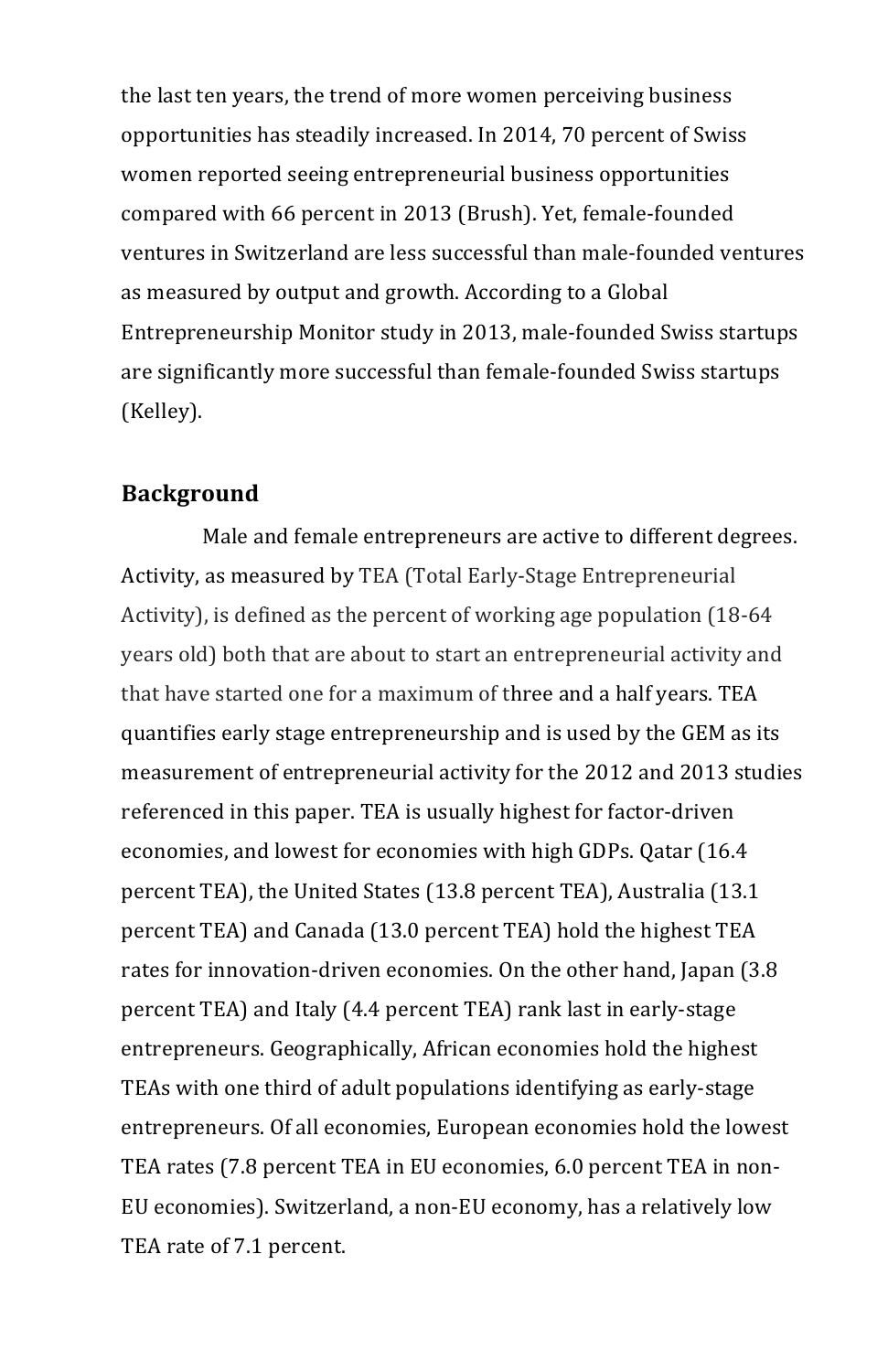Recent data suggests that men are up to 75 percent more likely than women to be active entrepreneurs in middle-income countries compared with 33 percent in high-income countries and 41 percent in low-income countries (Minniti 12). In other words, male entrepreneurs typically participate more actively in their respective entrepreneurial ventures than do female entrepreneurs. While Switzerland, a highincome country, hosts a near equal number of male and female entrepreneurs, it's entrepreneurial activity is relatively low compared with the EU and particularly the United States.

While the term 'active' is referred to in this study as a measurement and is relevant to the GEM's data, the term is problematic. Male activity and female passivity are terms that have fueled gender stereotypes and inequality for centuries, and can be traced back to Aristotle's views on sexual reproduction. For this study, the term 'active' will be used specifically to indicate the percent of working age population both about to start an entrepreneurial activity and that have started and managed an entrepreneurial venture for a maximum of 3 years and half. This definition is consistent with GEM's definition.

Susan Bordo discusses this gendered stereotype of male activity and female passivity and its origins in her 1993 book *Unbearable Weight: Feminism, Western Culture, and the Body. Bordo* argues that "Aristotle's opinion that the conception of a living being involves the vitalization of the purely material contribution of the female by the 'effective and active' element, the male sperm: [T]here must needs be that which generates and that from which it generates; even if these be one, still they must be distinct in form and their essence must be different. If, then, the male stands for the effective and active, and the female, considered as female, for the passive, it follows that what the female would contribute  $\ldots$  would not be semen but material for the semen to work upon. This is just what we find to be the case, for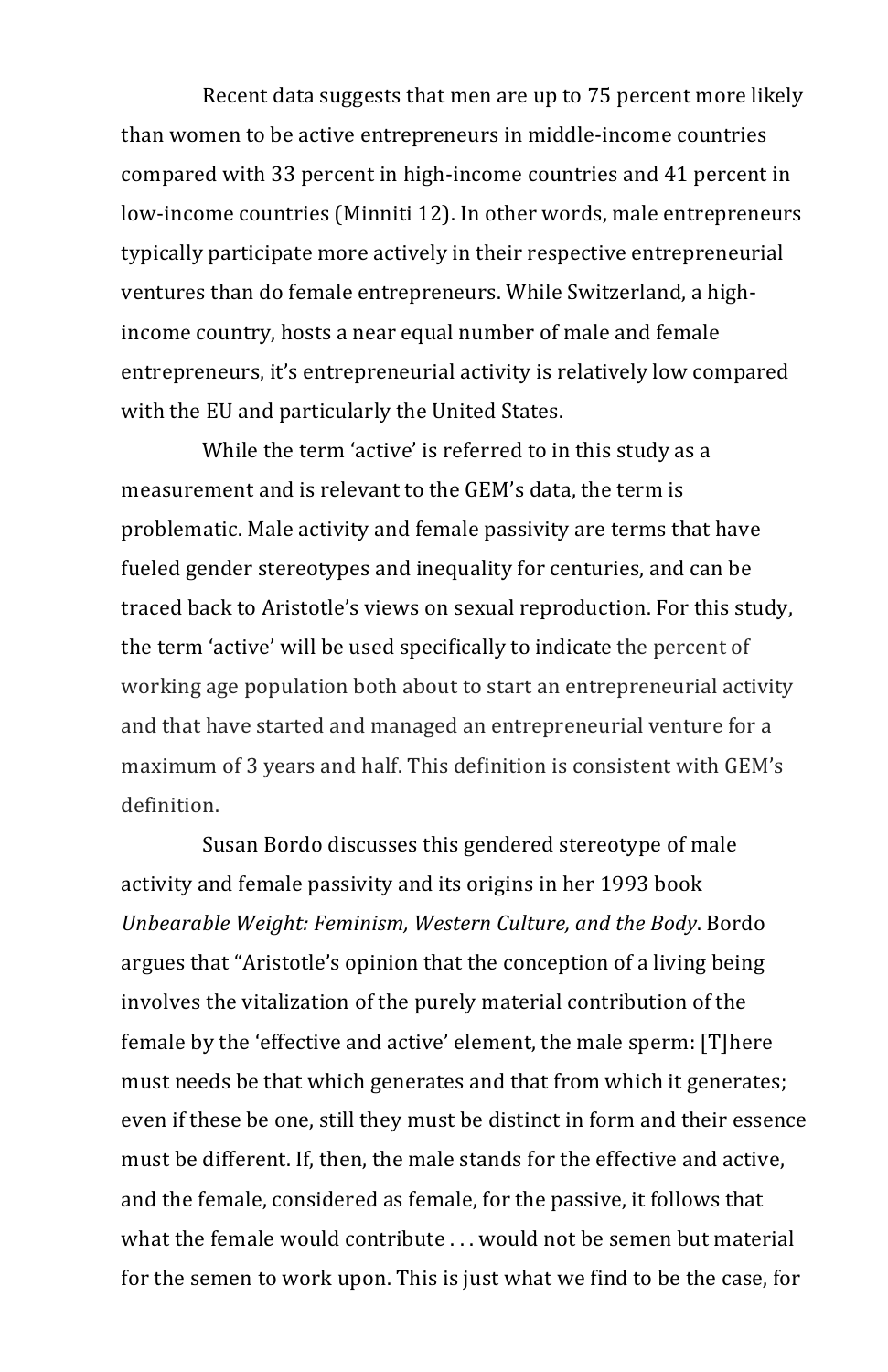the catamenia [menstrual materials] have in their nature an affinity to the primitive matter" (Bordo 12).

This view caused Antonie van Leeuwenhoek in 1677 to note that, upon examining sperm under a microscope, he saw what he thought to be tiny animalcules "pressed out of the shapeless dough of the menstrual matter" (Bordo 12). This idea of male activity and female passivity was further entertained by Georg Wilhelm Friedrich Hegel who noted with regards to men, women, animals, and plants that "The difference between men and women is like that between animals and plants. Men correspond to animals, while women correspond to plants because their development is more placid and the principle that underlies it is the rather vague unity of feeling. Women are educated who knows how?—as it were by breathing in ideas, by living rather than by acquiring knowledge. The status of manhood, on the other hand, is attained only by the stress of thought and much technical exertion" (Snow 107). These notions of differing activity in males and females have carried over to today, Bordo argues, and now influence pregnancy and family planning. These notions perpetuate the stereotype that the mother will stay home with the child while the father pursues his career. For female entrepreneurs, however, the decision to spend time with their families or their businesses is difficult, as they experience societal expectations for family obligation that their husbands do not. In the end, both factors often take female entrepreneurs away from their businesses and perpetuate the notion of male activity and female passivity.

Entrepreneurs engaged in Switzerland's research and development technology sector experience higher profits and output than those engaged in other sectors. In the Swiss economy, about twothirds of the funds for Swiss research and development (R&D) are supplied by industry and the rest by federal and cantonal governments, a high proportion by world standards. In 2000, the most recent year for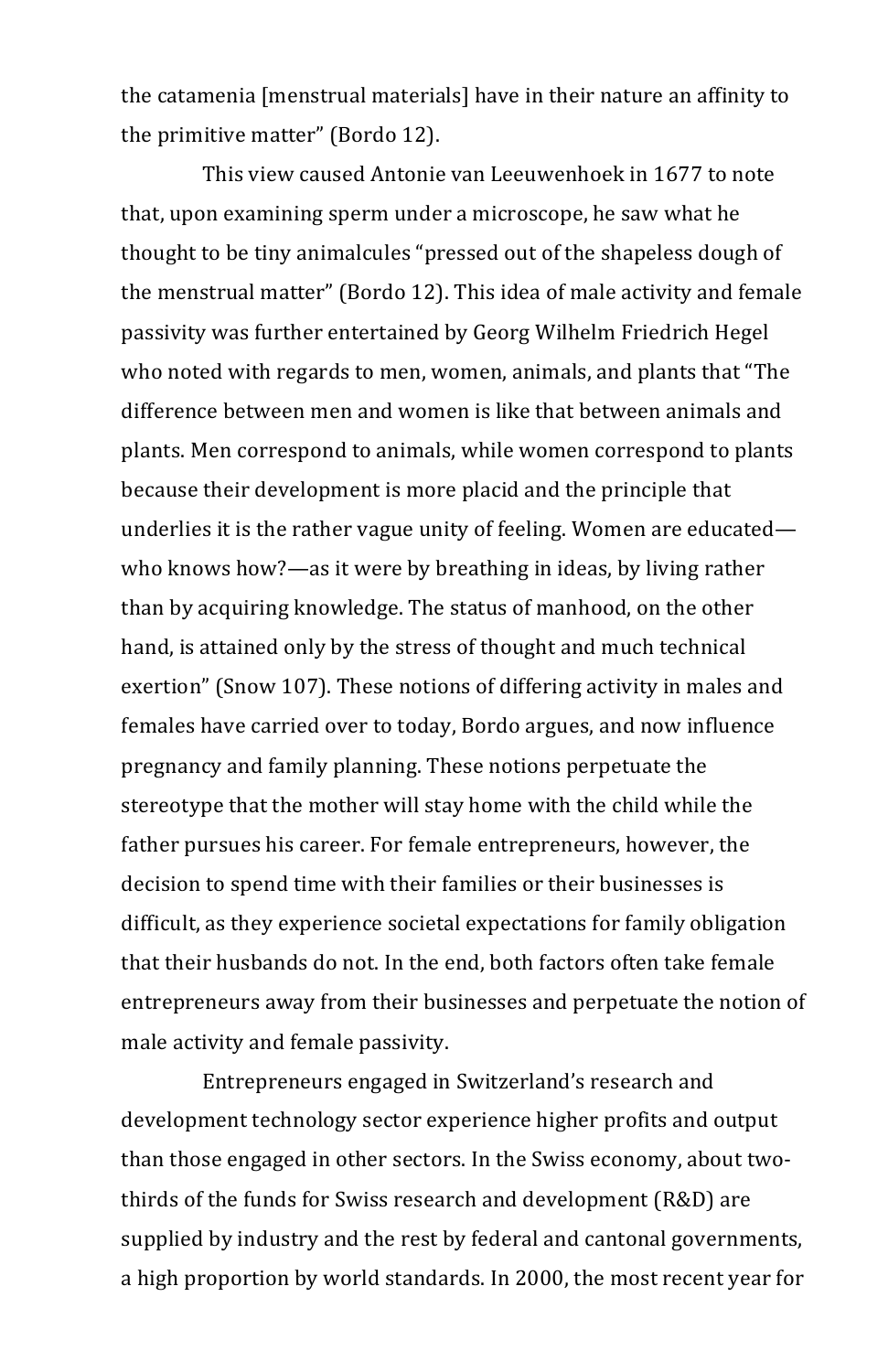which data is available, expenditures for R&D totaled \$5,316.302 million, or 2.63 percent of GDP, of which the business sector accounted for 69.1 percent ("Switzerland"). And because only 28 percent of female Swiss entrepreneurs' ventures are tech-related (Simard 2), men are engaged in a more 'active' industry - the tech sector - as measured by the 2013 GEM women's report (Kelley 29).

Another explanation for the gap between successful malefounded businesses and female-founded businesses in Switzerland can be found by looking carefully at perceptions of opportunity by sex. Young men 18 to 24 years old are the most likely age group to perceive opportunities out of all males. But this male propensity to perceive opportunity drops significantly after the age of 35 (Rossi 954). These findings were published in 2012. But for women, the perception of opportunities, while lower for the 18-24 year old age group, remains steady and for the 45 and over group even exceeds that of men (Hughes). These perceptions of opportunity are directly related to fear of failure, Hughes argues. Women in the younger age groups have a much higher fear of failure, which declines across older age groups. For men the opposite is true: their fear of failure rises by age group. In other words, young women are less likely to see opportunities, have a higher fear of failure, and are therefore less likely to engage in entrepreneurship than men. And in a youth-dominated entrepreneurial industry, this gives Swiss men the upper hand over their female counterparts.

Why are female Swiss entrepreneurs in the tech sector seeing fewer opportunities and experiencing a more elevated fear of failure than male Swiss entrepreneurs in this same sector? Karen Hughes and Jennifer Jennings argue that it is due to socialization - women are less often socialized to be economically independent, or to be entrepreneurial. In their 2012 book *Global Women's Entrepreneurship Research: Diverse Settings, Questions and Approaches, the two claim that*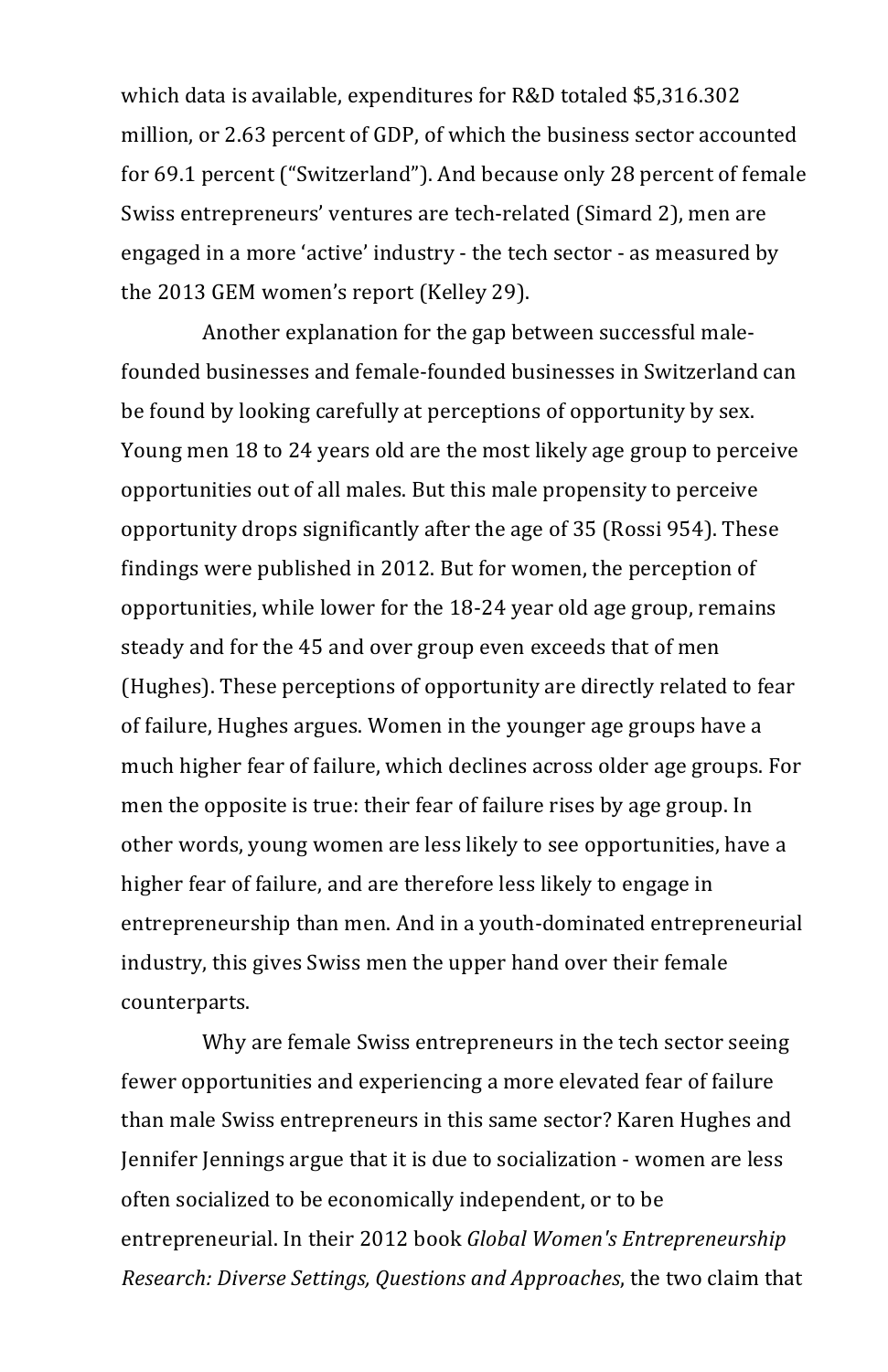women face barriers to success in entrepreneurial pursuits that men do not. These barriers could be rooted in anything from their education to the social treatment received from other entrepreneurs. Similarly, the GEM report shows that while participating in the same entrepreneurial activities as men, such as startup camps, business meetups, and entrepreneurship conferences, female-founded businesses perform worse than male-founded businesses as measured by earnings per year.

At the same time, societal attitudes about entrepreneurs might play a role in discouraging younger women. Barbara Bird, author of the 2002 work "A Gendered Perspective on Organizational Creation," claims that the myth that entrepreneurs are heroic, risk taking, independent, innovative individuals who are born with these traits is still pervasive. She writes about asking her class at Babson College to name the first entrepreneur they can think of. Unanimously, her students will shout out the names of Bill Gates, Jeff Bezos, or Mark Zuckerberg, she writes. From this, Bird gathers that the characteristics of entrepreneurs - heroic, risk taking, independent, innovative - are nearly always associated with male entrepreneurs. And so the combined effect of younger women being socialized away from entrepreneurship along with the role modeling of entrepreneurs as male heroes might just discourage younger women. This discouragement can cause a higher fear of failure, lower perceptions of capabilities and lower likelihood of seeing opportunities (Bird 62). Very possibly, these factors lead to a more passive participation in entrepreneurship in the tech sector than male participation, as measured by TEA.

For this study, I will be focusing on the effects of this passivity in female Swiss entrepreneurs as it relates to the success of their techoriented businesses.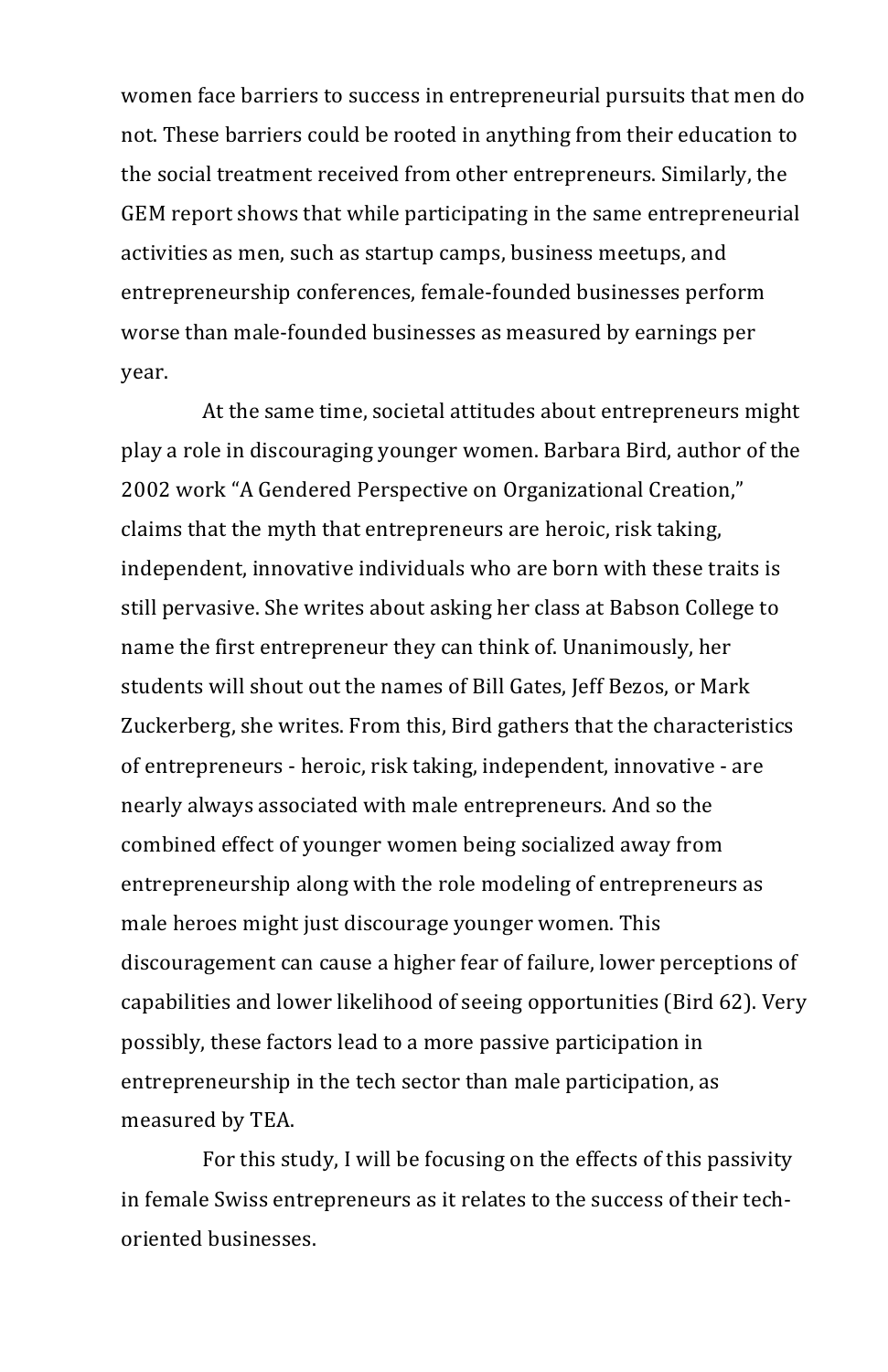**Hypothesis 1**: Swiss women in the tech sector will display less entrepreneurial self-efficacy than their male counterparts.

**Hypothesis 2:** Swiss women in the tech sector perceive fewer opportunities for starting a business in the next six months than their male counterparts.

**Hypothesis 3:** Swiss women in the tech sector are less active in their pursuit to internationalize their businesses than their male counterparts.

# **Methodology**

#### *Overview and Participants*

In order to test my hypotheses, I analyzed data gathered in my study conducted between December 27th, 2014 and January 10th, 2015 with varying age groups representing different points in entrepreneurial careers within the Swiss tech industry. Twelve Swiss men and women answered questions on their attitudes, skills, career perceptions, and technological literacy. A total of twelve surveys and interviews were analyzed.

## *Sample Limitations*

For practical purposes, a non probability method of sampling was used, and the final results are not representative of the whole population of entrepreneurs in Switzerland's tech sector. Six participants were recruited from an initial invitation to participate. The other six participants were recruited from snowballing. All twelve participants were involved in entrepreneurial ventures that involved technology. Eight were female and four were male.

Though I intended to have a more representative sample population across fields of entrepreneurship, my subjects ended up mostly in the field of technology.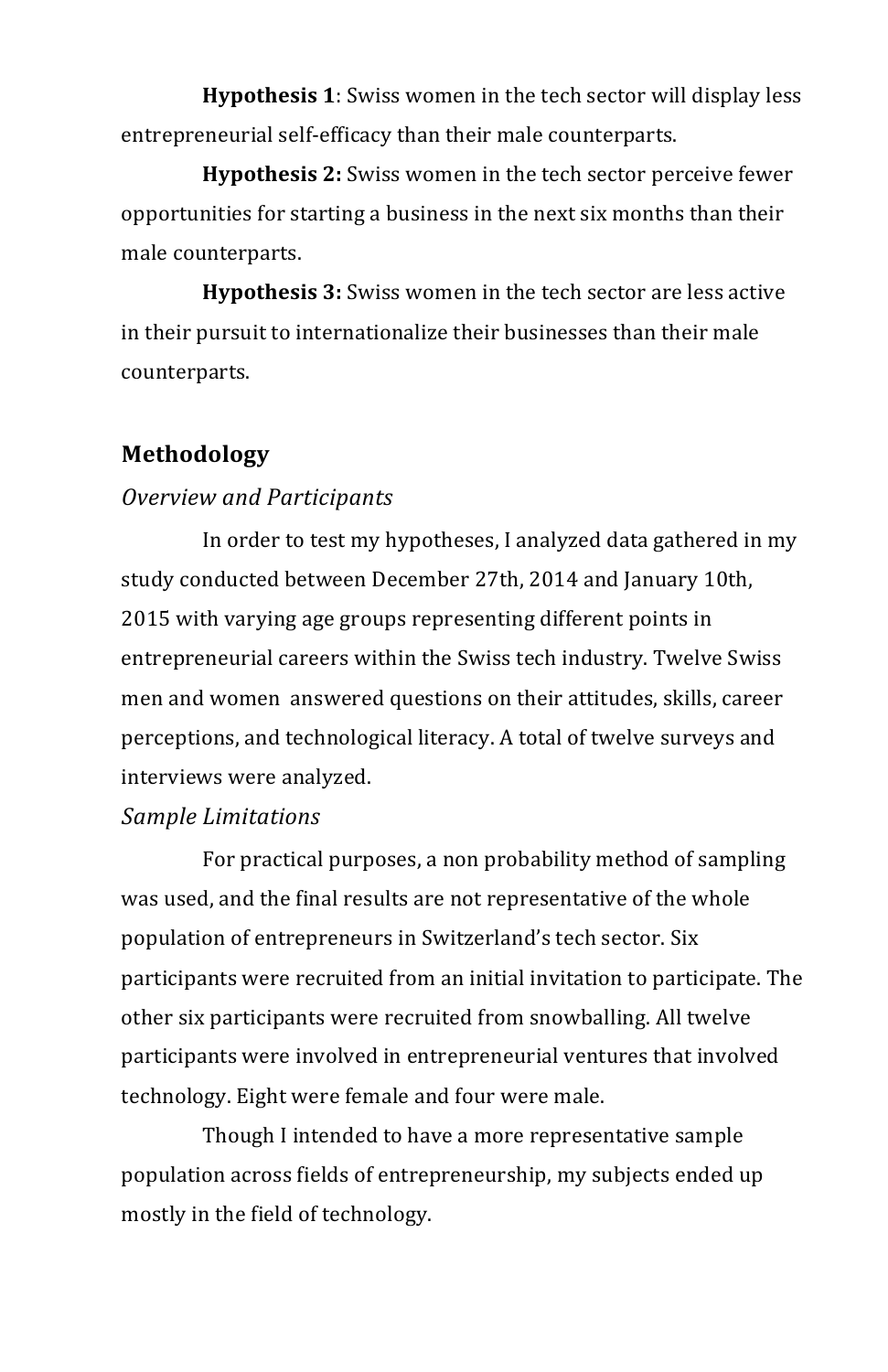Due to my two-week stay in Switzerland, my sample size for subjects was limited by a time constraint. Additionally, entrepreneurs age 20 - 35 were more accessible than entrepreneurs ages 36 - 65. The 20 - 35 age group was more accessible because more entrepreneurs in this age range responded to my initial recruitment email. However, I was not seeking out this specific age group of entrepreneurs ages 20 -35. Additionally, by happenstance, I did not plan for this and I was not expecting this to happen. Because of this, my sample size experienced an age constraint.

#### **Measures**

My main methods of research were interview and observation. I gathered valuable insights into gender bias in the entrepreneurship space through interaction with male and female entrepreneurs in the tech sector in Switzerland. I attended conferences and entrepreneurial meetups to observe how female Swiss entrepreneurs approach tech entrepreneurship.

# **Results**

#### *Hypothesis 1*

My first hypothesis was conclusively proven false - all female Swiss entrepreneurs in the tech sector displayed more self-efficacy than their male counterparts. Not only did female Swiss entrepreneurs believe in their capacities to produce specific performance-drive results, but also they displayed confidence in their abilities to control motivation, behavior, and social environment.

However, many of the female entrepreneurs interviewed described feeling displaced in a community of less active female entrepreneurs. For example, Katrin described the female tech entrepreneurship space as separate from the male tech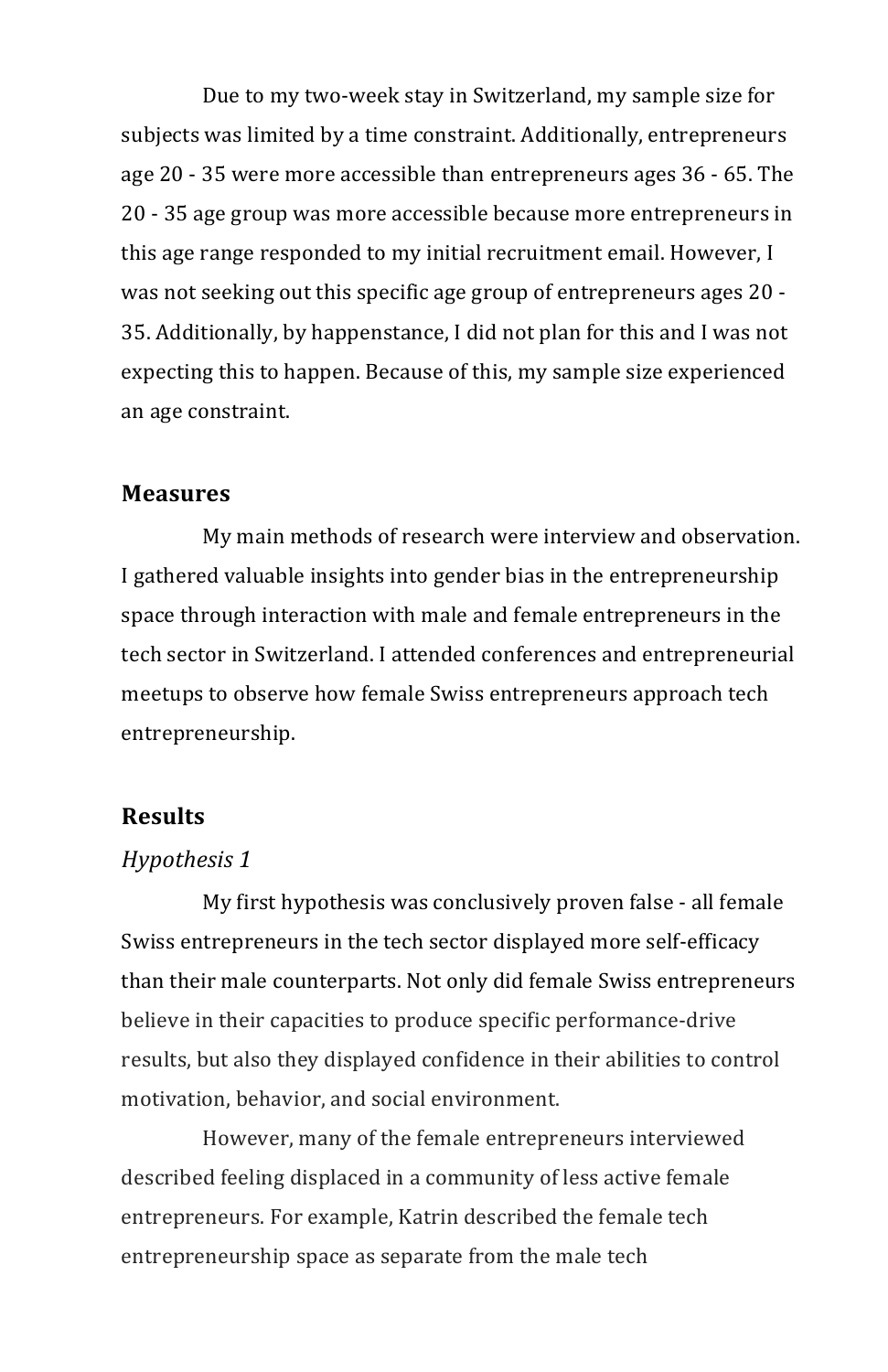entrepreneurship space in Switzerland, and stated that 'to be successful means to think like a male.'

"The successful entrepreneur mindset fits male behavior. You need to be *bold, take risks, and be determined to prove people wrong who tell you that you can't start a business. But females are more trained to behave passively." - Katrin*

"Women hold themselves back mentally, and don't dare to dream that *their business could be as big as they could be. Success has to do with how* big you think, and men typically think 'bigger' than women. Generally, Swiss women are not risk-taking. We are more traditional. We prefer *working in small groups or being among familiar coworkers." - Melanie* 

This idea of entrepreneurship as a male activity continued to be expressed throughout my interviews. Every female I spoke with displayed positive entrepreneurial self-efficacy, but stated that the female Swiss entrepreneurship culture as a whole lacked self-efficacy due to women behaving passively with regard to founding and growing their businesses.

# *Hypothesis 2*

My second hypothesis proved true. Swiss women perceived fewer opportunities for starting a business in the Swiss tech sector in the next six months than their male counterparts. The cause of this perception of fewer opportunities was rooted in both lack of networking skills and lack of technical skills. All female entrepreneurs interviewed reported feeling disadvantaged in a networking situation. This feeling stemmed from discomfort from being a woman networking among men in a male-dominated industry. Interview subjects listed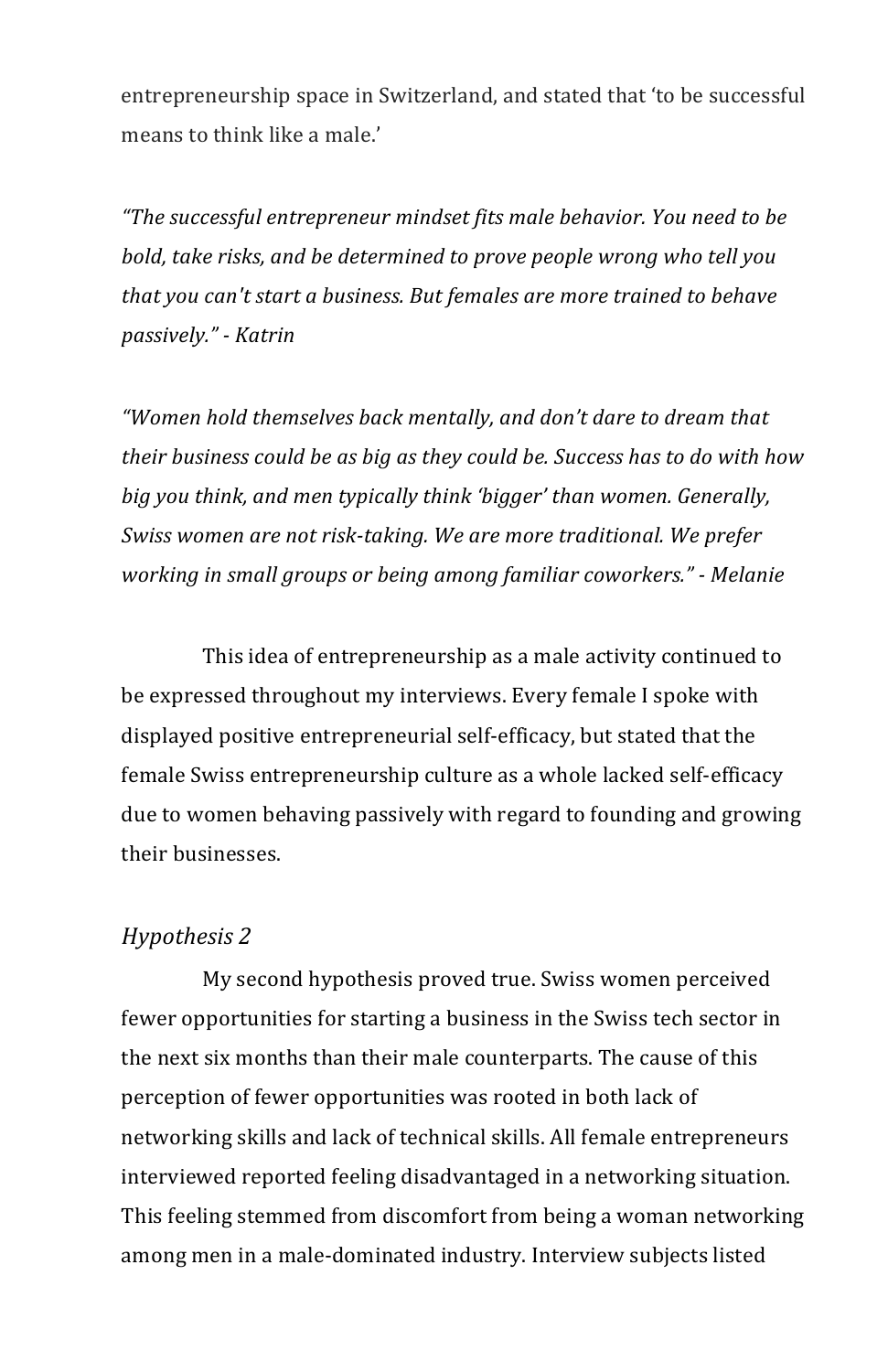female characteristics including vocal tone and body shape as factors that differentiated them from their male counterparts at networking events. The female entrepreneurs I interviewed consistently reported perceiving less opportunities than male entrepreneurs in the tech sector due to their lack of 'presence' at networking events.

"Female entrepreneurs are not at networking conferences. They prefer *working in small groups maintaining networks with people they are already familiar with." - Melanie*

*"Men and women have different kinds of networks. Men have more*  powerful networks. Women are physically disadvantaged because their voices are higher and not as trustworthy, they are smaller in height, etc." *- Jan*

"When a girl first comes up with an idea and pitches it, the first *inclination is to laugh.* So women especially need to network with *vounger and older people. I say to women specifically: persist! Women need to talk about their business ideas over and over so that they are taken seriously." - Bastian*

Additionally, both male and female subjects reported a disparity in technological literacy between male and female Swiss entrepreneurs. Female participants reported that they felt they were lacking the technological skills needed to start and work for tech-based companies. Male participants reported that they observed the majority of women to lack the degree of technological literacy necessary to begin companies in the Swiss tech sector. Due to this disparity in technological literacy, it is likely that female Swiss entrepreneurs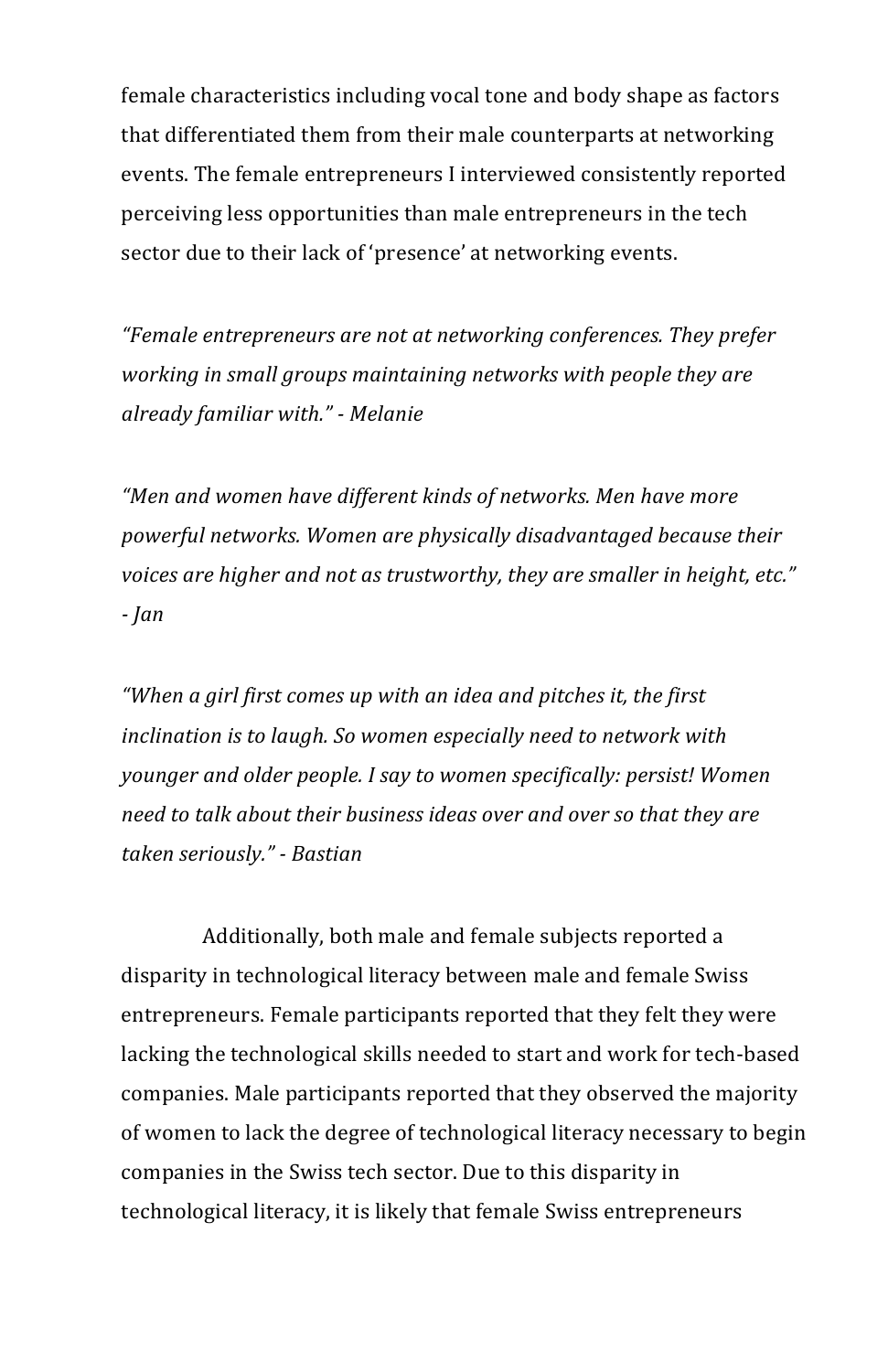experienced less entrepreneurial opportunities than men when participating in tech-related entrepreneurial ventures.

## *Technological Literacy*

An unanticipated finding that impacts both the success of female founded businesses and the opportunities seen by female entrepreneurs is the level of technological literacy that the average female Swiss entrepreneur has. In general, female Swiss entrepreneurs were described as lacking technological literacy by my subjects, as mentioned previously in my discussion of Hypothesis 2. My subjects indicated that it is due to the disparity in technological literacy among male and female Swiss entrepreneurs in the tech sector that female Swiss entrepreneurs experience less entrepreneurial opportunities than do men.

*"There are 95 percent men and five percent women in information technology* in Switzerland. Less than 15 percent and some years below 10 *percent of women study technology fields at ETH Zurich. The gender issue is* in the education field, not in the entrepreneurship space. Some female students have been told by math and physics teacher that they cannot *study computer science." - Thomas*

"I think women can bring a lot to a business's board if they have the right skills, besides their gender. But not for every business and position can *you find enough female candidates. For smaller companies I see no* problem finding female candidates whereas for big companies with technical products the amount of female candidates is very limited." -*Carole*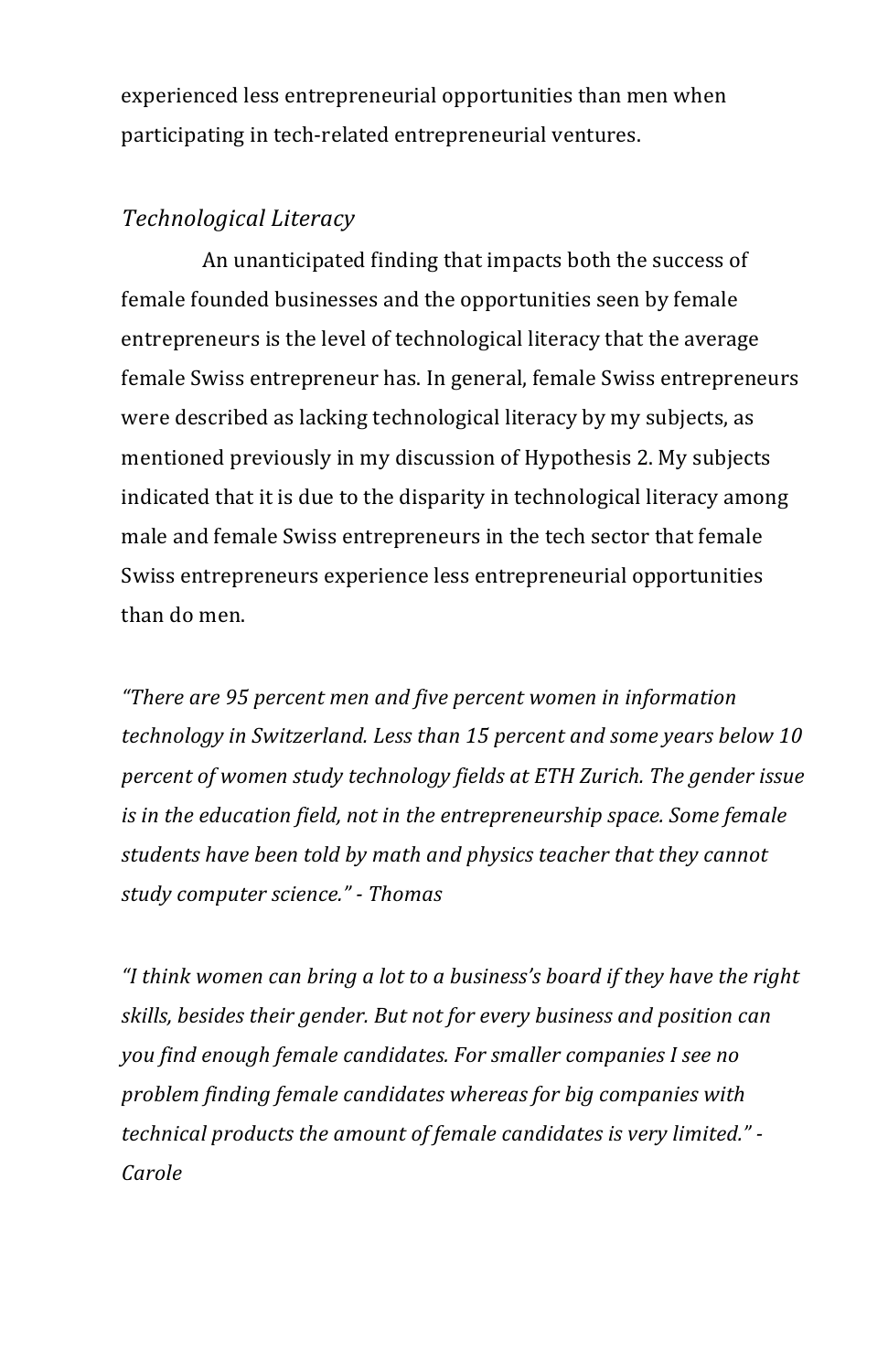"I try to have women in sales positions because women are more likely to *get appointments in a male-dominated business world. For sales, I need people to get appointments to sell whatever they need to sell. Women* have easier access to men because they're so unusual that it's still surprising if a woman asks you for a business appointment, she's more *likely to get that appointment. However, there is a disadvantage of hiring women.* Both businessmen and businesswomen are less likely to believe in *the technical competence of a woman because of certain gender roles and* stigmas. I use women to get first contacts with cold calling and then pass the job over to men as soon as things become very technical and very specific because my customers believe that men are more competent with *technical stuff." - Jan*

Across the board, female business women are perceived as being less technologically literate than their male counterparts. Because of this, male entrepreneurs tend to look for other male entrepreneurs when founding startups that involve technology. By choosing males to fill technology-oriented positions, male entrepreneurs increase the number of men in the technology sector while decreasing the number of women. Men gain more experience with technology through this process and become naturally more technologically competent. Women, on the other hand, are indirectly denied access to the technology sector and fall behind in technical competency relative to male entrepreneurs.

Indeed, women interviewed expressed feeling less technologically literate than their male counterparts. In addition, women reported little to no exposure to computers and electronic toys during their childhood. These same women claim that their lack of exposure led them to select non-technology oriented courses when in high school and college. These findings are consistent with Amy Bix's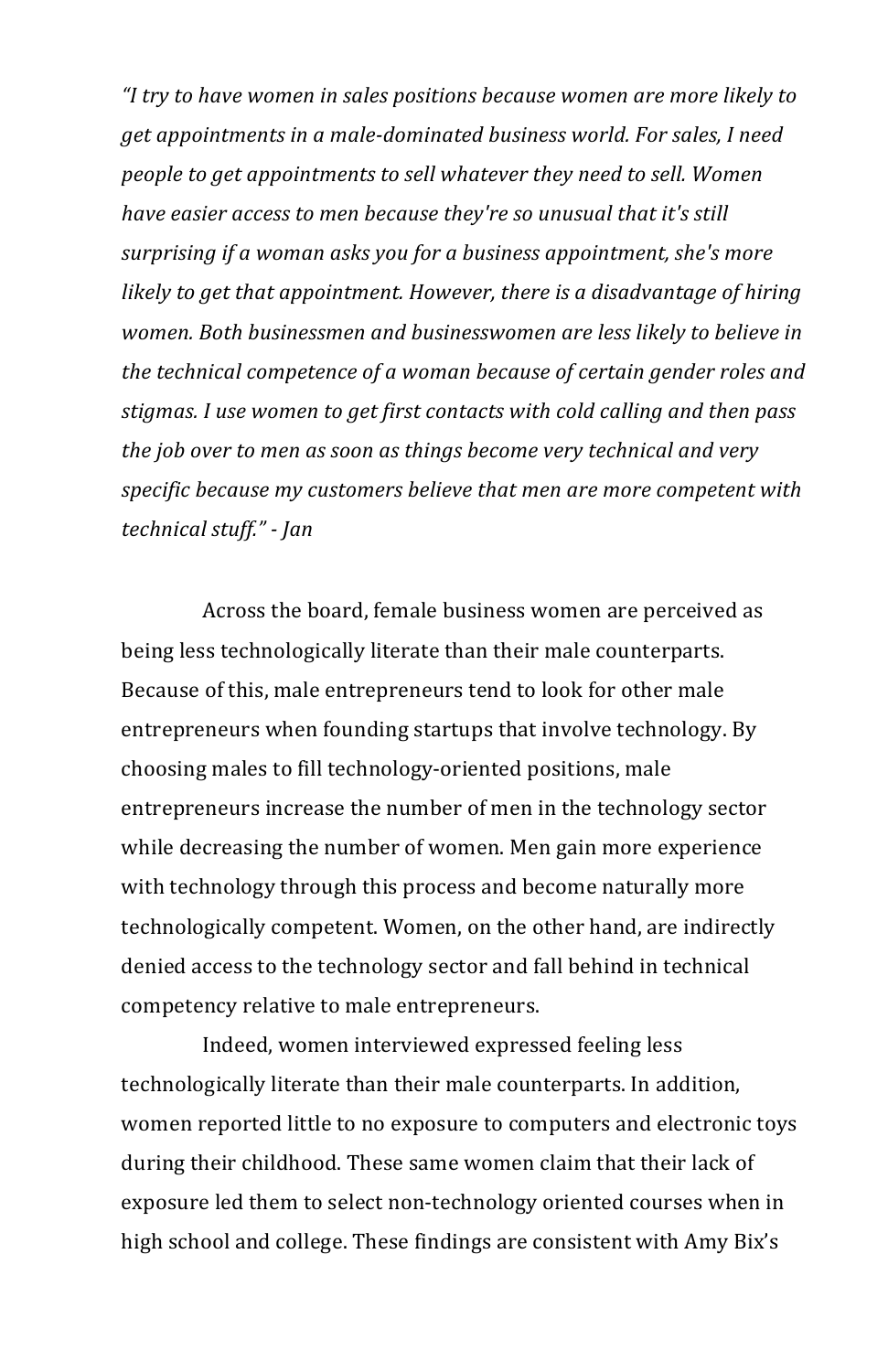findings in her 2014 book *Girls Coming to Tech!*, in which Bix argues that engineering and technological education have for a long time been regarded as "masculine territory," and that women who work in this field are still regarded as oddities, outcasts, or masculine. Bix writes that in the 1950's women made up less than one percent of students in American engineering programs. In 2010 and 2011, women earned 18.4 percent of bachelor's degrees, 22.6 percent of master's degrees, and 21.8 percent of doctorate degrees in science, technology, engineering, and math areas (Bix 34).

A similar phenomenon is occurring in Switzerland, according to my interview subjects.

"The startup scene in Switzerland is geared toward technology. The *number of women studying computer science is really low. As a boy you* are encouraged and exposed to technology much more than girls are. *Boys use computers in their home, girls don't. There are no intro tech classes in Switzerland, but professors assume basic proficiency in technology courses.* So, boys have a much easier time continuing with *technology in university than do girls." - Melanie*

"The vast majority of Swiss tech companies are spin-offs of other tech*based companies. Technology is something that mainly men do. Entrepreneurship* is encouraged in the tech sector. Tech is an area where *you can easily expand. If your business goes well, you go international, produce more output, and make a lot of money." - Rahel*

"For information technology, your competition is not local, it's *international.* There you have people that don't have family, that have *much more money than you, that have access to much more knowledge,* and that have access to greater networks than you have. So if you're a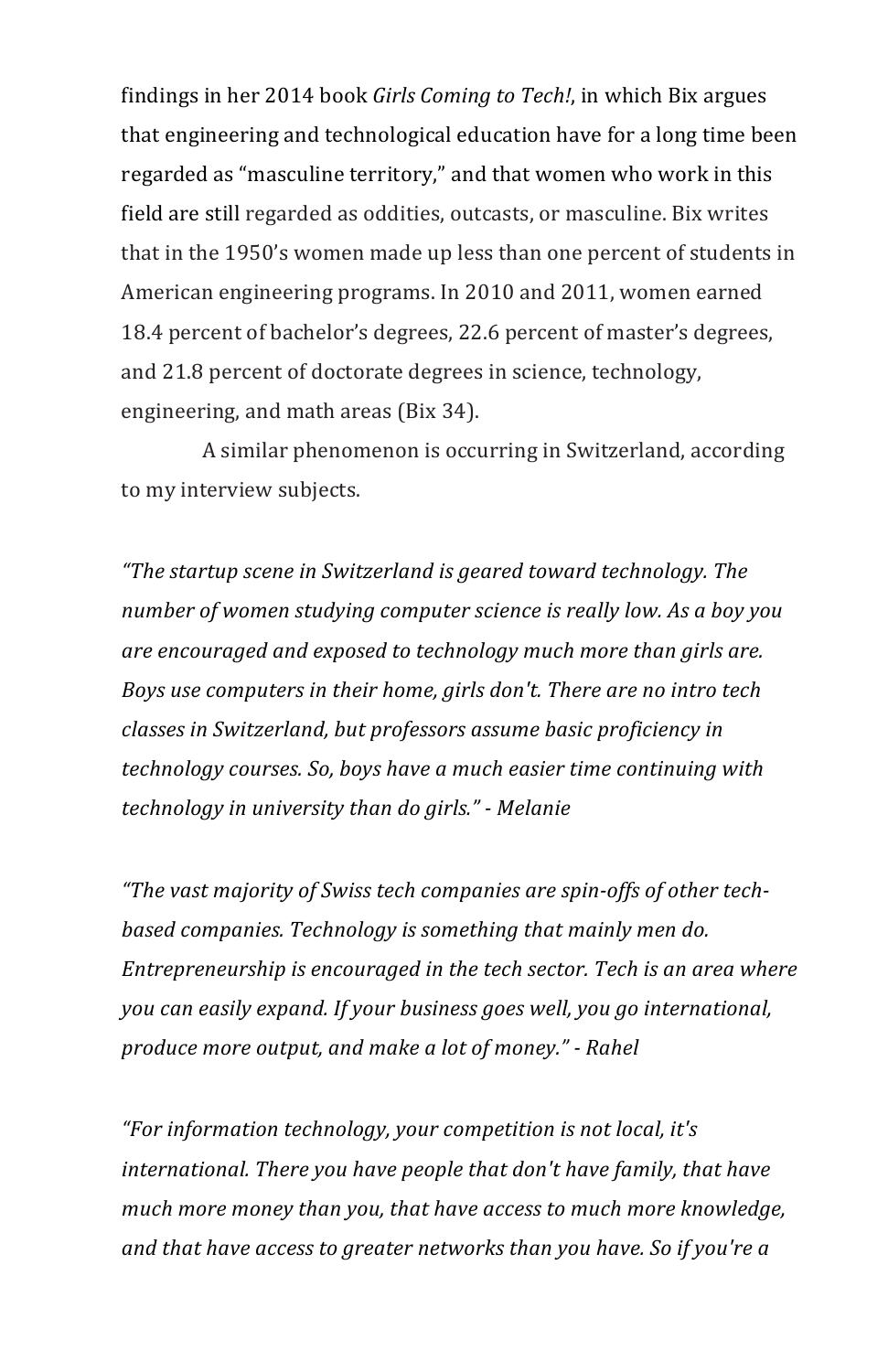*woman considering tech, you either don't have a family and go all-in or your don't go into technology at all. And because Switzerland culture* emphasizes family, the man does the majority of the work and woman stays at home. If you're not a strong character, you don't pursue technology or entrepreneurship. And most women do not have that *strong male character." - Thomas*

Those interviewed consistently mentioned technological literacy as an important skill for starting a business in the tech sector and sustaining that business. Female participants discussed inclinations toward business ventures that involved less technology as a part of day-to-day operations. Furthermore, female participants expressed a lack of technological training while in school. From elementary school through college, Swiss women are less exposed to computer technology - specifically computer programming, word processing, and electronic spreadsheets - than their male counterparts. Because of this, female participants reported feeling unwelcome when working for a technology-driven startup and overwhelmed when starting a venture that involves technology.

Swiss women perceive less entrepreneurial opportunities in part because technological literacy is required for many businesses in the tech sector to operate and sustain growth. If Swiss women are not sufficiently technologically literate, they will not perceive opportunities to operate and sustain businesses in the Swiss tech sector. My interview subjects indicated that the majority of female Swiss entrepreneurs are not technologically literate. Moreover, Swiss women typically hold more responsibilities at home than their husbands, as Thomas describes, making any sort of entrepreneurship more difficult by increasing the number of obligations outside of the venture. Homemaking and child-rearing reduces the amount of time that could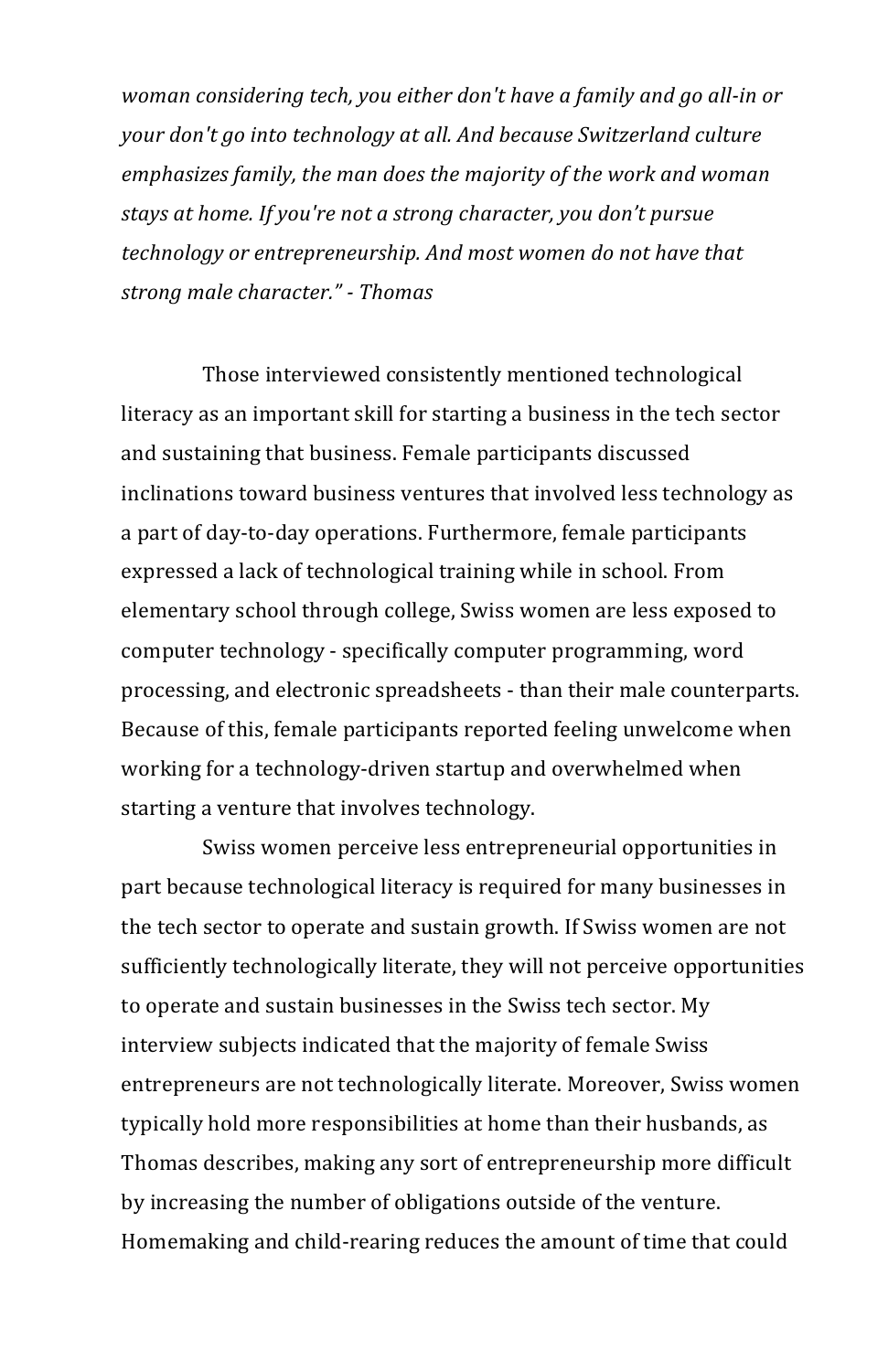be spent toward gaining technological literacy and beginning a technology-driven venture. Homemaking and child-rearing also impacts other forms of training, not just technology training. In addition, homemaking and child-rearing affect networking opportunities, applying for and receiving jobs, and other factors related to business and entrepreneurship.

## *Hypothesis 3:*

My third hypothesis proved true. Swiss women are less active in their pursuit to internationalize their businesses in the tech sector compared to their male counterparts. From my interviews, I observed that women participate in entrepreneurial ventures that, compared to their male entrepreneur counterparts' ventures, employ less workers. Furthermore, female entrepreneurial pursuits are often local. For this reason, the number of employees needed ranges from a one to 15, rarely exceeding 20, according to my interview subjects.

*"I assume there are more one-woman businesses like hairdressers. These businesses do not grow as much as tech startups and tech companies.* There's a saying, "What you can't see, you can't be." If you see from a *young age that entrepreneurs are being celebrated in society, then you* will think 'that is something I could or want to be!' Male-founded startups *are by nature bigger because of tech and men's drive to succeed."* -*Melanie*

"All the Swiss entrepreneurs are all men - which has to do with the high tech market here in Switzerland. Now, I'm biased because I work in the *tech market. But I see no women! There might be small flower shops owned and operated by women, but I don't know these women. Female* entrepreneurs work more in the service industry: gastronomy, beauty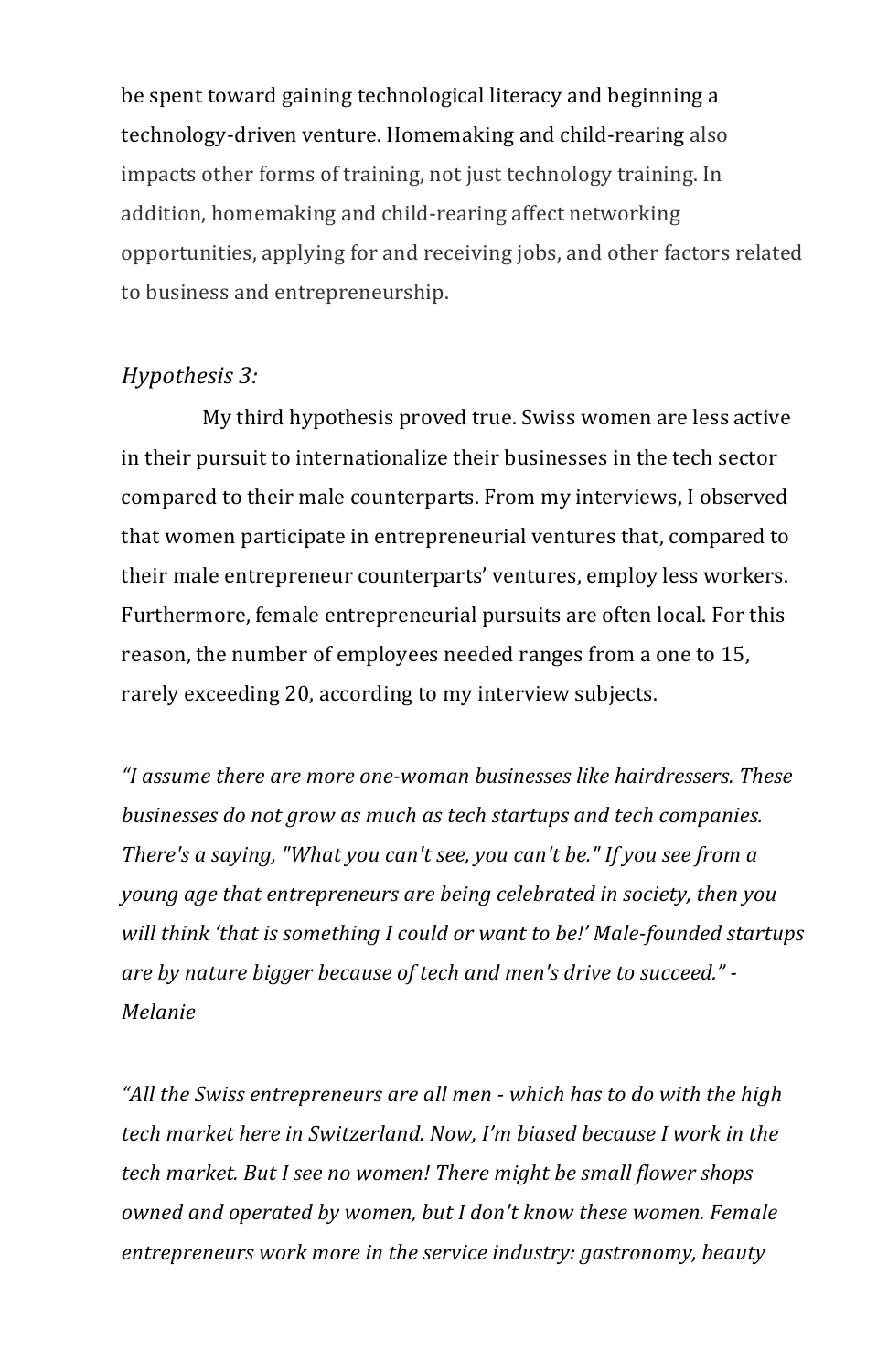salons. You're always reading about restaurants closing here or changing *management. The new management is usually female." - Paul* 

Both male and female participants spoke of flower shops, beauty salons, and restaurants when asked about Swiss ventures founded by female entrepreneurs. Each of these three businesses types is typically local. Flower shops and beauty salons are often not franchised and do not have multiple locations. Restaurants rarely internationalize, especially restaurants in Switzerland. Because Switzerland's economic freedom score is 80.5, making its economy the 5th freest in the 2015 economic freedom index, Swiss businesses are much more likely to be sole proprietorships and partnerships, not corporations ("Switzerland").

Additionally, female Swiss entrepreneurs have different motivations for starting and operating businesses. So, too, do these women have different standards for measuring business success and output. For example, women may feel compelled to start an entrepreneurial venture to fill a need within their community. Smaller, community-based businesses are easier to manage than multinational corporations with large numbers of employees. Building personal relationships with clientele may compel entrepreneurs to limit the size and scope of their venture. Furthermore, the type of product being sold may not require a business to nationalize its product.

## **Discussion**

The finding that female entrepreneurs lacked technological literacy when compared to male entrepreneurs was unanticipated. Because Switzerland's economy is so reliant on technology-driven businesses, entrepreneurial ventures are becoming increasingly dependent on the integration of technology in their product, according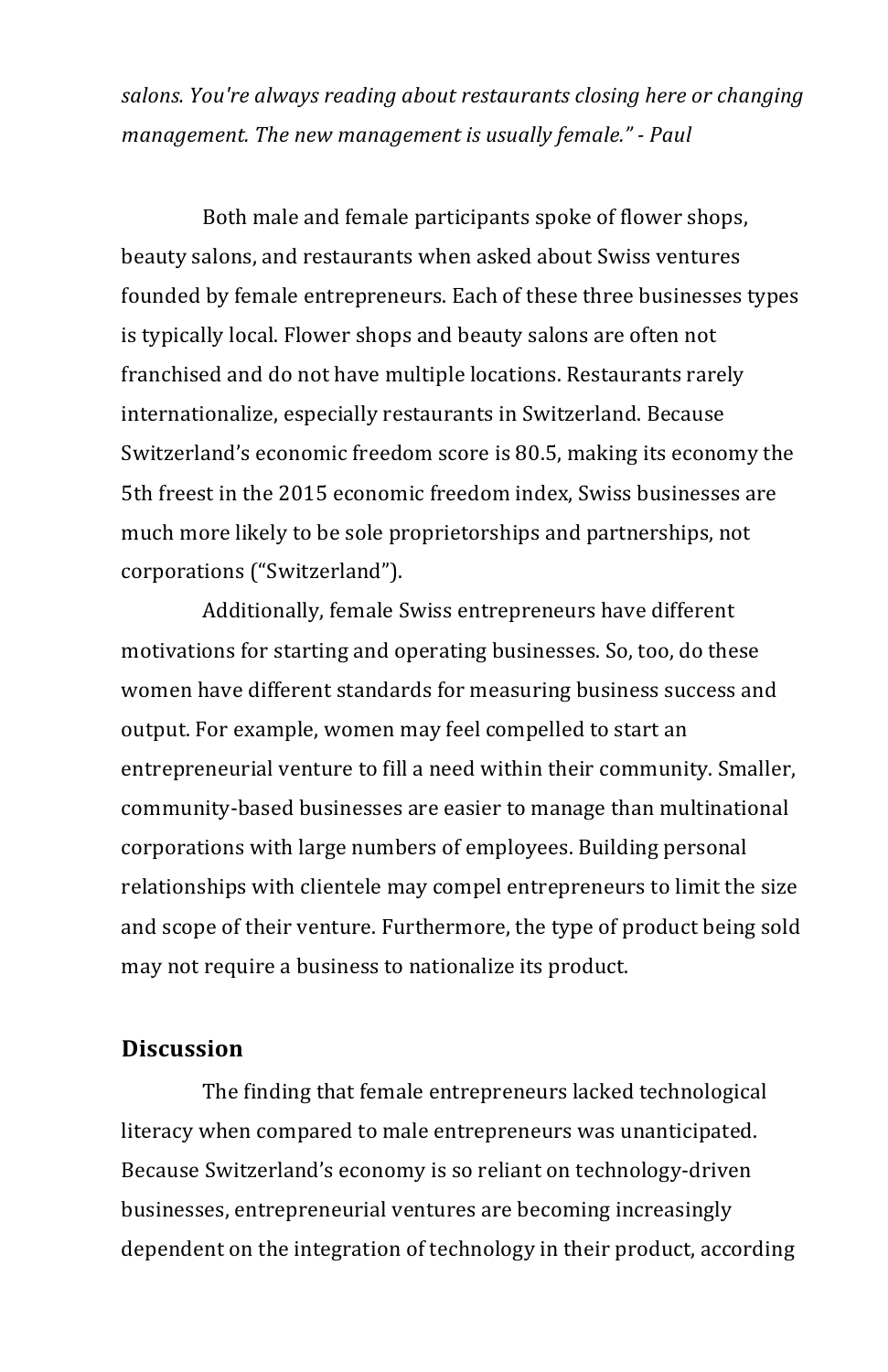to my interview subjects. In addition to the product, day-to-day operations of Swiss business, and businesses worldwide, are relying more and more on computers and technology. But because the opportunities seen by female entrepreneurs is in some capacity limited by the level of technological literacy of the female entrepreneur, female-founded businesses do not often sell a product that relies on technology.

As my interview subjects indicated, Swiss women are much more inclined to start businesses in the cosmetics, retail, or food industry. These industries, as stated above, are not industries that typically push for internationalization. Because female founders in these industries often cap their number of employees at 20, according to my interview subjects, these businesses are smaller in size relative to male-founded businesses that almost always employ more than 20 employees. This size difference, combined with the lack of female technological literacy, is one explanation for the lack of active female Swiss entrepreneurs.

# **Implications for Technology Education**

Increasing the activity of female Swiss entrepreneurs starts with education. Educating Swiss girls for technological literacy to see opportunities in all industries, and particularly the technology industry, begins by increasing access to technology education before the collegiate level. Judy Wajcman, a Professor of Sociology at the London School of Economics and Political Science, supports a similar theory.

According to Judy Wajcman, author of *Feminism Confronts Technology*, the identification between men and machines is not immutable but is the result of ideological and cultural processes. After surveying sociological and feminist literature on technology, Wajcman concluded that, broadly speaking, there is male bias in the way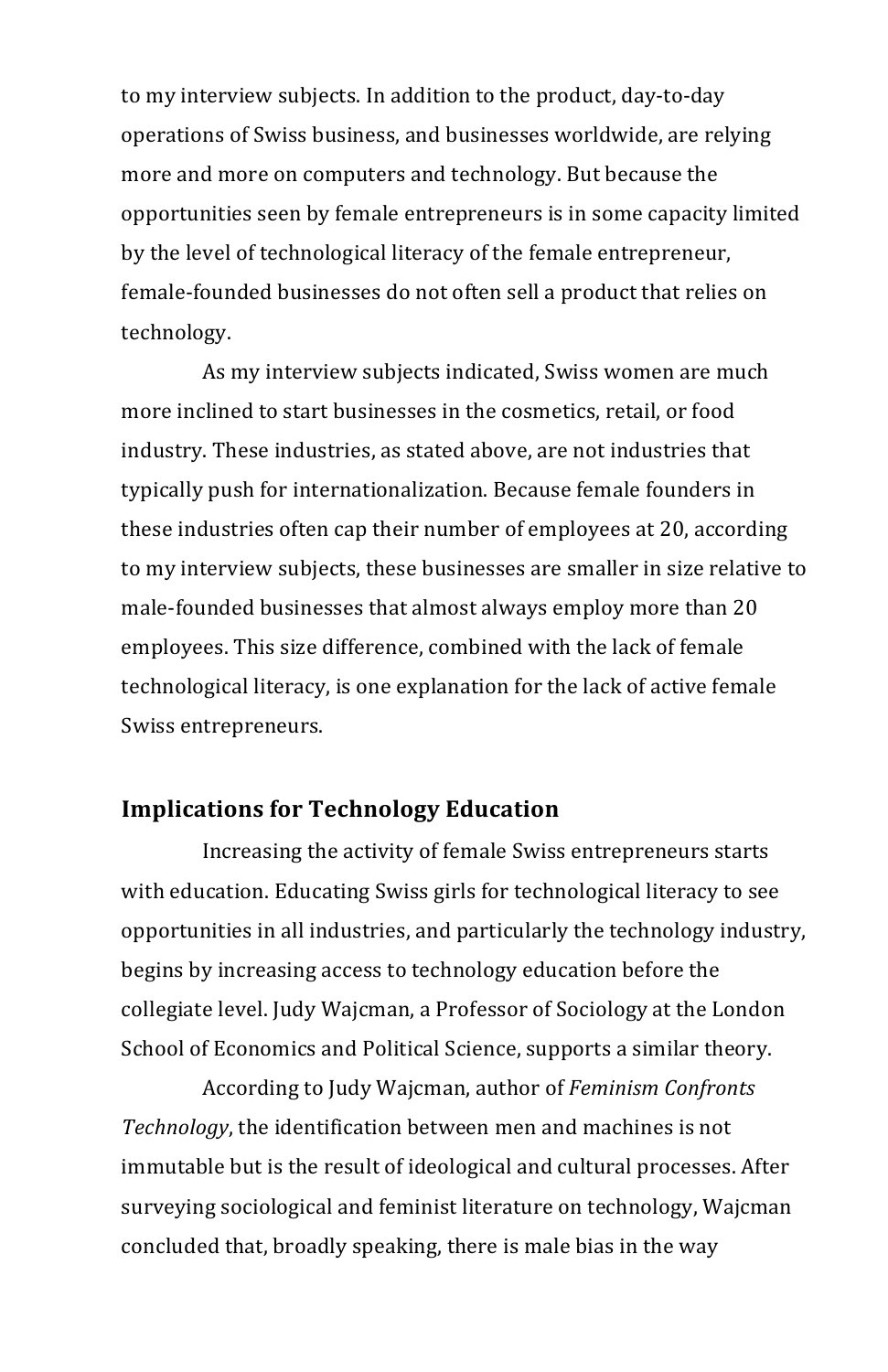technology is defined as well as developed. She claims that starting in the 1970's, men's monopoly on technology became a source of their power and women's lack of technological skills became an element in their dependence on men. Wajcman suggests that greater access to technology for women is key in bridging the power gap between male and female entrepreneurs and employees. One such way, she suggests, is through education.

Technology education can be made more accessible and effective for women in grades K-12. Girls' accessibility of technology education can be improved by offering basic typing and computer application courses to students in grades K-12. Less than ten percent of K-12 schools in the United States offer computer programming courses, and still less offer these courses in Switzerland (AP Report To The Nation).

I propose introductory computer courses be required of all students in primary school, grades K-5. Introductory computer courses offer basic instruction that teaches computer interface layout recognition, typing, word processing, and basic internet search skills. These four areas will familiarize students with the home screen, folders, and windows of a computer, the keyboard, the ability to create and type documents, and the internet as a tool for retrieving data. These introductory classes will continue to build upon previously learned computer and technology skills as the student progresses from kindergarten to the fifth grade, and instill increasingly advanced concepts relative to computer interface, typing, word processing, and internet search

From grades 5 - 12, three types of computer courses should be required of all students. The first type of course involves manipulating spreadsheets. This class will deal heavily with data entry and teach students how to record numbers and information in digital spreadsheet format. Because many of my subjects reported electronically organizing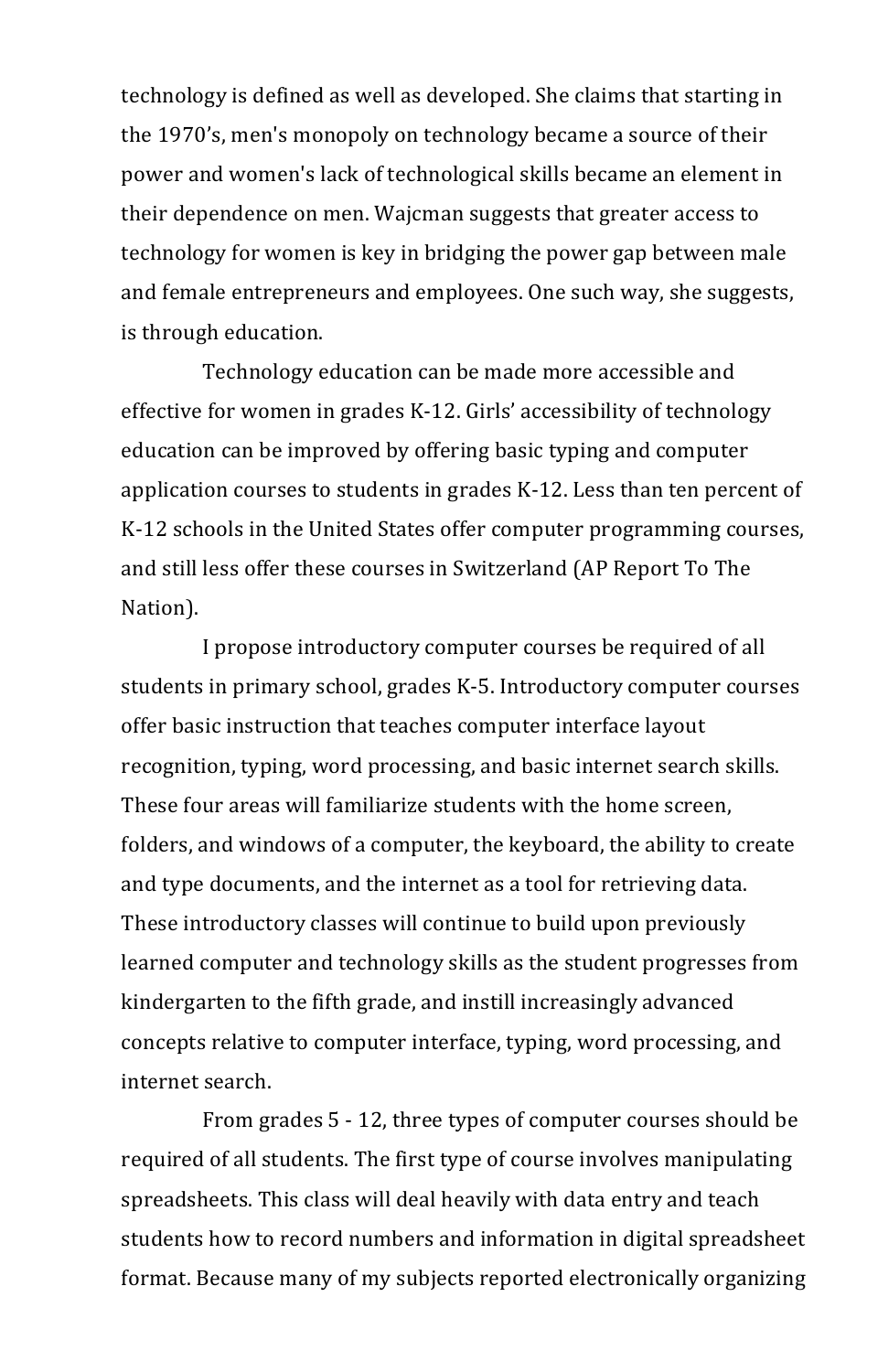large amounts of data was critical for their success in their field, this skill should be taught and reinforced continuously while the student is in secondary school.

The second type of required computer course for students in grades 5 - 12 is social media literacy. This course introduces students to the brief history of social media, the biographies of entrepreneurs who founded these platforms, and uses for platforms including Facebook, Twitter, Instagram, Snapchat, Pinterest, Tumblr, Google Plus, LinkedIn, and Vine. Responsible personal use, basic brand development, and effective communication strategies will be taught to students and reinforced continuously throughout their secondary education. Many of my interview subjects reported lack of experience with social media and social media marketing strategies, which limited their marketing reach and made them feel at a disadvantage to other entrepreneurs. Thus, teaching these skills to secondary school students is important.

The third type of required computer course for students in grades 5 - 12 is computer programming. HTML, CSS, Java, PHP, and Python are languages that are being used to create many of the world's most popularly used apps and programs. Barack Obama, Bill Gates, Chris Bosh, and other public figures have endorsed computer programming as one of the most important skills any young adult can develop. My subjects informed me that while lack of computer programming knowledge did not hinder them from creating a website and digital presence for their entrepreneurial venture, it did hinder them from creating technology tools and services necessary for their entrepreneurial ventures' success.

Having this specialized knowledge in certain tech fields would allow Swiss students to enter college with a leg up as entrepreneurs. Requiring that both male and female students enroll and participate in these classes is crucial for developing equal technological literacy among Swiss men and women. While the effectiveness of this education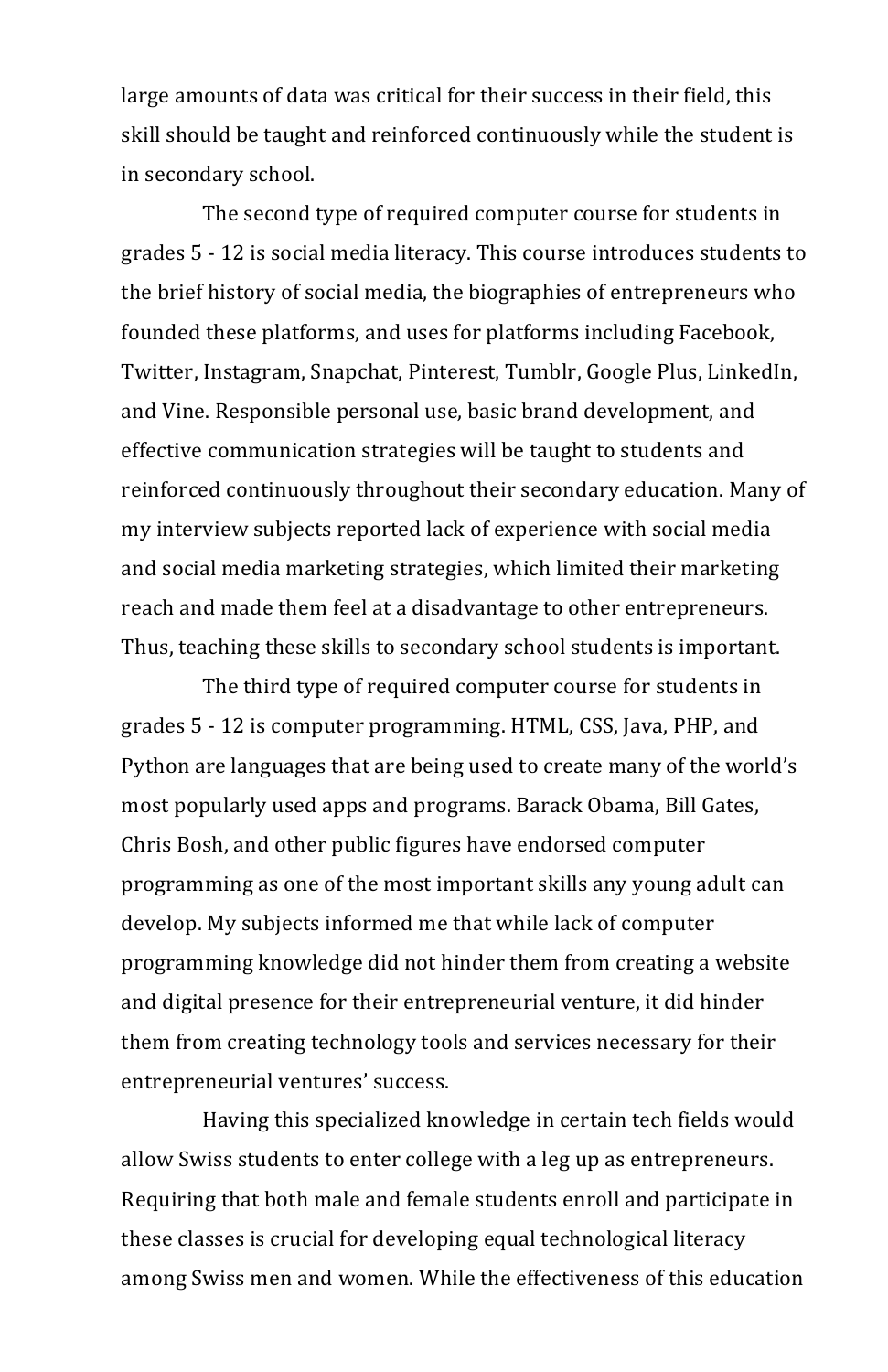will depend largely on the teachers, pedagogy, school boards, and student interest, the availability of this education should be widespread. Young women should not be discouraged, as many of my subjects reported, from engaging in technological activities and pursuing technology courses. These required courses will hopefully eliminate the stigma of young men dominating technology and bring more gender equality to technology education.

# **Directions for Future Research**

The outcomes and effectiveness of these tech-based courses, as well as a better understanding of technological literacy for girls, can and should be given further attention. Future research might explore a single primary school's implementation of these courses and follow students for six years as they progress through this technology education. After 5th grade, technological literacy of male and female students may be measured by a test that asks students to perform various tasks on a computer by using the mouse, keyboard, word processor, and internet. Scores between male and female students should be compared and interviews should be conducted to identify gender-specific reasons for successes and failures within the class.

Disparity in male and female technological literacy is still a widely unexplored subject. While research in the United States has been conducted in this area for roughly forty years, many parts of the world are only now identifying and attempting to understand gender disparity in the technology space. Further research should be conducted in identifying methods of *measuring* technological literacy and identifying which components of technology are most relevant to certain fields. The areas of technology that are relevant for entrepreneurs are no doubt very different than those areas relevant for engineers or those involved in the film industry.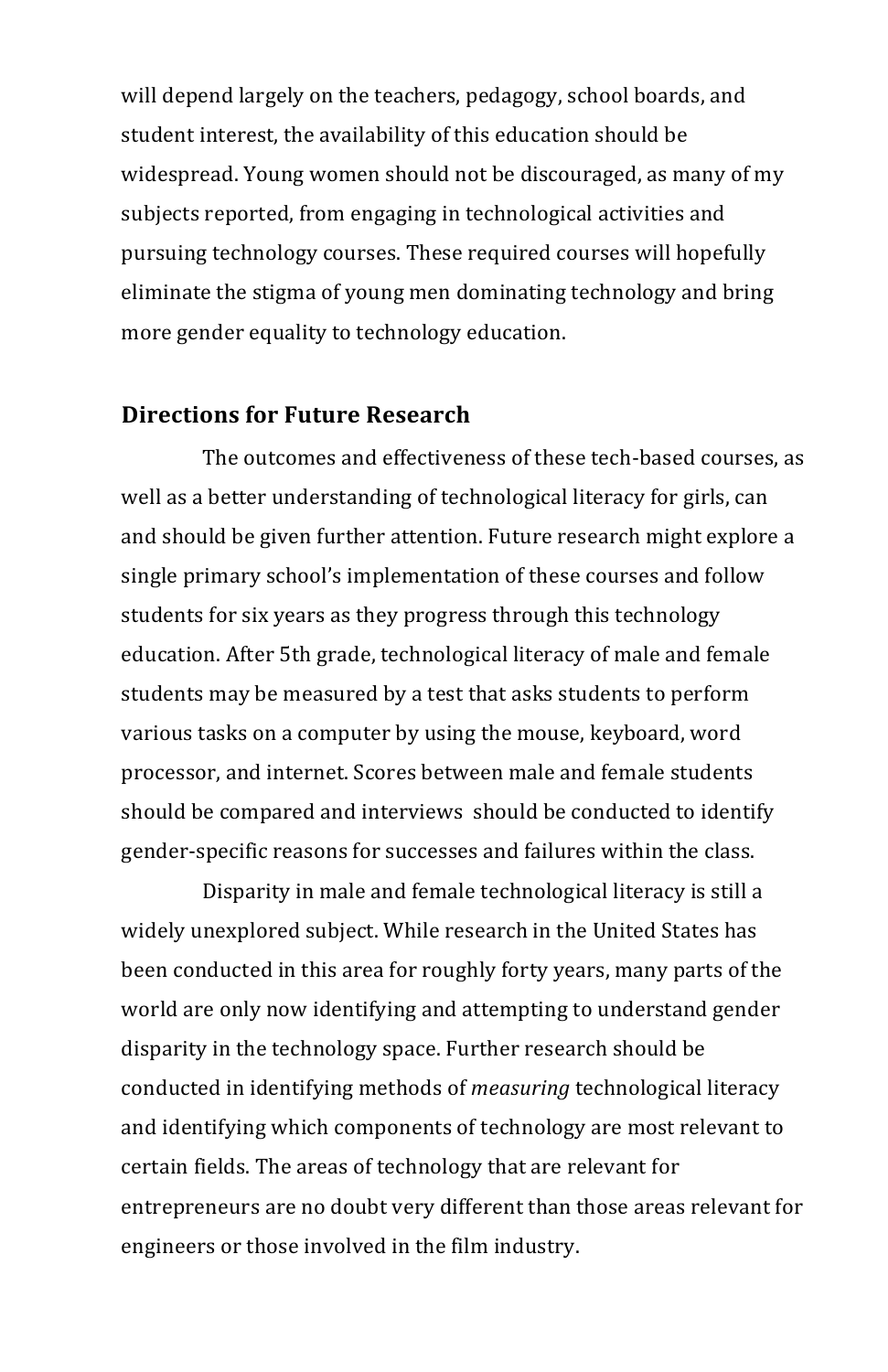Measuring technological literacy is a difficult task. My research in Switzerland proved that there is a dramatic difference in technological literacy between men and women, and that researching methods of educating for technological literacy should take precedence over researching or measuring current disparities in technological literacy. Improving the technological literacy of female Swiss entrepreneurs and future Swiss entrepreneurs is crucial for entrepreneurial and economic equality between the genders.

However, there is a still the larger problem of business, and entrepreneurial ventures in the tech sector, being male dominated. My findings for Hypothesis 1, based in the input of my interview subjects as a whole but particularly Melanie and Katrin, confirm this problem and echo the sentiments expressed by Bird. In short, Melanie and Katrin expressed that, culturally and socially, Swiss women think of male entrepreneurs when they think of entrepreneurs in the Swiss tech sector. Bird states that these societal attitudes about entrepreneurs likely discourage younger women from engaging in tech entrepreneurship because they see no outstanding entrepreneurs of their same sex. In looking for solutions and ways to engage women in entrepreneurship, Bird describes gender-balance as an ideal solution to the problem of male-dominated organizations. Gender balance, a term that describes the equal representation of women and men in businesses' decision-making positions, should level the playing field between male and female 'ownership' of the tech entrepreneurship space.

While Bird's proposal is sound, the stigma of male-dominated entrepreneurship will still persist despite the balance of decisionmaking power. In light of this, I propose that more female entrepreneurs become role models for young girls by reaching out directly to young female entrepreneurs. If a female tech entrepreneur is interested in stopping the stigma of male-dominated entrepreneurship,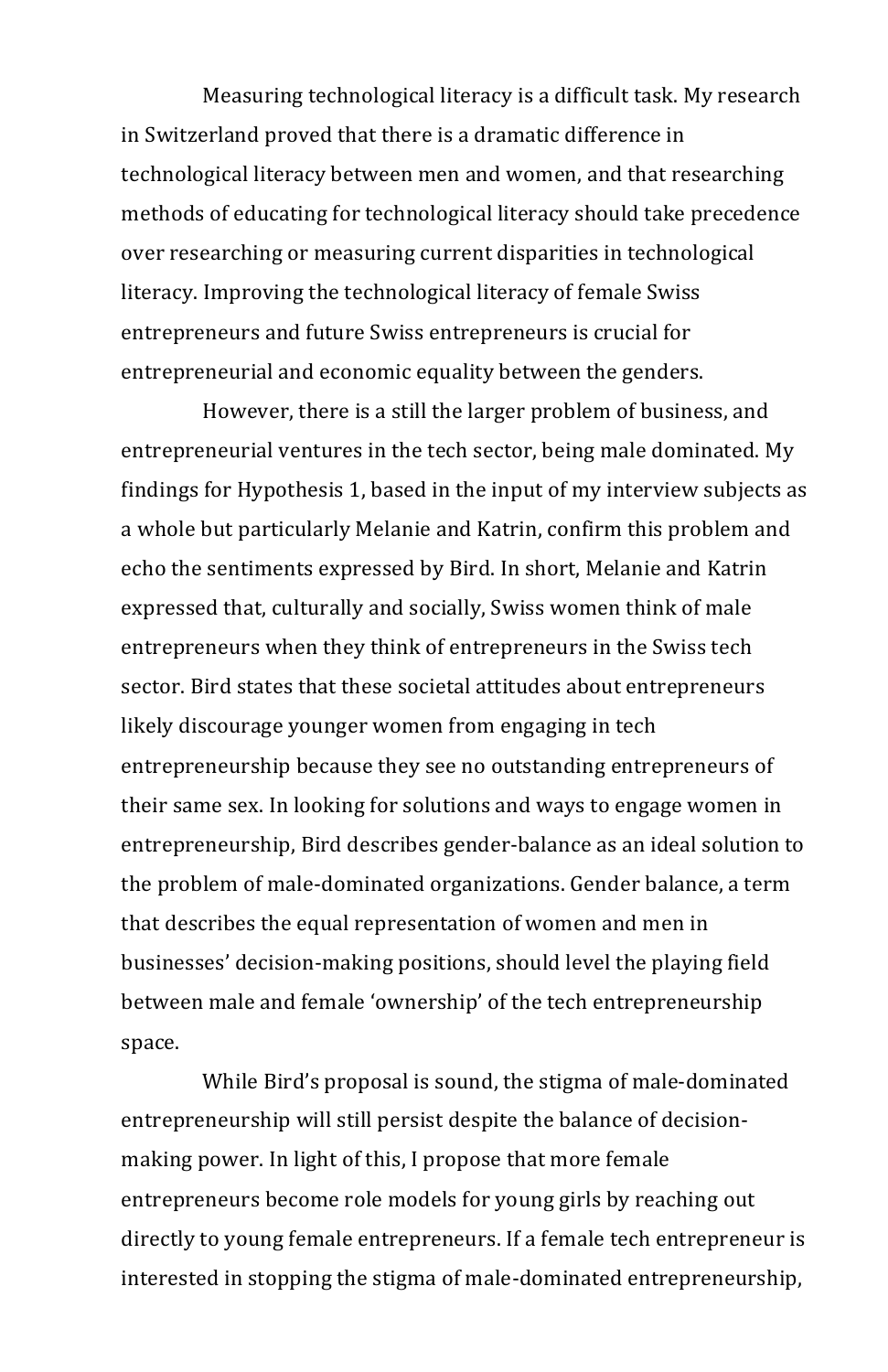she should bring her message of equality directly to young girls and young women. For example, Sheryl Sandberg, COO of Facebook, went from relatively unknown to role model for many women when she published *Lean In*. Her book preached women's workplace empowerment in the workplace.

Yet, women as role models creating a movement to stop the stigma of male-dominated entrepreneurship is not enough. The bottom line is this: entrepreneurship in the tech sector is a risk-taking venture. Why Swiss women do not want to partake in tech entrepreneurship and why they are discouraged are questions with a variety of answers. For one, homemaking in Switzerland leaves women with less time for entrepreneurship than in societies where women are not culturally expected to be homemakers. A woman who starts and owns her own business is often required to sacrifice time away from her business for her family or time away from her family for her business. Letting go of family and making family second priority is more possible for men than women - especially among the wealthy, because wealthy men can afford to have their wives not work. This luxury is not possible among the working class.

Additionally, different ideas about what a successful business looks like may differentiate how men and women approach entrepreneurship in the Swiss tech sector. Success, as proposed by Rahel and later expounded upon by other interview subjects, can be measured by output, growth, social impact, or any number of factors. Thus, the "success" of male and female founded businesses in Switzerland differ, but this is not because women or men are inherently better or worse at starting or actively operating businesses. Rather, the success of each Swiss business differs because, very likely, each businesses defines success differently. Thus, the stigma of maledomination as it applies to entrepreneurship is likely perpetuated by male and female business owners measuring success differently.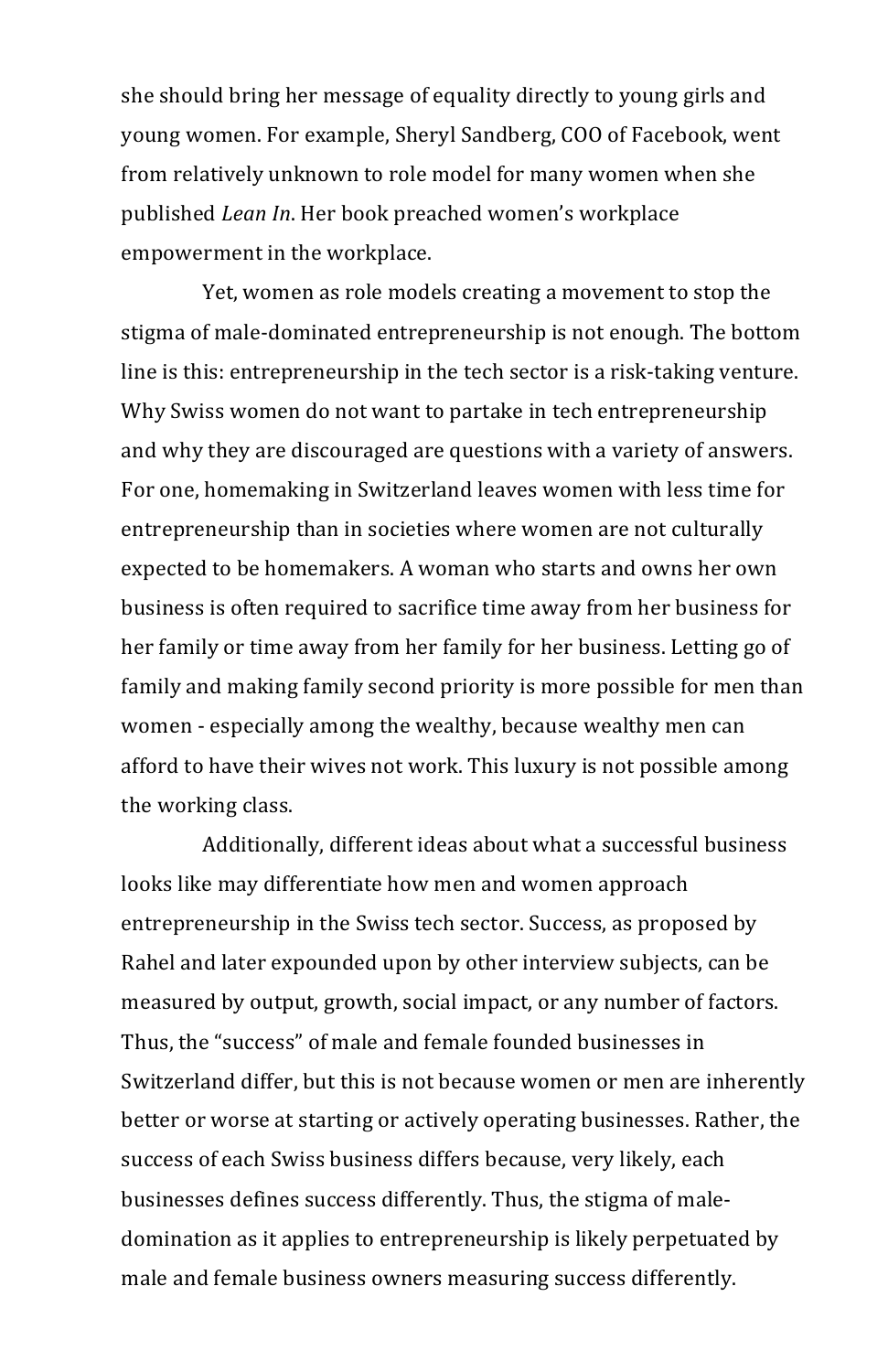Entrepreneurs like Mark Zuckerberg begin and grow service-based businesses that millions of people recognize and use, but create very little social impact. Conversely, the businesses that generate social impact - namely social ventures - typically affect less people and may be relatively less heard of with regard to Zuckerberg-esque ventures. Generally speaking, women seem to gravitate toward more social ventures, as 38 percent of the world's social ventures were led by women in 2013 and more than twice as many men as women lead businesses 2013 (Kubski). Thus, through the lense of social impact, women around the world seem much more 'successful' than men with regard to operating businesses. So with regard to reframing entrepreneurship as neither male- nor female- dominated, the first step is understanding 'successful' entrepreneurs as a subjective label that depends on the measurement of success. Reframing Swiss tech entrepreneurship as dominated by neither sex begins with reframing how we measure entrepreneurial success.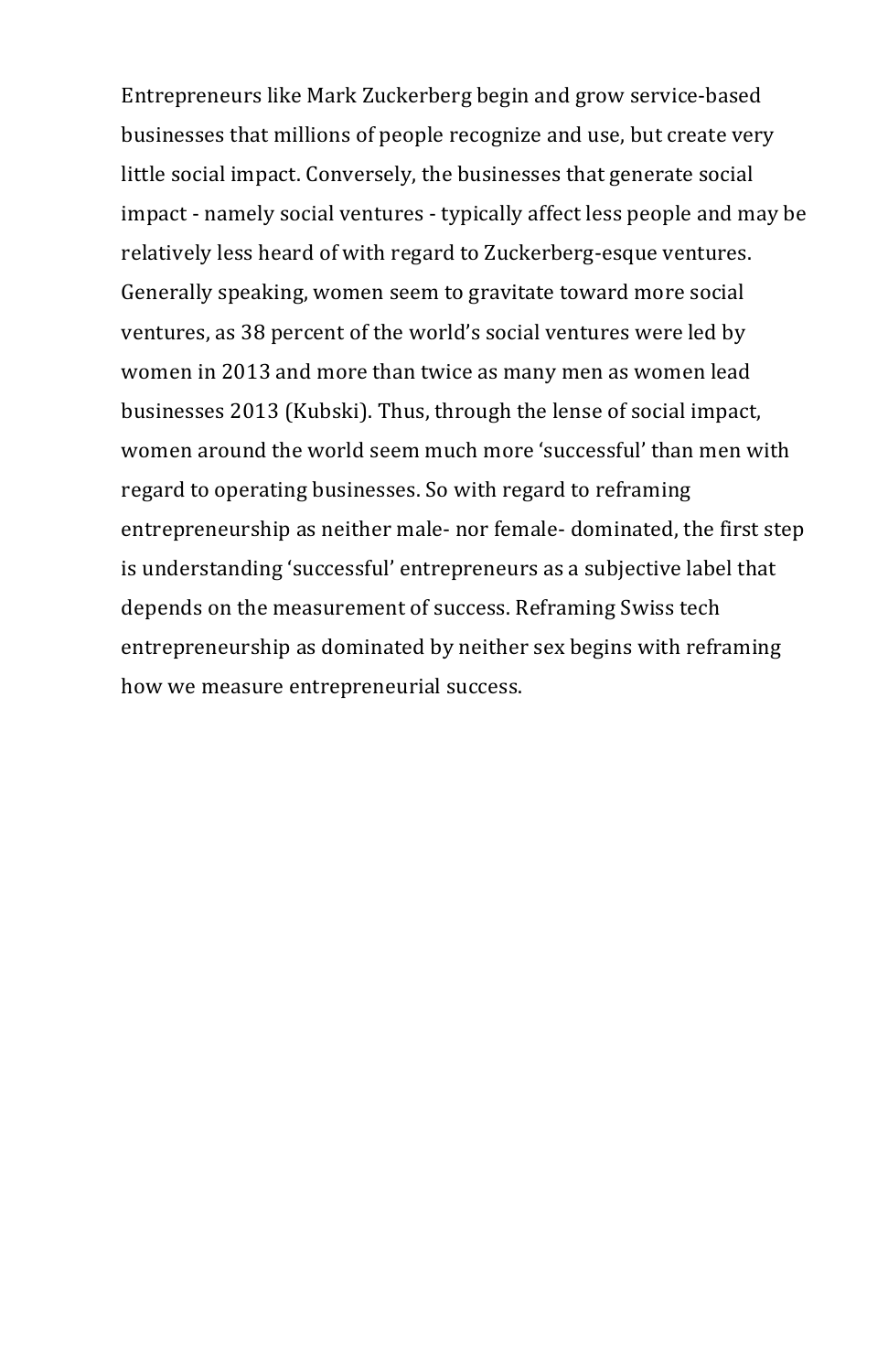## **Bibliography**

- Bird, Barbara, Candida G. Brush. 2002. "A Gendered Perspective on Organizational Creation." Entrepreneurship Theory and Practice 26, no. 3: 41-65.
- Bix, Amy Sue. Girls Coming to Tech!: A History of American Engineering *Education for Women*. MIT Press, 2014.
- Brush, Candida. Women Entrepreneurs and the Global Environment for Growth: A Research Perspective. Northampton: Edward Elgar, 2011. Print.
- Cynthia Cockburn, *Machinery of Dominance: Women, Men, and Technical Know-How* (London: Pluto, 1985).
- Hughes, Karen, and Jennifer Jennings. Global Women's Entrepreneurship Research: Diverse Settings, Questions and Approaches. Northampton: Edward Elgar, 2012. Print.
- Hughes, K. (2012). *Global women's entrepreneurship research: Diverse* settings, questions, and approaches. Cheltenham: Edward Elgar.
- Kelley, D., Ali, A., Rogoff, E., Brush, C., & Corbett, A. (2011). 2011 United States Report. *Global Entrepreneurship Monitor*, 29-29. Retrieved October 22, 2014, from http://www.babson.edu/Academics/centers/blankcenter/global-research/gem/Documents/GEM US 2011 Report 2.pdf.
- Kelley, Donna, Slavica Singer, and Mike Herrington. GEM Global Report 2012. Global Entrepreneurship Monitor. 2012. Print.
- Kubski, Jasmine. "Why Are More Women Leading Social Businesses?" 8 Aug. 2013. Web. 1 May 2015.
- Martin, C. Dianne. In Search of Gender Free Paradigms for Computer Science Education. Eugene, Ore.: International Society for Technology in Education, 1992. Print.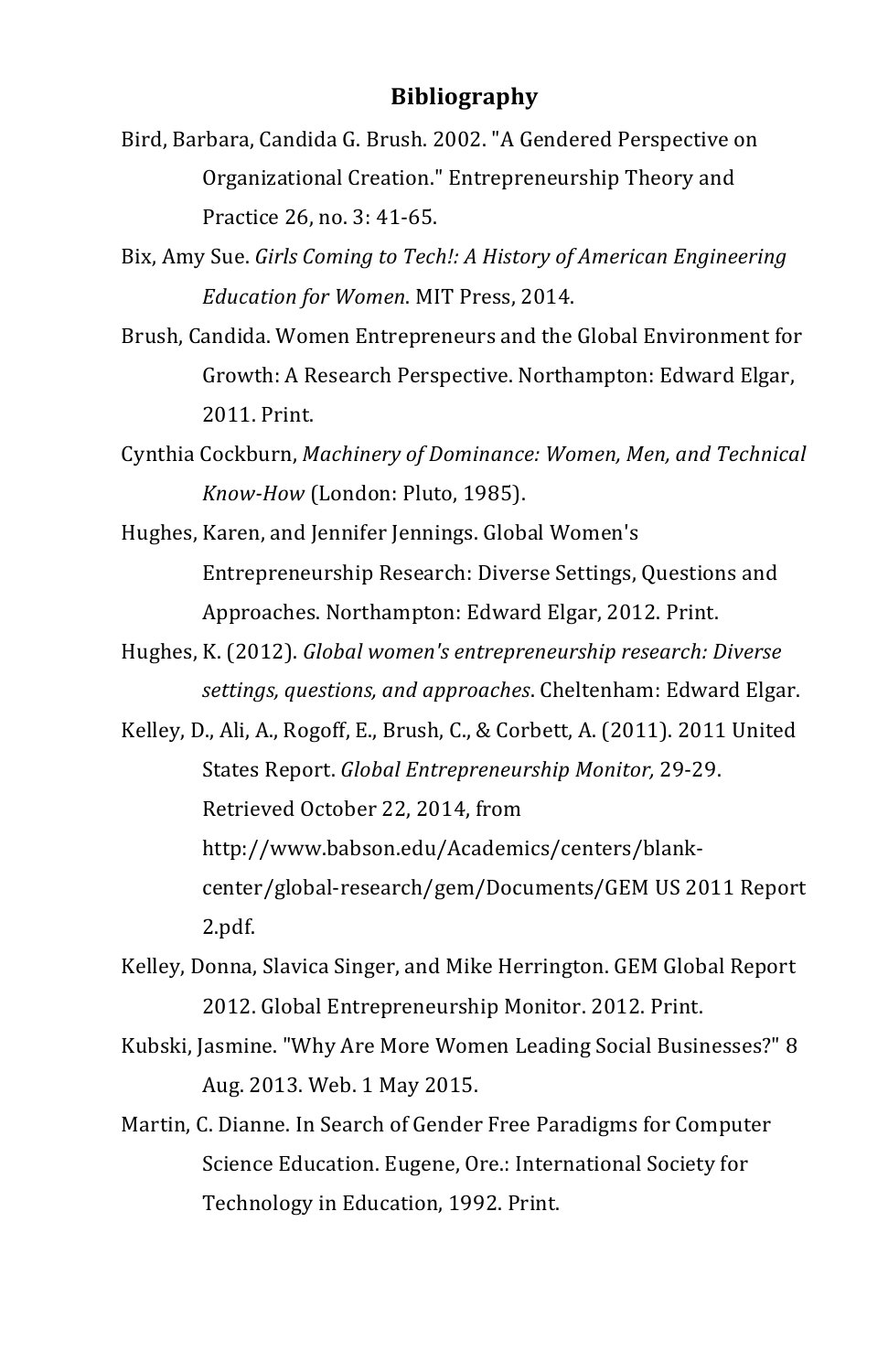- Minniti, M., Arenius, P., & Langowitz, N. (2005). 2004 Report on Women and Entrepreneurship. *Global Entrepreneurship Monitor*, 12-12. Retrieved November 3, 2014.
- Rossi, M., Borter, S., & Sansonnens, M. (2013). Gender Differences in *Entrepreneurship: Situation, Characteristics, Motivation and Entrepreneurial Behavior of Women Entrepreneurs in Switzerland* (8th ed., Vol. 7, p. 954). World Academy of Science, Engineering and Technology.
- Simard, C. (n.d.). The state of Women and Technology Fields around the World. Anita Borg, 1-2. Retrieved February 6, 2015.
- Snow, D. (n.d.). Schelling and the End of Idealism: The Horizons of Feeling (p. 107). SUNY Press.
- "Switzerland." Economy: Population, GDP, Inflation, Business, Trade, FDI, Corruption. Web. 2 May 2015.
- "Switzerland." Worldmark Encyclopedia of Nations. 2007. Retrieved April 01, 2015.
- Turkle, Sherry: "Computational Reticence: Why Women Fear the Intimate Machine," Technology and Women's Voices: Keeping in Touch, Cheris Kramarae, ed. (New York: Routledge, 1988) 41-61.
- Wajcman, Judy. Feminism Confronts Technology. University Park, Pa.: Pennsylvania State UP, 1991. Print.
- Wilson, F., Kickul, J. and Marlino, D. (2007), Gender, Entrepreneurial Self-Efficacy, and Entrepreneurial Career Intentions: Implications for Entrepreneurship Education. Entrepreneurship Theory and Practice, 31: 387-406.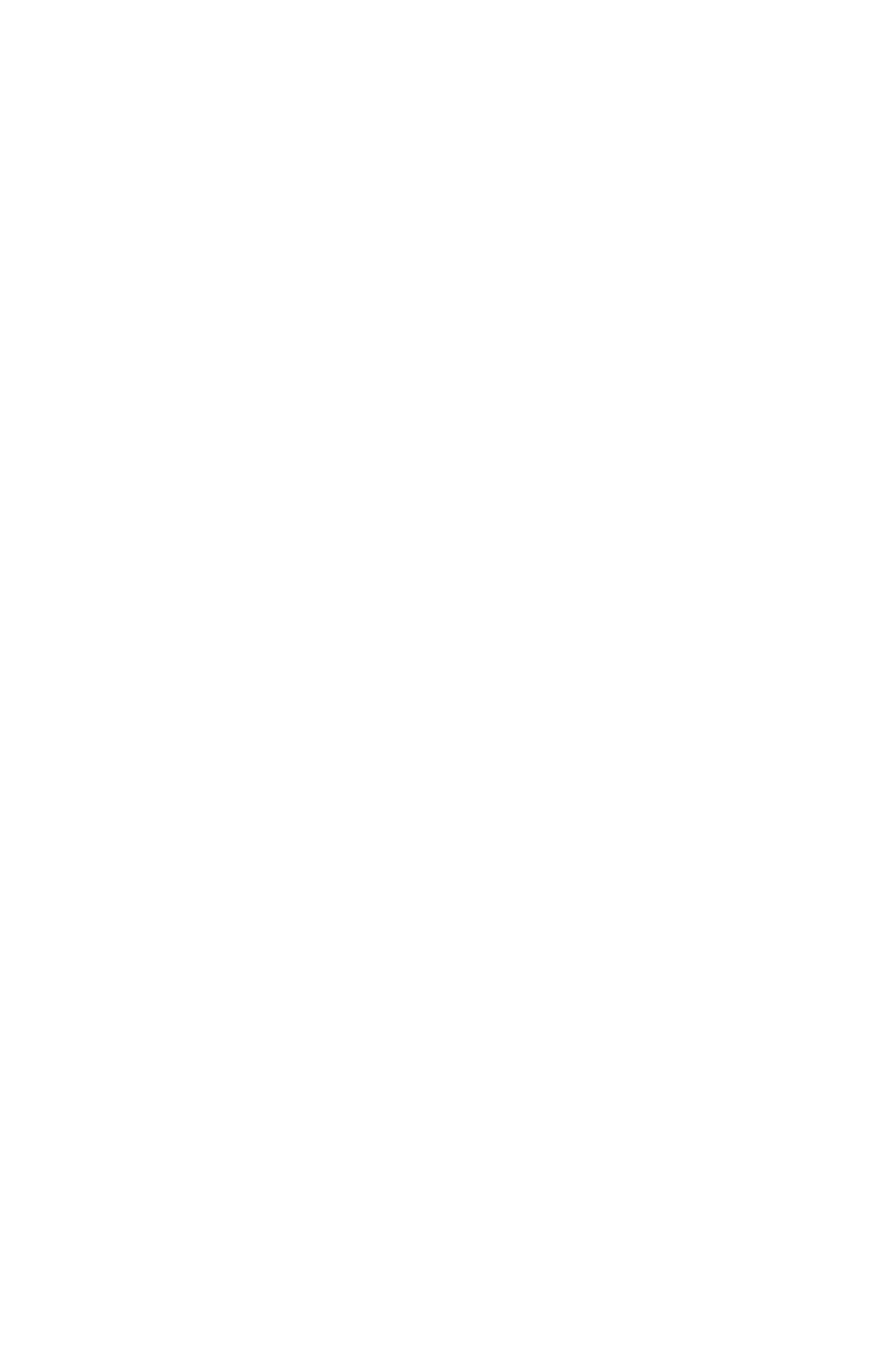# Variance in Quotas and Women in Legislatures: The Impact of Factors Affecting Quota Implementation on **Quota Success**

Abigail Bartels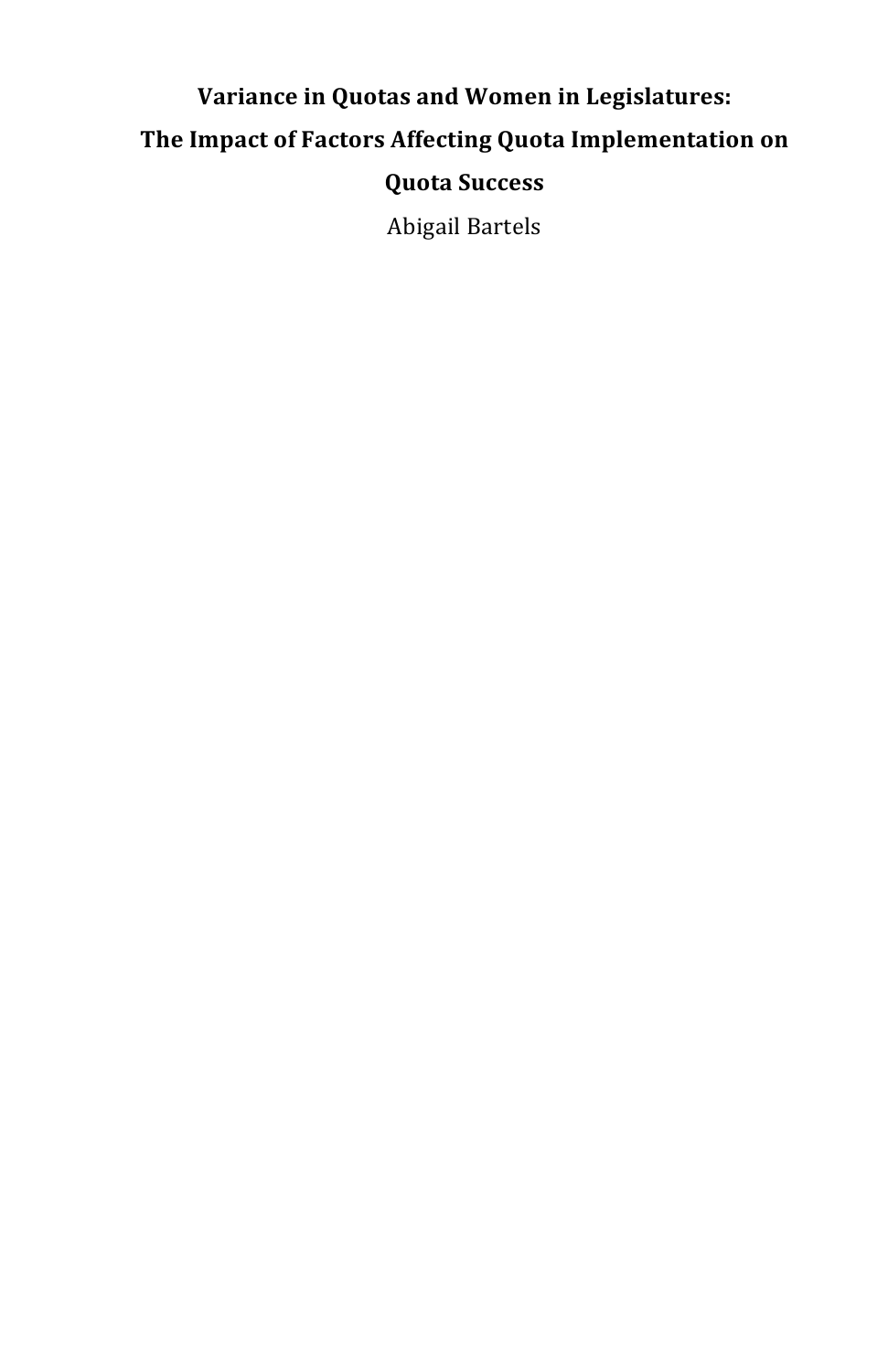Abigail Bartels '16 majors in Political Science. Her thesis looks at the impact that individualism has on faith and politics in the country of Denmark compared to the United States. She is a peer tutor and writer and associate editor of the *The Irish Rover* student publication.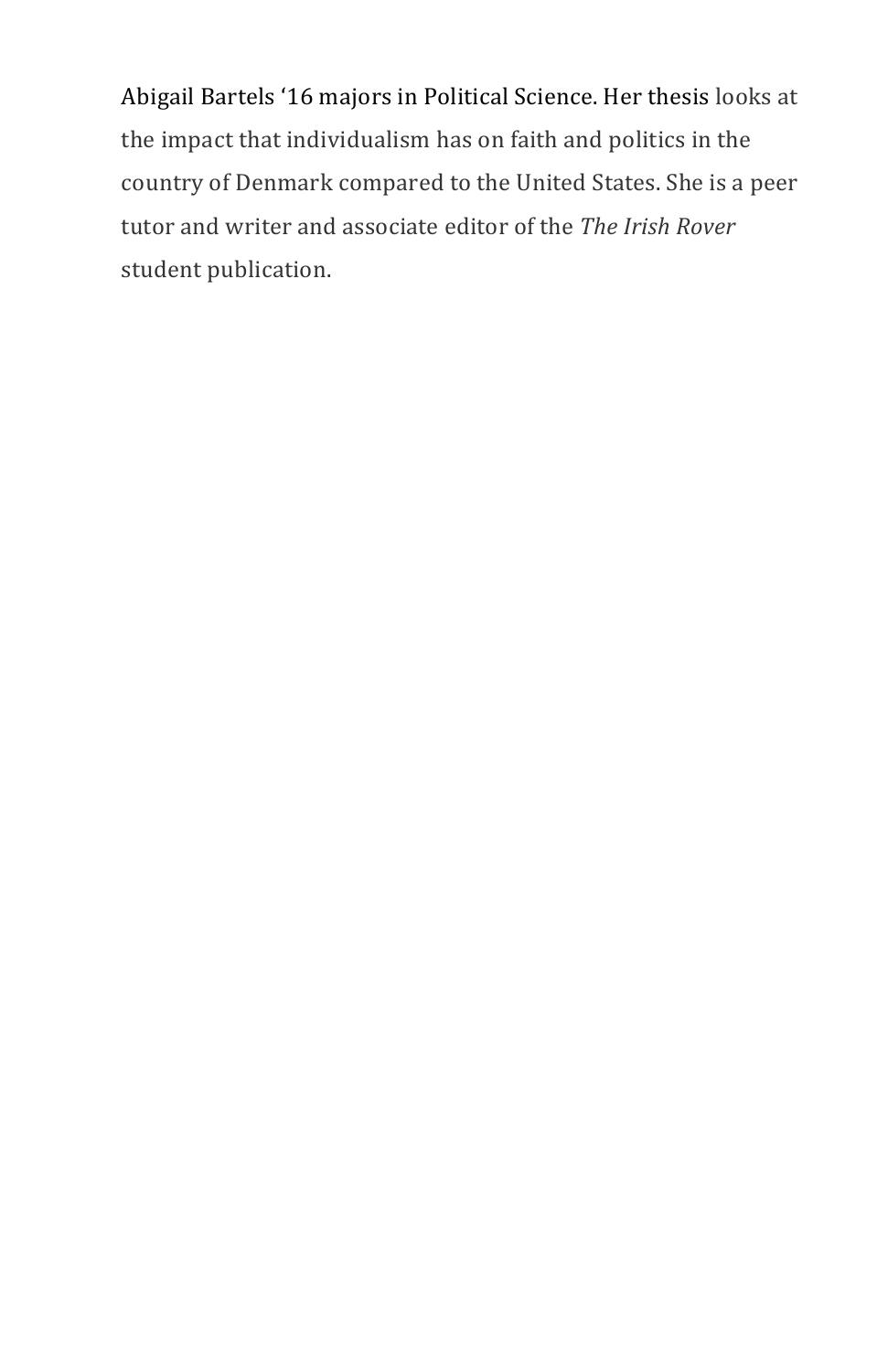### **Introduction**

In 1999, Pakistan's legislature was composed of 98% men and 2% women. The United States, on the other hand, boasted a legislature with 77% men and 13% women. Just six years later, female legislators comprised 21% of the Pakistani legislature, while the representation of women in the United States had risen just to 15%. What accounts for the stark differences between these two countries in the percentage of women in national legislatures? In 2002, Pakistan introduced a legallyimposed gender quota reserving seats for women in its legislature. The number of women who were elected through Pakistan's parallel electoral system apparently increased dramatically as a result.

In 2011, Kyrgyzstan also introduced a gender quota but experienced significantly different results. Between 2008 and 2014, Kyrgyzstan experienced a  $2.3\%$  decrease in the percentage of women in their legislature, despite the implementation of a quota meant to increase that percentage. The surprisingly different levels of success of quotas in these two cases of Pakistan and Kyrgyzstan begs the question: Why would the implementation of quota have such different results in these two countries?

Many women's rights activists have encouraged the implementation of gender quotas in order to increase the number and percentage of women who are legislators. However, there is a substantial variation in how well quotas achieve that goal. In this paper, I examine the impact of three factors regarding the success of quotas in electing more women to the legislature. These three factors are imposing agency, quota type, and electoral system. I conclude that in terms of achieving their central goal of electing more women to legislative office, quotas imposed by law, quotas mandating reserved seats within the legislature, and quotas within hybrid electoral systems are more successful in increasing women in the legislature than those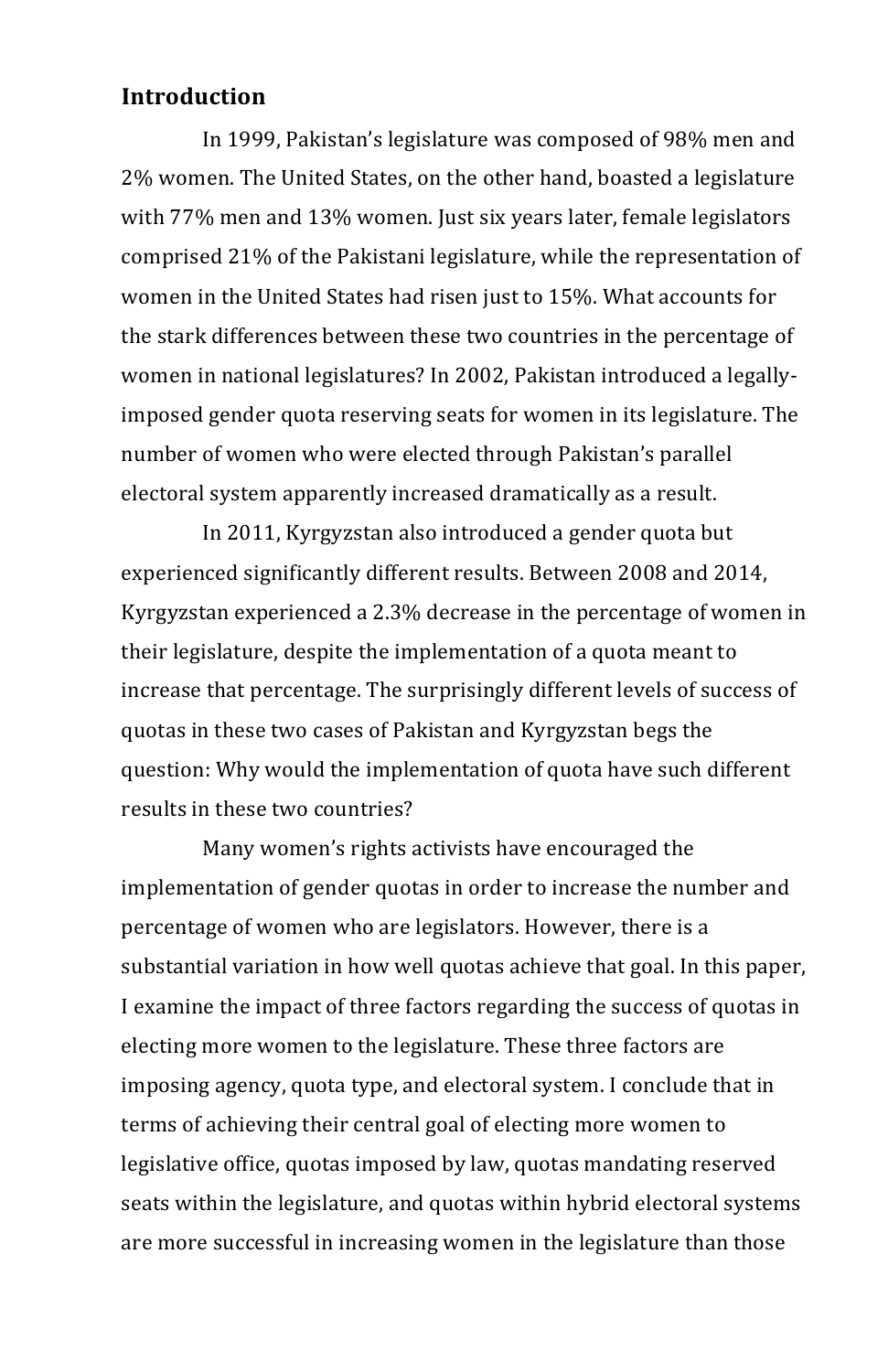featuring other imposing agencies, quota types, and electoral systems. In this paper, I first address the existing literature on gender quotas and variation within those quotas. I then present my hypotheses and research design before discussing the results of my study. I conclude by considering the potential implications of the results of this study and the research questions that remain unanswered.

# **Literature Review**

49.6% of people in the world are women (Institut National d'Etudes Démographiques, 2015). Globally, women only hold 22% of seats in legislative bodies (QuotaProject, 2015). Women do not exceed 50% of any legislative body in the world. This disparity in democratically-elected positions shows a predisposition of many different types of societies to always elect men at a higher rate than women. Scholars have provided many plausible reasons for this pattern, and the activist community has provided many potential plans to eliminate this discrepancy. One such plan is the institution of genderbased electoral quotas, or mandates on a minimum percentage of candidates or legislators who must be of people of a particular gender. These quotas usually require a minimum percentage of candidates or legislators to be women, but some may mandate both genders; for example, in Costa Rica, 50% of candidates must be men and 50% must be women.<sup>12</sup>

In order to approach the question of which conditions most positively influence quota success, we must first examine more established questions on the topic. First, what factors are associated with the election of women? Second, why are quotas proposed as a potential solution? Third, what factors influence the decisions of agents in adapting quotas? Fourth, what variance exists among quotas? Fifth

 <sup>12</sup> http://www.quotaproject.org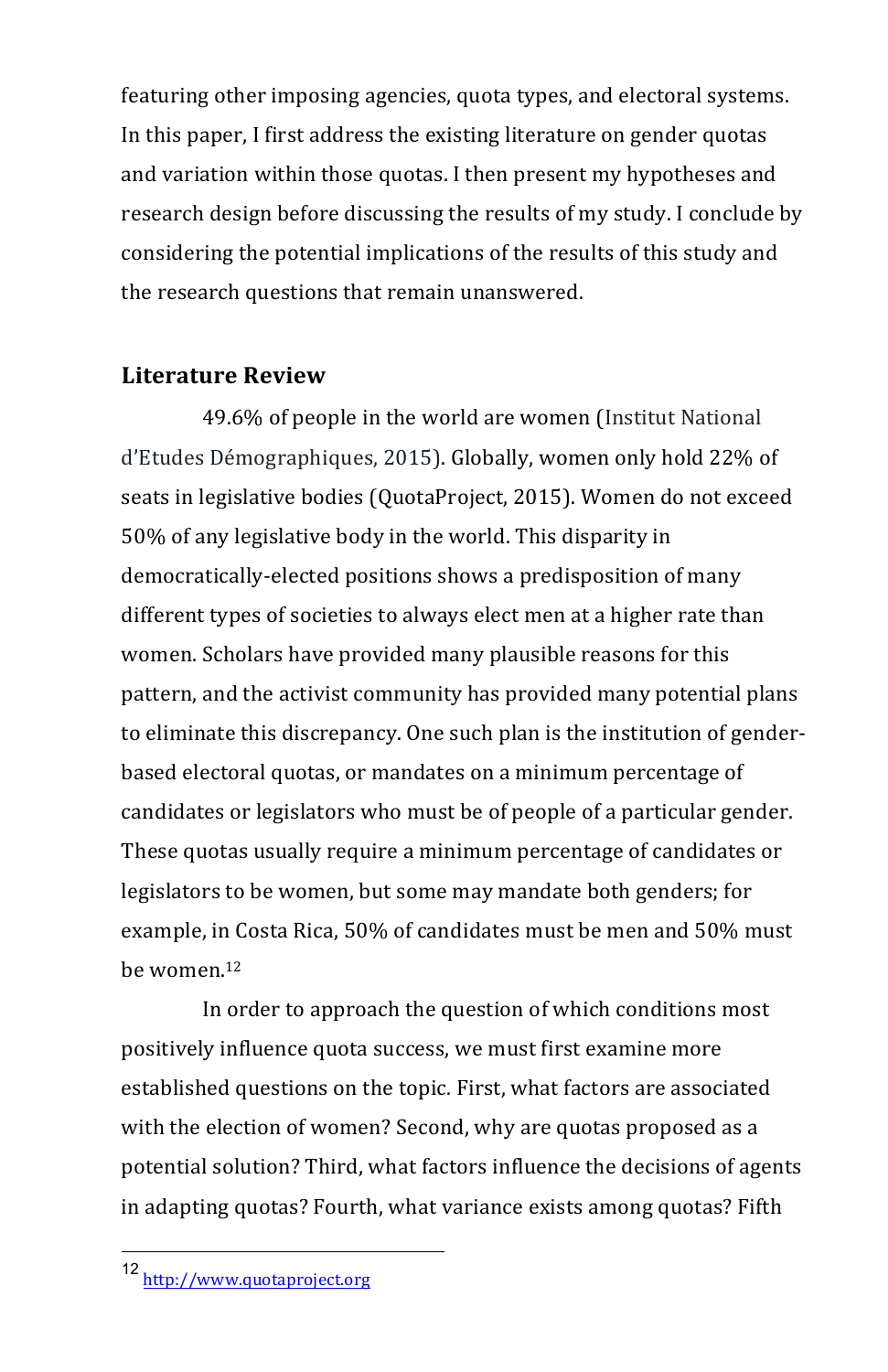# Factors influencing the election of women to legislatures

The Inter-Parliamentary Union, the international organization of Parliaments, reports that most countries have no formal barriers to the election of women to the legislature (2008). However, there are many informal (meaning non-legislated) barriers that prevent women from entering elected public office.

The first step in an election of an individual is the individual's eligibility, or capability of meeting the legal requirements to run (Norris 1987, 1997). There is very little literature available as to whether and how eligibility affects men and women differently. Research has not indicated that requirements such as a minimum age to run or the need to be a citizen of a country in order to run there have a strong difference in their gendered application. More research ought to be done in this area to examine the possibly gendered effects of eligibility requirements.

The second step in an individual's election is his or her informed decision to run for public office (Norris 1987, 1997; Lawless & Fox 2005). This involves both ambition and resources, both of which are informed by social norms. Women may be encouraged to run by the presence of other women already in their country's legislature (Carroll 1985; Burns, Schlozman, & Verba 2001; Wolbrecht & Campbell 2007) or of feminist organizations that promote women's involvement in politics (Germain 1994; Matland & Taylor 1997). The presence of role models may help increase the number of women who are willing to run for office because the lived examples of women politicians and activists can reshape the cultural expectation about women in politics (Dahlerup 1988). On the other hand, it is less likely for women to participate in politics at all, especially to run for office, in more patriarchal countries,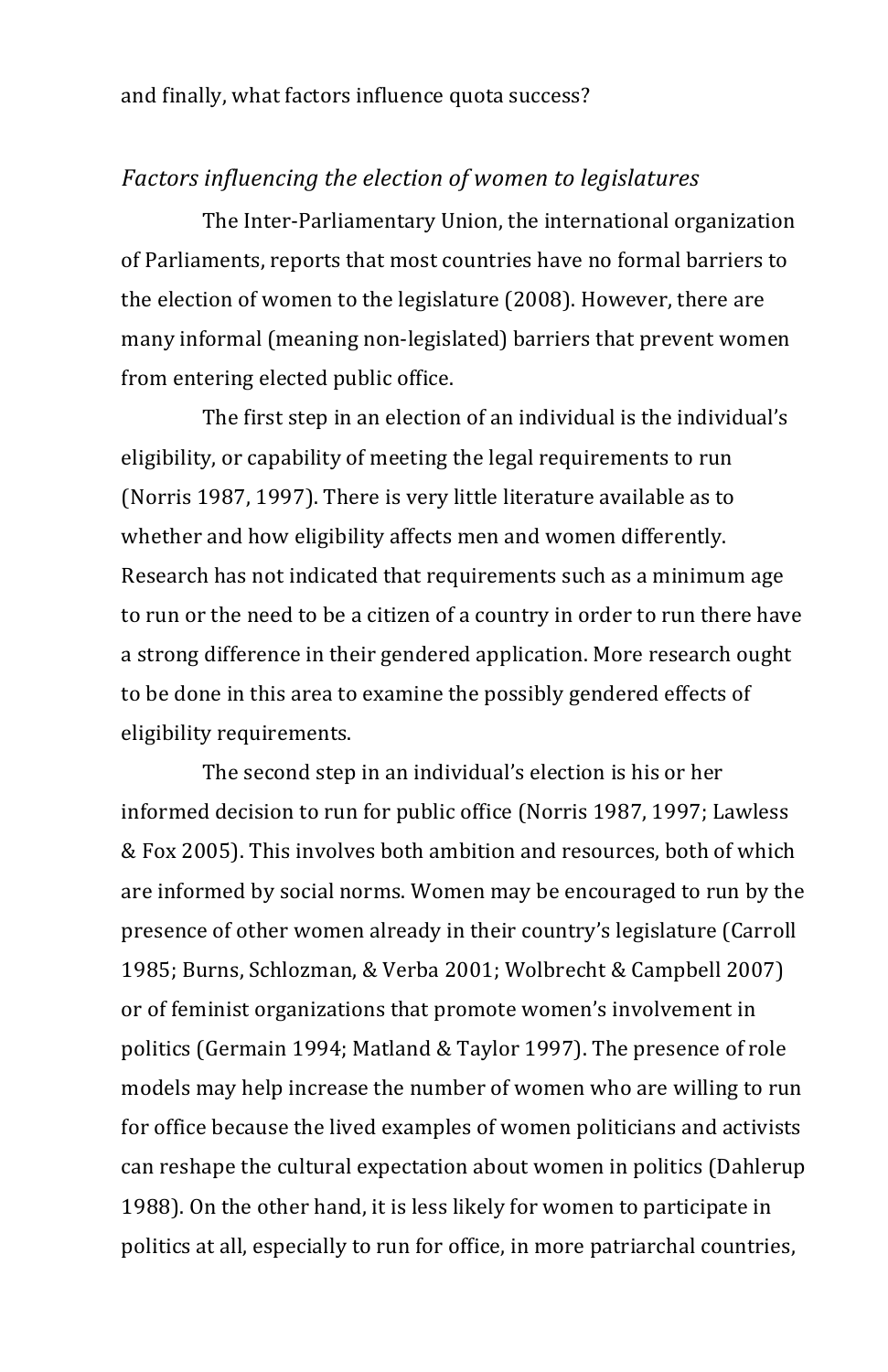such as those that are predominantly of faiths that accepting of women in power (Reynolds 1999; Fish 2002; Inglehart & Norris 2003). This may influence the decision a woman makes to run by presenting her with a conception of a general bias in the electorate against women.

One study found that factors such as the cultural standing of women and women's workforce participation rate only matter if a country is above a certain development threshold (Matland 1998). In less patriarchal countries where men and women achieve similar levels of education, women still report lower political interest and knowledge than do men (Delli Carpini, & Keeter 2000). Even in the United States, women show a much lower desire to run for public office than men do, as well as report being asked or encouraged to run by family or friends far less often than men (Matland & Montgomery 2003; Lawless & Fox 2010). These societal expectations shape many aspects of the decision a woman may make to run or not to run for elected office.

Even women who want to run may believe they do not have the time or resources to do so, especially if they have families; they may choose to wait until their children are grown to run, which limits the amount of time they can spend climbing the political ladder, or they may choose not to run at all because of their children (Matland  $&$ Montgomery 2003). Women who do run for office generally are older than their male counterparts and have fewer children than their male counterparts (Carroll 1989; Dodson & Carroll 1991; Thomas 1997; Matland & Montgomery 2003).

If the women themselves do not self-select out of the process, party gatekeepers may select away from them (Norris 1987, 1997). As parties tend to choose candidates who have proven track records or high socioeconomic status and as men tend to dominate fields considered politically relevant or lucrative, parties often overlook women for more "attractive" candidates from pipeline professions (Matland & Montgomery 2003; Lawrence & Rose 2010). The lack of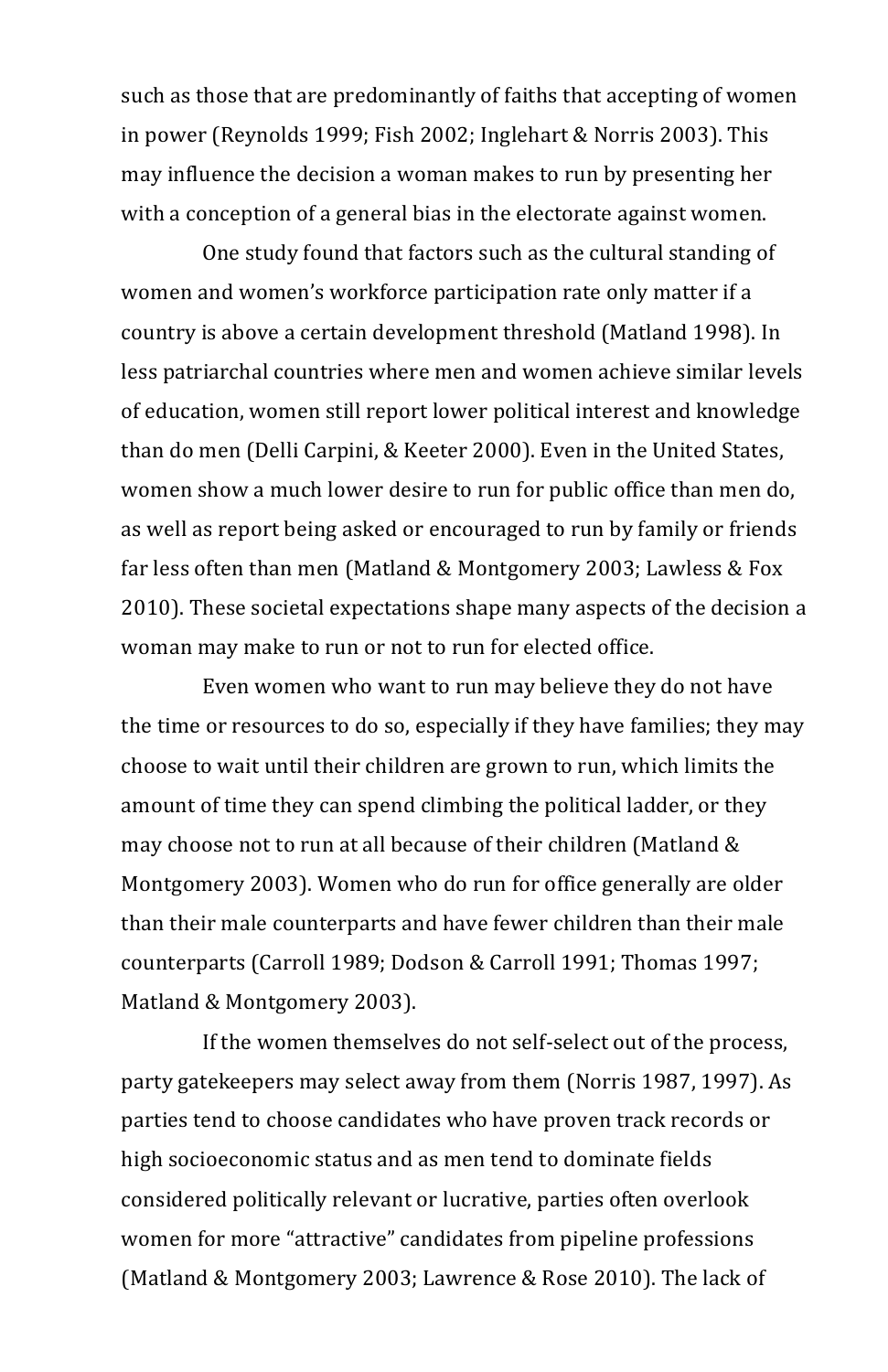women in pipeline professions is less of a difficulty in developed countries with higher numbers of educated or qualified women candidates than it is in non-industrialized countries (Matland 1998). The lack of women in pipeline professions also matters less in countries with a higher rate of women in the workforce (Andersen 1975; Welch 1977; Togeby 1994). However, even in developed countries with a high rate of women in the workforce, such as the United States, women are far less likely to be asked by party officials, referred to as "gatekeepers" due to their political power, to run (Lawless  $&$  Fox 2010).

Ideology within parties may affect the decisions party gatekeepers make, as green parties that campaign for gender equality or new leftist post-materialist parties tend to choose the most women as candidates (Caul 1999; Paxton & Kunovich 2003; Thomsen 2015). Another major roadblock women face is a lack of persistence in lobbying for more spots for women or women candidates. Research suggests that once women attain a few more spots or some other small or marginal success, the women's lobby within a country stops working to change the gender dynamics of the party choices on candidates (Brichta & Brichta 1994).

Even if party gatekeepers allow or encourage women to run within a certain district, party decision still plays a significant role in the potential success of that candidate. The party can decide if a woman will run in a seat that is very nearly claimed for the party, in a seat that is in contest; or in a seat that is a sure loss. In some countries such as Costa Rica, which has a high percentage of women in the legislature, women are more often found in the last of the three types of seats than are men and less often found in the first of the three types of seats than are men (Haavio-Mannila et al. 1985). Another possible explanation of this is that men incumbents continue to run for office, making the sure seats disproportionately male (Matland & Taylor 1997).

The last step in the electoral process is dependent on the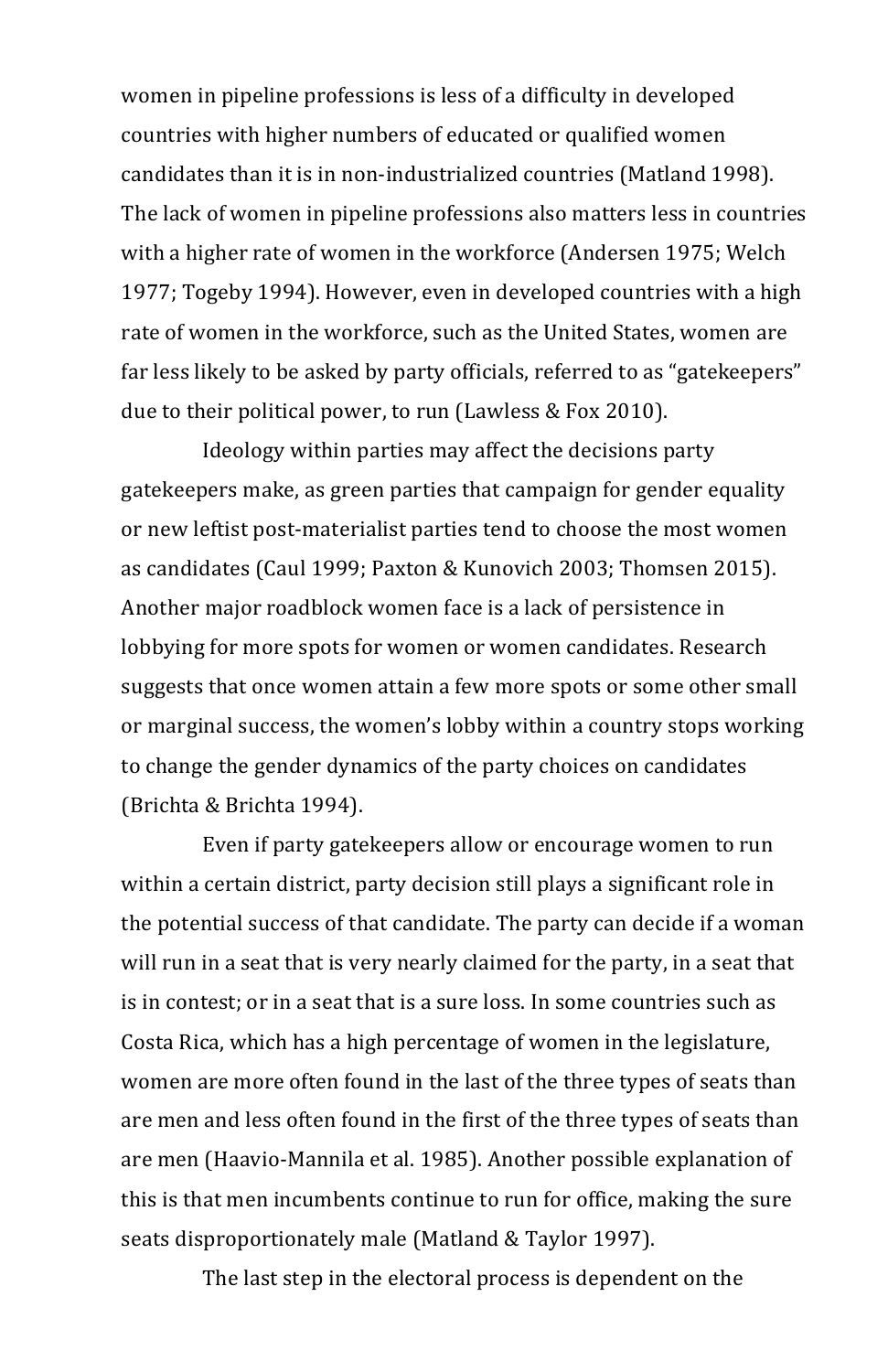desires of voters (Norris 1987, 1997). Some research suggests that voters tend to vote more based on party than on candidate, making a candidate's gender less relevant than his or her party identification (Leduc, Niemi, & Norris 1996). This is especially true within proportional representation systems with closed lists (Valen 1988). Whether voters focus on party or candidate, research shows that when men and women candidates present themselves to voters, both genders fare about the same (Darcy & Schramm 1977; Rasmussen 1983; Welch & Studlar 1986; Darcy, Welch, & Clark 1994; Seltzer, Newman, & Voorhees Leighton 1997; Ford 2011).

Overall, research shows that the strongest barriers for women in Norris's three-step process of election lie in the second step, the informed decision to run for office (Rasmussen 1981; Gallagher & Marsh 1988; Lovenduski & Norris 1993; Matland 1993; Githens, Norris, & Lovenduski 1994).

## *Quotas as a potential solution*

Quotas provide one way to overcome this barrier of deciding to run for office through encouraging parties to recruit women, offering more resources to women who run, or providing more likely rewards for women's ambition. Proponents of quotas often pursue multiple goals. The basic premise of gender quotas is to increase the representation of women within a legislative body. In regard to this goal, quotas seem to be successful. Some scholars claim that quotas are the best predictor of women's representation in legislative bodies (Tripp & Kang 2008). In countries such as Germany, Norway, and Britain, women's representation increased directly after the implementation of quotas (Kolinsky 1991; Matland 1993; Studlar & McAllister 1998). Other studies indicate that quotas positively impact women's representation even after the quotas are repealed; one potential explanation for this residual effect is that the quotas have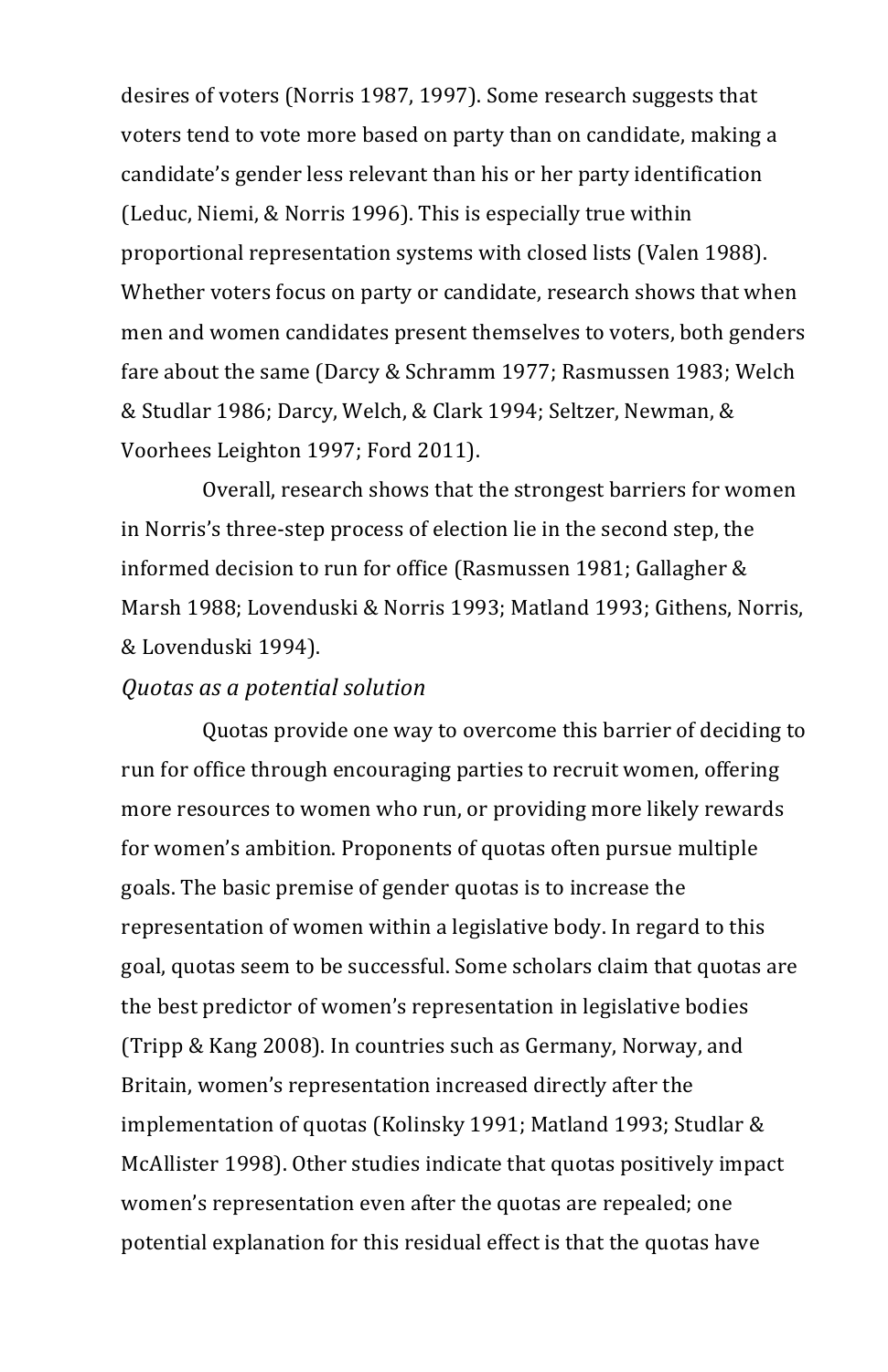positively affected the cultural perception of women within politics (Bhavnani 2009). 

There are two main arguments against quotas as a mechanism of increasing the number of women in a legislature. The first is that the true purpose of measures such as quotas ought to be to promote women's rights and participation in the public sphere in the very specific example of legislatures. However, an increase in women's political power does not necessarily follow from the election of women. While quotas may effectively increase the number of women elected into office, they do not in and of themselves reappropriate all of the dominance men hold within legislatures to women (Hughes 2011). Therefore, the results of a quota could vary from electing an active member of Congress who advocates for women's issues relentlessly to electing a member of Parliament who simply stands at roll call and does nothing else. This wide range of results casts doubt on whether a quota empowers women or simply elects them. Because of this, some question whether "quota women" would behave more actively or passively than women elected via traditional channels and therefore whether quotas are helpful. It is helpful to remember that as limited political tools, quotas may achieve one goal, the election of women, without achieving other goals, such as the representation of women's interests.

A second critique of the quota system for women is that it tends to favor non-minority women. In trying to adjust one inequality, some would say, it is in fact furthering others (Mansbridge 1995; Strolovitch 2007; Mansbridge 2005). This is not only true of quotas regarding gender. The same inequality is apparent in attempts to institute race quotas; overwhelmingly more racial minority men than racial minority women were elected (Darcy, Hadley, & Kirksley 1993). This seems to indicate a problem with the quota system in general, not necessarily with gender-based quotas. One study has shown that in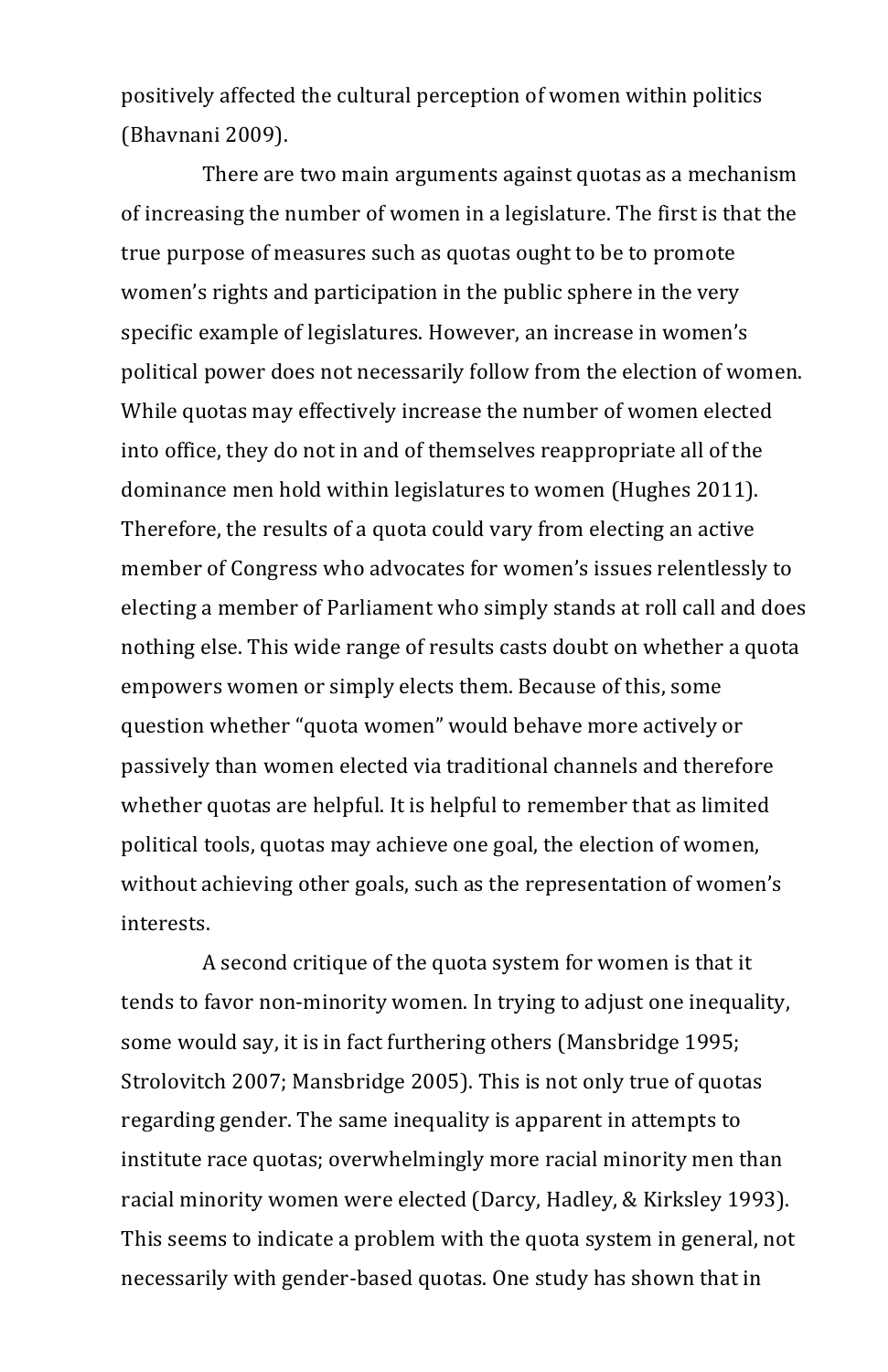Germany, mostly minority women were elected after the implementation of a gender quota, but there has not been a comparative analysis on whether or not this is generally the case (Geissel & Hust 2005). Some of these scholars argue that taking even small steps toward a heterogeneous legislature is valuable, so quotas should not be deemed unsuccessful or not useful simply because they do not solve all problems of inequality (Paxton & Hughes 2007).

# Factors influencing countries' adaptation of quotas

Over the past forty-five years, a substantial number of countries have chosen to adopt gender quotas. Before 1970, five countries had instituted quotas regarding women's representation in the legislative body. Since then, more than a hundred countries also adopted quotas for various reasons (Bush 2011).

Some argue that democracies adopt quotas because of women's grassroots activism (Gelb 1989; Lovenduski & Norris 1993; Beckwith 2003). This is especially true of cases where women internally pressure parties to support women candidates (Matland  $&$ Studlar 1996). Others, however, claim that internal pressure, while perhaps necessary, is not a sufficient cause for quota implementation (Bush 2011).

Another potential factor is that party leaders realize that it is in their best interests to promote the representation of women or to appear to promote the representation of women. Party leaders may make these choices for some of many reasons. First, because many parties within the democracy are competitive with each other, some may of their own initiative adopt some type of gender quotas in order to outdo the others (Kolinsky 1991; Matland 1993; Matland & Studlar 1996; Caul 2001). Second, once again, ideology may play a role, as leftist groups are more likely to advocate for more women in politics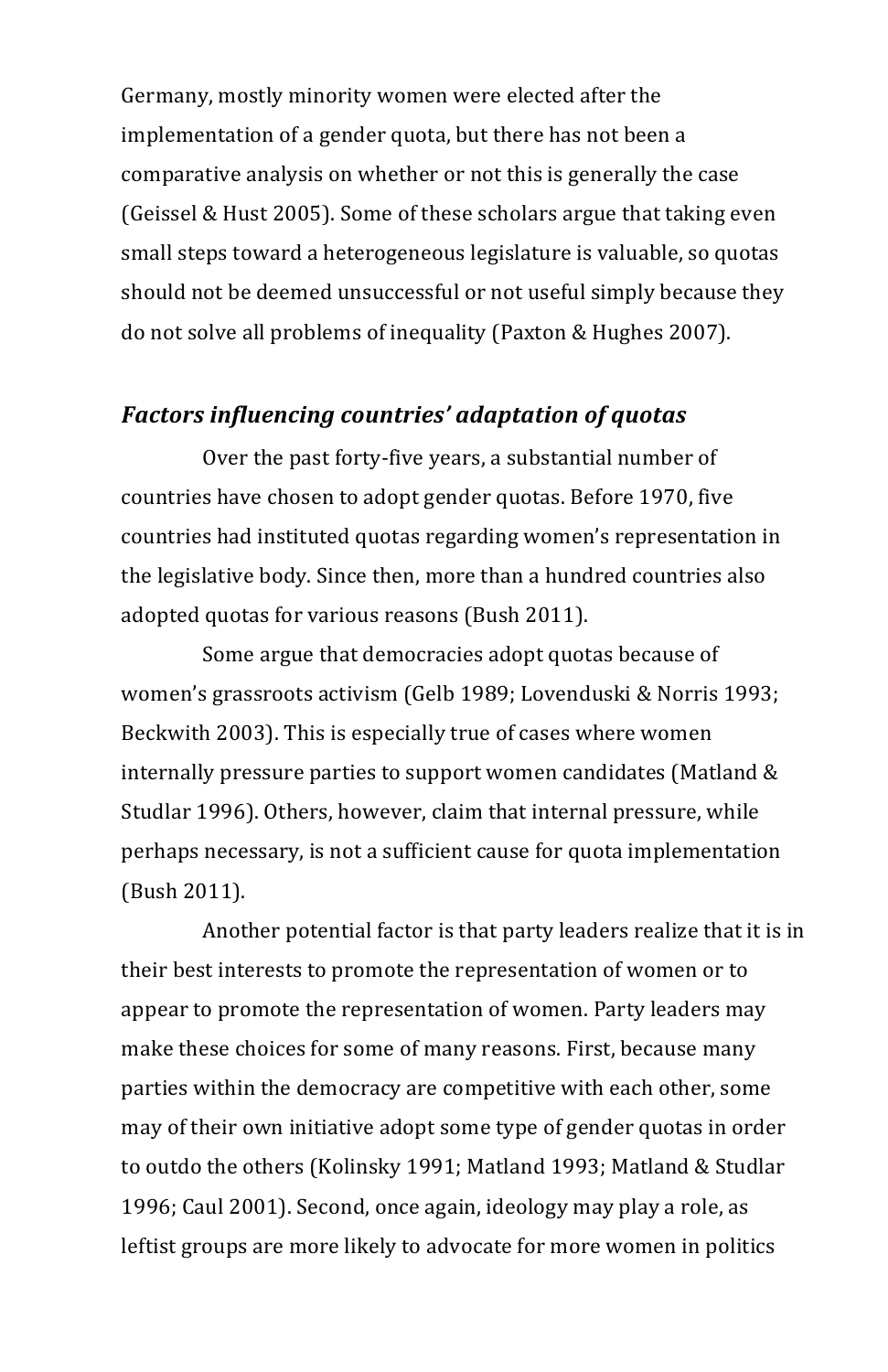than are rightwing groups (Jenson 1982; Beckwith 1986; Lovenduski  $&$ Norris 1993). Some argue that the leftist ideologies, as more egalitarian that ideologies on the right, espoused the ideals of women's rights more quickly (Jenson 1982; Beckwith 1986; Caul 2001). Others respond that the left's comfort with government intervention compared to the right's laissez-faire approach apply to electing women to political office as well as to economics (Lovenduski & Norris 1993). However, this has become less of a factor over time in countries where both left and right wing parties have responded to women's rights movements by nominating more women as candidates (Lovenduski & Norris 1993; Matland & Studlar 1996).

The electoral design of a democracy also may impact its likelihood of adopting quotas. For example, proportional representation systems are more likely to adopt quotas than singlemember district systems. This difference could potentially due to how the presence of many parties proportional representation systems encourages parties to compete with each other (Matland & Studlar 1996). This hypothesis would claim that if one party appoints a woman as a candidate, the others are more likely to follow suit in a proportional representation (or list) system than in a single-member district (or plurality) system. In addition to the advantage of competition and mimicry among parties, it is also less costly in list systems such as proportional representation to nominate women because the nomination of candidates is not a zero-sum game, meaning that nominating a woman in these systems does not mean not nominating a man. A party can simply add another candidate to its list or, if lists are limited, nominate a few women while still nominating men. This is not true in countries with single-member district nominations.

Many of the countries that have recently instituted quotas are developing or recently developed countries that one may not at first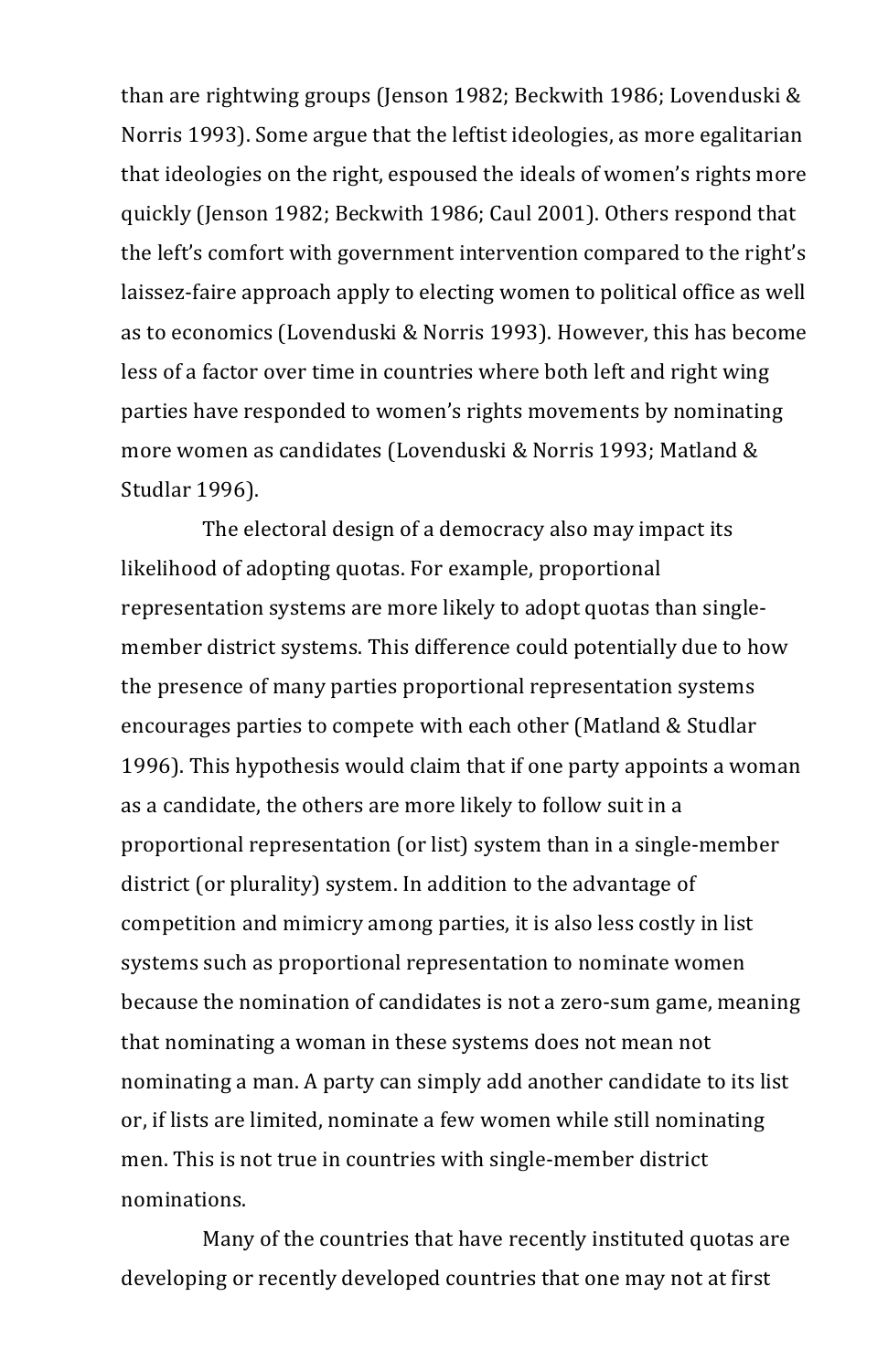consider to be woman-friendly (for examples, Afghanistan and Iraq). These recently developed countries face the particular influence of international actors in addition to those already mentioned. International actors tend to push emerging democracies to adopt a range of democratic norms, including women's representation. Such actors have had more opportunities to intervene in the workings of fledgling democracies. International pressures to improve democracy have dramatically increased since the Cold War (Carothers 1999; Burnell 2000; Bush 2011). This provides the opportunity for activists to promote policies such as quotas to improve the situation of women within the democracy, especially in post-conflict countries. Previous research finds that international actors have strong power in these scenarios (Gourevitch 1978; Pevehouse 2002; Levitsky & Way 2005; Simmons, Dobbin, & Garrett 2006; Hyde 2007; Kelley 2008; Beaulieu & Hyde 2009; Bush 2011). The literature also indicates that these international actors have an interest in bettering the political climate of new or struggling democracies (Keck & Sikkink 1998). One form of that betterment may be defined as instituting quotas for the further representation of women.

## *Variance within quotas*

Gender quotas take multiple forms across these different countries. Some ways quotas can work include reserving seats for women, requiring a number of women on each party's candidate list, or requiring a number of women in the candidate pool generally (Htun 2004). List systems are more likely to institute quotas regarding actions of parties, and less democratic systems are more likely to simply save seats for women. Whether these are the more effective types of quota for the country or not has not been examined (Dahlerup 2006).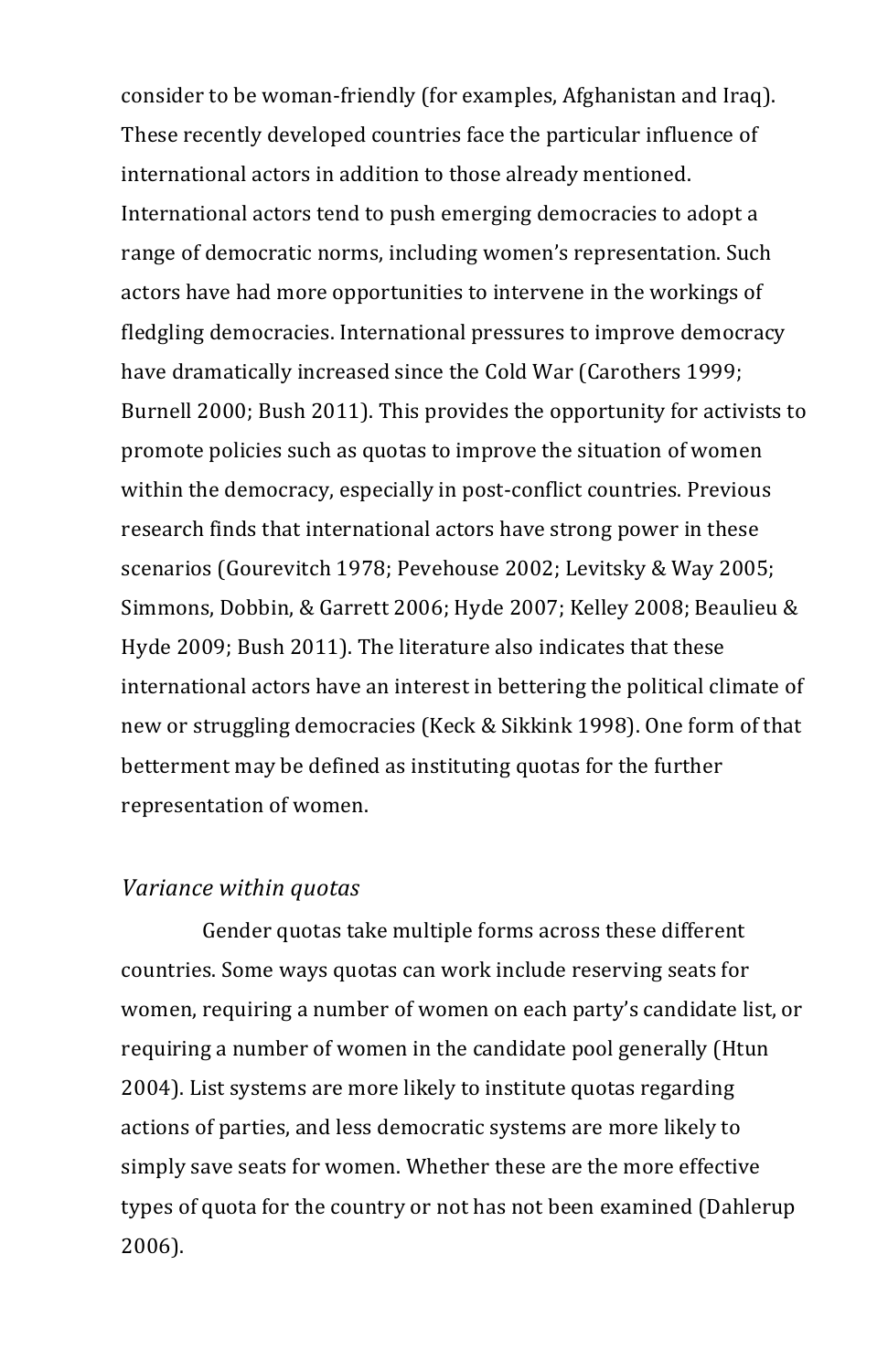Most of the literature regarding the success of quotas looks only at one country or region (for examples, see Htun & Jones 2002; Baldez 2004; Schmidt & Saunders 2004; Bauer 2008). As a result, there is very little analysis of which types of quotas are more successful even in broad categories, such as in proportional representation systems as opposed to first past the post systems.

## **Hypotheses**

I fill a gap in the literature by investigating the factors that make quotas more or less successful in increasing the representation of women. Specifically, the puzzle I address is as follows: Which kinds of quota structures are more or less successful in increasing the number of women in legislatures? Unlike most previous research, I do not compare quotas versus non-quota countries. That area has attracted the attention of many scholars (as noted previously), and though disputed, the prevailing conclusion is that quotas do increase the percentage of women in legislatures. Thus, I am more interested in answering questions regarding the variation among these different types of quotas than in reexamining the question of women's representation in quota versus non-quota countries. To address this general question, I consider the following three hypotheses.

H1. I hypothesize that countries with quotas imposed by law will increase the percentage of women in the legislature to a greater extent than countries with quotas adopted by parties. I expect that the movement for gender equality is more effective when legislated by government than when voluntarily promoted by individual parties. The first reason for this expectation is that legislated quotas apply to all parties, while party quotas only apply to individual parties. Because legislated quotas will impact all parties in a system at once instead of impacting one party at a time, it is reasonable to expect legislated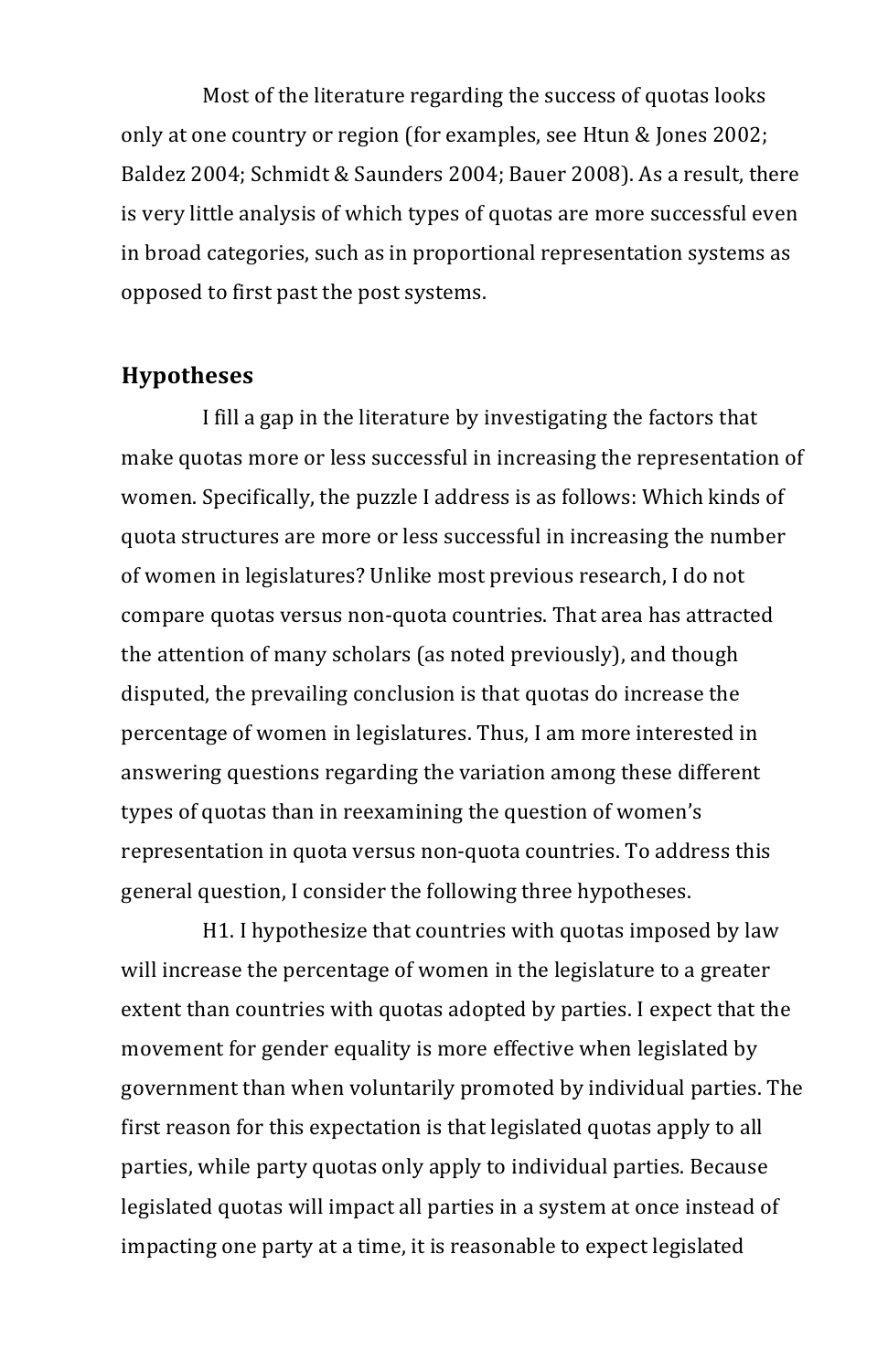quotas to increase the percentage of women in the legislature more quickly than party quotas would. The second reason for this expectation is that there are structured consequences for parties that fail to meet legislated quotas, such as limited funding. On the other hand, party-set quotas have little if any enforcement mechanism.

H2. I hypothesize that countries that implement quotas through reserving seats in the legislature for women will increase the percentage of women in the legislature to a greater extent than countries that implement quotas through legislating a percentage of candidates that must be women or than countries in which parties voluntarily implement quotas through supplying a percentage of candidates that are women. The reason for this expectation is that any potential of voter choice negatively impacting the election of women is eliminated by reserved seats. Alternatively, even when a high percentage of candidates on a list of potential legislators are women, voters may choose to elect mostly men. The possibility of voters choosing men over women from a list is amplified by different ways lists can work or where women are on the list. The process of legislated or voluntary candidate quotas seems to focus on increasing the number of women in the legislature by increasing the number of women in the candidate pool; however, the third step in the election process (as mentioned above) is dependent entirely on voters (Norris 1987, 1999). Reserved seats focuses on the increase of women who are able to overcome potential barriers in that final step while also requiring that a number of women run if for no other reason than filling a seat reserved for a woman

H3. I hypothesize that countries that have electoral systems based on the principle of lists (or multiple winners per race) will increase the percentage of women in the legislature to a greater extent than countries that have electoral systems based on the principle of plurality (or a single winner per race) or countries that combine the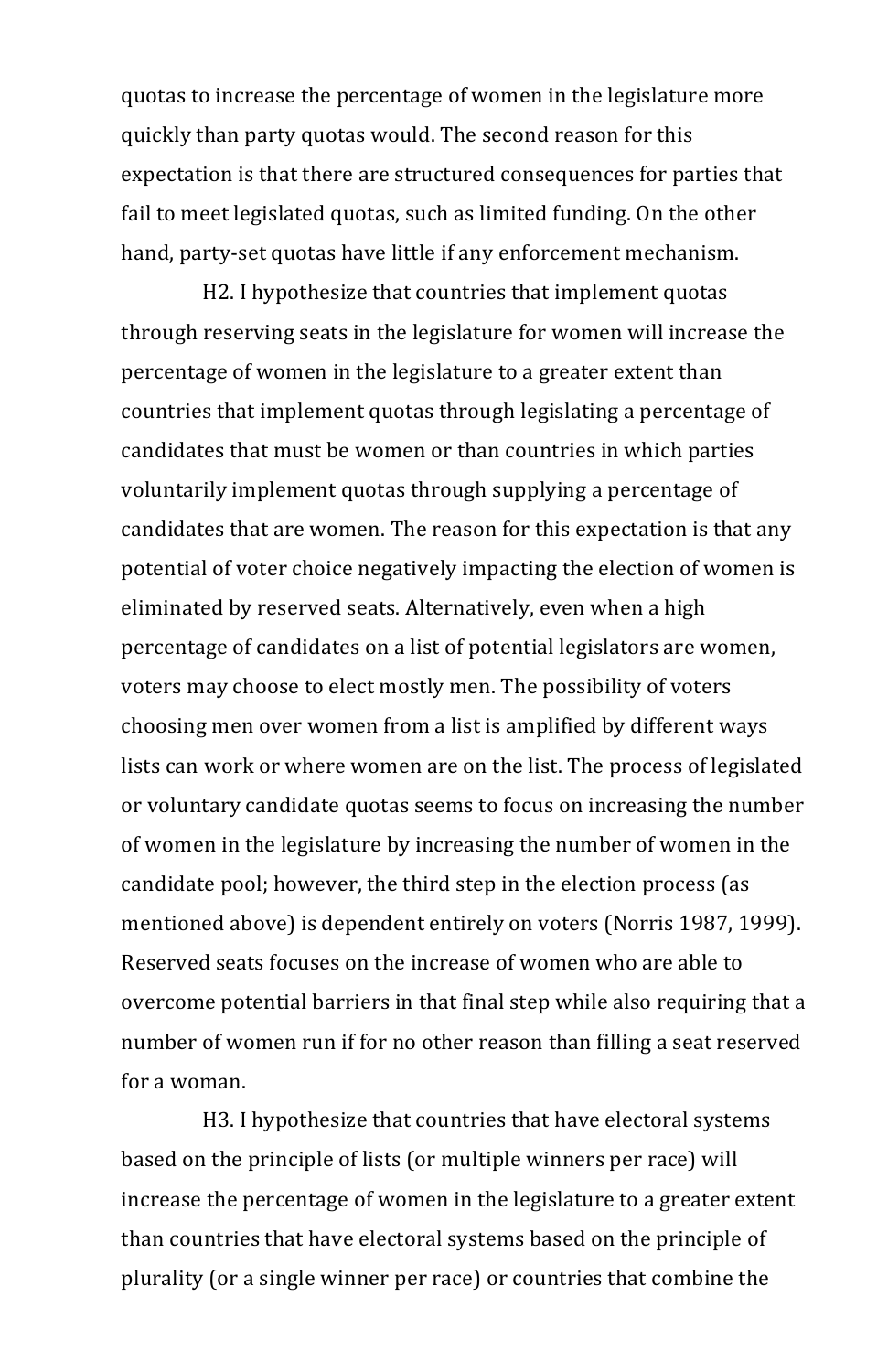two types of electoral systems. The academic literature suggests that systems which elect candidates through lists elect more women to office than do systems which elect candidates through plurality (Norris 1985; Rule 1987; Matland 1998; Kenworthy & Malami 1999; Reynolds 1999; Siaroff 2000; Moser 2001; Paxton & Kunovich 2003). Norris (2006) claims that "Women proved almost twice as likely to be elected under proportional than under majoritarian electoral systems" (201). She attributes this specifically to the electoral system. One possible reason for this finding is that in list systems, party leaders look for a group of candidates diverse enough to attract attention from every demographic (Matland and King 2002). In plurality systems, each candidate must run on his or her own terms, so diversity may not play as much of a role as an impressive resume or access to funding. Women may be more limited in these areas simply because women have not been in the political game as long as men have. Kenworthy and Malami (1999) suggest that the smaller the number of candidates, the more important identity is to voters. They claim that in list systems, including women on a party list presents a balanced and wholesome approach while running a sole woman candidate in a plurality system can cause those who are less comfortable with women in political roles not to vote for that party or candidate. This approach leads me to expect that systems that work on lists will increase the number of women in the legislature to a greater extent than will countries that work solely or partially on the principle of plurality.

## **Research Design**

The goal of this research is to determine the impact of gender quotas, depending on variation in imposing agency, type of quota, and country's electoral system, on the election of women to national legislatures. To that end, I observe the percentage of women in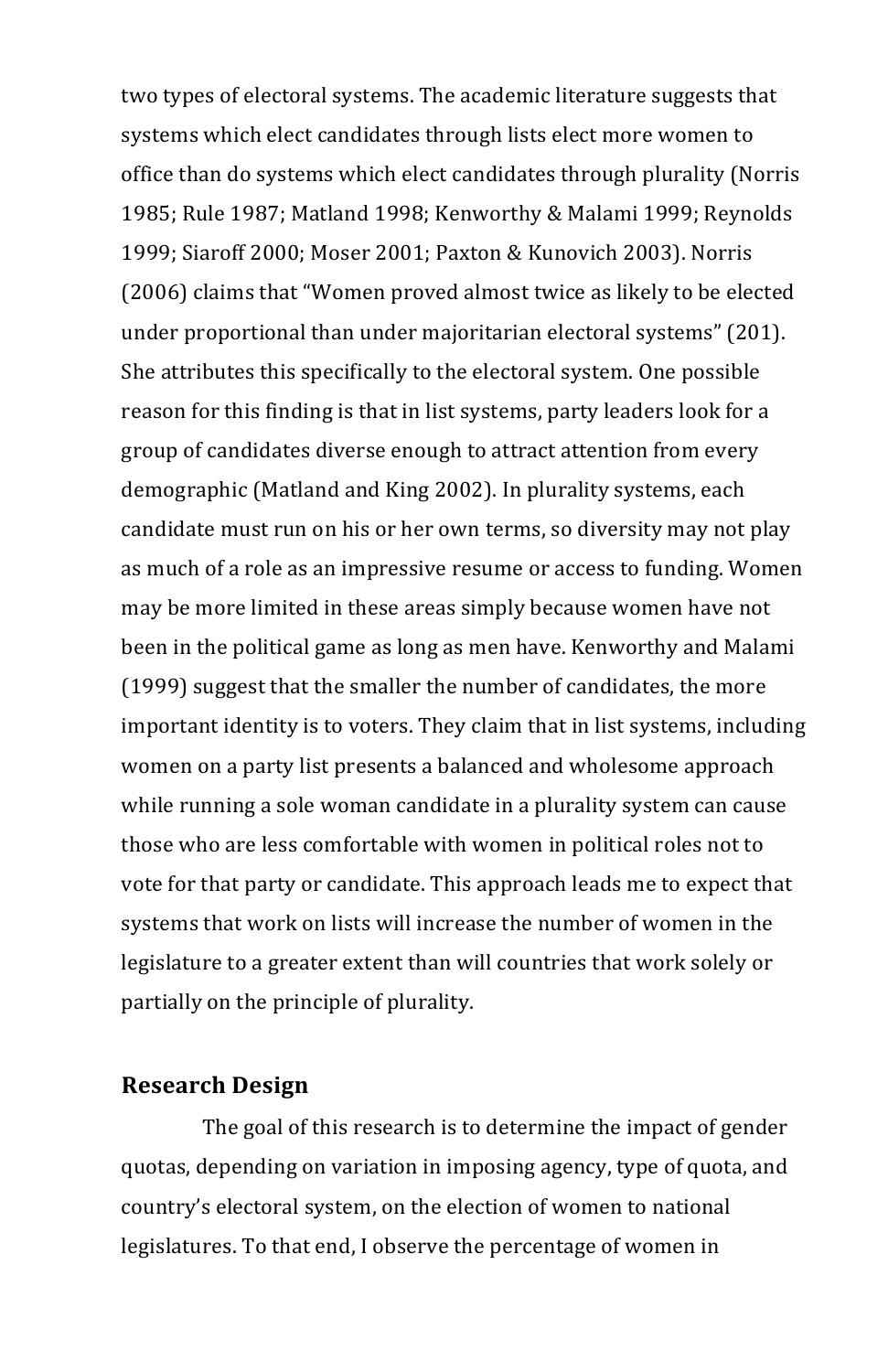individual national legislatures over a six-year period, three years before and three years after the introduction of a gender quota. I chose a six-year window because in each country I observed, there was at least one election for the national legislature in the three years following the institution of the quota. Any period longer than three years after the quota introduction would have severely limited my data set because so many quotas were introduced in the 1980s and 1990s, before organizations began collecting regular and reliable data on the number of women in national legislatures. I measured the percentage of women in national legislatures for each year in the month of June because that data was more consistently collected than some other months. I gathered data regarding the percentage of women in each national legislature from the Inter-Parliamentary Union's website and archives.13

I limited my research to lower houses or houses of the people for two reasons. First, these houses, which I shall refer to collectively as lower houses, are often designed to be more reflective of the voter's desires or to be more representative than higher houses (for example, the House of Commons versus the House of Lords in the United Kingdom). Thus, to examine voter's desires regarding women and to measure to how proportionately women are represented based on their gender, I only included quotas affecting the lower houses, and my data on the representation of women comes only from lower houses. Second, there is much more data available regarding lower houses, while data on women in the legislature are far less available for the higher houses. I gathered all of my data regarding quotas imposed on lower houses form the Quota Project website.<sup>14</sup>

 <sup>13</sup> http://www.ipu.org/wmn-e/arc/classif010615.htm

http://www.quotaproject.org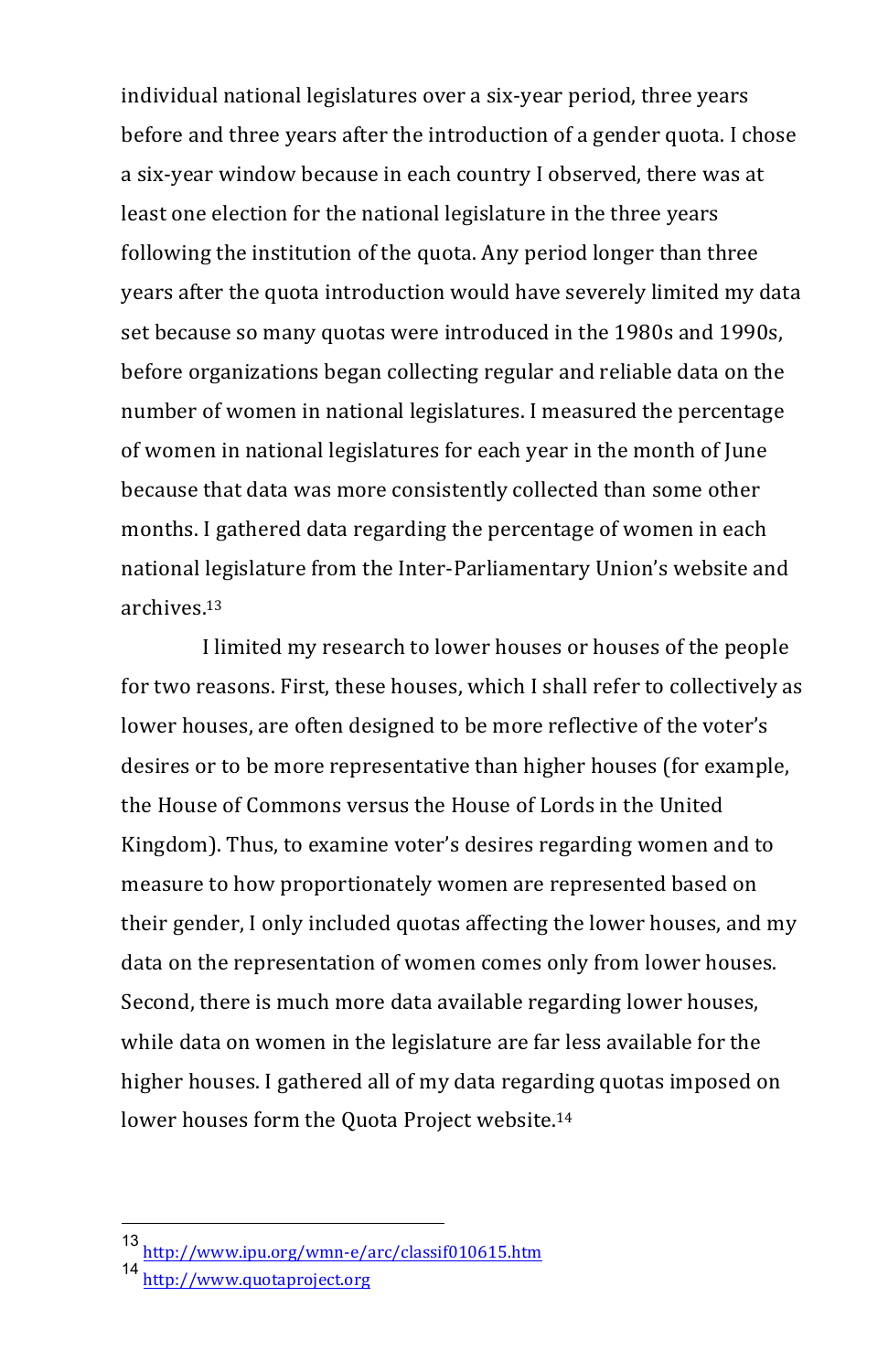Starting with a list of all democratic countries known to have quotas that affect their lower houses  $(N=112)$ , I eliminated countries from the data set for one of five reasons. First, in the cases of some party-imposed quotas, the nature of the available data was such that I was not able to discover the years quotas were instituted  $(N=12)$ . Without these years, I was unable to ascertain which elections were influenced by the quotas and which were not. Second, I eliminated countries which experienced an electoral transition that reshaped elections during the time span three years before and three years after the institution of a quota (N=5). These countries experienced such an overhaul of their electoral systems that I was unable to parse the impact of the transition from the impact of the quota, thus making any data I had on the impact of quotas in that country potentially misleading. Third, I eliminated countries for which there was no recorded data for the percentage of women over the time span three years before and three years after the institution of a quota  $(N=4)$ . This prevented me from measuring the increase in the number of women and therefore from determining the impact of the quota. Fourth, I was unable to examine countries where the quota was instituted before  $2001$  (N=20). Reliable and regular data has been collected on the number of women in national legislatures since 1998, so either I was unable to determine the number of women in legislatures before 2001 or the data I could find was so varied in collection length that I was unable to make a consistent time frame to examine for my project. Fifth, and similarly, I could not include countries where the quota was instituted after  $2012$  (N=11). In these cases, three years has not yet passed, so to include these countries would have been inconsistent with the rest of the data gathering process and potentially misleading as some of these countries have not experienced an election since the implementation of the quota.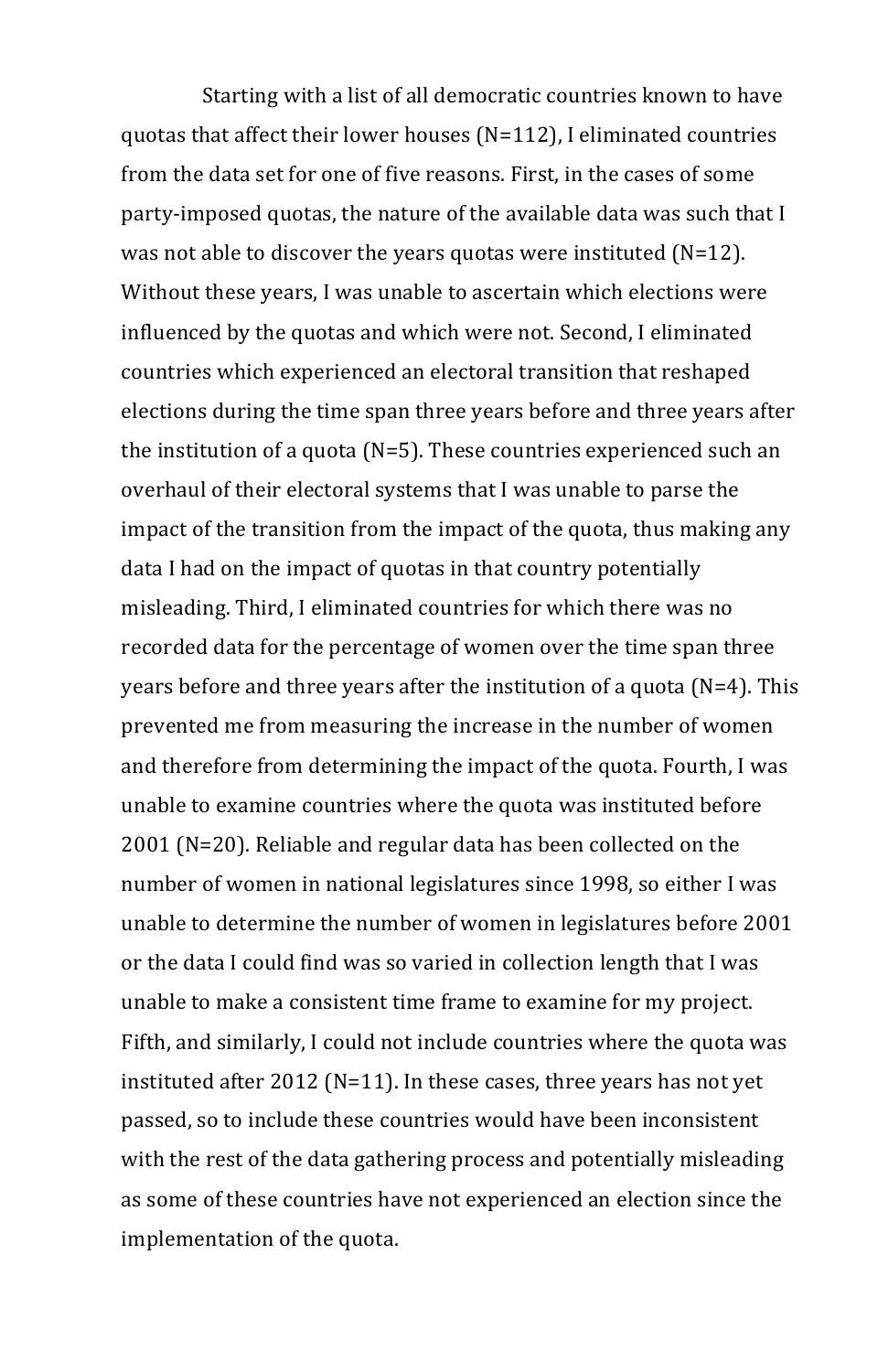The remaining data set features 60 countries (see Table 1 below). I will detail the distribution for each of these factors as I address them. As regards region, the majority of these 60 countries comes from the region of Africa and the least from the region of Oceania. These countries span a wide range of gross domestic product per capita (measured below in thousands of international dollars in 2012).<sup>15</sup> The GDP per capita can imply information about a country or group of countries' level of development, educational opportunities, workforce, and healthcare availability; future research might investigate a potential link between these factors and the successful or unsuccessful implementation of quotas.

My first hypothesis concerns the agency imposing the quota. In 49 countries, the quota was imposed by electoral law or the state constitution; in the remaining 11, the quota was imposed by one or more major political parties (see Table 1). This set of data on partyimposed quotas is limited by the fact that parties do not necessarily advertise or report the years in which they implement quotas. The smaller sample of countries where quotas were imposed by parties is mostly comprised of countries in Europe (36% of this sample) and least represented the region of Asia (9% of this sample). This may be because counties in the region of Africa have become developed or democratic under more international pressure and, as previously discussed, international actors do have the power to influence these democracies. Their influence could explain why the region with more of these countries, Africa, has more legally enforced quotas than the region with more long-standing governments, Europe. More research ought to be done on the connection between international influences and quota agency type.

<sup>15&</sup>lt;br>http://data.worldbank.org/indicator/NY.GDP.PCAP.PP.CD?order=wbapi\_data\_value\_2 012+wbapi\_data\_value+wbapi\_data\_value-last&sort=desc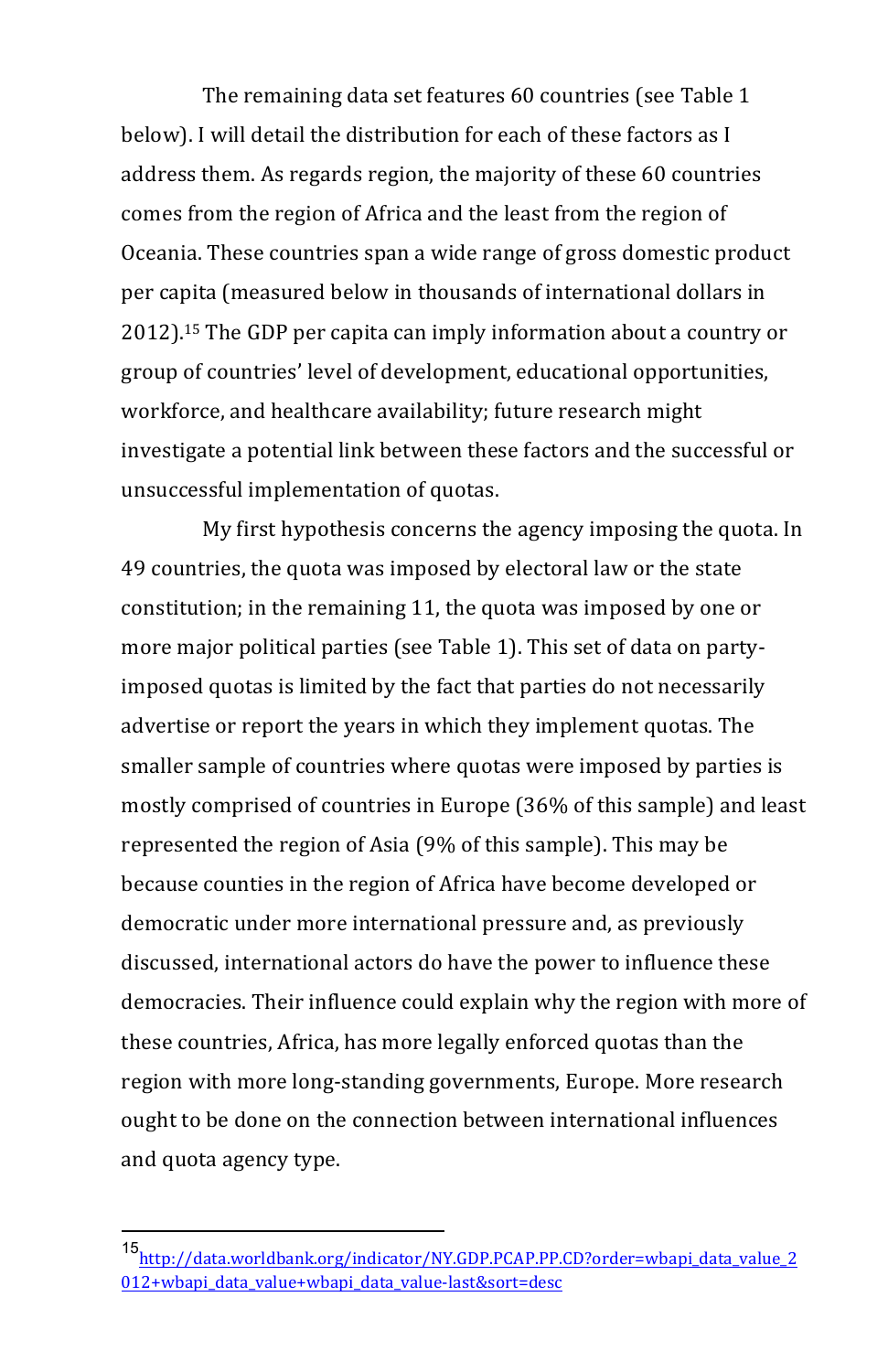The second factor potentially affecting the success of quotas is the type of quota instituted. I examine countries that feature legislated candidate quotas (N=32), reserved seats (N=17), and voluntary candidate quotas ( $N=11$ ). Under legislated candidate quotas, a certain percentage of candidates must be of a particular gender (usually women). This type of quota can also mandate in what order men and women should appear on ballots (for example, a legislated candidate zipper quota mandates that the ballot alternate between genders). Under reserved seats as a quota, a certain percentage of the positions in the legislature must be filled by women. If men win more votes than women, they may lose their seats to women in order to fulfill this quota. Under voluntary candidate quotas, parties choose a certain percentage of their own candidates from a specific gender (usually women). Within these samples, Europe is most represented (at 36% of this sample) in voluntary candidate quotas, perhaps for the same reasons that it is most represented in countries where the party is the imposing agency as mentioned above. Africa and Asia were predominant in countries that use reserved seats quotas (at  $53\%$  and  $41\%$  respectively of that sample), with America and Europe were far less likely to use reserved seats quotas (at  $6\%$  and  $0\%$  respectively).

The third factor affecting the success of implementing gender quotas for national legislatures is type of electoral system. I grouped the many types of systems into four groups because, while each of these systems vary in important ways, one separation in particular may influence the election of women differently. That separation is list systems as opposed to plurality systems. List systems, in which there are or can be multiple winners from a single race, included Single Transferable Vote, Single Non-Transferrable Vote, Alternative Vote, Mixed Member Proportional, and List Proportional Representation Systems ( $N=37$ ). Plurality systems, in which only one candidate can win a given race, include First Past the Post and Two-Round Systems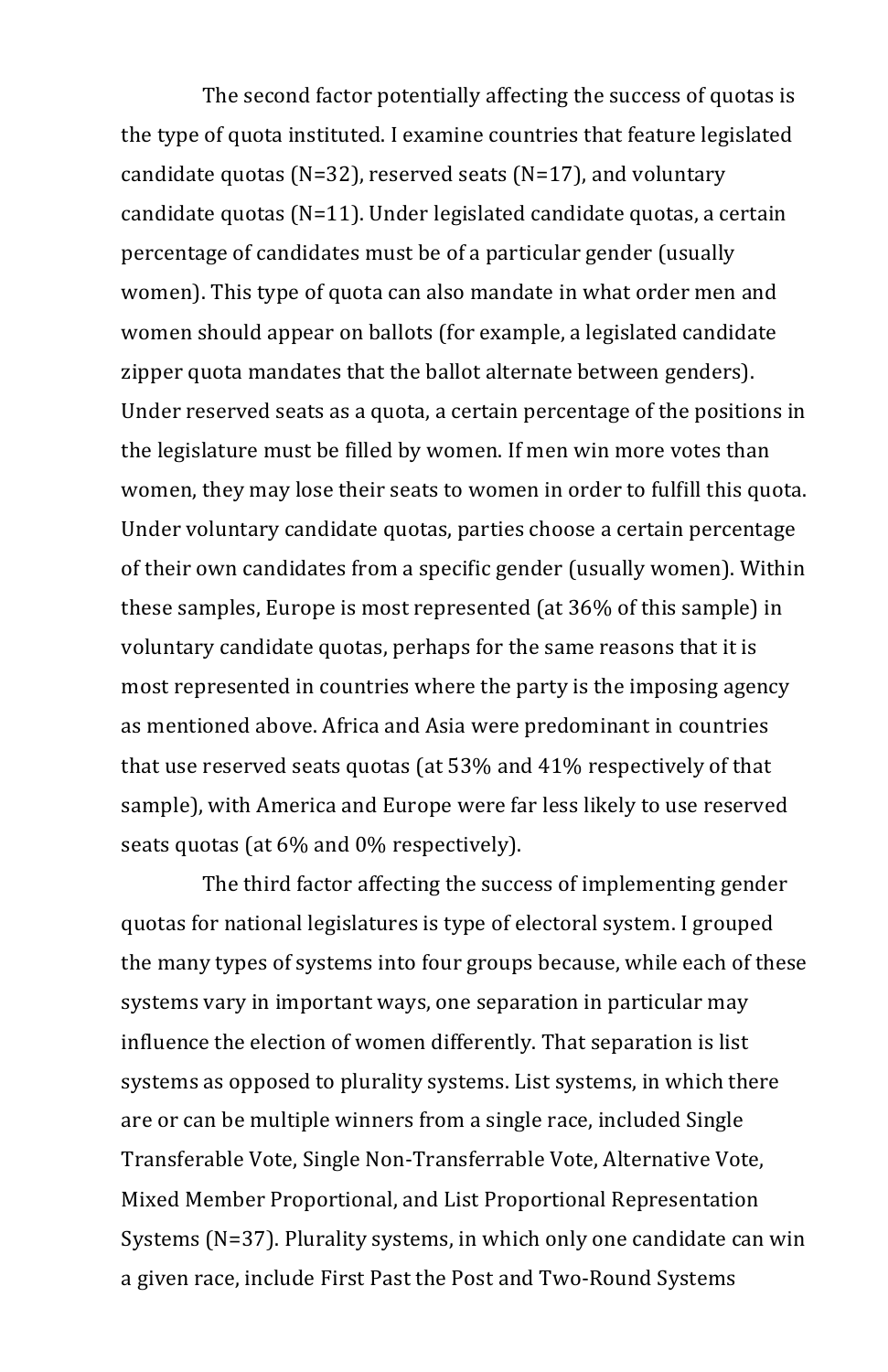$(N=12)$ . Systems that use a combination of list and plurality systems include those who use a Parallel System or multiple systems, combining the results (N=8). Lastly, three systems had such limited data available on their electoral processes that it was not possible to classify them in one of the three aforementioned types of electoral system (N=3). Countries in the region of Africa tended toward plurality systems (making up 58% of that sample), but the other systems were distributed fairly evenly among the regions.

## **Analysis**

I expected quotas instituted by electoral law to be more successful in increasing the number of women in the legislature than quotas instituted by parties (H1). My results were consistent with this hypothesis. Countries that imposed quotas by law saw an average increase of 7.7 percentage points more women in their legislatures over the six year time period surrounding the institution of the quota (see Figure 1 below). Countries in which parties voluntarily imposed quotas saw a smaller average of a 4.4 percentage point increase in the number of women in their legislature during the same time frame. This suggests that legislated quotas, imposed through constitutions or electoral laws, are more effective in placing women in the legislature than are voluntary party quotas, perhaps because of the larger scope of a legislated quota or because of the more definite consequences of not fulfilling a legislated quota.

I hypothesized that reserved seats would be the most effective type of quota in increasing the number of women in the legislature (H2). The results I found were once again consistent with that hypothesis. Countries that instituted reserved seats quotas boasted an 8.5 point average increase in the percentage of women in the legislature, while legislated candidate quotas followed with a 7.2 point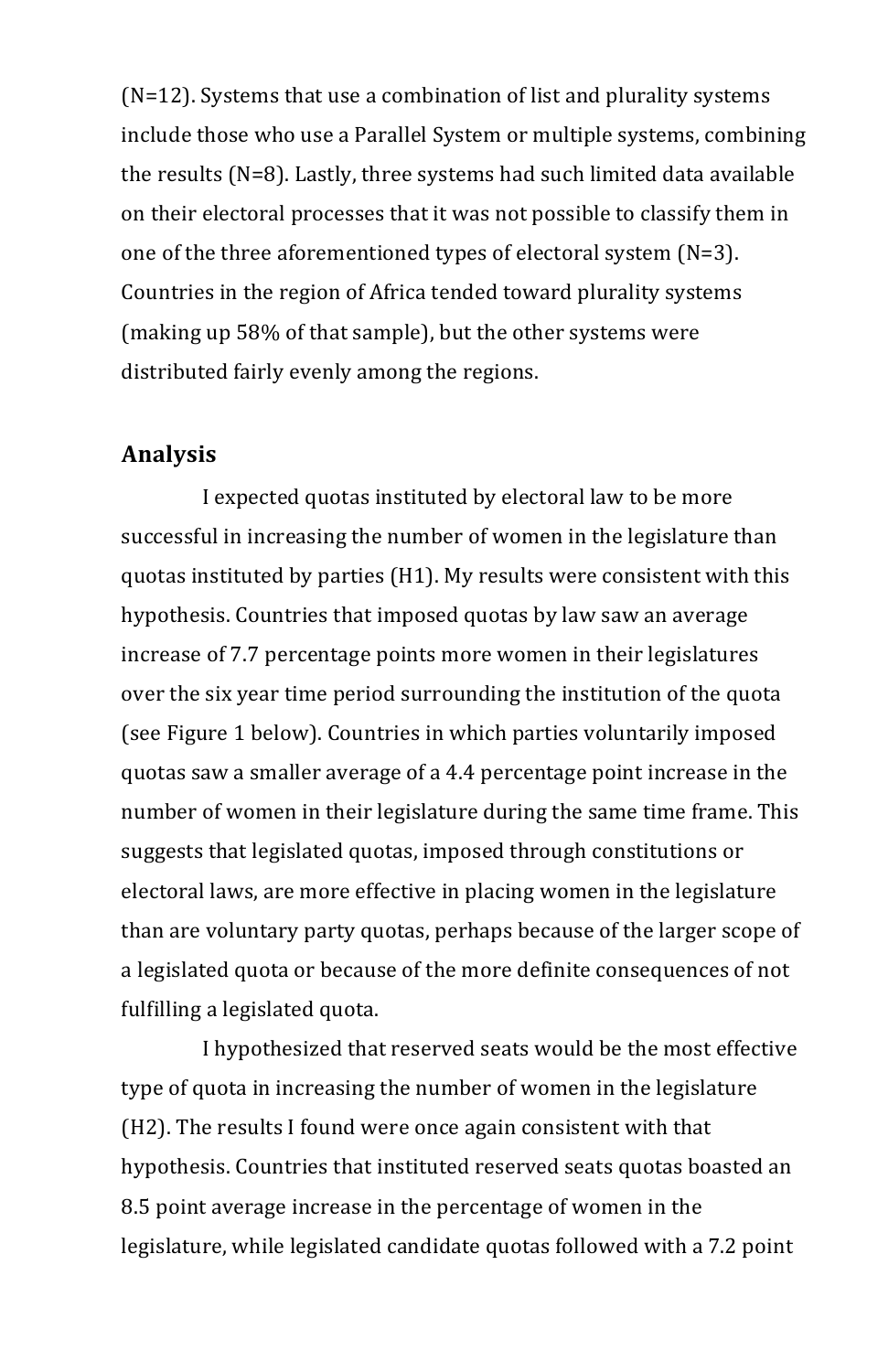gain (see Figure 2 below). Voluntary candidate quotas showed a much smaller 4.4 point increase. These numbers may be indicative of many of the same phenomena that are at work regarding the question of imposing agency, as the two more effective types of quotas are both legislated while the third is voluntarily adopted by the party. The small difference between the changes in reserved seats and in legislated candidate quotas, compared to the larger drop-off of voluntary candidate quotas, would support the idea that imposing agency plays a role in type of quota as well. However, the small variation between reserved seats and legislated candidate quotas indicates that the override of voter choice may have a positive impact on the number of women in the legislature.

I expected that list electoral systems would increase the percentage of women in the legislature to a greater extent than plurality or mixed electoral systems (H3). I did find a small difference between list and plurality systems. The average list system increased the number of women in the legislature by 6.8 points, while the average plurality system did so by 5.4 points (see Figure 3 below). However, the hypothesis was not supported regarding mixed electoral systems. These eight systems averaged an 11.0 point increase in the number of women in their electoral systems, significantly higher than either list or plurality system averages. It seems that systems that incorporate aspects of both list and plurality manage to find the best of both worlds in regard to gender quotas. Especially as this is a step away from the current common consensus, this is an area where further research is needed.

In sum, electoral law and reserved seats were associated with more successful quota implementation. With regard to electoral system, however, the imposition of a quota in a mixed system was most consequential.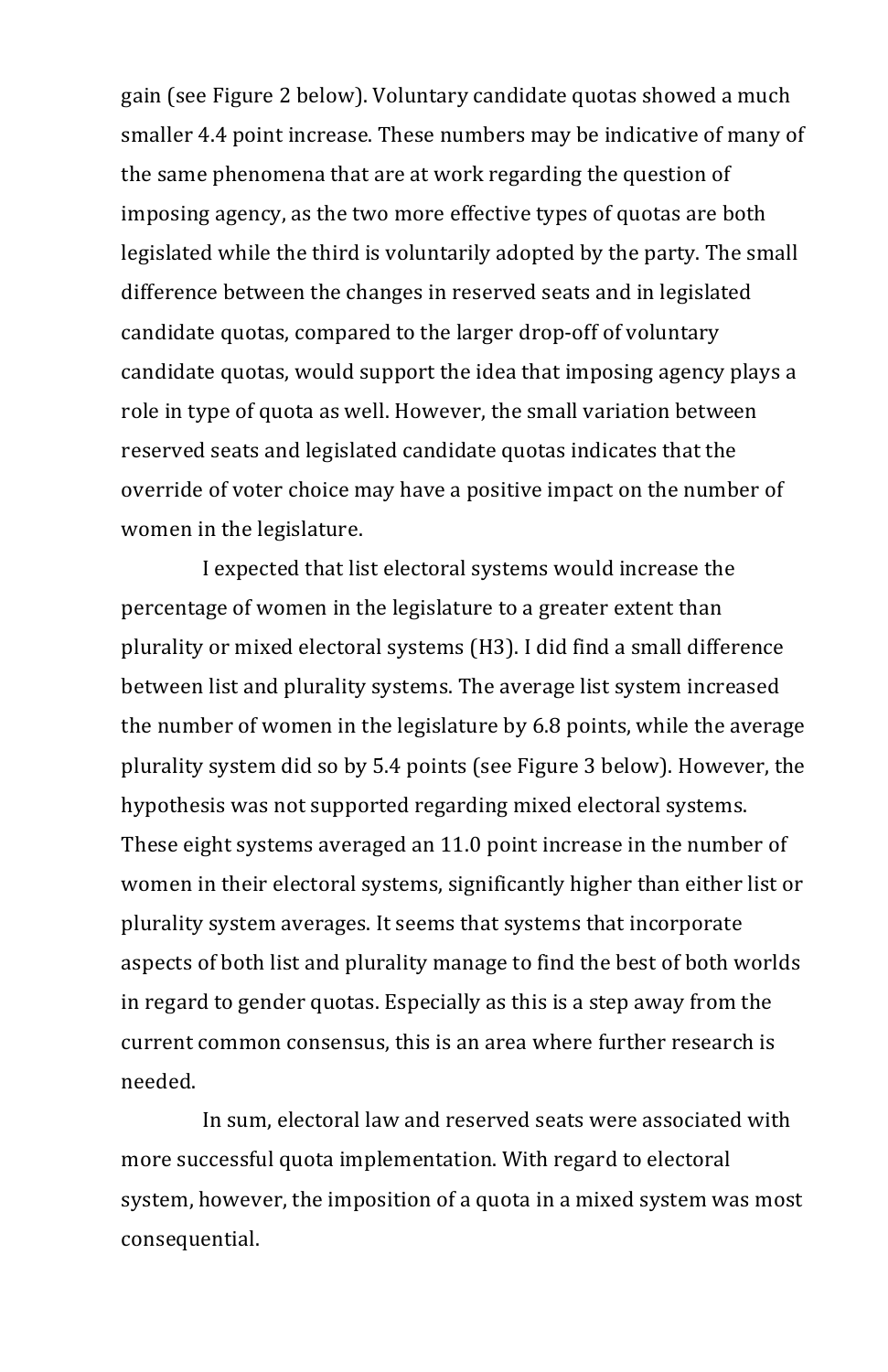## **Conclusion**

Even as half of the people on the planet, women systematically have less access to and opportunity to shape government in their countries than men do. One clear manifestation of this inequality is visible in the proportion of men and women in national legislatures. Despite the advances being made by the women's equality movements around the globe, the number of women legislatures is an area that still has marked inequality. This inequality causes women to have less access to political power and causes the government to have less representation of women's interests and a less diverse and descriptive perspective within the legislature.

One proposed solution to this problem is the implementation of gender quotas. While implementing quotas does not necessitate better representation of women's issues or an improved general societal view of women's capabilities in public roles, research indicates that implementing quotas does increase the number of women in legislatures. 

My analysis suggests that those interested in the representation of women should be very attentive to the design of quotas and the impact that has on the success of such quotas. The vast variations among quotas, such as imposing agency, quota type, and electoral system, prompt significantly different results for different quotas. If the goal of activists is to see more women elected to the legislature, it is important to understand under what conditions quotas are more or less successful at achieving that goal. I find that quotas imposed by law were more successful than quotas imposed by individual parties; that reserved seats quotas were more successful than legislated candidate quotas or voluntary candidate quotas; and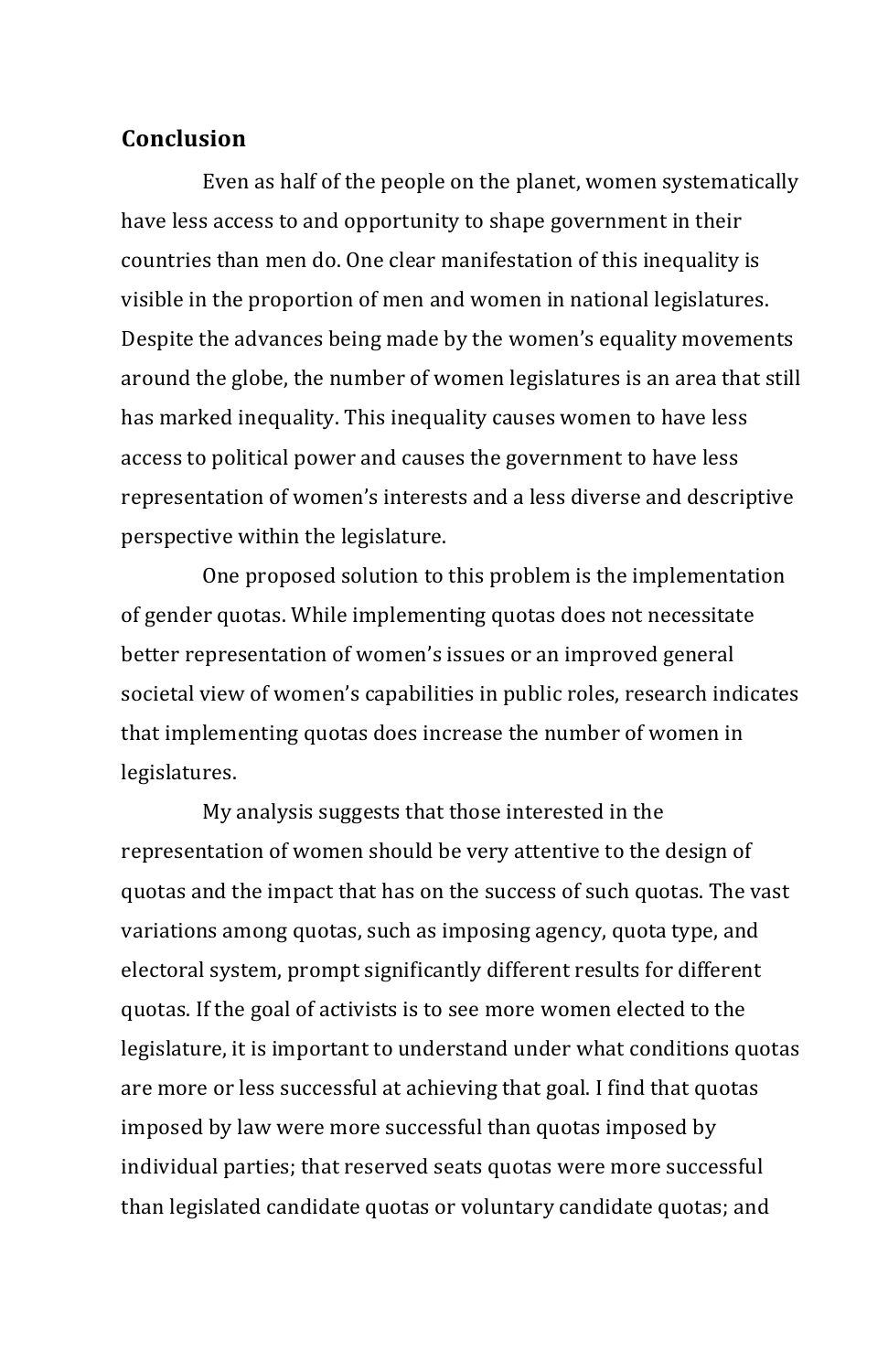that quotas in mixed electoral systems were more successful than quotas in either list or plurality systems.

A number of key questions remain unanswered. First, what effect do other factors have on the presence of women in the legislature? Possible other factors include the presence of a women's movement, prevalence of religions with restrictive gender roles, presence of media which opposes the election of women, higher education levels for women, higher workforce participation rates for women, and funding differences between male and female candidates.

Second, do women elected through quotas legislate differently from women elected through traditional methods? If so, how? Possible differences may include the number of coalitions or connections formed with other legislators, the confidence level of the legislator, the number of bills the legislator introduces and how many of those bills are heard, and the issues the legislator focuses on.

Third, does society punish women elected through quotas through approval ratings or chances of reelection? Is there a general view of a woman elected through a quota as being less capable as a legislator than a woman elected through traditional methods? If so, does this view change? Factors that may prompt a change in the perception of women in the legislature and may also vary depending on how the woman was elected include time passed since the election, the level of activity of the legislator in the legislature, the level of activity of the legislator in the district, and success of bills introduced or supported by the legislator.

Fourth, are quotas a political tool that is most effective when it is imposed consistently over time, or are quotas better used as a stimulus or shot of adrenaline that will no longer be necessary someday? In other words, are quotas more effective when permanent or temporary?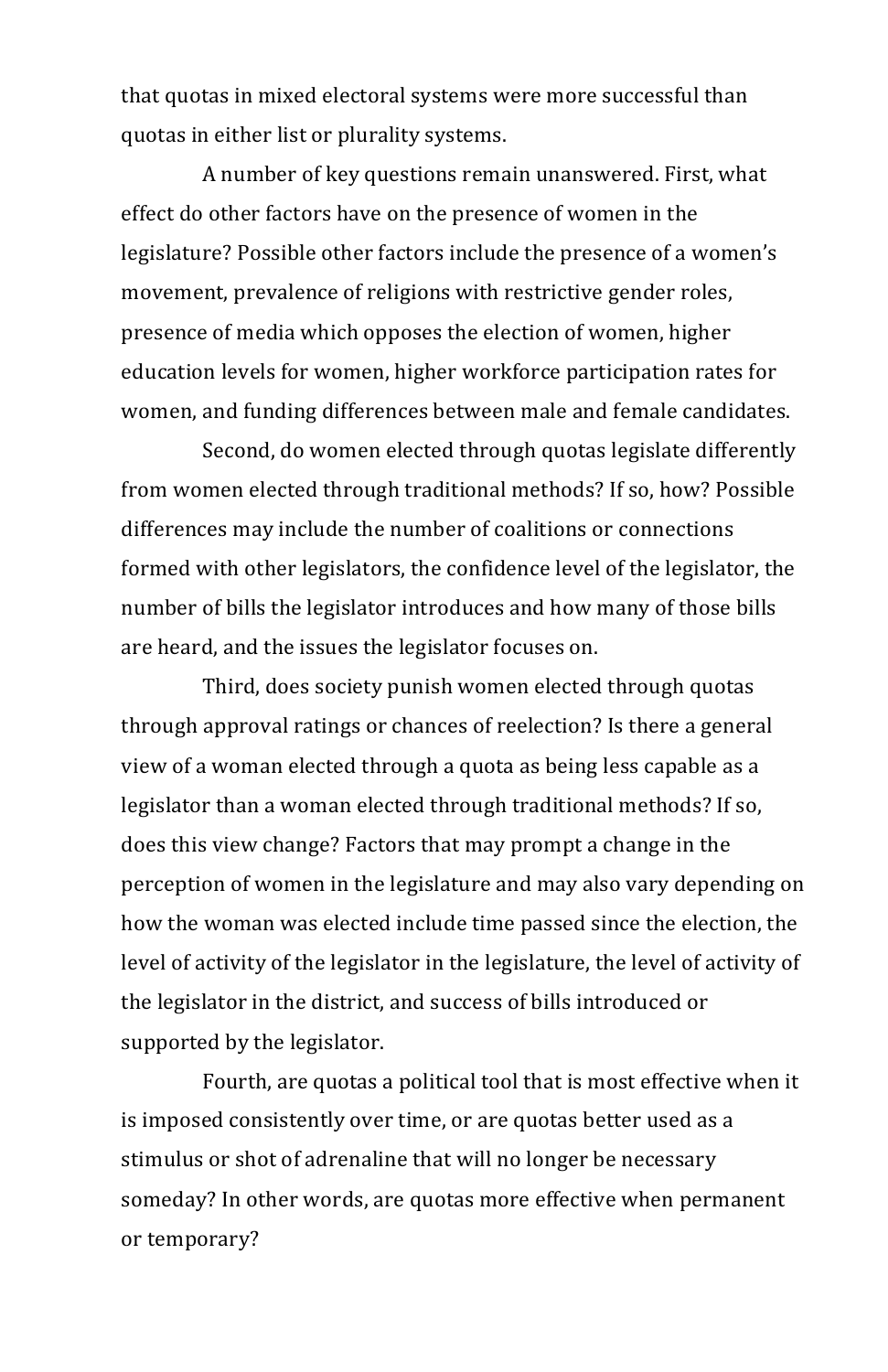Fifth, what effect do quotas have on racial, ethnic, and religious minorities? Especially in cases where these minorities face a lack of political power, how do women in those minority groups interact with the political system? How does it interact with them? What would impact the success of a double quota designed to elect candidates who are doubly discriminated against, such as a woman in a minority religion?

Given the variety among quotas, we should not be surprised that the differences in factors that affect their implementation can be significant. The particular aspects of a given quota can and do shape its success or failure. As activists continue to promote the adoption of quotas, they should keep in mind factors that will affect their desired outcomes, such as the imposing agency, the type of quota, and the electoral system in which the quota is implemented. Understanding the contexts of these quotas can mean the difference between Pakistan's 19% post-quota increase and Kyrgyzstan's post-quota 2.3% decrease in the percentage of women in the national legislature.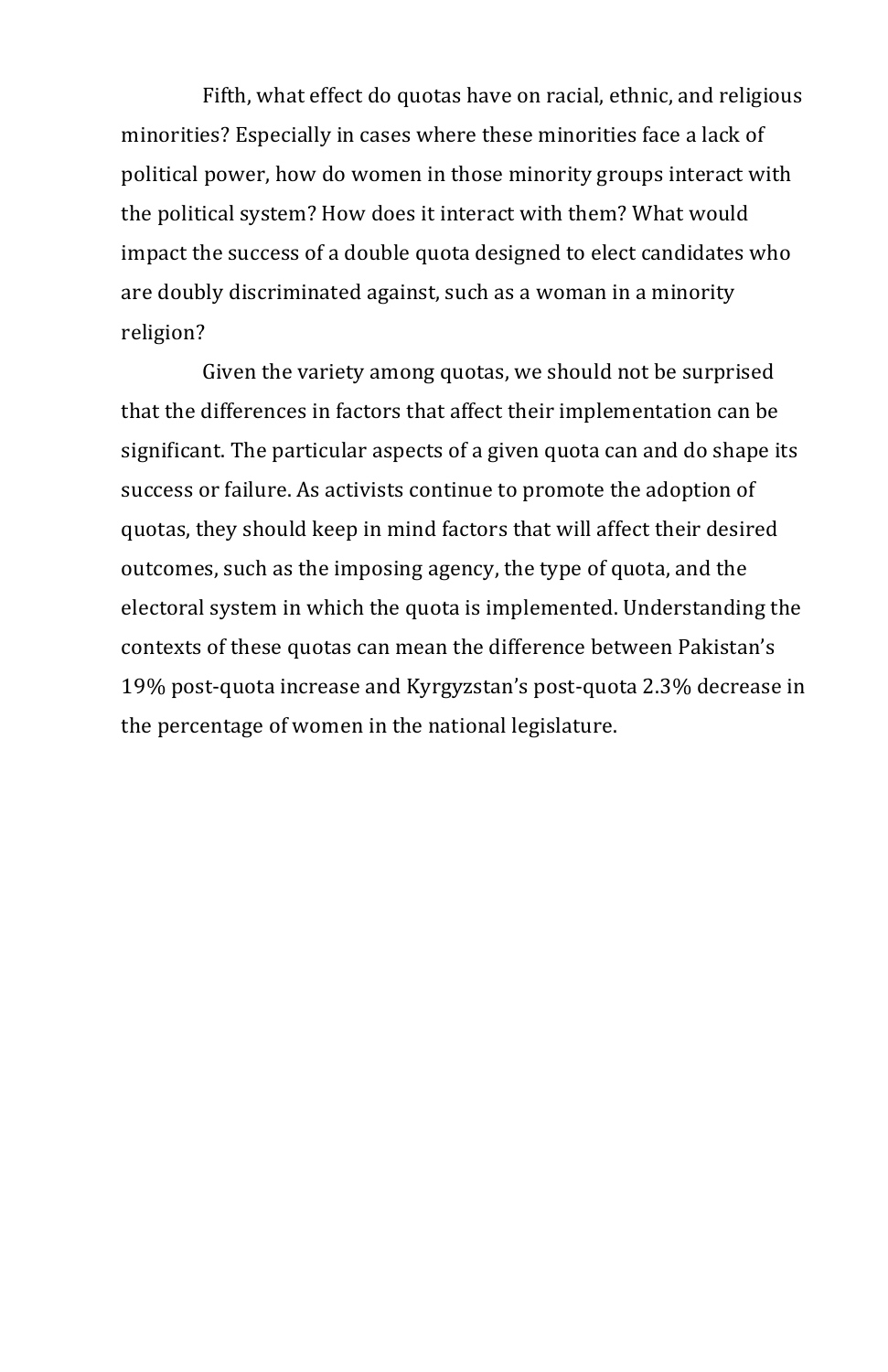#### **References**

- Anderson, Kristi. 1975. "Working Women and Political Participation, 1952-1972." *American Journal of Political Science* 19 (3):439- 53.
- Baldez, Lisa. 2004. "Elected Bodies: The Gender Quota Law for Legislative Candidates in Mexico." Legislative Studies Quarterly 29 (2):231-58.
- Bauer, Gretchen. 2008. "Fifty/Fifty by 2020: Electoral Gender Quotas for Parliament in East and Southern Africa." International *Feminist Journal of Politics* 10 (3):348-68.
- Beaulieu, Emily, and Susan D. Hyde. 2009. "In the Shadow of Democracy Promotion." *Comparative Political Studies* 42 (3):392-415.
- Beckwith, Karen. 1986. *American women and political participation: The impacts of work, generation, and feminism*.
- ———. 2003. *The gendering ways of states: Women's representation and* state reconfiguration in France, Great Britain, and the United *States*.
- Bhavnani, Rikhil R. 2009. "Do Electoral Quotas Work After they are Withdrawn? Evidence from a Natural Experiment in India." *American Political Science Review* 103 (1):23-35.
- Brichta, Avraham, and Yael Brichta. 1994. "The Extent of the Impact of the Electoral System upon the Representation of Women in the Knesset," in *Electoral systems in comparative perspective: Their* impact on women and minorities. Wesport, CT: Greenwood Press.
- Burnell, Peter J. 2000. *Democracy assistance: International co-operation for democratization.* London; Portland, OR: F. Cass.
- Burns, Nancy, Kay L. Schlozman, and Sidney Verba. 2001. The private roots of public action gender, equality, and political *participation.* Cambridge, Mass.: Harvard University Press.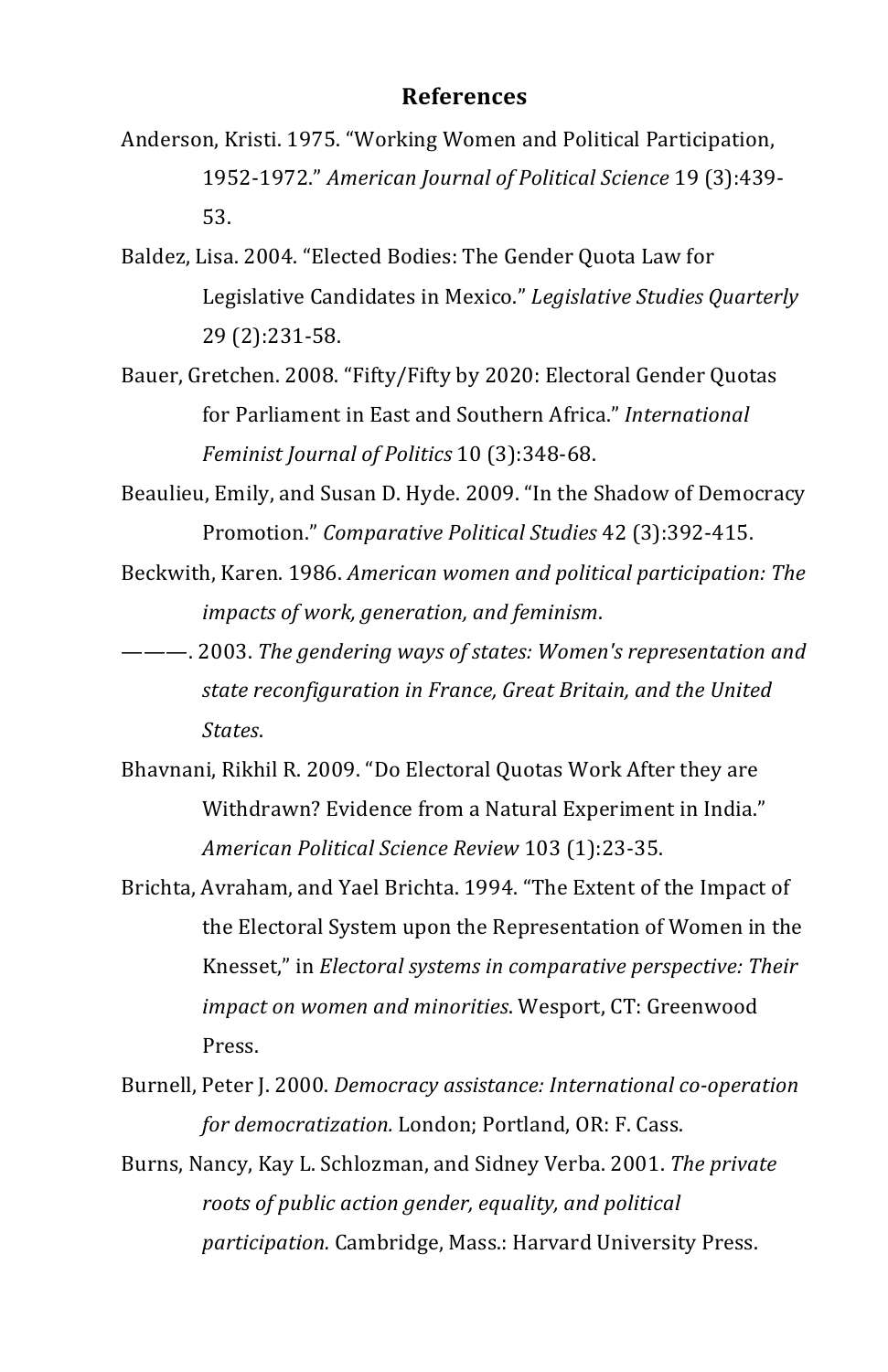- Bush, Sarah S. 2011. "International Politics and the Spread of Ouotas for Women in Legislatures." *International Organization* 65 (1):103-37.
- Carothers, Thomas. 1999. Aiding democracy abroad: The learning curve. Washington, D.C.: Carnegie Endowment for International Peace.
- Carroll, Susan J. 1985. "Political Elites and Sex Differences in Political Ambition: A Reconsideration." The *Journal of Politics* 47 (4):1232-43.
- ———. 1989. "The Personal is Political:: The Intersection and Private Lives and Public Roles among Women and Men in Elective and Appointive Office." *Women & Politics* 9 (2):51-67.
- Caul, Miki. 1999. "Women's Representation in Parliament: The Role of Political Parties." Party Politics 5 (1):79-98.
- ———. 2001. "Political Parties and the Adoption of Candidate Gender Quotas: A Cross–National Analysis." *Journal of Politics* 63 (4):1214-29.
- Dahlerup, Drude. 1988. "From a Small to a Large Minority: Women in Scandinavian Politics." *Scandinavian Political Studies* 11:275.
- ———. 2006. *Women, quotas and politics.* London; New York: Routledge.
- Darcy, R., Charles D. Hadley, and Jason F. Kirksey. 1993. "Election Systems and the Representation of Black Women in American State Legislatures." Women & Politics 13 (2):73-89.
- Darcy, R., and Sarah Schramm. 1977. "When Women Run Against Men." *Public Opinion Quarterly* 41 (1):1-12.
- Darcy, R., Susan Welch, and Janet Clark. 1994. *Women, elections, & representation.* Lincoln: University of Nebraska Press.
- Delli Carpini, Michael, and Scott Keeter, 2000. "What should be Learned through Service Learning?" *PS, Political Science & Politics* 33 (3):635-7.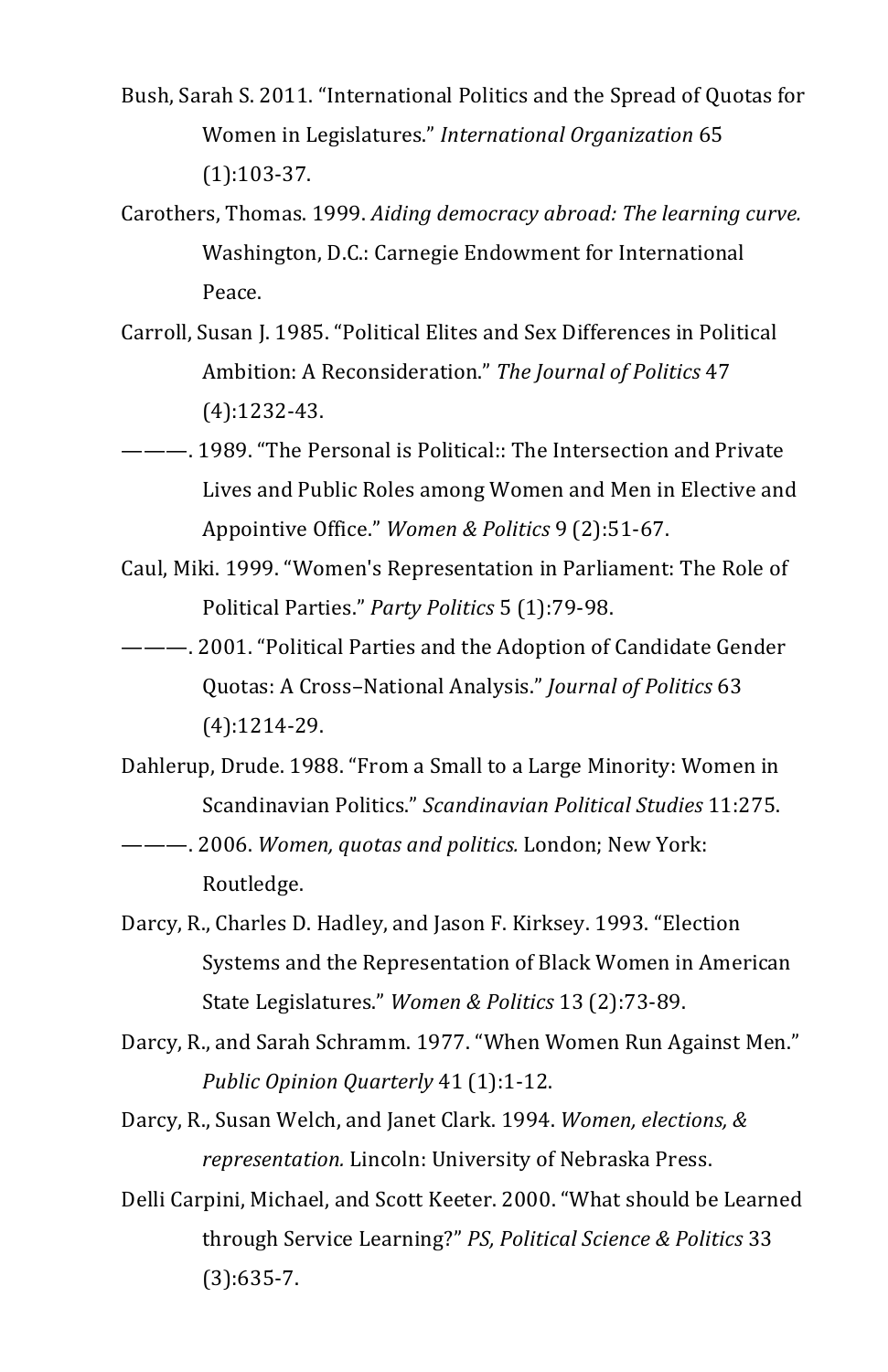- Dodson, Debra L. and Susan J. Carroll. 1991. *Reshaping the gaenda: Women in state legislatures.* New Brunswick, NJ: CAWP, Rutgers University
- Fish, M. S. 2002. "Islam and Authoritarianism." World Politics 55 (1):4-37.
- Ford, Lynne E. 2011. *Women & politics: the pursuit of equality*. Boston: Wadsworth.
- Gallagher, Michael, and Michael Marsh. 1988. *Candidate selection in comparative perspective: The secret garden of politics.*
- Geissel, Brigitte, and Evelin Hust. 2005. "Democratic Mobilisation through Quotas: Experiences in India and Germany." *Commonwealth & Comparative Politics* 43 (2):222-44.
- Gelb, Joyce. 1989. *Feminism and politics: A comparative perspective.* Berkeley: University of California Press.
- Germain, Michelle. 1994. "Women, Democratization, and Public Policy." *Policy Sciences* 27 (2):269-76.
- Githens, Marianne, Pippa Norris, and Joni Lovenduski. 1994. *Different* roles, different voices: Women and politics in the United States and *Europe*. New York: HarperCollinsCollege.
- Gourevitch, Peter. 1978. "The Second Image Reversed: The International Sources of Domestic Politics." *International Organization* 32 (4):881-912.
- Haavio-Mannila, Elina, Drude Dahlerup, Maud Eduards, Esther Gudmundsdottir, Beatrice Halsaa, Helga Hernes, Eva Hanninen-Salmelin, et al. 1985. *Unfinished democracy: Women in Nordic politics*.
- Htun, Mala, and M. Jones. 2002. *Engendering the right to participate in* decision-making: Electoral quotas and women's leadership in *Latin America*.
- Htun, Mala. 2004. "Is Gender Like Ethnicity? the Political Representation of Identity Groups." *Perspectives on Politics* 2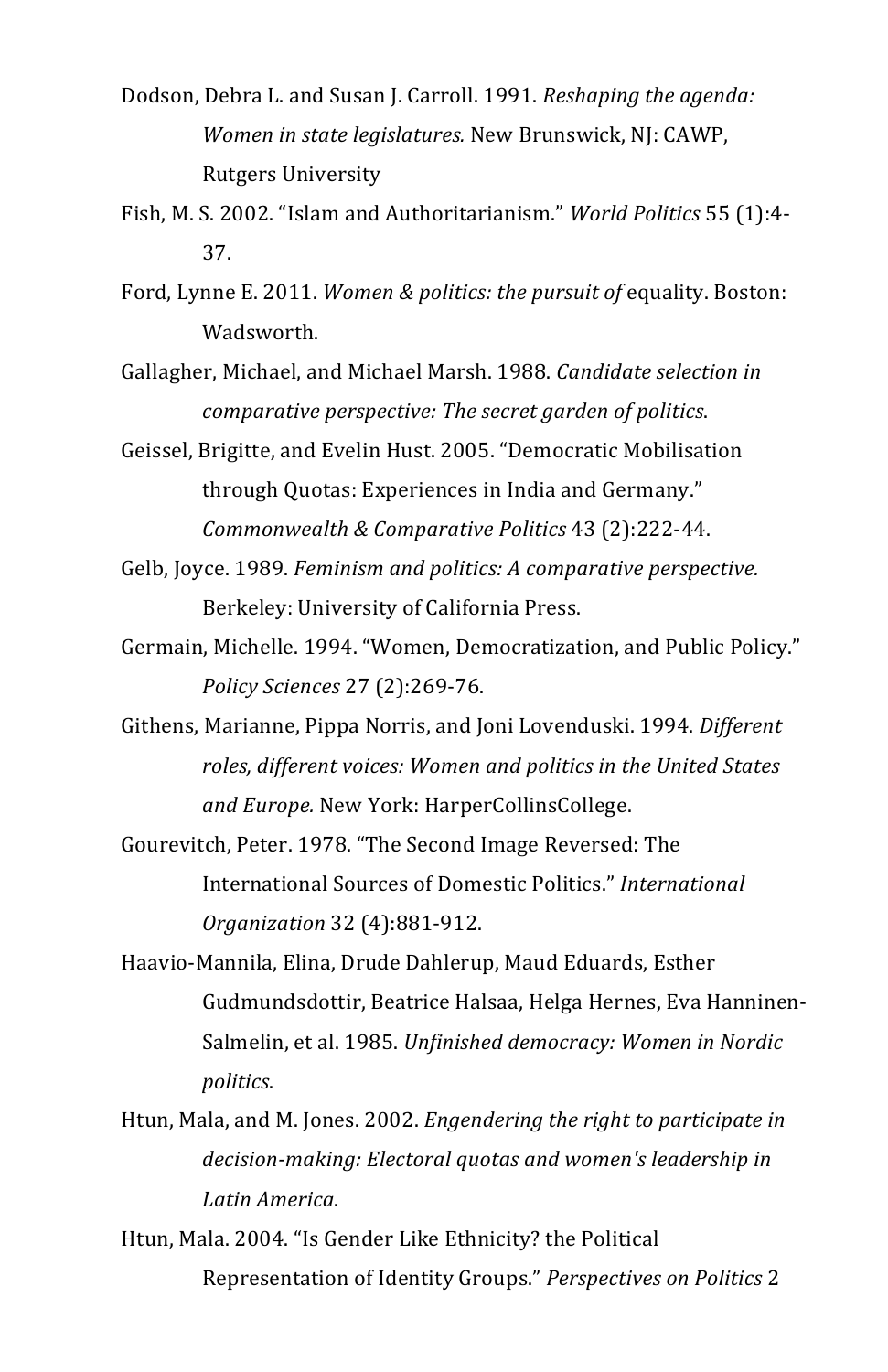(3):439-58.

- Hughes, Melanie M. 2011. "Intersectionality, Quotas, and Minority Women's Political Representation Worldwide." American *Political Science Review* 105 (3):604-20.
- Hyde, Susan. 2007. "The Observer Effect in International Politics: Evidence from a Natural Experiment." World Politics 60 (1):37,52,54-I.
- Inglehart, R., and P. Norris. 2003. "The True Clash of Civilizations." *Foreign Policy* (135):62-70.
- Institut National d'Etudes Démographiques. "Are there more men or more women in the world?"

https://www.ined.fr/en/everything\_about\_population/demog raphic-facts-sheets/faq/more-men-or-more-women-in-theworld/ (November 3, 2015).

Inter-Parliamentary Union. 2008. "Equality in Politics: A Survey of Women and Men in Politics."

> http://www.ipu.org/pdf/publications/equality08-e.pdf (October 5, 2015).

- ———. "Women in national parliaments." http://www.ipu.org/wmne/classif.htm (November 29, 2015).
- Jenson, Jane. 1982. "The New Politics: Women and the Parties of the Left in Italy and in France." *Europa* 5 (1):7-33.
- Keck, Margaret E., and Kathryn Sikkink. 1998. Activists beyond borders: Advocacy networks in international politics. Ithaca, New York: Cornell University Press.
- Kelley, Judith. 2008. "Assessing the Complex Evolution of Norms: The Rise of International Election Monitoring." International *Organization* 62 (2):221-55.
- Kenworthy, Lane, and Melissa Malami. 1999. "Gender Inequality in Political Representation: A Worldwide Comparative Analysis." *Social Forces* 78 (1):235-68.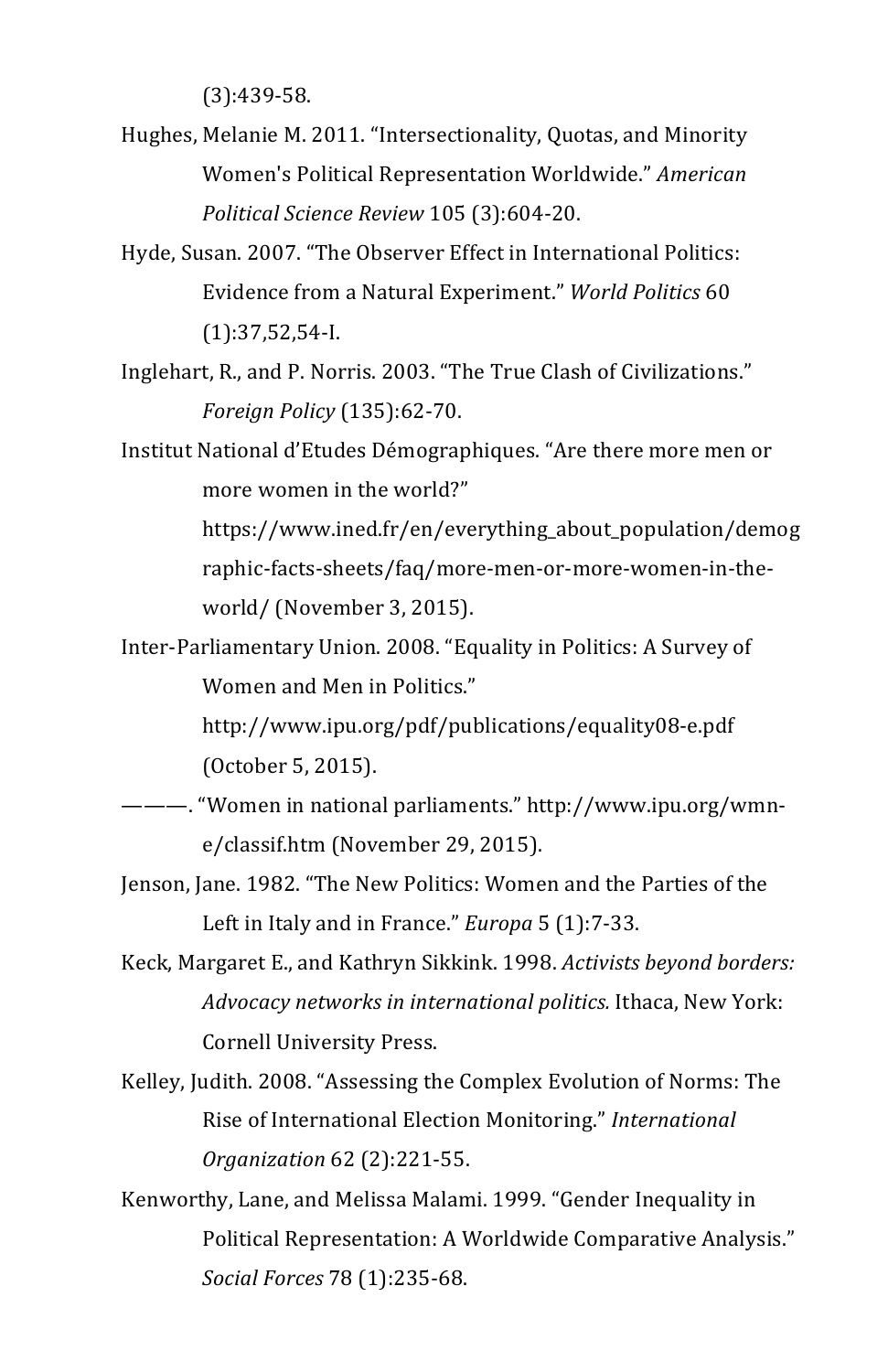- Kolinsky, Eva. 1991. "Political Participation and Parliamentary Careers: Women's Quotas in West Germany." West European Politics 14 (1):56-72.
- Lawless, Jennifer L., and Richard L. Fox. 2005. It takes a candidate: Why *women don't run for office.* Cambridge; New York: Cambridge University Press.
- Lawless, Jennifer L., Richard L. Fox, and Jennifer L. Lawless. 2010. It still takes a candidate: Why women don't run for office. New York: Cambridge University Press.
- Lawrence, Regina G., and Melody Rose. 2010. *Hillary Clinton's race for the White House: Gender politics and the media on the campaign* trail. Boulder, CO: Lynne Rienner Publishers.
- LeDuc, Lawrence, Richard G. Niemi, and Pippa Norris. 1996. *Comparing* democracies: Elections and voting in global perspectives. Thousand Oaks, Calif.: Sage Publications.
- Levitsky, Steven, and Lucan Way. 2005. "International Linkage and Democratization." *Journal of Democracy* 16 (3):20-34.

Lovenduski, Joni, and Pippa Norris. 1993. *Gender and political parties*.

Mansbridge, Jane. 1995. "Rational Choice Gains by Losing." *Political Psychology* 16 (1):137-55.

Mansbridge, Peter. 2005. "Ottawa's Glass Ceiling." *Maclean's* 118 (37):8.

- Matland, Richard E. 1993. "Institutional Variables Affecting Female Representation in National Legislatures: The Case of Norway." *The Journal of Politics* 55 (3):737-55.
- --- 1998. "Women's Representation in National Legislatures: Developed and Developing Countries." *Legislative Studies Quarterly* 23 (1):109-25.
- Matland, Richard E., and David King. 2002. *Women as candidates in congressional elections*.
- Matland, Richard E., and Kathleen A. Montgomery. 2003. Women's access to political power in post-communist Europe / edited by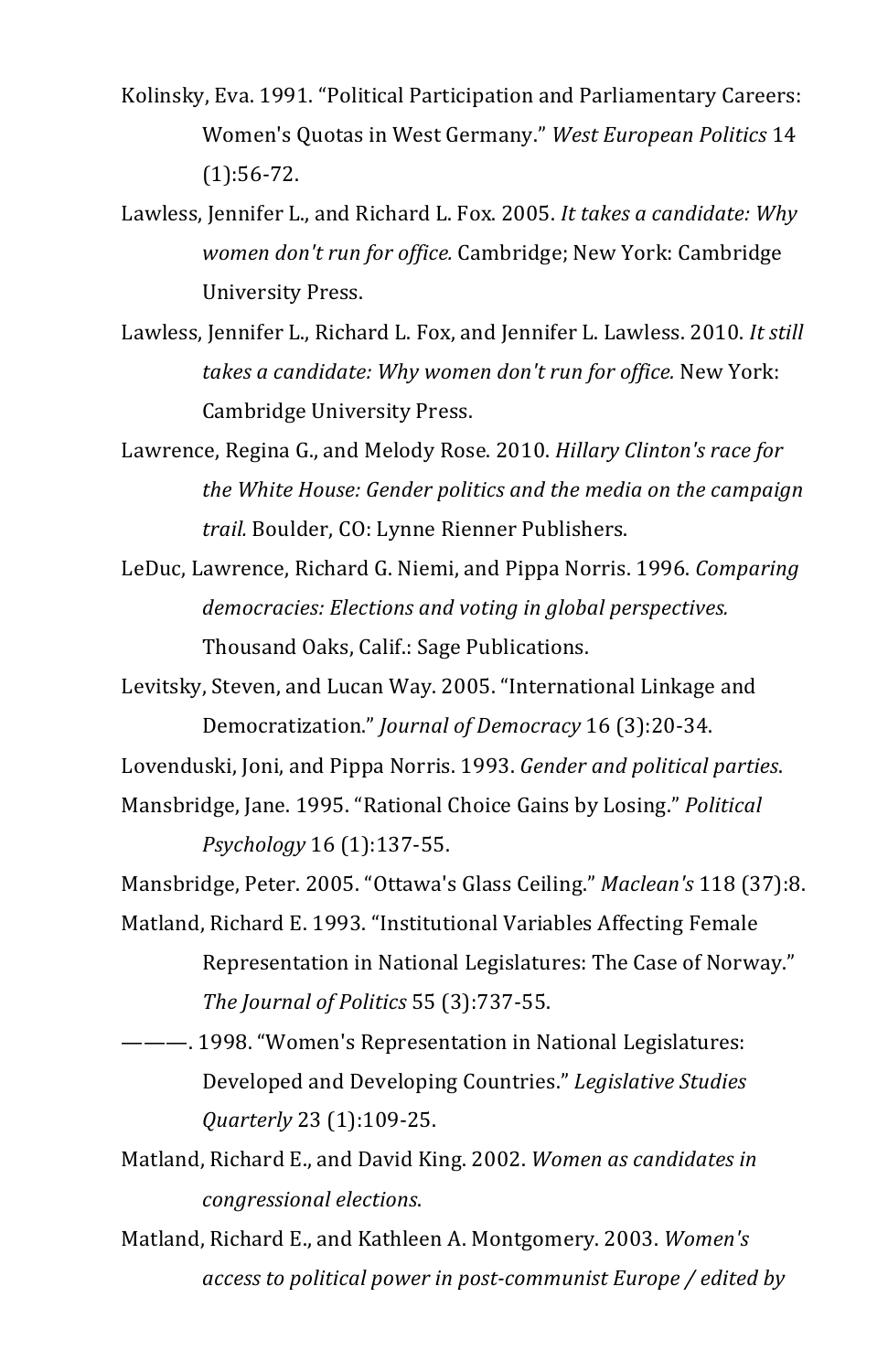*Richard E. Matland and Kathleen A. Montgomery.* Oxford, Oxford University Press; Tokyo, Oxford University Press.

- Matland, Richard E., and Donley T. Studlar. 1996. "The Contagion of Women Candidates in Single-Member District and Proportional Representation Electoral Systems: Canada and Norway." The *Journal of Politics* 58 (3):707-33.
- Matland, Richard E., and Michelle Taylor. 1997. "Electoral System Effects on Women's Representation: Theoretical Arguments and Evidence from Costa Rica." Comparative Political Studies 30 (2):186-210.
- Moser, Robert G. 2001. *Unexpected outcomes: Electoral systems, political* parties, and representation in Russia. Pittsburgh: University of Pittsburgh Press.
- Norris, Pippa. 1985. "Women's Legislative Participation in Western Europe." *West European Politics* 8 (4):90-101.
- $---1987$ . Politics and sexual equality: The comparative position of *women in western democracies.* Boulder: Rienner; Brighton, Sussex: Wheatsheaf Books.
- ———. 2006. "The Impact of Electoral Reform on Women's Representation." *Acta Politica* 41 (2):197.
- Paxton, Pamela M., and Melanie M. Hughes. 2007. Women, politics, and *power a global perspective.* Los Angeles: Pine Forge Press.
- Paxton, Pamela M., and Sheri Kunovich. 2003. "Women's Political Representation: The Importance of Ideology." *Social Forces* 82 (1):87-113.
- Pevehouse, Jon C. 2002. "Democracy from the Outside-in? International Organizations and Democratization." *International Organization* 56 (3):515-49.
- Quota Project. "Women in National Parliaments: Statistical Archive." http://www.ipu.org/wmn-e/classif-arc.htm (November 29, 2015).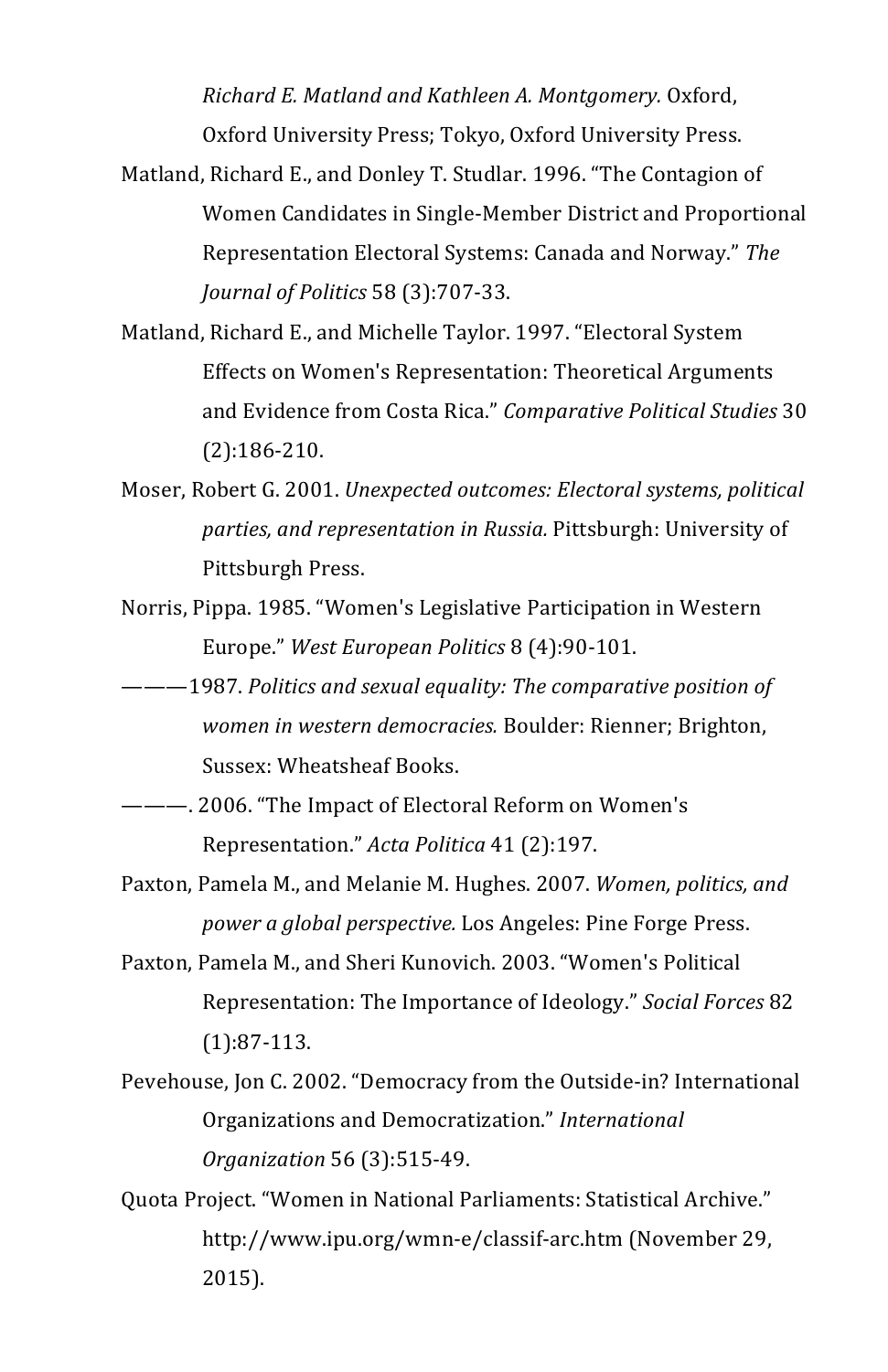Rasmussen, Jorgen, 1981. "Female Political Career Patterns & Leadership Disabilities in Britain: The Crucial Role of Gatekeepers in Regulating Entry to the Political Elite." *Polity* 13 (4):600-20.

———. 1983. "The Electoral Costs of being a Woman in the 1979 British General Election." Comparative Politics 15 (4):461-75.

Reynolds, Andrew. 1999. "Women in the Legislatures and Executives of the World: Knocking at the Highest Glass Ceiling." World *Politics* 51 (4):547-72.

Rule, Wilma. 1987. "Electoral Systems, Contextual Factors and Women's Opportunity for Election to Parliament in Twenty-Three Democracies." *Western Political Quarterly* 40:477.

- Schmidt, Gregory, and Kyle Saunders. 2004. "Effective Quotas, Relative Party Magnitude, and the Success of Female Candidates: Peruvian Municipal Elections in Comparative Perspective." *Comparative Political Studies* 37 (6):704-34.
- Seltzer, Richard, Jody Newman, and Melissa Voorhees Leighton. 1997. Sex as a political variable: Women as candidates and voters in U.S. elections. Boulder, Colo.: Lynne Rienner Publishers.
- Siaroff, Alan. 2000. "Women's Representation in Legislatures and Cabinets in Industrial Democracies." *International Political Science Review / Revue Internationale De Science Politique* 21 (2):197-215.

Simmons, Beth A., Frank Dobbin, and Geoffrey Garrett. 2006. "Introduction: The International Diffusion of Liberalism." *International Organization* 60 (4):781-810.

- Strolovitch, Dara. 2007. Affirmative advocacy: Race, class, and gender in *interest group politics*.
- Studlar, Donleyt, and Ian Mcallister. 1998. "Candidate Gender and Voting in the 1997 British General Election: Did Labour Quotas Matter?" The Journal of Legislative Studies 4 (3):72-91.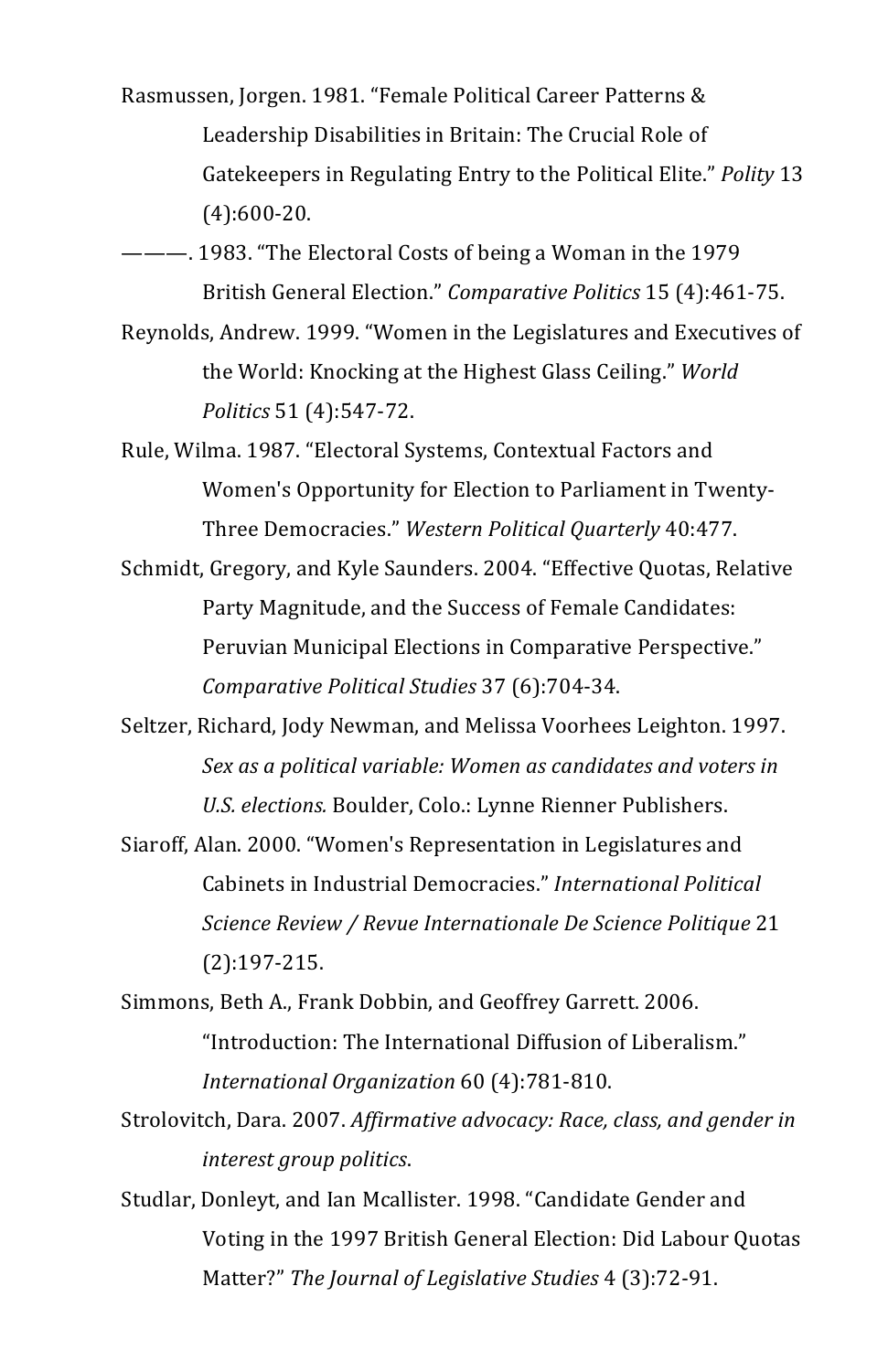- Thomas, Susan L. 1997. "Women, Welfare, Reform and the Preservation of a Myth." The Social Science Journal 34 (3):351-68.
- Thomsen, Danielle. 2015. "Party Fit in the U.S. Congress: The Intersection of Ideology, Political Parties, and Gender." 75 (11).
- Togeby, Lise. 1994. "Political Implications of Increasing Numbers of Women in the Labor Force." Comparative Political Studies 27 (2):211.
- Tripp, Aili, and Alice Kang. 2008. "The Global Impact of Quotas: On the Fast Track to Increased Female Legislative Representation." *Comparative Political Studies* 41 (3):338.
- Valen, Henry. 1988. "Norway: Decentralization and Group Representation" in *Candidate selection in comparative perspective: The secret garden of politics*. Eds. Michael Gallagher and Michael Marsh.
- Welch, Susan. 1977. "Women as Political Animals? A Test of Some Explanations for Male-Female Political Participation Differences." *American Journal of Political Science* 21 (4):711- 30.
- Welch, Susan, and Donley T. Studlar. 1986. "British Public Opinion Toward Women in Politics: A Comparative Perspective." The *Western Political Quarterly* 39 (1):138-54.
- Wolbrecht, Christina, and David E. Campbell. 2007. "Leading by Example: Female Members of Parliament as Political Role Models." *American Journal of Political Science* 51 (4):921-39.
- World Bank. 2013. "GDP Per Capita, PPP (current international \$)." http://data.worldbank.org/indicator/NY.GDP.PCAP.PP.CD?ord er=wbapi data value 2012+wbapi data value+wbapi data val ue-last&sort=desc (December 2, 2015).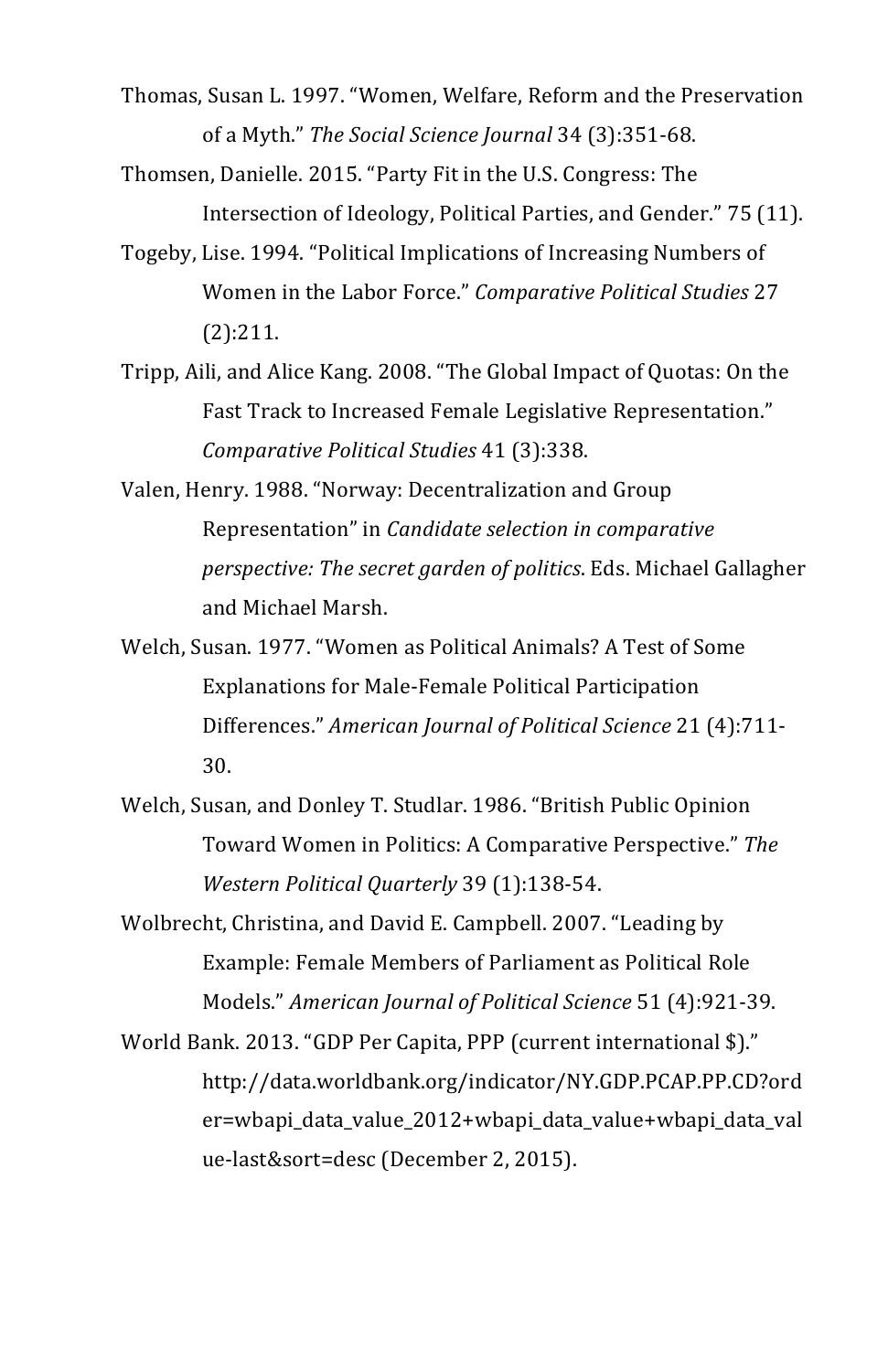# Age, Gender, and Power-A Disappointing Joke in Gawain and the Green Knight

Karen Neis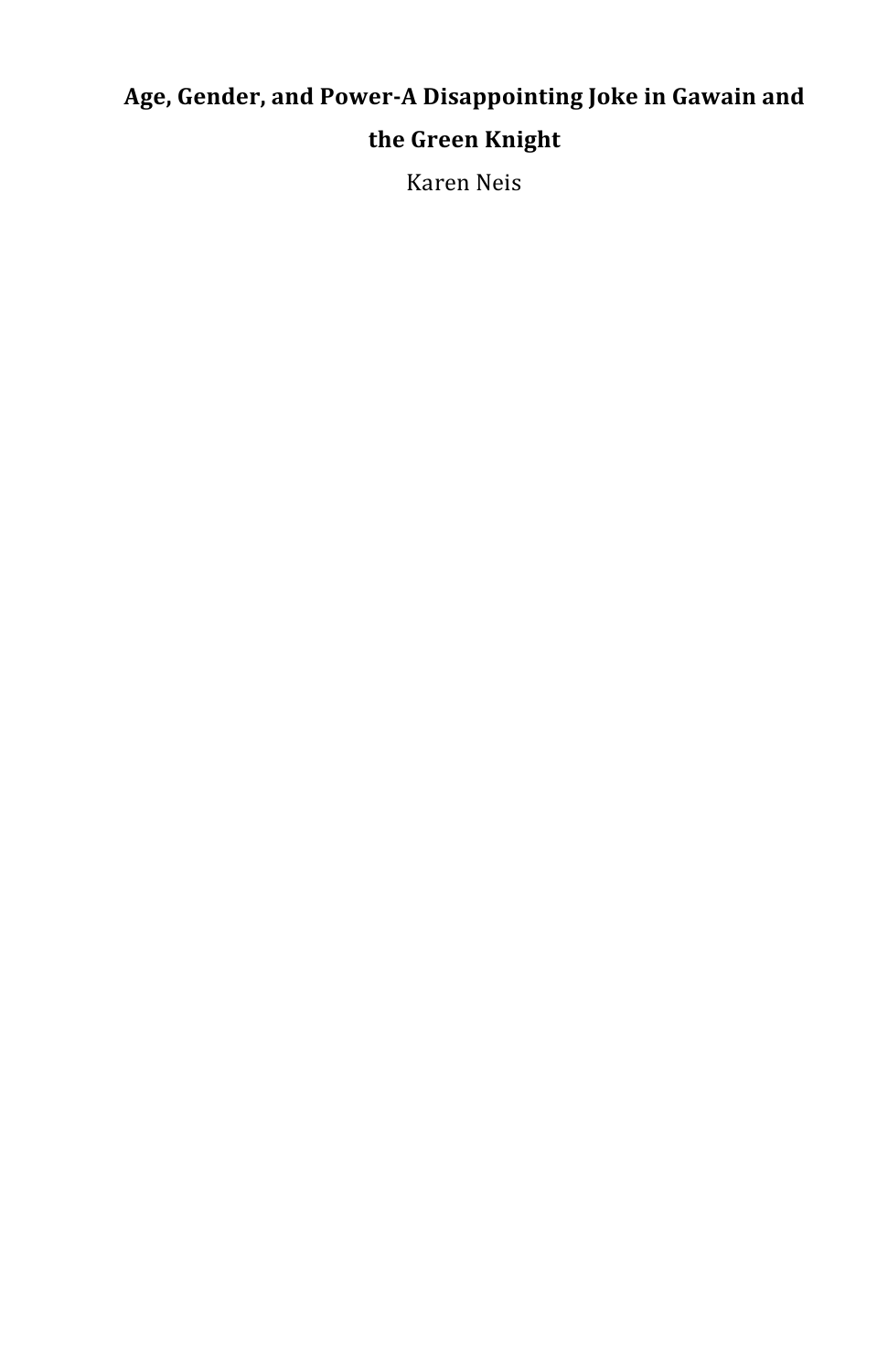Karen Neis '16 majors in Medieval Studies and minors in Studio Art. She is from Orange County, California and a member of Notre Dame's Humor Artists. She is the second of four sisters, which practically makes her the Lizzie Bennet one. She is interested in examining famous works, especially comedies, through a feminist perspective, and searching for the voices of powerful women and the LGBTQ community in the complex, often censored, often beautiful sources which survive from our medieval past.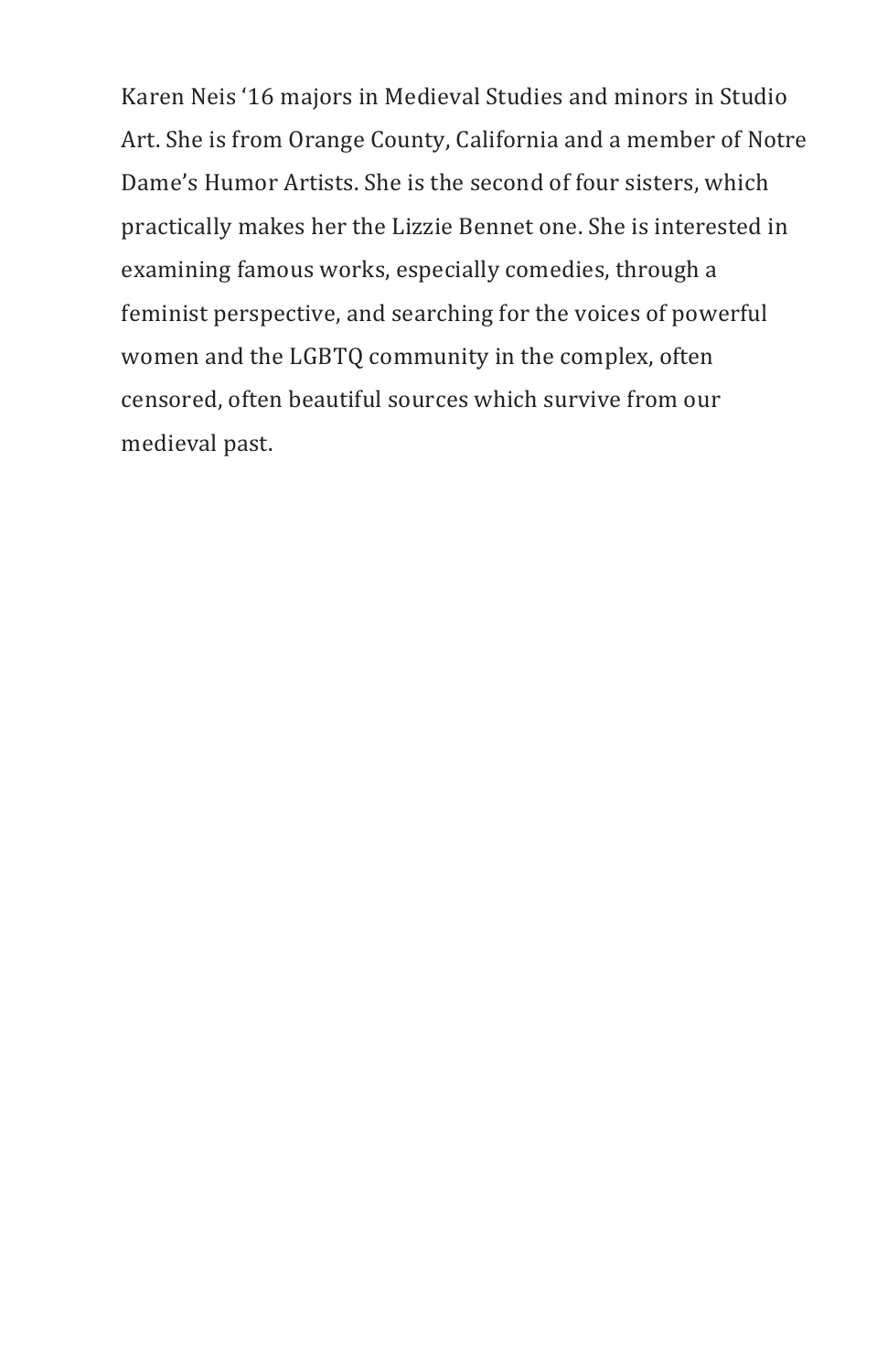Comedic stories have the potential to subvert or support traditional power dynamics: via plot twists, the unexpected underdog can rise to the top; or, further plot twists can "play it safe" and empower, or re-empower, someone more predictable. Sir Gawain and *the Green Knight*, a poem which falls into several genres including comedy, adopts the latter strategy. Though every major character in the poem is upper-class, they are far from equal: both age and gender place characters firmly in their place on the social ladder. In the patriarchal world of the poem, age affects the status of two genders differently: while for men, increasing age leads to increasing status, the opposite is true for women. The element of suspense questions these traditional assumptions, and as the story builds, characters interact in different combinations of age and gender which become increasingly subversive. However, the greatest "joke" of the poem is to restore normalcy and safeness by revealing that the character who typifies oldness and maleness – Bertilak – was in control the whole time.

The poem begins with the tale of the founding of Britain and transitions abruptly into the uneasily youthful court of Camelot. While "brode Bretayn" has experienced "bobe blysse and blunder," the Arthurian court knows only "all be wele of be world", for "al watz bis fayre folk in her first age"  $(14, 18, 50, 54)$ . While readers are still grappling with the dizzying length of time covered and the complexities of a country's fate, the nobles at court are incredibly myopic and lack any sense of perspective. This naïvety is reinforced by this poem's existence in the greater canon of Arthurian literature – readers, medieval and modern, are so aware of Camelot's impending doom that the poet employs dramatic irony without even directly referring to this destruction. With this knowledge assumed, the poet's hyperbolic descriptions of the court's glory become poignant testaments to the foolishness and fleetingness of youth: "Þe most kyd knyatez under Krystes Seluen / And be louelokkest ladies bat euer lif haden, / And he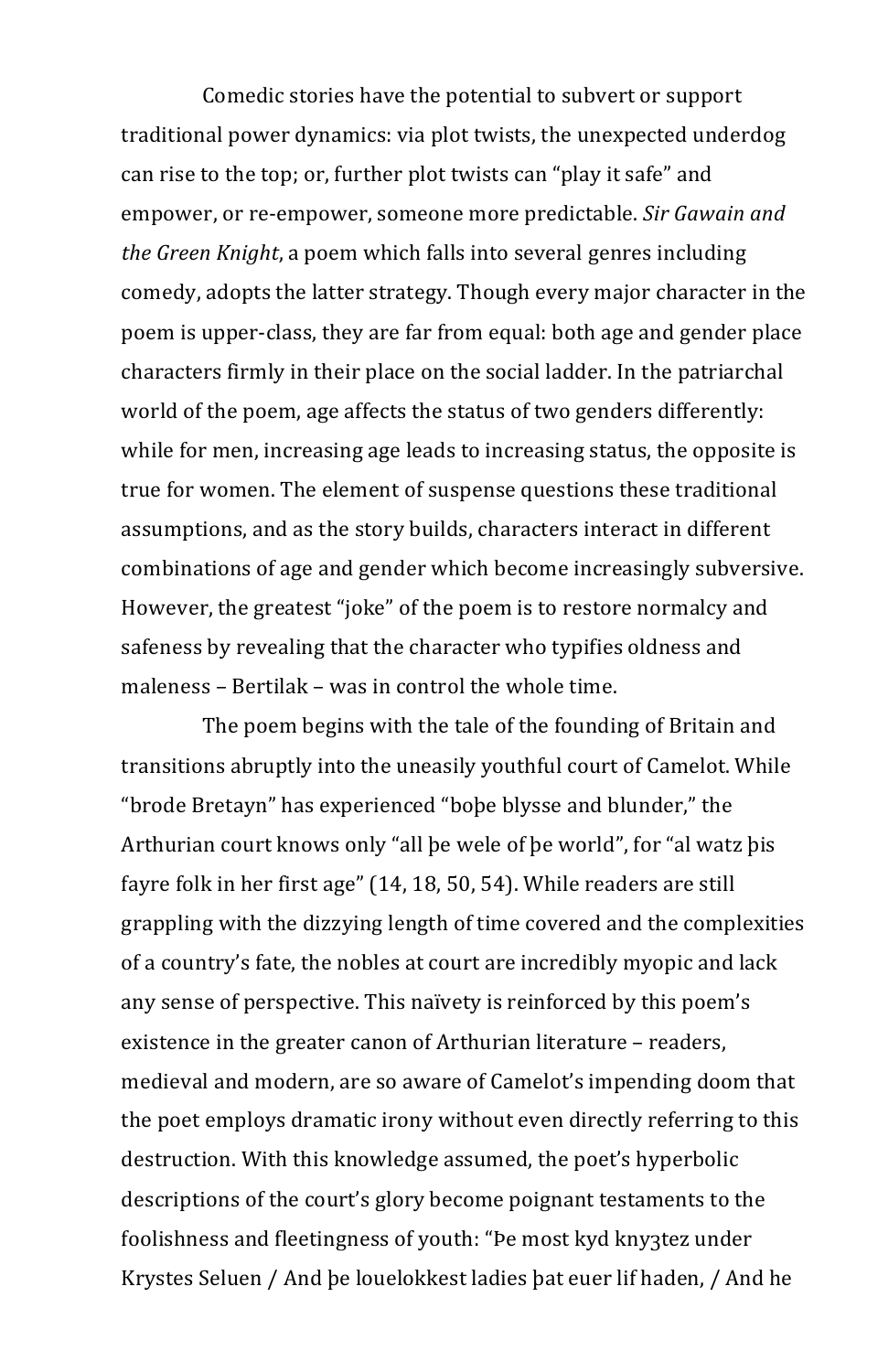be comlokest king, bat be court haldes"  $(51-3)$ . This passage is the first to show the intersection of age and gender: while all the nobles are young, the men are "most kyd" - defined by their fame - while the women are "louelokkest" - defined by their appearance. The "historical" tone set by the first stanza stresses the longevity of fame; and, since fame is now set in a gendered dichotomy against beauty, the poem has already implied that the "kyd" men will be remembered better than the "louely" women.

Interestingly, however, Arthur's defining tribute is also his beauty. Though "comly" also connotes "nobility" while "louely" has more to do with "pleasing," the use of outer beauty to describe Arthur hints that his other features, such as his personality or even the power he commands, might not be describable in positive superlatives. Indeed, when the Green Knight enters the hall, Arthur quickly loses control of the court's attention and of the possible danger around them; when Gawain sets off to meet his apparent doom, the courtiers exclaim, "Who knew euer any kyng such counsel to take  $/$  As knatez in cauelaciounz on Crystmasse gomnez?" (682-3) Arthur is blatantly criticized by his inferiors for having no sense of perspective: the young courtiers have now gained enough experience to recognize that "gomnez" are not worth mortal peril. The flawed characterization of Arthur demonstrates that, for men, youthfulness can damage one's ability to command power.

The Green Knight is also described in superlative: he is "be most on be molde on mesure hyghe" (137). He is attractive, like Arthur, in spite of his size: "be myriest in his muckel"  $(142)$ . He is even, as the bob of his first stanza emphasizes, "Ful clene," which connotes not only beauty but cleanliness and moral and sexual purity – an ironic distinction, considering that he is in disguise and harboring a meanspirited  $plot(146)$ . But his beauty is certainly not his most commanding feature, and the Green Knight's ability to shock and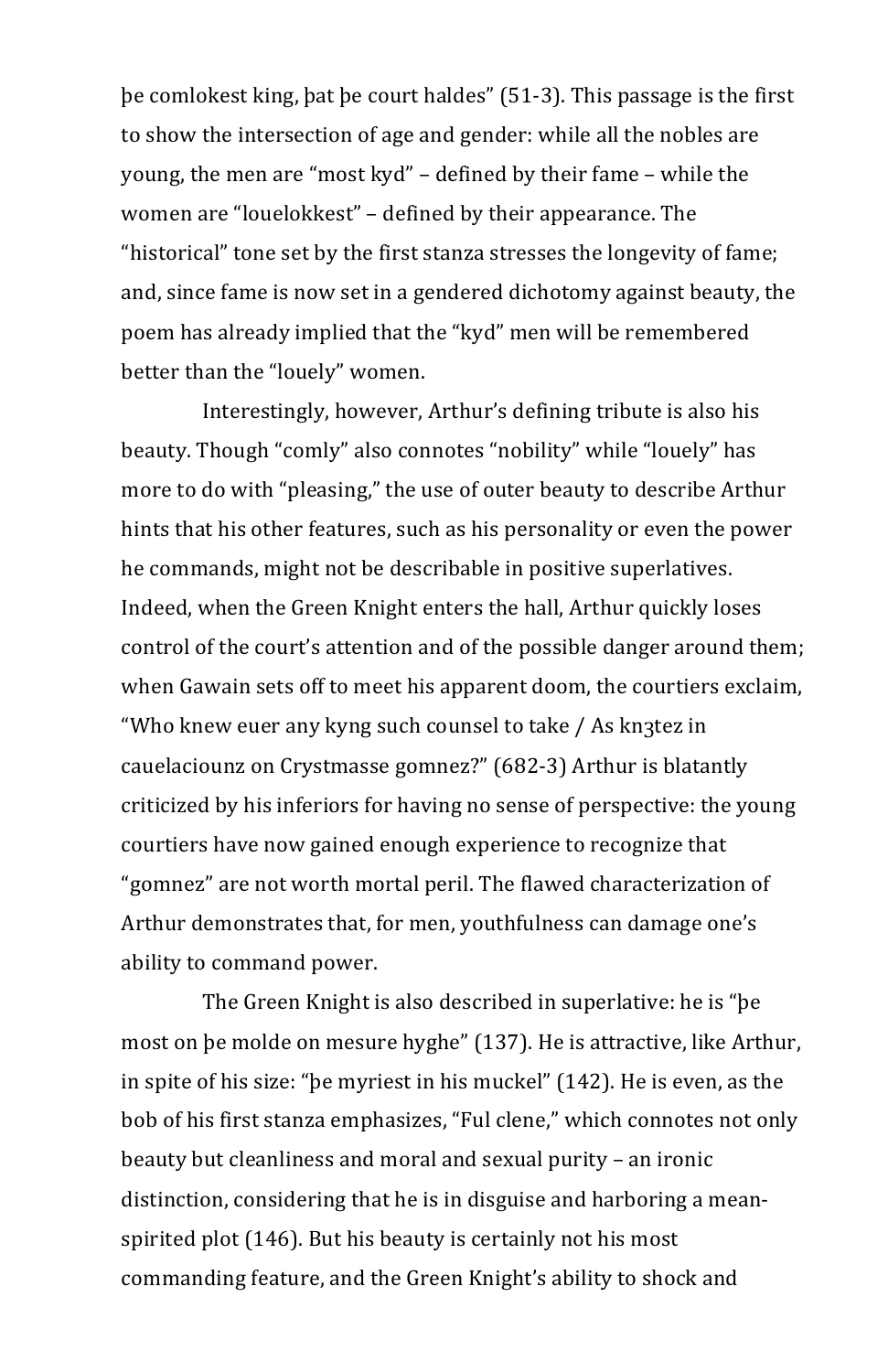control the court derives not only from his magical greenness and largeness, but from his beard  $-$  a "much berd as a busk"  $-$  which represents his age and masculinity (182). After bursting into the court on his horse, "Haylsed he neuer one bot heze he ouerloked... 'Wher is...be gouernour of bis gyng?" (223-5) The mysterious stranger not only dares to speak first, but demands the attention of the leader.

Arthur, "for rad was he neuer," addresses him, but misinterprets his challenge to a game as a challenge to fight: "If bou craue batayl bare,  $/$  Here faylez bou not to fy $3t''$  (251, 277-8). The Green Knight taunts back: "Nay, frayst I no fy3t...Hit arn aboute on bis bench bot berdlez chylder" (279-80). The Green Knight claims that the knights' youthfulness makes them unsuitable challenges in a proper battle, but fair opponents for a "Crystemas gomen" (283). Since the reader has already been exposed to the contrast between the complex history of Britain and the short-sighted giddiness of Arthur's young court, the reader may partly agree with the Green Knight's condescending attitude, even if it is somewhat infuriating. His joke is made at the expense of the younger men and reinforces the traditional idea that men gain power with age; Arthur's brash actions place him at a far lower status than the Green Knight in the eyes of all.

The opposite power dynamic holds for women, as a passage from much later in the poem demonstrates. Bertilak's wife "lyst...to" loke on be kny<sub>3</sub>t" so she approaches him, thereby asserting her own agency (941). However, the poem quickly loses interest in her desires and enters the harsh male gaze, and it is not clear whether this is the gaze of the narrator or Gawain himself: the wife is "fayrest in felle, of flesche and of lyre / And of compass and color and costs, of alle ober, / And wener ben Wenore, as be wyse bost" (943-5). According to the rules set forth earlier in the poem, men derive their power from their fame, and women from their looks: Bertilak's wife therefore challenges not only Guinevere's beauty, but her power. The comparison "wener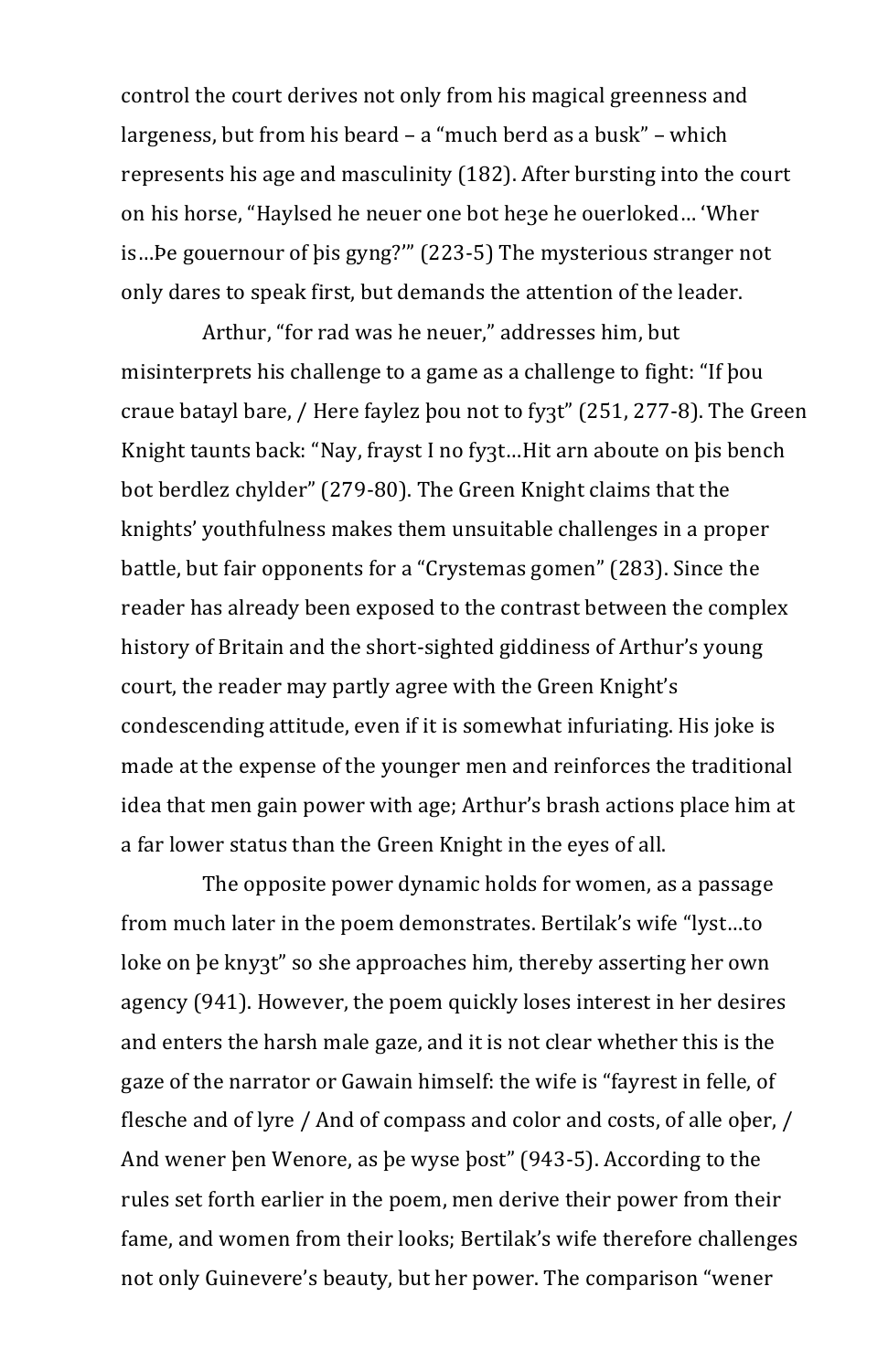ben Wenore" is so strongly embedded into the structure of the poem that "wener" and "Wenore" are only one letter apart, a rich device in a piece in which alliteration is so essential. Though both women are presumably the same age, Bertilak's wife excels in performing the female pathway to power: to be beautiful.

While the comparison between the wife and Guinevere, two young women, is therefore stylistically strong, the comparison between the wife and her older companion is graphically described at length. The comparison begins, "Bot vnlyke on to loke bo ladyes were: For if be 30nge was yep, 30l3e watz bat ober," and continues for eighteen more lines, ending with the cruelly comedic wheel: "Hir [the older woman's] body watz short and bik, / Hir buttokez bal3 and brode; / More lykkerwys on to lyk / Watz bat scho hade on lode" (950-69). Like "berdlez chylder," this obscene wheel pokes fun at those ranked lower according to traditional understandings of power: in this case, elderly women. Boys without beards cannot "fy3t," and women without youthful beauty are not "lykkerwys on to lyk;" without these agecentric attributes, these low-status figures are unable to perform their gendered functions.

During the Christmas celebrations at Bertilak's house, activities are strictly separated by a gender binary: Bertilak and his men enjoy wild and violent hunts of increasingly tricky animals, while Gawain spends his days sleeping in and enduring the romantic pursuit of the beautiful lady. The gendered separation of these activities is embedded in the structure of the poem: three times, the poet first describes the chase of the hunt, followed by the bedroom temptation in which an increasing number of kisses are exchanged, and finally the capture and vivid slaughter of the beast. Even though the sympathetic courtiers had earlier disparaged "Crystmasse gomnez," the poet now indulges in three games: the "Beheading Game" between Gawain and the Green Knight, the "Exchange of Winnings Game" between Gawain and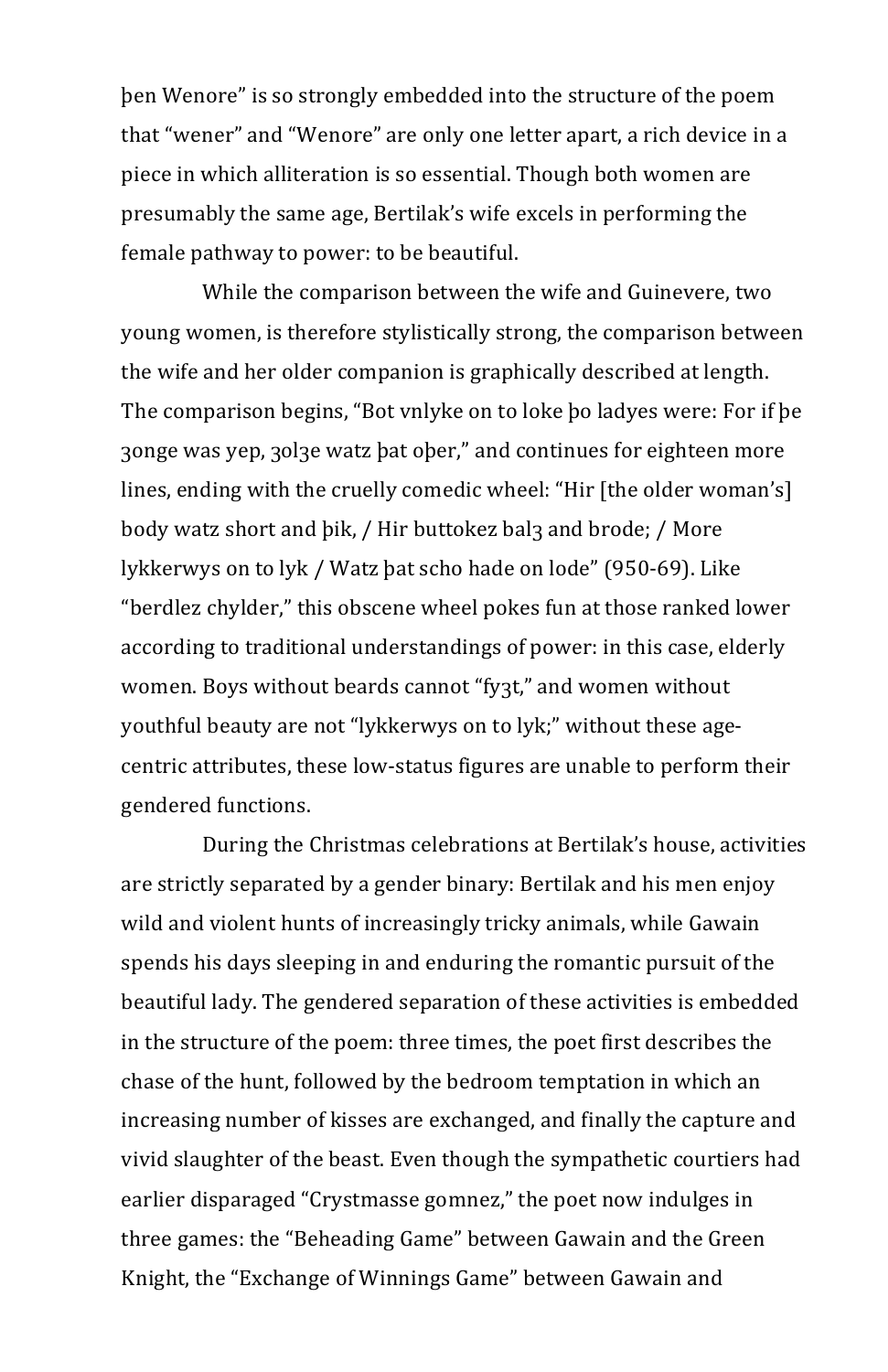Bertilak, and the "Structural Metaphor Game" between the poet and the reader. Since the masculine hunt and the feminine temptation are paired off so obviously, the reader is forced to ponder which element in one reflects which element in the other: Is Gawain or the lady the slaughtered beast? Do the kisses, an unspoken betrayal, represent death? If Bertilak always triumphs in the hunt, who always triumphs in the temptations? The poet hints at these answers with socially subversive red herrings, but ultimately this potential to undermine tradition falls flat.

Just as Bertilak's wife is first introduced with a hint at her own agency, which is quickly covered up by the male prerogative of comparing her beauty to other women, her developments in the story hint that she actually holds incredible power, but this empowerment turns out to be a trick of Bertilak's plot and the poet's comedic suspense. She seems to be acting upon her own rebellious agency by betraying her older husband and cleverly plying the stubbornly chaste Gawain. If these motivations were true, and if she had succeeded in obtaining Gawain's love while keeping her husband's wealth, the poem would uphold the unconventional triumph of a younger woman over an older man. This potential reaches its most convincing heights when the wife convinces Gawain to take her belt as a love-gift with this magical promise: 

> 'For quat gome so is gorde with bis grene lace, While he hit hade hemely halched aboute Þer is no habel ynder heuen tohewe hym bat myst. For he myst not be slayn for slyst ypon erbe.' (1851-1854)

The power of the belt, explained in a woman's voice, could cunningly undermine the Green Knight's seemingly murderous plot. At this point, the uncritical reader has little reason to suspect that she is lying, since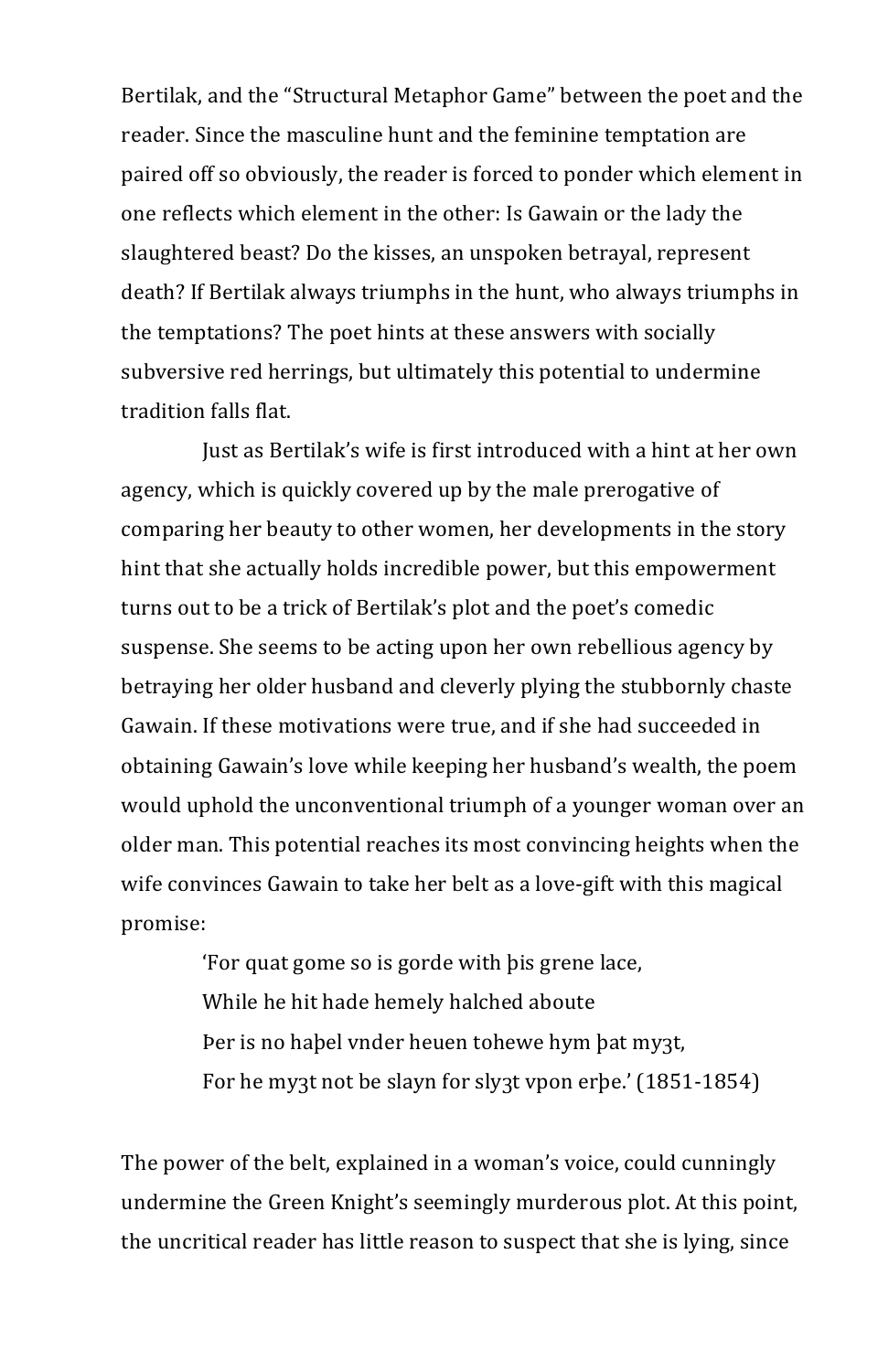the motivations for her pursuit of Gawain have seemed so obvious: her own independent desire for him. It is easy to agree with Gawain that taking the belt would be the most intelligent strategy to save his life. By making the frightened but intelligent Gawain accept the belt, the poet brilliantly misleads the gullible reader.

A more discerning reader, however, can already spot the problematic nature of the wife's gift: firstly, according to the rules of the "Exchange of Winnings Game," Gawain must give up the belt to Bertilak. Secondly, according to the unspoken rules of marriage, to accept such a sexually-loaded gift would be to threaten the marriage of his hosts. Thirdly, and most suspiciously, the belt is "grene," which subtly connects it to the Green Knight. Gawain is aware of the first two problems, but he decides to risk them in favor of his life. His hasty decision ultimately becomes the dramatic and moralistic crux of the entire poem, since the final conflict of the poem concerns Gawain dealing with his humiliation, the nick on his neck, his replacement of the Pentangle with the green belt, and his difficulties reconciling the knightly virtues which are emphasized consistently throughout the whole piece. Gawain's actions, then, are more poetically significant than the wife's. Gawain's morality is ambiguous, but hers is not  $-$  she has bare-facedly lied – and yet there is no concern for her soul or reputation, as there is for Gawain.

Though Gawain dwells upon on the first two problems of the love-gift, he does not appreciate the significance of the greenness of the belt until it is too late. As Bertilak, in the form of the Green Knight, explains:

> 'For hit is my wede bat bou werez, bat ilke wouen girdle. Myn owen wyf hit be weued, I wot wel forsobe. Now know I wel by cosses and by costs als, And be wowing of my wyf. I wroat hit myseluen.' (2358-61)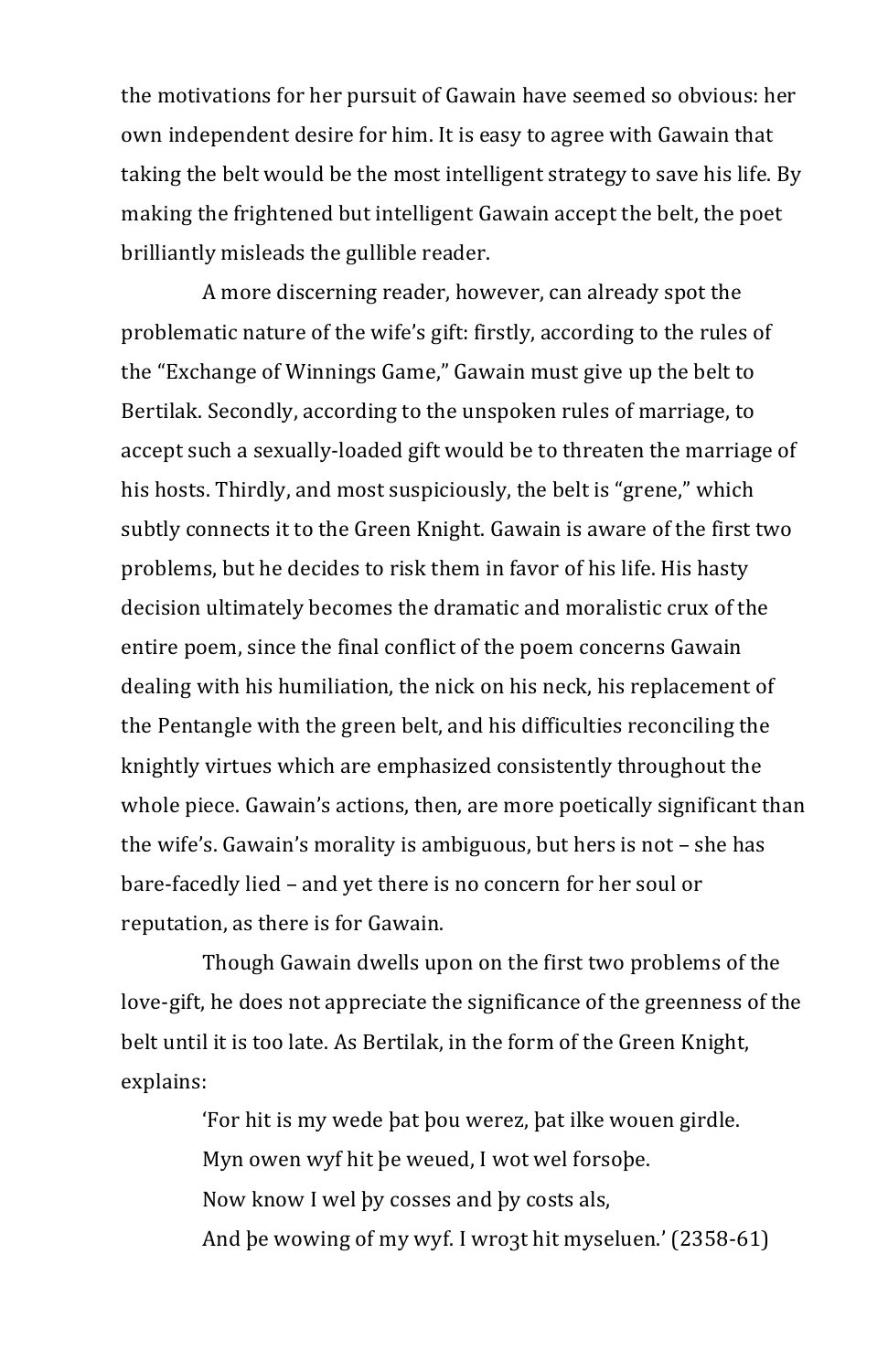Interestingly, both the wife's false explanation of the powers of the belt and the husband's true explanation of his ownership of the belt begin with "For," a word which lends the speakers an equal amount of authority, but which only the latter deserves. The dramatic plot twist of his explanations upends the possibility that the low-status woman was outsmarting her high-status husband – indeed, the wife was not acting with any agency of her own, but was actually obeying her husband. Though she may have been indirectly enjoying the temptation, since Gawain is handsome and intelligent, the poem does not explain her feelings or motivations directly, and she does not appear in the story again. 

The most disappointing factor in this plot twist is not that it simply removes power from a younger woman and grants it to an older man, but that it does so in such a twisted and absurd manner  $-$  for therein lies the comedy. In a patriarchal society, there are few greater acts of rebelliousness than a wife seducing another man; therefore, the humor of the poem is that her actions were not rebellious at all, but carried out in obedience to her husband's wishes. Bertilak desired to bring about the downfall of another man by having his own wife seduce him, and, as preposterous as this might seem, the butt of the joke is not the cuckolded Bertilak but the naïve Gawain - like the "berdlez chylder" and the brash Arthur, Gawain's youthfulness and inexperience is his greatest humiliation, and the supremacy of masculine oldness is maintained.

Finally, a further plot twist might seem to re-challenge Bertilak – to take the power away from him and grant it to the figure of the lowest status, the elderly woman. However, if one closely examines entire brief character development for Morgan le Faye, one may interpret that Bertilak still maintains his rank as the most powerful: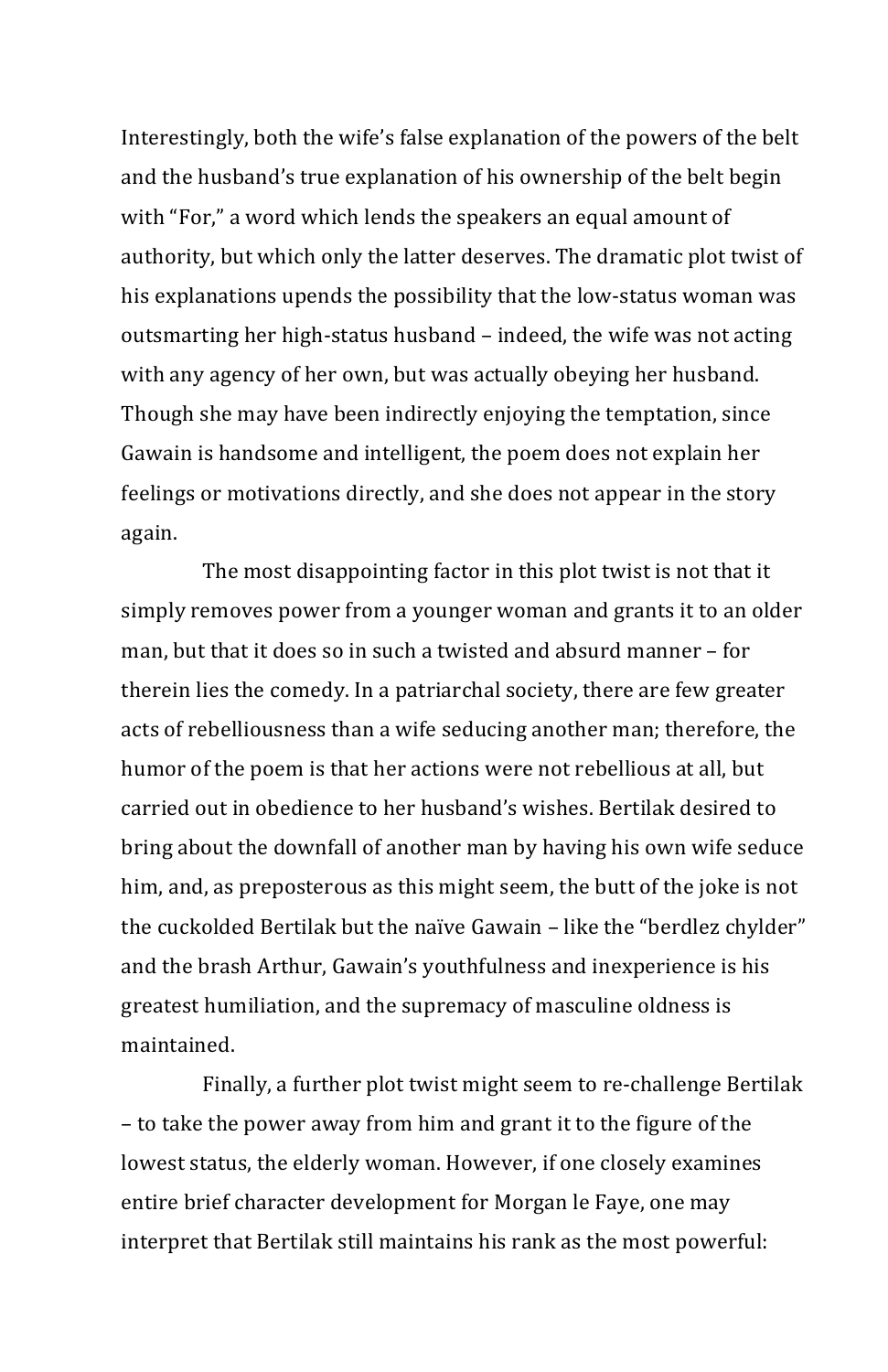'Þurȝ myȝt of Morgne la Faye, þat in my hous lenges, And koyntyse of clergye, bi craftes wel lerned -Þe maystrés of Merlyn mony ho hatz taken, For ho hatz dalt drwry ful dere sumtyme With bat conable klerk; bat knowes alle your kny3tez

> At hame. Morgne be goddes Perfore hit is hir name: Weldez none so hy3e hawtesse Pat ho ne con make ful tame -

'Ho wayned me vpon bis wyse to your wynne halle For to assay be surquidrè, 3if hit soth were Þat rennes of þe grete renoun of þe Round Table; Ho wayned me bis wonder your wyttez to reue, For to haf greued Gaynour and gart hir to dyze... Pat is ho bat is at home, be auncian lady.'  $(2446-60, 63)$ 

Bertilak explains that Morgan le Faye turned him green in order to test the "grete renoun" of the Round Table and to frighten Guinevere. He respectfully, even worshipfully, calls her "be goddess" and refers to her "my3t" and her ability to "tame" event the haughtiest. Nevertheless, he opens and closes the passage by asserting that she lives in his house – "bat in my hous lenges" and "Þat is ho þat is at home" - and therefore claiming a measure of ownership over her. If he considers her a goddess, he also considers her his goddess. Furthermore, he emphasizes the masculinity of her powers by using the word "clergye" to mean "learning," though the primary definition of the term is of course "clergy," a profession from which women were barred, and he credits Merlin as the source of her powers. By emphasizing the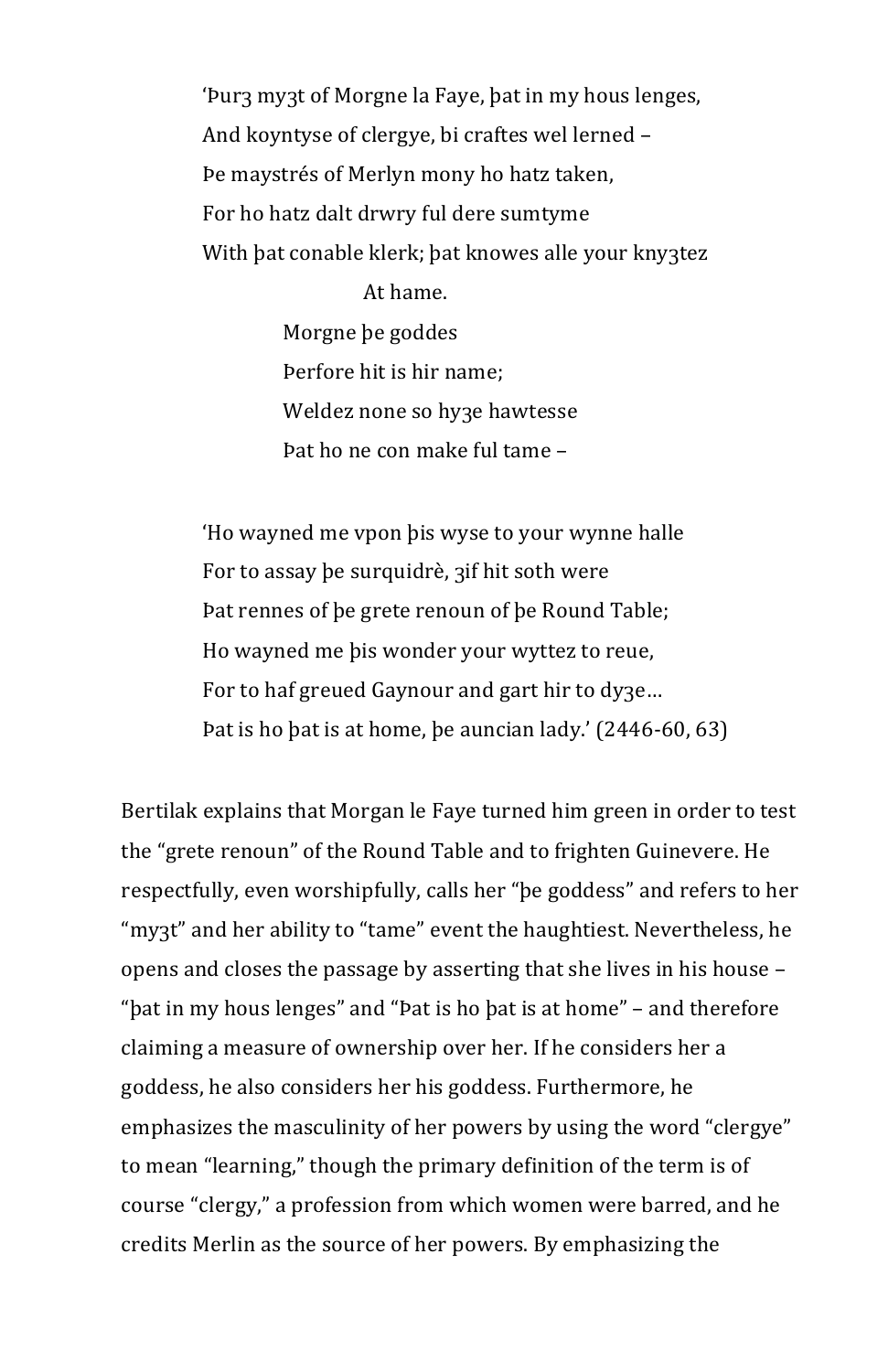masculine nature of her powers, Bertilak argues that women can only obtain power if they become more like men.

Most distressingly, Bertilak primarily labels Morgan by her supposed sexual history. He uses "maystrés" to describe her "arts," clearly punning on "mistress" and hinting at a sexual relationship with Merlin. The labeling becomes more explicit in the next line, when he dwells upon the fact that she "dalt drwry ful dere sumtyme" with the blameless Merlin, who is a friend of Arthur's court. He ends the passage by reminding Gawain of Morgan's oldness – "be auncian lady" – which, like "berdlez chylder," is meant as a mean-spirited joke to put Morgan in her place. Lastly, it should be emphasized that Morgan's part is explained through the words of Bertilak – Morgan never receives an opportunity to speak in the entire poem  $-$  and that this passage is extremely short, and Gawain does not even act surprised or react at all to the twist. Morgan's role is merely a tacked-on plot device to explain the magic. The story is not, for any significant length of time or relevance to greater themes, about the conflict between Morgan and Guinevere, a conflict which was understood and expected by the medieval audience. The conflict is instead between Gawain and the Green Knight, and the older figure triumphs.

Through a series of plot twists, the author of *Gawain and the Green Knight* deals with issues of age and gender in a complex and mature manner. The poet is well-aware of the expectations of a patriarchal society, and his characters play off these expectations in unexpected and humorous ways: Arthur foolishly challenges an older half-giant to a fight; Gawain awkwardly navigates an attempted extramarital affair; Bertilak commands his wife to pretend to love another man. These unusual behaviors build suspense, as the reader prepares himself or herself for a surprise; but if the reader was expecting a subversive challenge to the traditional distribution of power, he or she will end the poem disappointed. The gender binary is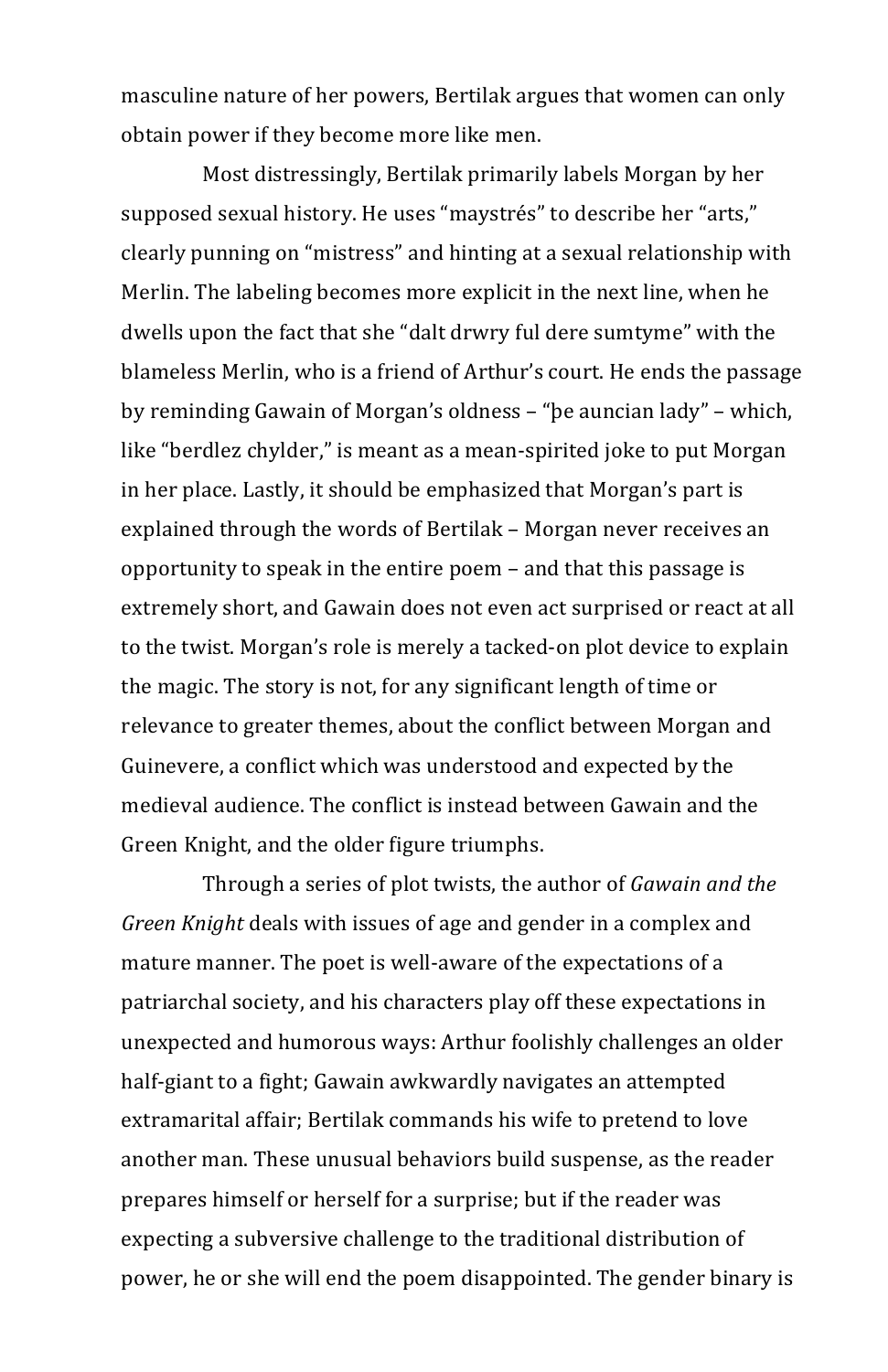strictly enforced by the adjectives "kyd" and "louely" and by the structure of the hunt-temptation scenes; female agency, both the wife's and Morgan's, is undermined by concern for their appearance and sexual histories and marital duties; both Arthur and Gawain and made into fools by their youthfulness and inexperience. The comedic poem begins and ends in laughter at Arthur's court, but the ending laughter is tainted by the safe reinforcement of the patriarchy.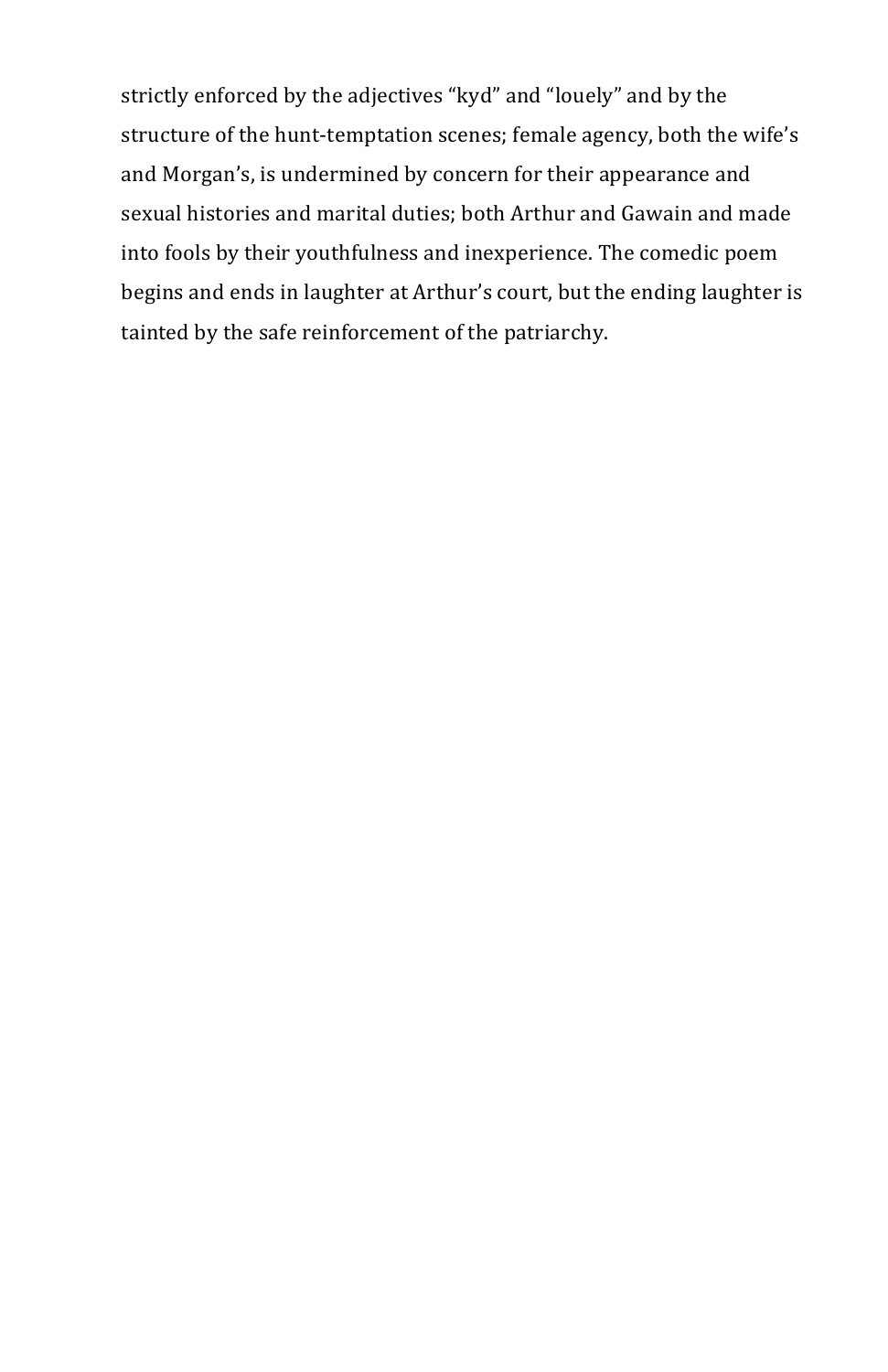## "Bad Bitch" or Just a "Bitch": The Mean Girls of High School

## **Films**

Lesley Stevenson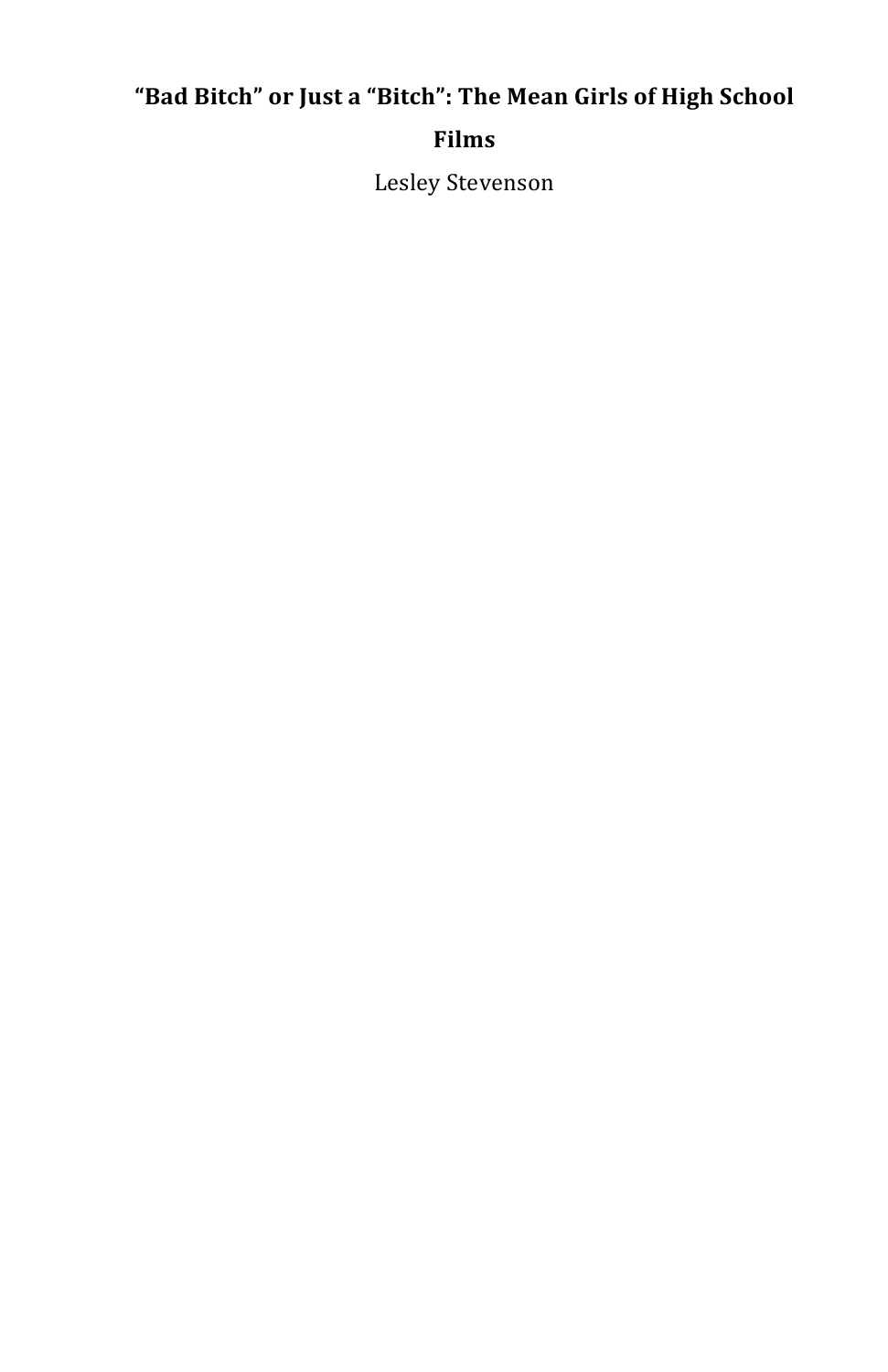Lesley Stevenson '16 is a Film, Television and Theatre and American Studies double major. A Memphis native and student in the Glynn Family Honors Program, she has studied abroad in Peru and Spain in addition to completing research for her thesis on *Harry Potter* in London and Orlando. Lesley has presented papers on gender in *Mean Girls* and *High School Musical* at conferences at Notre Dame and hopes to pursue an entertainment career in New York following graduation.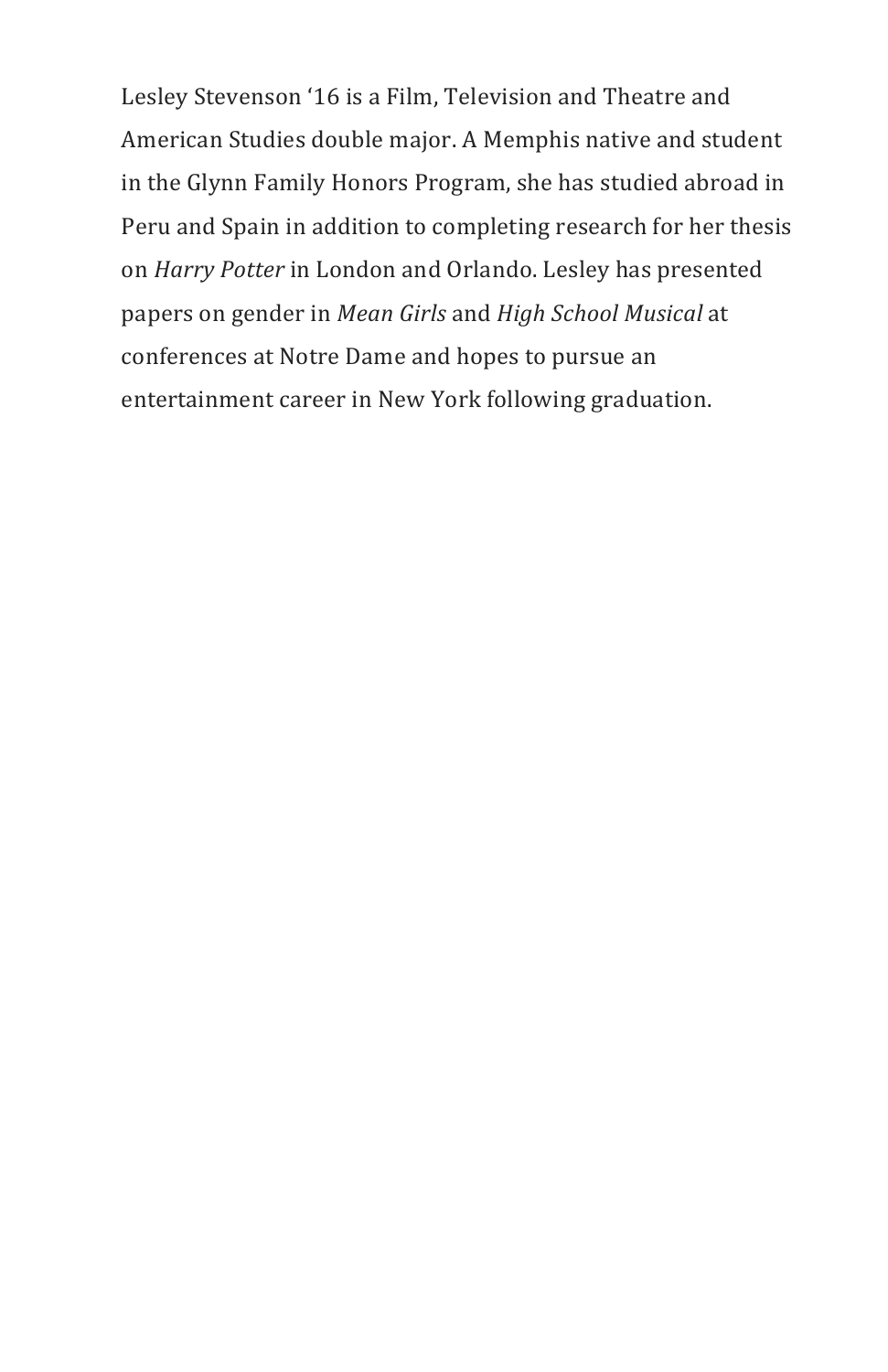To be a "bitch," according to the 1970 publication The BITCH Manifesto, is to take up "a lot of psychological space," be a subject, not an object, and "be capable of doing anything [you] damn well want to." A bitch "is never a 'true woman," but a bitch does not have to be a woman at all. A bitch is all of the following:

> aggressive, assertive, domineering, overbearing, strongminded, spiteful, hostile, direct, blunt, candid, obnoxious, thickskinned, hard-headed, vicious, dogmatic, competent, competitive, pushy, loud-mouthed, independent, stubborn, demanding, manipulative, egoistic, driven, achieving, overwhelming, threatening, scary, ambitious, tough, brassy, masculine, boisterous, and turbulent.

Perhaps most importantly, "'bitch' serves the social function of isolating and discrediting a class of people who do not conform to the socially accepted patterns of behavior" (Joreen). At the present convergence point between third-wave and postfeminist ideologies, the term has undergone substantial evaluation under the scrutiny of debate over whether or not feminists can successfully reclaim what hundreds of years' worth of people have considered a highly derogatory term for a woman, girl, or submissive man.

Regardless of the answer, the distinguishing features that make up the "bitch" stereotype have worked their way from mainstream popular culture and films into teen- and tween-oriented movies, although the films do not always identify these characters as such. In *Mean Girls* (2004), for example, social outcast Janis Ian identifies the it-girls of her high school, "The Plastics," as "those bitches," but *High School Musical* (2006) cannot verbally label the student cast as the it-girl, cool-girl, or the queen bee—Sharpay Evans as a bitch due to the film's slightly younger target demographic. Even still, the telltale characteristics of a bitch plainly appear in this and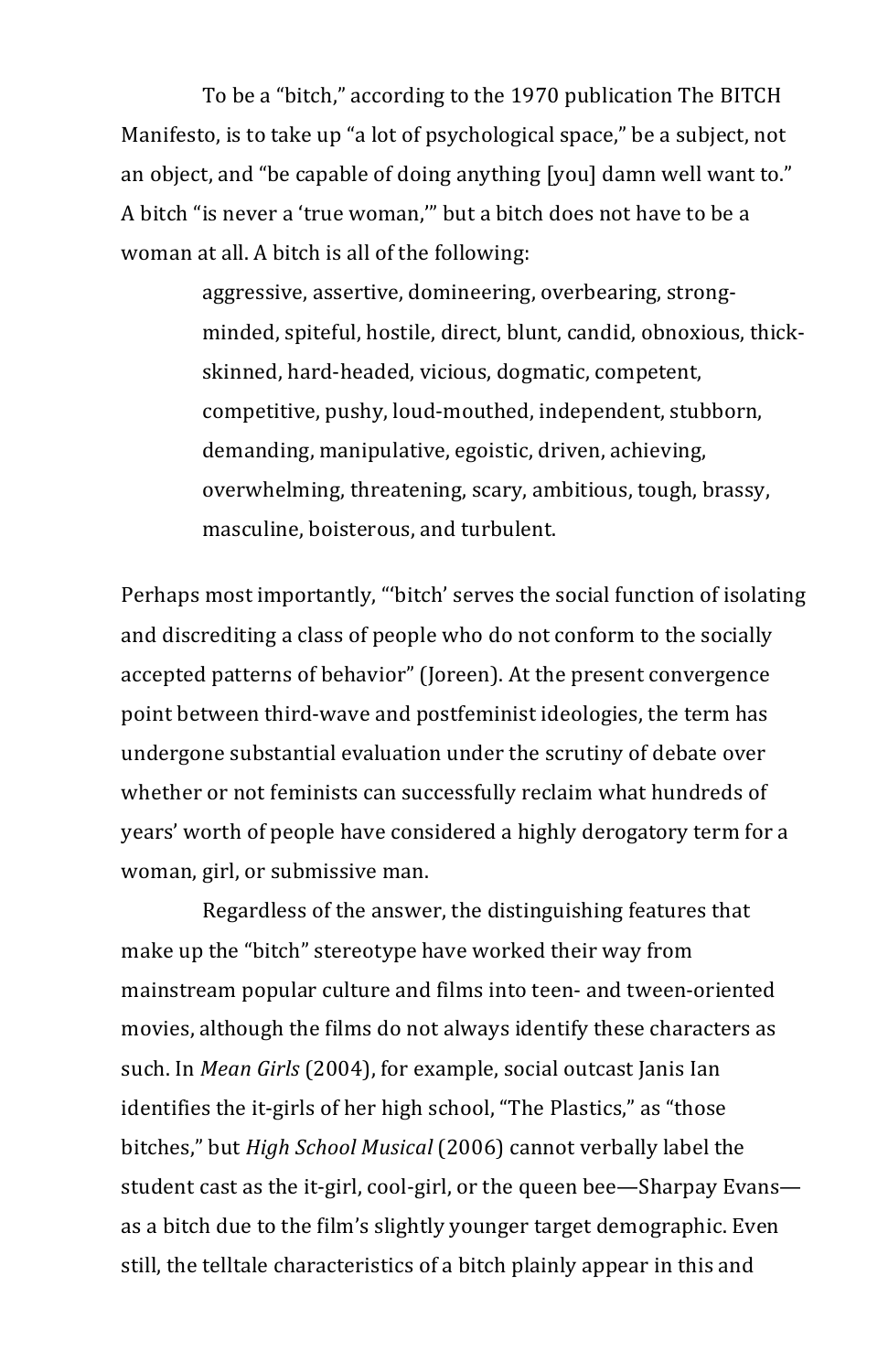other tween-oriented Disney productions, raising questions about the helpful or harmful nature of the trope and its effect on young viewers. Situated as these films are in the liminal space between child and adult audiences and third-wave and postfeminist discourse, their treatment of strong, central female characters complicates expectations for the bitch character among older audiences and challenges young viewers to consider what these it-girls really represent. The fiercely powerful Regina George of *Mean Girls* and Sharpay Evans of *High School Musical* take on traditionally masculine qualities in maintaining their premier social status but, in playing the bitch, both paradoxically do a greater service to patriarchal standards by simultaneously acting as primary enforcers of established social norms in their respective schools.

As outlined in "The BITCH Manifesto," the term "bitch" carries both positive and negative connotations in contemporary vernacular, but a particular subcategory of bitch merits attention as a potentially positive signifier as well. Stemming first from Nicki Minaj's song, "I Get Crazy," the phrase "bad bitch mentality" incorporates the concept of a so-called "bad bitch," a more positive moniker that implies assertiveness and confidence—essentially, the most positive of the bitch-related adjectives listed above. The "bad bitch mentality," in essence, involves "having the mindset that you can do anything and everything you want to in this world even if everyone tells you no you cant [sic]. ... Girls with a Bad Bitch Mentality ... NEVER give up and that is why they succeed" (lola day). That being said, the word "bitch" by itself, and its presence in the positive construction of a "bad bitch," still problematically refers both positively and negatively to women and girls—for the purposes of this paper, its application to men will not be further considered. Courtney Lehmann explains the two sides:

> The bitch is unique to postmodern culture in that she has migrated into the mainstream as *the* pop-cultural representation of the contemporary feminist. Through a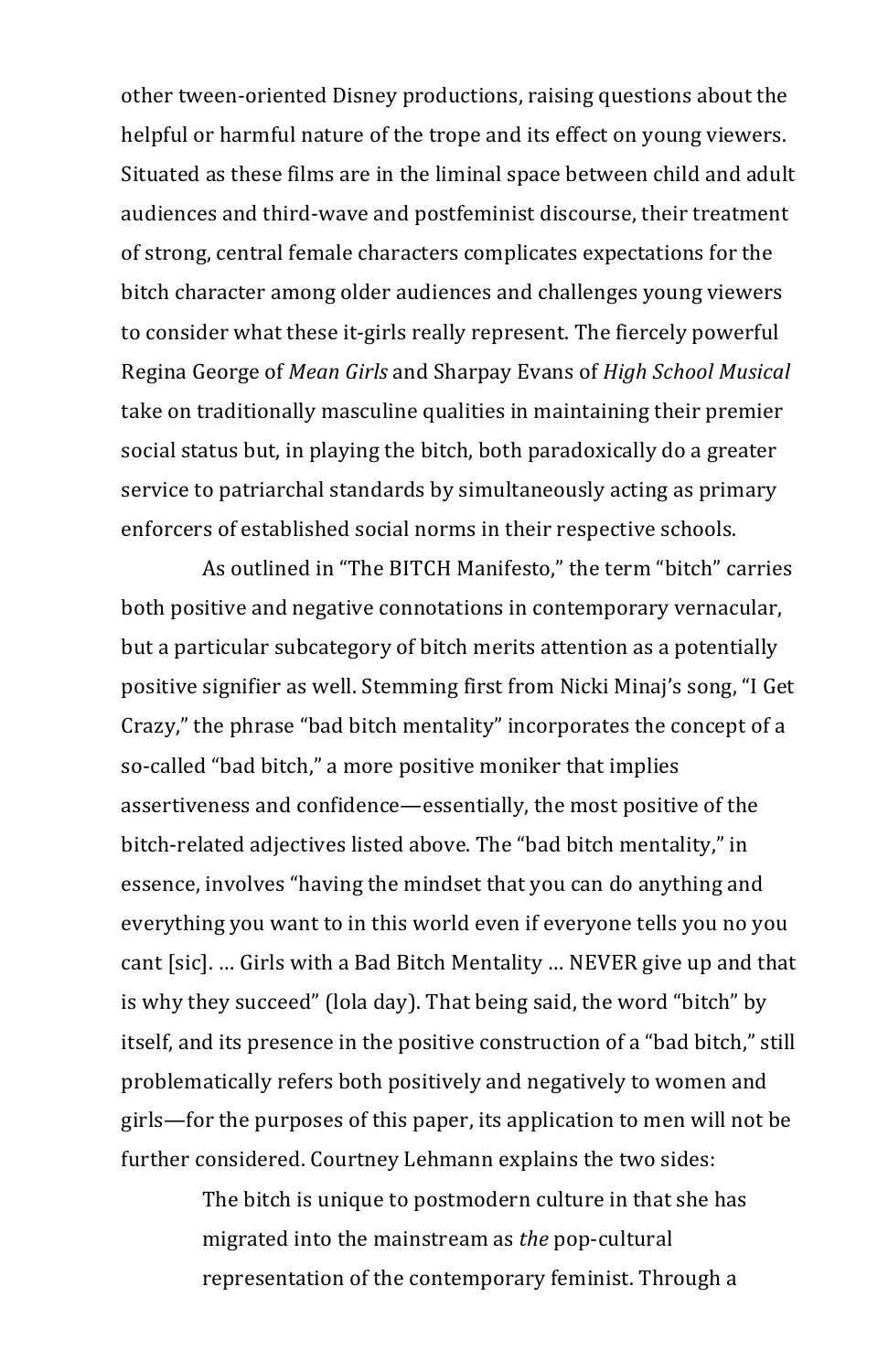maculinist [sic] lens, the bitch is a single, professional, powerhungry female ... relaying the culturally conservative message that women's professional success must entail chronic dissatisfaction with their personal lives. However, the bitch has also been appropriated as a distinctly feminist figure whose key behavioral attribute is her commitment to raging against the machine. (Lehmann  $266$ )

Neither the "professional" nor the "feminist figure" find a place in *Mean Girls* or *High School Musical*, logically, because the teenaged characters represent teenage tropes rather than adult stereotypes; however, aspects of the "power-hungry female" emerge. Regina and Sharpay both maintain their power over their high school social scenes through calculated tactics and perfect gender hyper-performativity, to be further discussed later, which gives them the enviable it-factor over other girls in their social environments. In fact, precisely because Regina and Sharpay offer no evidence of wanting to "[rage] against the machine"—that is, to rebel against the rigidly structured social hierarchies in their high schools—viewers must critically analyze them as characters that likely serve a hegemonic rather than subversive function.

Establishing Regina and Sharpay's qualifications as queen bees and bitches will greatly illuminate the later exploration of exactly how Regina and Sharpay function as patriarchal stereotypes in the plot of *Mean Girls* and *High School Musical*. Lehmann critiques the "postmodern" dichotomy in pop culture representations of the bitch as being "either a psychotic sexual predator or as a barren ice queen" (266). Interestingly, Regina and Sharpay could very well represent that exact dualism. When Sharpay first appears onscreen in *High School Musical*, she does not speak or acknowledge anyone; rather, she walks through a crowd of basketball players—including superstar athlete and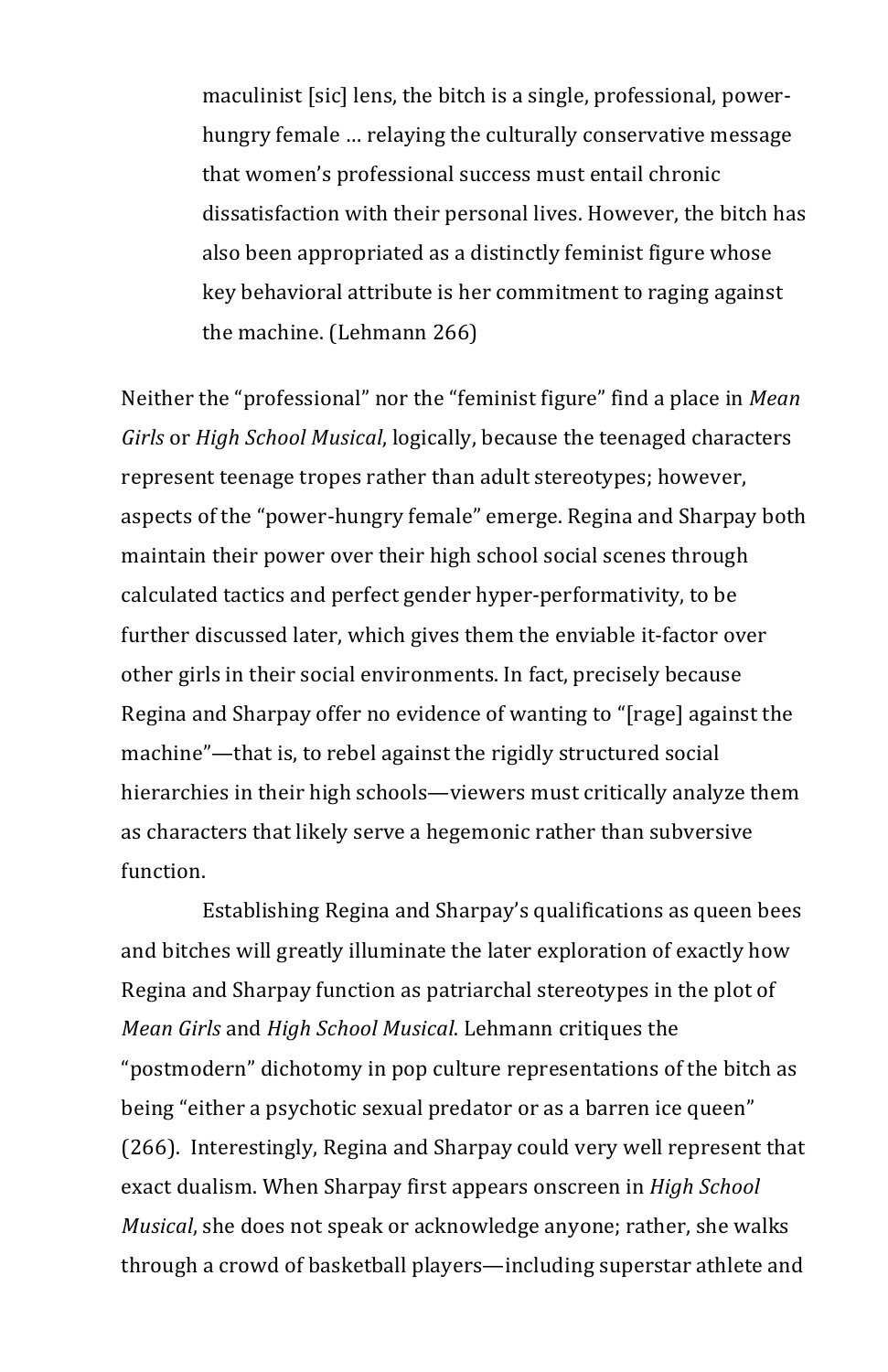main character Troy Bolton—as they part ways in silent awe (of her splendor or audacity, it is not clear) to let her pass. One jock remarks, "The ice princess returned from the North Pole!" thus linking Sharpay, "the ice princess" directly to Lehmann's "ice queen."

On the other hand, Janis introduces the audience, by way of new girl in school Cady Heron, to the idea of Regina as seemingly "like your typical selfish, back-stabbing, slut-faced ho-bag. But in reality, she is so much more than that." Janis's acerbic remarks reflect Regina's notoriety for her sexual availability as well as the elusive quality that makes her "the queen bee, the star," above her cronies, Gretchen Wieners and Karen Smith. It is worth noting that the BITCH Manifesto suggest bitches do not incite sexual desire due to their harsh, masculine-coded behavior, but in this case Regina takes on many of the characteristics Joreen describes while simultaneously performing hyperfemininity, a quintessentially third-wave-inspired duality I will explore later. Although "psychotic sexual predator" might be a bit strong for Regina, she still constantly flaunts her sexuality, and the film makes several subtle comments suggesting she might even suffer from a personality or mood disorder—in the end, "her physical therapist [teaches] her to channel all her rage into sports," thus alleviating her need to dominate the social scene and possibly fulfilling the "psychotic" part of "psychotic sexual predator." From these initial introductions, both Regina and Cady, just juniors in high school, exemplify competing aspects of what usually makes up an adult bitch in pop culture.

In both *Mean Girls* and *High School Musical*, the stereotype makes an obvious appearance thanks to the foil characters created by similarly structured new-girl plots and the high school setting of the two stories. The setup is identical: good girl and brainiac Cady Heron/Gabriella Montez (of *Mean Girls*/*High School Musical*, respectively) enters the junior class of a huge, unfamiliar public school for the first time. She quickly falls in with her eventual best friend Janis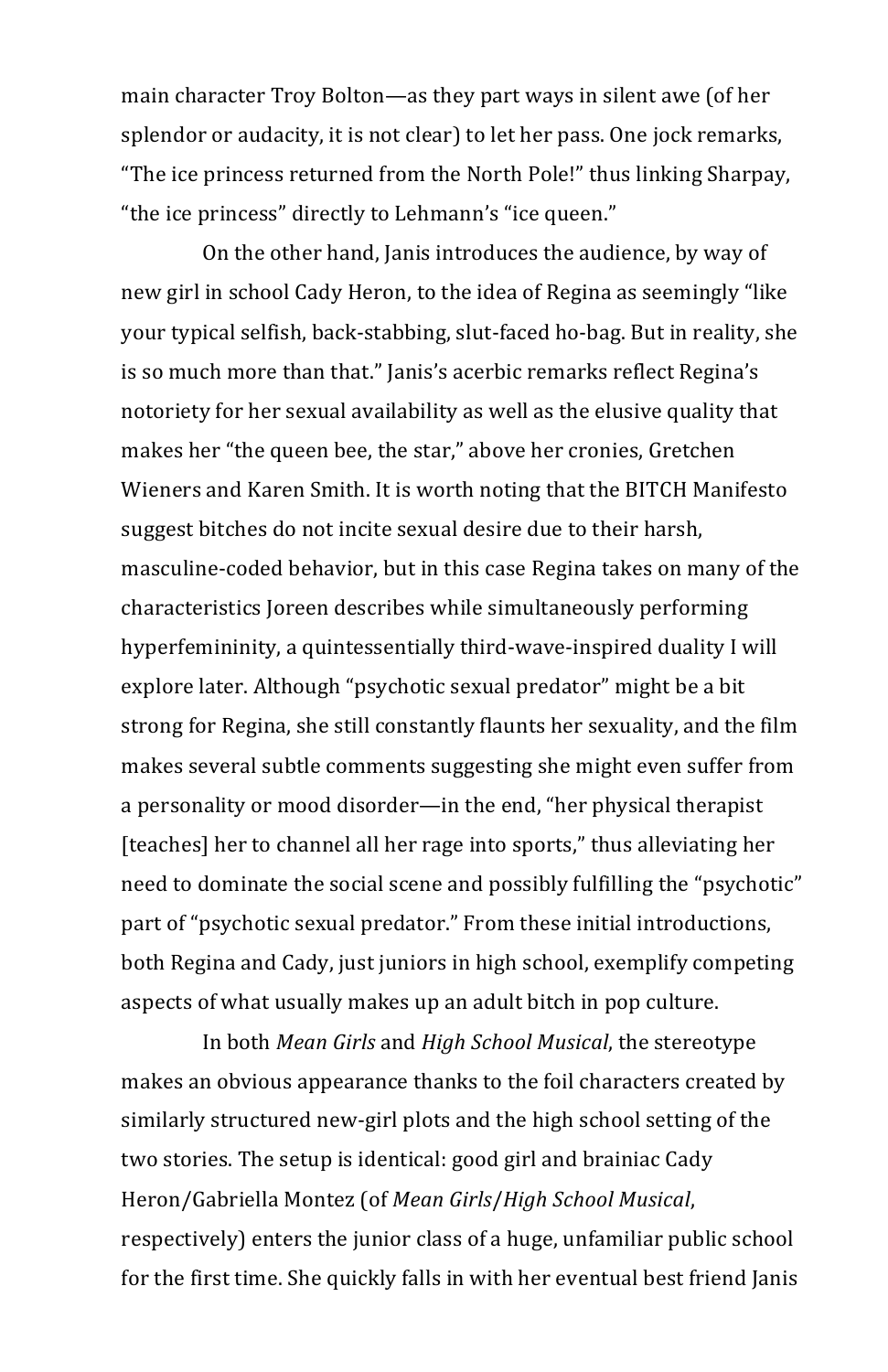Ian/Taylor McKessie, who immediately advises her on the school's rigid social hierarchy by guiding her through the lunchroom. Cady/Gabriella demonstrates an interest in the it-guy Aaron Samuels/Troy Bolton, as well as activities outside her approved social clique. One key difference arises here—although both protagonists are excellent at math, Cady's popular clique tells her competing as a mathlete would be "social suicide" (Mean Girls). The Scholastic Decathlon team takes in Gabriella, however, so for her academics are pushed over trying out for the school musical. In both cases, queen bee (or bitch) Regina George/Sharpay Evans takes notice of Cady/Gabriella's nonconformity and, as the boss or the bitch in charge, reacts to the perceived threat over the course of the movie. Resnick explains of *Mean Girls* (though the argument holds for *High School Musical*), "The film's device of 'the new student' allows the audience to indulge in one of the great challenges of adolescence: How do I fit in?" (102). The question, I argue, sets up the fundamental tension between the queen bee and commoner, hegemony and the subversive Other, and bitch and nice girl that drives these two movies.

The queen bees make their rules explicit. Less than ten minutes into *Mean Girls*, Cady receives an abrupt introduction to the North Shore cafeteria, in which every clique occupies not only an ideological space on the social hierarchy but also a physical space at specific tables as well. Janis draws her a map that slowly comes to life on screen, revealing a social order so regimented it can be represented by boxes on a page of college-ruled paper. At the center, of course, are the Plastics, just as in *High School Musical* Sharpay sits with her twin brother Ryan and the absolutely silent drama geeks at a table atop all others, physically located in what equates to the heavens in the lofty two-story cafeteria. The BITCH manifesto declared bitches to be "assertive," "independent," "domineering," and "stubborn"; accordingly, we see Regina and Sharpay voluntarily separate themselves in order to assert their exclusivity, or dominance over their social spheres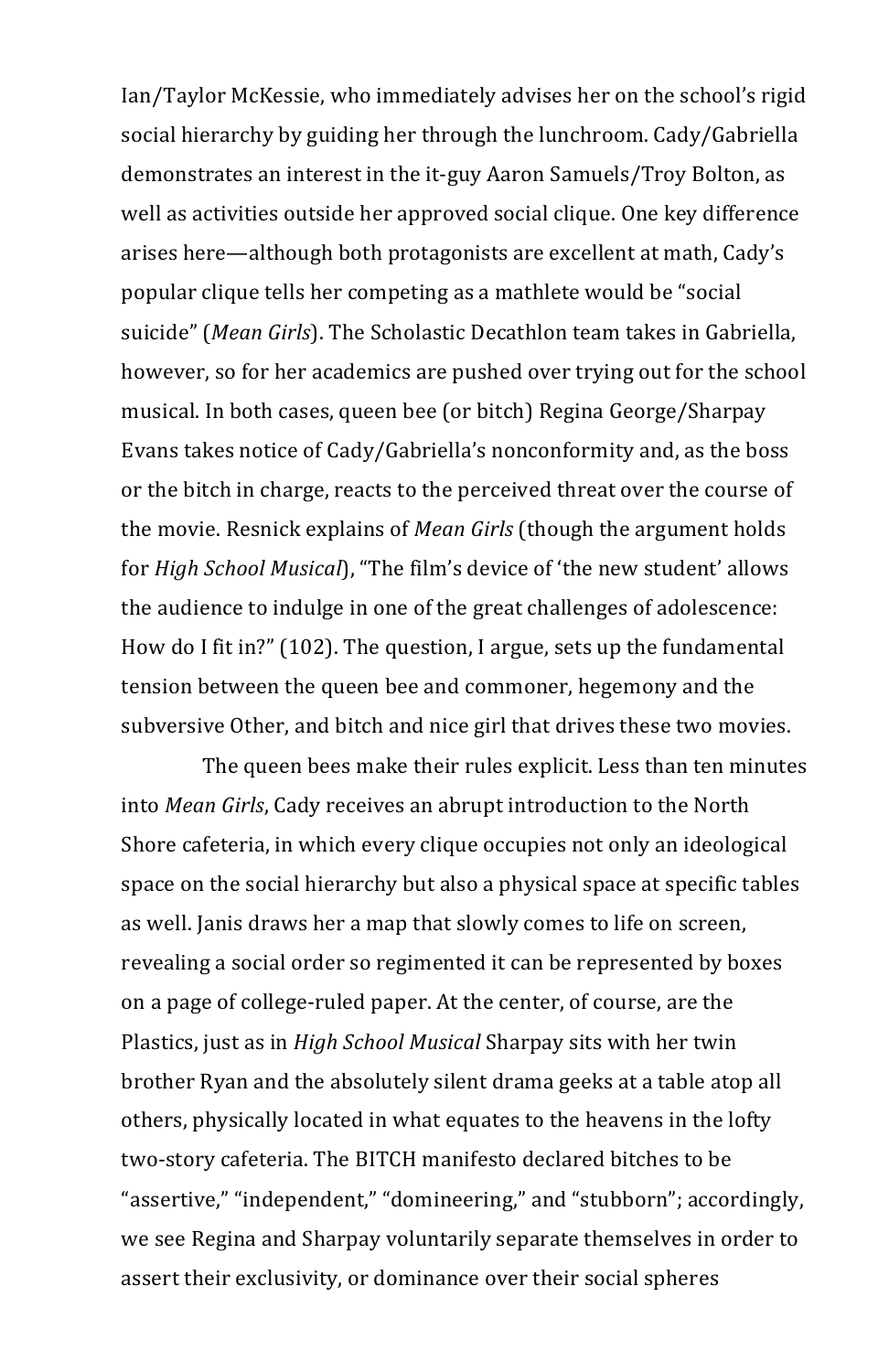(Joreen). Unlike Regina, Sharpay does actually enter the general crowd; she descends the staircase during the hegemonic anthem "Stick to the Status Quo" as members of each clique begin to reveal their "secret" obsession[s]" that do not fit the images of their groups—in the case, the jocks, brainiacs and skater dudes (*High School Musical*). When Gabriella slips and spills a tray of nachos on Sharpay's crisp pink suit jacket, though, Sharpay releases her wrath with full fury, unveiling the "aggressive" and "spiteful" side of her bitch complex (Joreen).

Regina and Sharpay further enact the "strong-minded" and "hard-headed" aspects of bitchiness by refusing to compromise the established social order—and they have no reason to compromise because they benefit from the settled structure (Joreen). As the East High students in *High School Musical* reveal in their school-wide dance break for "Stick to the Status Quo," every student fits into the social structure somewhere—and once placed, moving from one group to another is impossible. For her part, Regina ensures immobility by cutting down anyone who challenges her. She stands alone as "a master of rumor and character assassination, ready to eliminate any pretender to her throne as most popular (and powerful) girl in the school" (Resnick 102). These constraints allow for Regina and Sharpay to sit atop the social ladder without threat until the new girls arrive. Notably, in both cases no men rule over the schools with these queen bees. Troy Bolton might be more popular than Sharpay, but he does not exert the same influence she does. Furthermore, Resnick argues, "the Queen Bee phenomenon itself is (in Gilligan's terms) a borrowing of the male hierarchic social structure of domination rather than the normative female structures of networking and connection" (105). Thus, in the uneven power dynamic and Regina's and Sharpay's bids to maintain control over it, viewers can begin to see how these queen bees emulate positive aspects of the bitch mentality such as drive and ambition while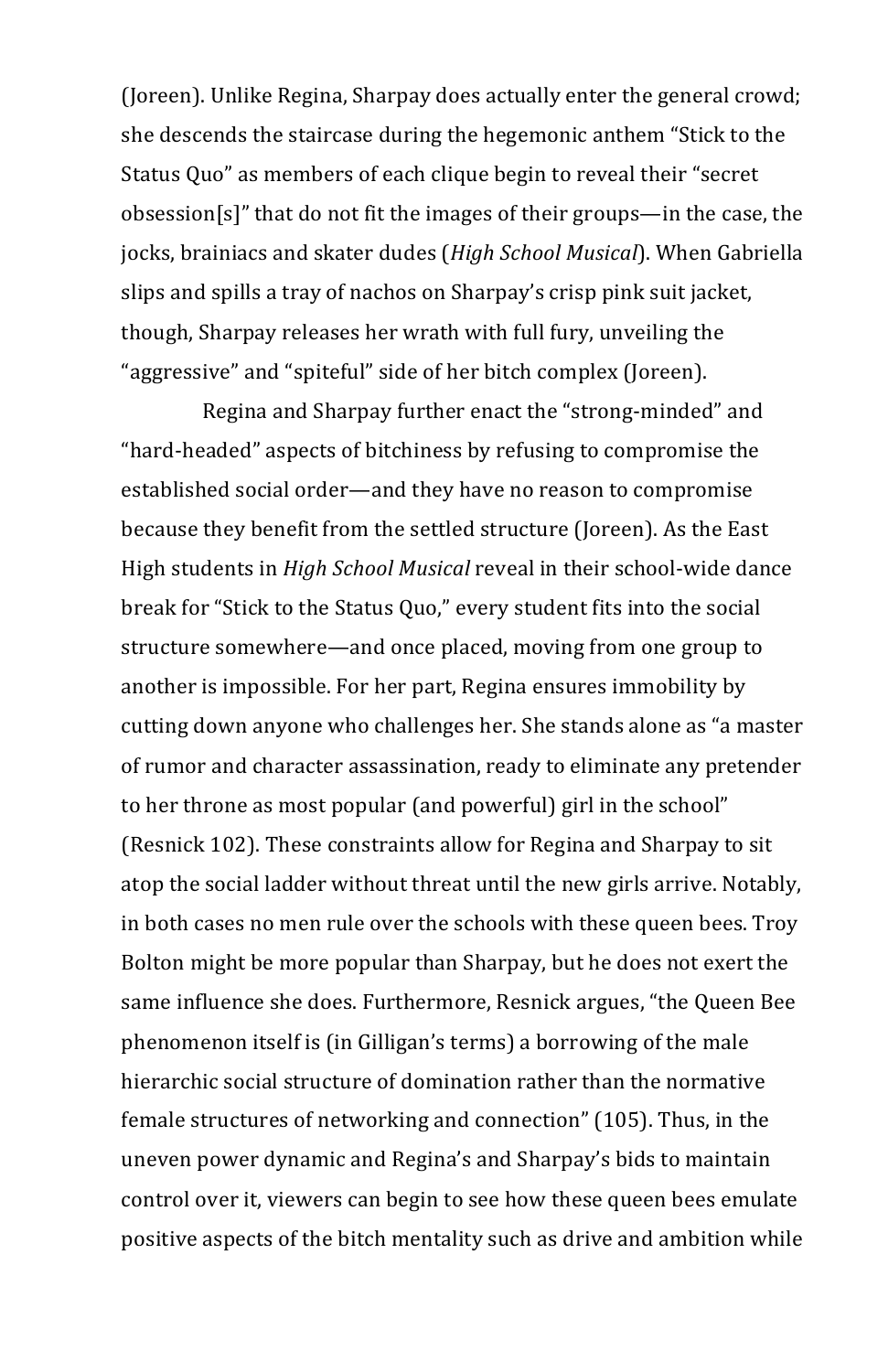at the same time perpetuating the patriarchal practice of their own dominion.

Beyond maintaining their place in the social order by promoting the ideologies of clique organization, Regina and Sharpay express their authority by performing femininity better than anyone else. Physically and visually isolated as they are from the commonfolk of their public high schools, Regina and Sharpay seemingly beg to be viewed under the teenage version of Laura Mulvey's male gaze. As Mulvey wrote, "In their traditional exhibitionist role women are simultaneously looked at and displayed, with their appearance coded for strong visual and erotic impact so that they can be said to connote to-be-looked-at-ness" (256). The erotic plays less of a role here, although the Plastics and Sharpay have certainly mastered the need to "[manage] the body" and "discipline themselves into hegemonic femininity and cultural homogeneity." If the typical teenage female body is "messy, leaking and needing to be controlled," then Regina and Sharpay have found every way to control that image (Harris 115, 122). When Cady visits Regina's house for the first time, each of the Plastics immediately looks in the full-length mirror and makes a disparaging comment about her appearance (e.g., "My pores are huge.") that reflects an obsessive need to control and contain their own images. Similarly, after Gabriella spills her nachos on Sharpay, the queen bee returns to her locker and reveals a spare blouse already waiting on a hanger, curtailing the time Sharpay will have to walk around looking "messy" (Harris 115). This shirt-swapping scene in particular highlights the dual representation of "girls gaining power in some realm" alongside "screen images ... filled with another set of powerful, consumerist, and arguably anti-feminist messages, including ... beautiful clothes, well crafted, perfect bodies, etc." (Tally 317). Both Regina and Sharpay take extreme pride in their "gender [as] an accomplishment that is sustained through ongoing, everyday practices that resonate with (or react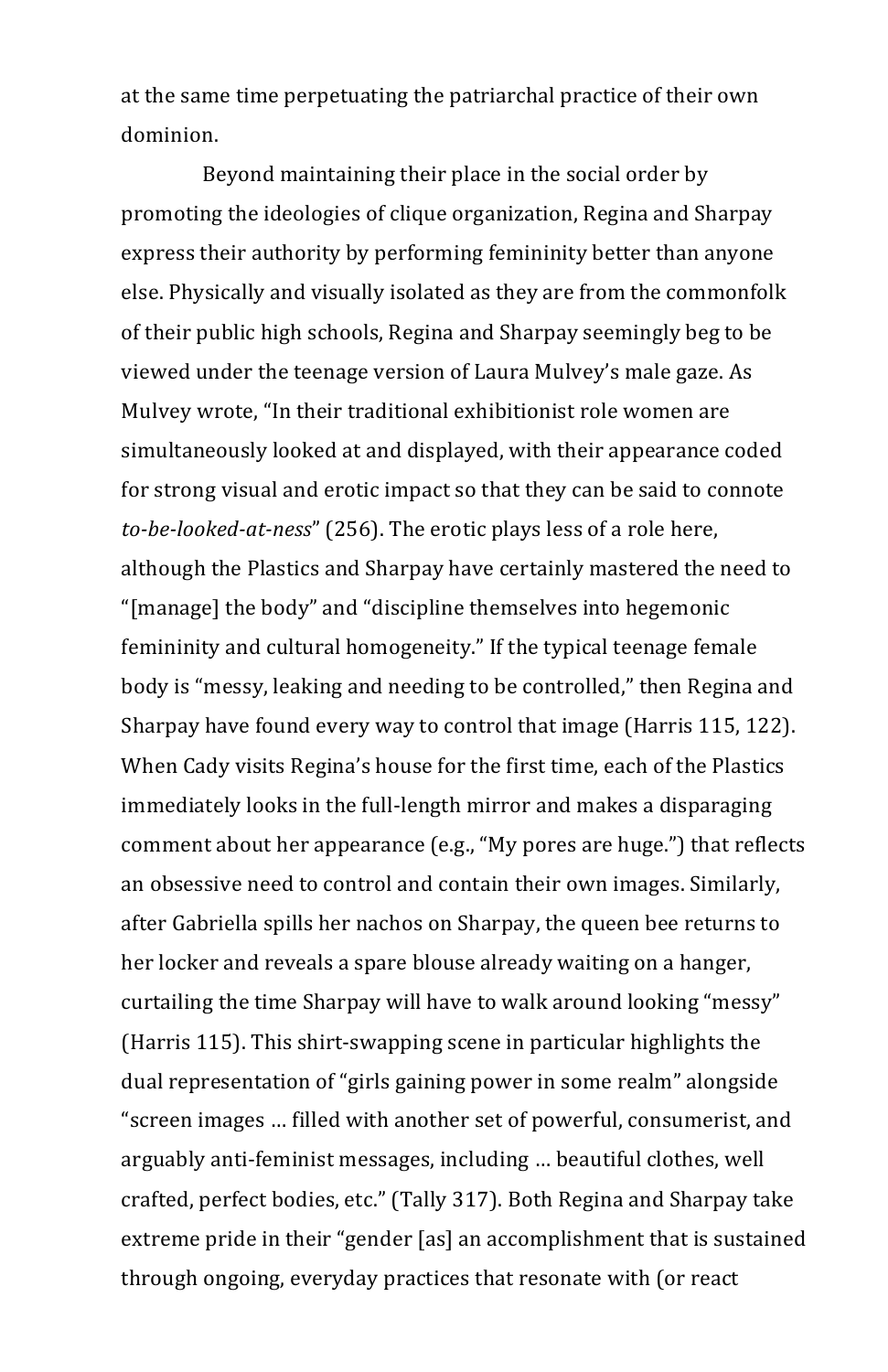against) dominant definitions of what it means 'to be a woman'" (Currie 460). There is no question, of course, that the two queen bees resonate with female performativity—there is no second-wave feminist rage in their battles (Lehmann 266).

A bitch is essentially female because what makes her a bitch is her overexpression of certain masculine qualities like assertiveness and drive. This is highly significant conflict I will continue considering in the remainder of the paper. For Regina, Sharpay, or any other girl to be a bitch, especially in a third-wave or postfeminist sense, the woman must prove their femininity, which counter-balances the masculine personality traits. Thus, Regina and company begin teaching Cady the performative rules of being a Plastic. "Having lunch with the Plastics was like leaving the actual world and entering 'Girl World," Cady narrates over shots of her tacitly observing Gretchen and Karen. "And Girl World had a lot of rules." The Plastics' standards correlate obviously with Judith Butler's theories of gender as performance:

> Gender is an identity tenuously constituted in time, instituted in an exterior space through a *stylized repetition of acts*. The effect of gender is produced through the stylization of the body and, hence, must be understood as the mundane way in which bodily gestures, movements, and styles of various kinds constitute the illusion of an abiding gendered self. (Butler 443)

Rules for Cady include no tank tops two days in a row, ponytails no more than once per week, jeans and track pants only on Fridays, and mandatory pink on Wednesdays—all of which reflect "the most obvious" female signifiers, "dress and hairstyle" (Davies 284). Moreover, a quick visual analysis of the bitch/queen bee character in films beyond *Mean Girls* and *High School Musical*—consider *Easy A*, *Heathers*, the Disney Channel original movie *Camp Rock*, and even the British boarding school comedy *Wild Child*—reveals a clear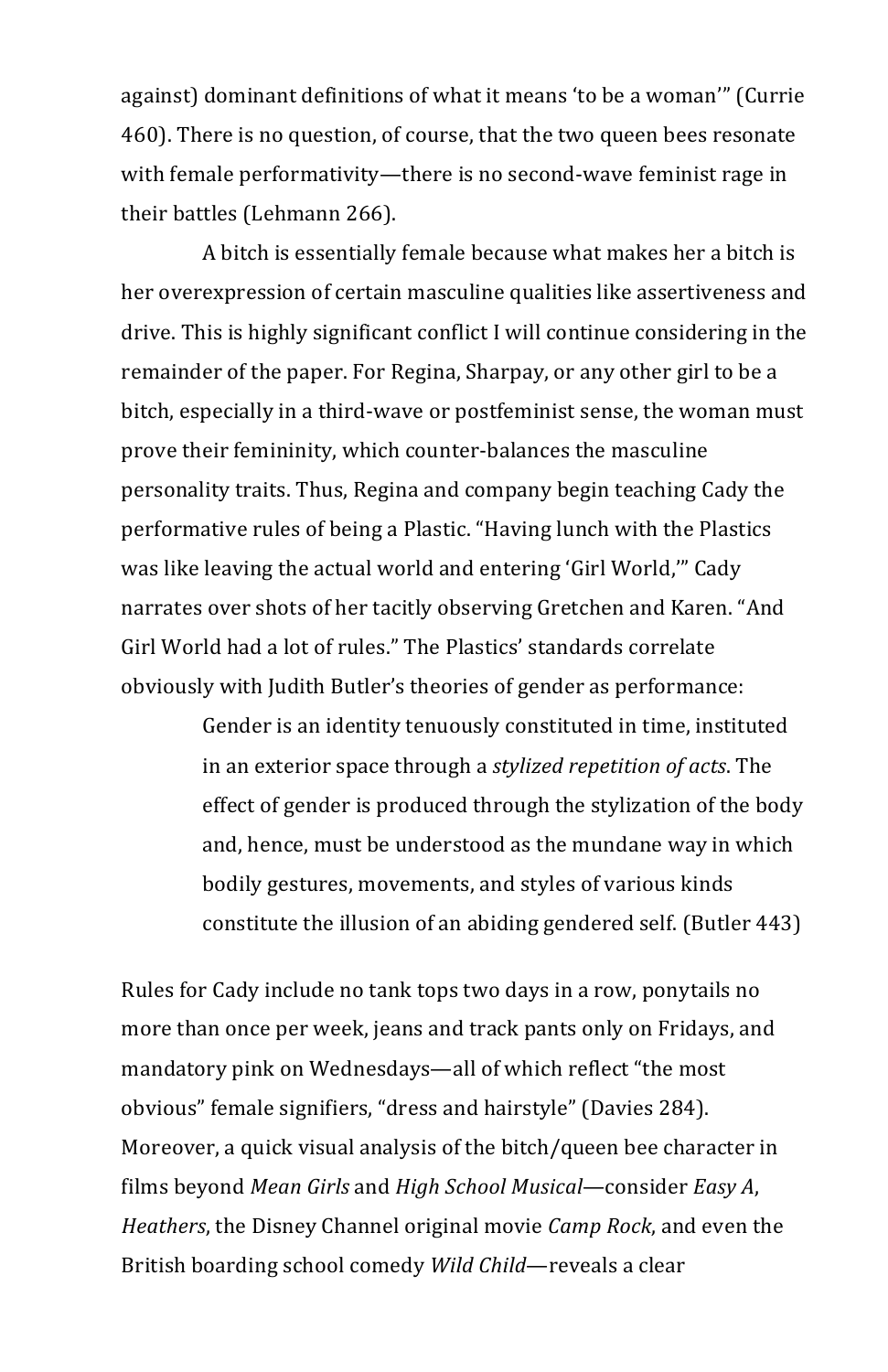predominance for blonde hair, pink clothing and over dramatic mannerisms. All these rules and habits, reflected in trends across teen films, not only code Regina and Sharpay as girls but also elevate their status as queen bees. With uncompromising beauty standards, Regina and Sharpay could be said on the one hand to express a more empowered "bad bitch mentality" in their ownership of feminine performance. On the other hand, their underlying motivations for performing hyperfemininity, as I will discuss, suggest a less progressive narrative.

In constructing stringent rules for performing their own hyperfemininity in Girl World, Regina, and the Plastics and Sharpay along with her, paints herself as "the postfeminist woman" or "postmodern feminist," according to Charlotte Brunsdon. This is a girl "neither trapped in femininity (pre-feminist) nor rejecting of it (feminist). She can use it" (Brunsdon 33). Brunsdon suggests that, unlike the pre-feminist woman, the postmodern feminist "manipulates" her appearance" to get not just a man but also something more. "She wants it all," she writes (33). Although taking ownership of beauty and femininity does align with some third-wave mantras, Brunsdon acknowledges that this technique serves to get a man, and Regina and Sharpay do use their looks to win men and status. Their reliance on hyperfemininity only strengthens the argument that *Mean Girls* and *High School Musical* depict the highly regimented rules of Girl world in order to enable the Plastics and Sharpay to create "fantasies" of idealized, seemingly empowered femininity that "are manufactured and constrained by the ideologies of a patriarchal, postfeminist culture" (Karlyn 79). Indeed, as Kelly and Pomerantz note, *Mean Girls* often blames girls' problems on the girls themselves, never on boys. The authors quote and analyze Regina's No. 2 Plastic, Gretchen:

> "Ex-boyfriends are just off limits to friends. I mean that's just, like, the rules of feminism." Here, feminism is represented as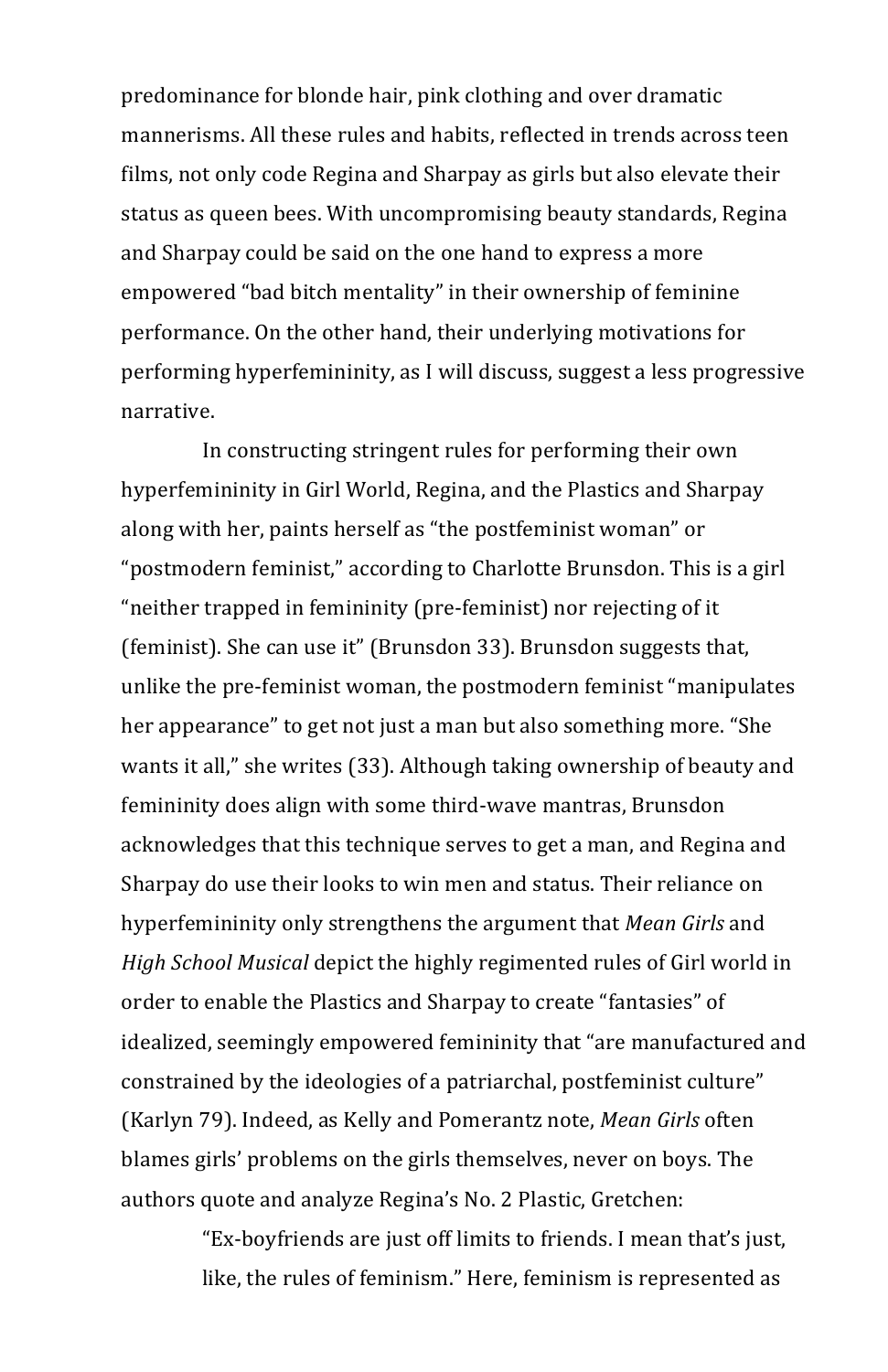an essentialized, uncontested, and ahistoric entity. Feminism becomes conflated with a superficial lifestyle that works to keep girls in competition with each other—reduced to "rules" that have no real bite, but rather exist merely to further the agenda of girls doing mean things to other girls in the name of their own, selfish gains. (Kelly and Pomerantz 7)

In other words, girls behave like bitches—albeit very beautiful bitches—to get the guys and maintain their hegemonic social order. It is possible, therefore, to begin reading Regina and Sharpay as girls whose hyperfeminine performance serves to counter-balance their masculine (i.e., bitchy) attitude in service of the overall dominant ideology. In perpetuating these rules for impossibly high standards of beauty, Regina and Sharpay ironically and paradoxically put forth conflicting combinations of masculine and feminine traits in a decidedly postfeminist statement.

Stemming from their overt hyperfemininity, Regina and Sharpay personify what McRobbie deems "the postfeminist" masquerade," based on Riviere's theory of "womanliness as masquerade." Riviere found that "women employ the 'mask of femininity' by hiding their intelligence or ability" about certain tasks and topics when in the presence of a man—this we see less in Regina and more in Cady, who intentionally fails calculus in order to cozy up to Aaron Samuels. Regina presents a contradictory picture of intelligence, however, sometimes proving incredibly quick wit and problem-solving skills and other times demonstrating a lack of basic knowledge; for example, she announces she has decided to eat only "foods with less than 30 percent calories from fat" but then stands up to go get cheese fries. Later, she goes on an "all-carb diet." This is not her own performance, but it does reveal the screenwriter's giving into the trope of womanliness as masquerade, which has persisted through decades.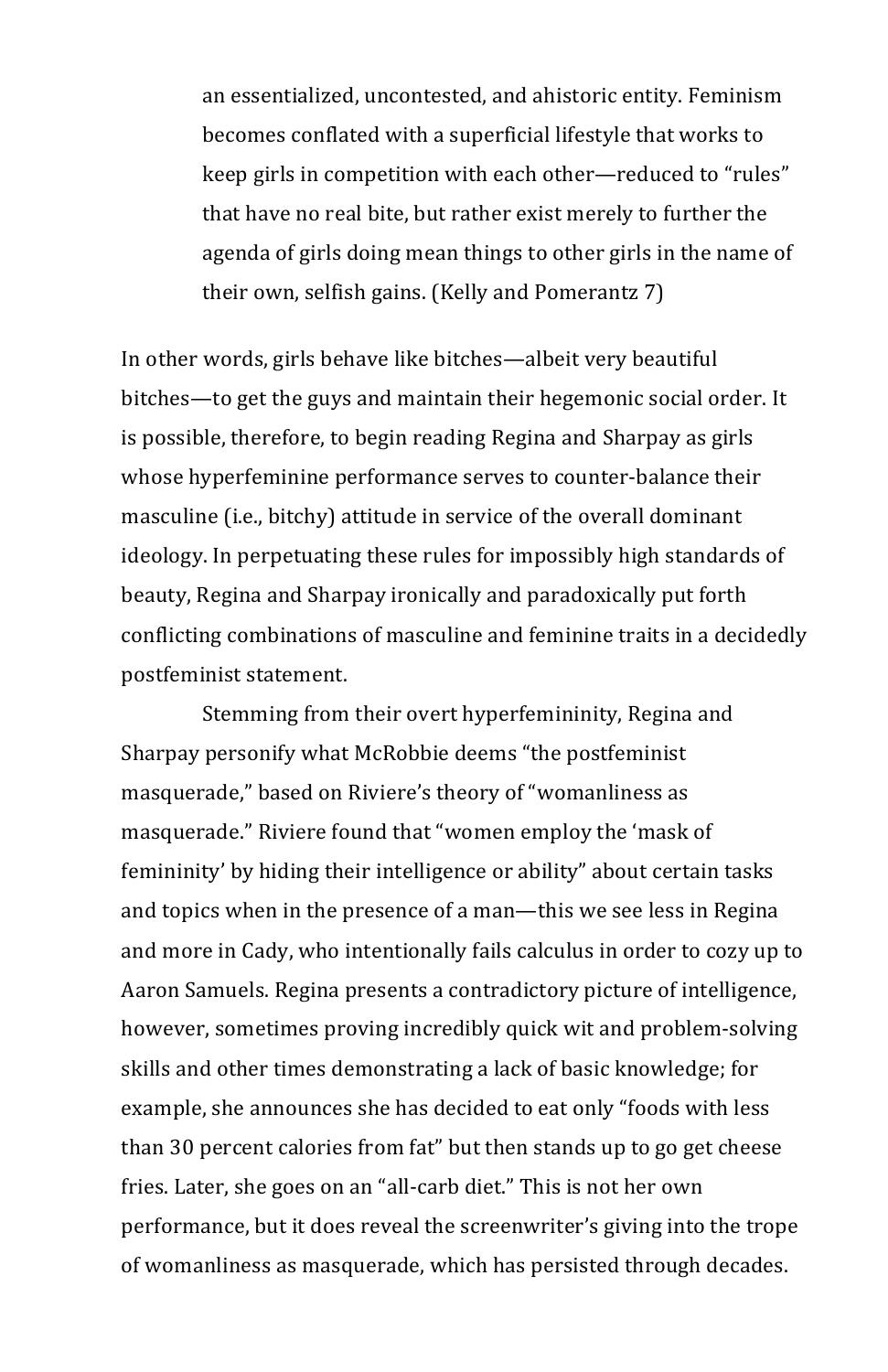McRobbie picks up the trend after Riviere, outlining "the postfeminist" masquerade as mode of feminine inscription, across the whole surface of the female body." She explains its complicated relationship to feminism:

> This signals that the hyperfemininity of the masquerade which would seemingly relocate women back inside the terms of traditional gender hierarchies, by having them wear spindly stilettos and pencil skirts, for example, does not in fact mean entrapment (as feminists would once have seen it) since it is now a matter of choice rather than obligation. The element of choice becomes synonymous with a kind of feminism.  $(McRobbie 64-66)$

The Plastics' "microscopic attention to detail" during the scene in which they scrutinize themselves in the mirror encapsulates this masquerade perfectly (McRobbie 67). In this context, the constant primping and overzealous use of glitter, pink, and over-the-top fashion brings back the question of freedom regarding feminine performance for the bitch in teen films.

Regina and Sharpay simultaneously embody the bitch and "the Anglo-American Girl," or she whose "defining characteristics are intelligence, independence, and playfulness"—compare that to the bitch's being "competent," "independent," and "turbulent" (Bavidge 42, Joreen). In this example, the positive and negative dichotomy in the discourse around girls or bitches is excruciatingly clear. Though the attributes Joreen lists to describe the bitch include several negative qualifiers, many, such as "driven" are positive or match a closely related positive term, as is the case with "assertive" and "aggressive." It would seem that discourse about the Anglo-American Girl, the "white, middleclass, suburban heterosexual stereotype of girlhood," allows for a positive construction of identity (Kearney 131). The bitch, conversely,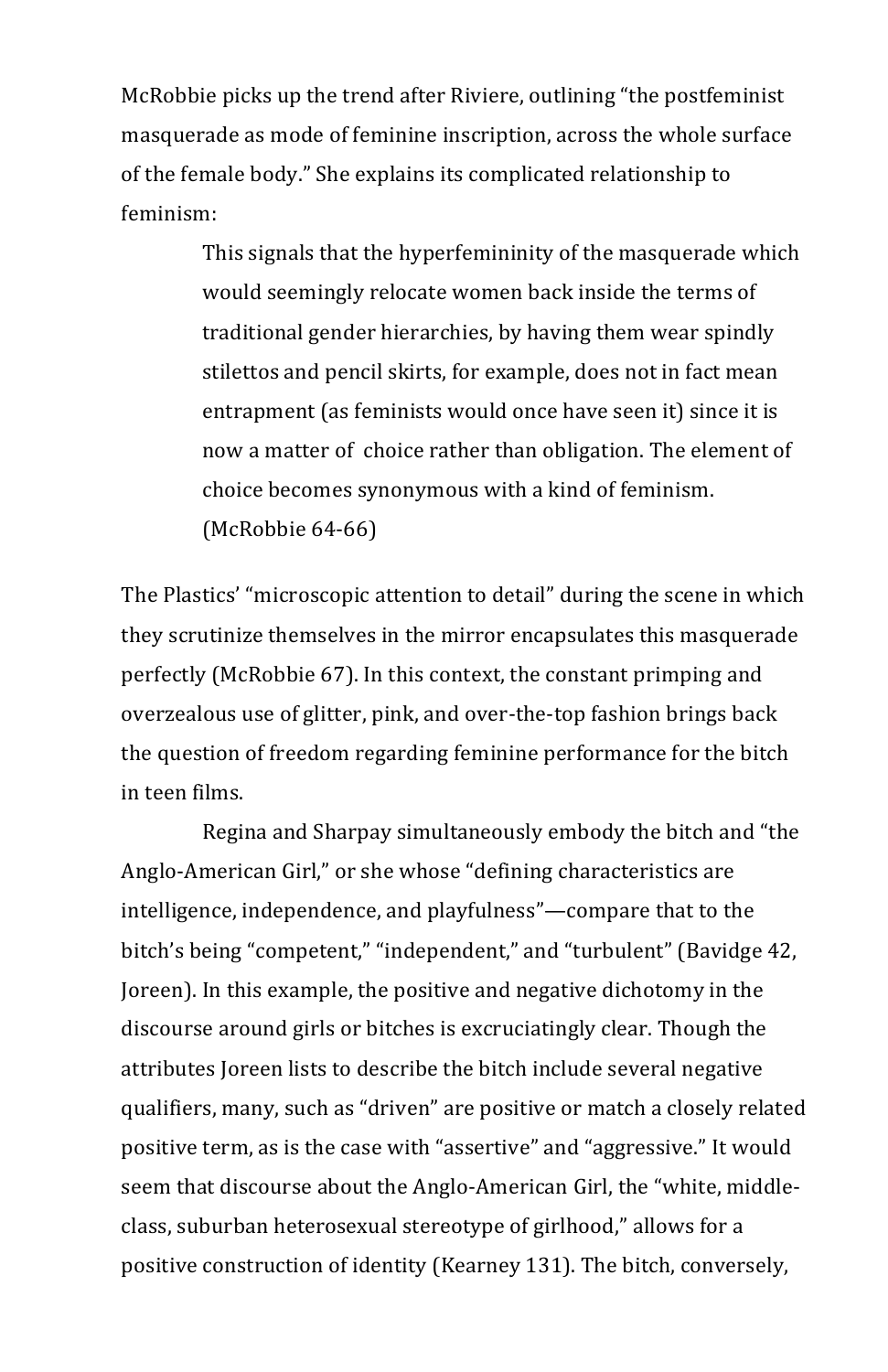incorporates nearly identical characteristics but a decidedly more negative discourse. A negative discourse traps characters, or girls in real life, from reaching further and pushing harder. A recent New York Times article shared statistics from Northeastern University's Benjamin Schmidt, who analyzed reviews on the Rate My Professors website and found "that people tend to think more highly of men than women in professional settings, praise men for the same things they criticize women for, and are more likely to focus on a woman's appearance or personality and on a man's skills and intelligence" (Miller). Here we witness a real-world result of postfeminism portrayal of the bitch. Furthermore, as girls grow into women, Fairclough notes, "the discourses of postfeminism actively reinforce these concerns [about] women's success in all areas of life] by suggesting that women may be able to have it all, but must also engage in the constant maintenance of the self in order to remain beautiful, employable, marriageable and ultimately happy" (8). With the dominant discourse still subjugating women on the same traits for which it praises men, ideologies of strong girls, queen bees, and bitches will continue to see negative representations and meet negative responses in mass media.

*Mean Girls* and *High School Musical* do not explicitly set out to discuss feminism or the bitch trope, but in their ideological representations and discourses of femininity, they reveal veiled biases that subtly uphold patriarchal values despite the films' apparently progressive content. Regina and Sharpay boast extreme personalities that result in highly conflicted portrayals of masculine traits and feminine performance—essentially, they have an attitude, and their attitude is that of a bitch. The characteristics of a bitch even include the word "masculine" itself, as well as a host of other words often positively associated with go-getter guys. To counteract these typically unladylike traits, Regina and Sharpay, along with the Plastics, over-perform their femininity to the point that it becomes a hyperfeminine masquerade, in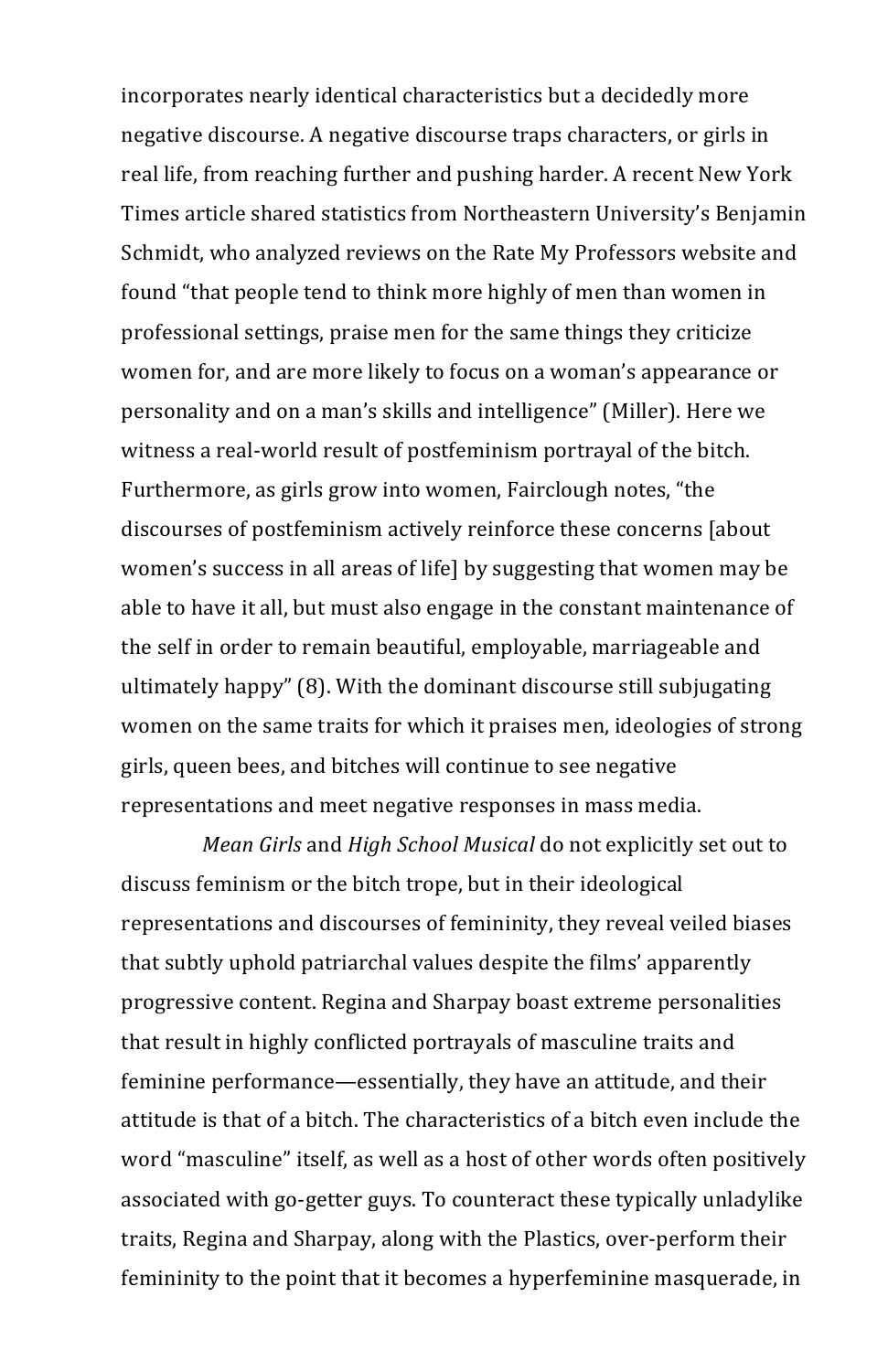line with anti- and postfeminist trends of recent decades. This performance could be said to demonstrate their own control of sexuality and femininity, thereby replacing "bitch" with a more "bad bitch" connotation, but in fact the masquerade, used as it is to win guys and status, undermines any feminist advances. Ultimately, Mean Girls and *High School Musical* present a dangerous representation of the bitch to young viewers. Though not always called by its name, the stereotype is still present, and in a way that is counterproductive to encouraging the agency of young girls.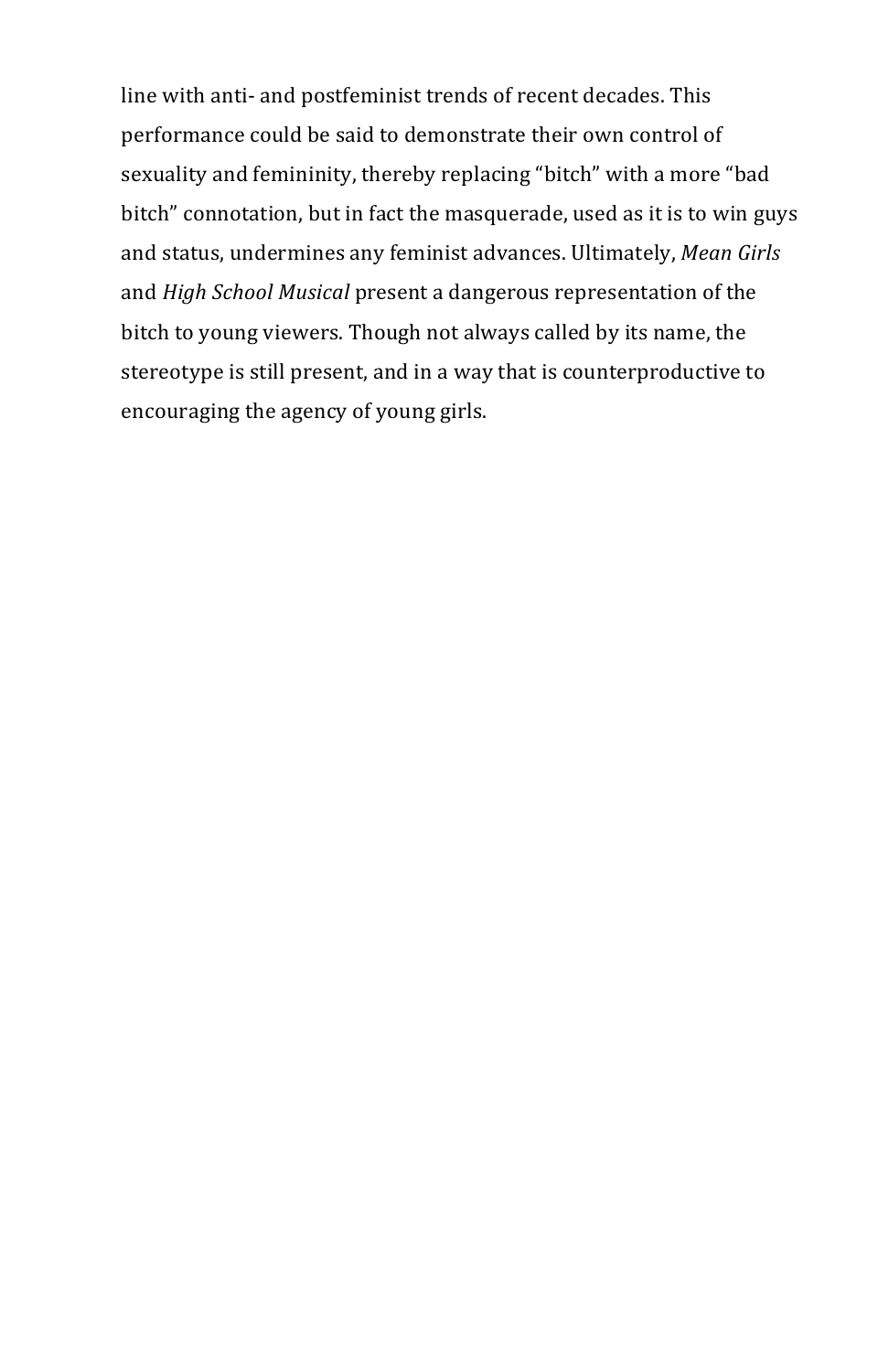#### **Works Cited**

Bavidge, Jenny. "Chosen Ones: Reading the Contemporary Teen Heroine." Teen TV: Genre, Consumption, Identity. Ed. Glyn Davis and Kay Dickinson. London: BFI, 2004. 41-53. Print.

Brunsdon, Charlotte. "Post-Feminism and Shopping Films." *Screen* Tastes. N.p.: Routledge, 1997. 81-102. Rpt. in *Film and Gender: Critical Concepts in Media and Cultural Studies*. Ed. Sue Thornham and Niall Richardson. Abingdon: Routledge, 2014. 28-51. Print.

Butler, Judith. "From *Gender Trouble: Feminism and the Subversion of Identity*." Feminist Theory: A Reader. Ed. Wendy K. Kolmar and Frances Bartkowski. 4th ed. New York: McGraw-Hill, 2013. 436-44. Print. Rpt. of "Bodily Inscriptions, Performative Subversions." Gender Trouble: Feminism and the Subversion of *Identity*. N.p.: Taylor & Francis, 1990. N. pag.

Currie, Dawn H. "Decoding Femininity: Advertisements and Their Teenage Readers." *Gender and Society* 11.4 (1997): 453-77. *JSTOR.* Web. 7 May 2015.

<http://links.jstor.org/sici?sici=0891-

2432%28199708%2911%3A4%3C453%3ADFAATT%3E2.0.C O%3B2-G>.

Davies, Bronwyn. "Becoming Male or Female." 1989. *Gender: A* Sociological Reader. Ed. Stevi Jackson and Sue Scott. New York: Routledge, 2001. 280-90. Print.

Fairclough, Kristy. "Fame Is a Losing Game: Celebrity Gossip Blogging, Bitch Culture, and Postfeminism." *Genders* 48 (2008): n. pag. *Expanded Academic ASAP*. Web. 6 May 2015. <http://www.genders.org>.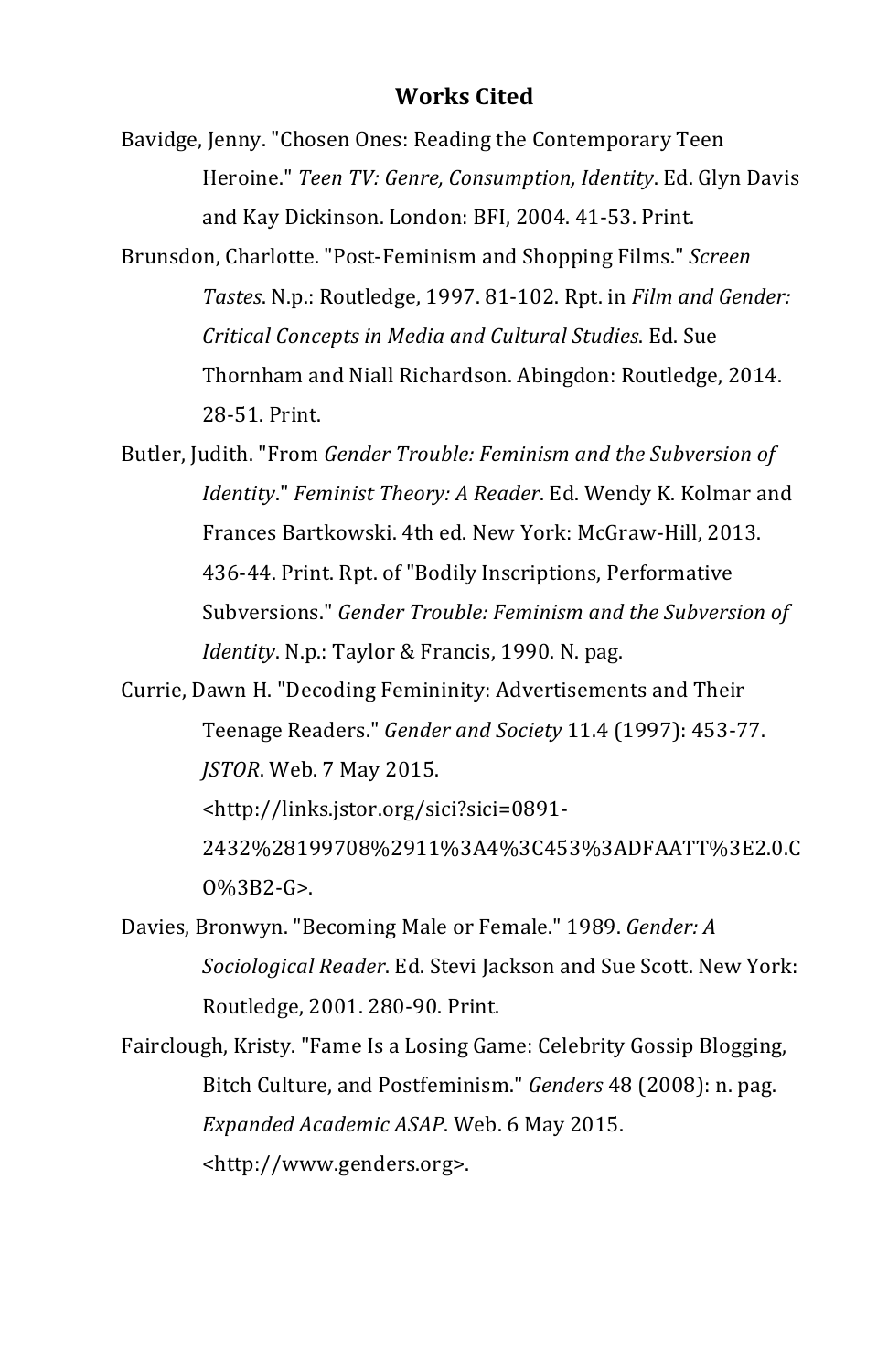Harris, Anita. "Everything a Teenage Girl Should Know: Adolescence and the Production of Femininity." *Women's Studies Journal* 15.2 (1999): 111-24. Print.

*High School Musical.* Dir. Kenny Ortega. Disney Channel, 2006. Film. *I* Get Crazy. Perf. Nicki Minaj. Young Money, 2009. *YouTube*. Web. 7 May 2015. <https://www.youtube.com/watch?v=jkiswsUvUQ4>.

Joreen. "The BITCH Manifesto." Notes from the Second Year. Ed. Shulamith Firestone and Anne Koedt. New York: Radical Feminism, 1970. *JoFreeman.com*. Web. 6 May 2015. <http://www.jofreeman.com/joreen/bitch.htm>.

Karlyn, Kathleen Rowe. *Unruly Girls, Unrepentant Mothers: Redefining Feminism on Screen.* Austin: U of Texas P, 2011. Digital file.

Kearney, Mary Celeste. "Girlfriends and Girl Power: Female Adolescence in Contemporary U.S. Cinema." Sugar, Spice, and *Everything Nice: The Cinemas of Girlhood.* Ed. Frances K. Gateward and Murray Pomerance. Detroit: Wayne State UP, 2002. 125-42. Print. Contemporary Film and Television Series.

- Kelly, Deirdre M. and Shauna Pomerantz. "Mean, Wild, and Alienated: Girls and the State of Feminism in Popular Culture." Girlhood Studies 2.1 (2009): 1-19.
- Lehmann, Courtney. "Crouching Tiger, Hidden Agenda: How Shakespeare and the Renaissance Are Taking the Rage out of Feminism." *Shakespeare Quarterly* 53.2 (2002): 260-79. *JSTOR*. Web. 7 May 2015.

<http://www.jstor.org/stable/pdf/3844077>.

Lola day. "Bad Bitch Mentality." *Urban Dictionary*. Urban Dictionary, 14 Feb. 2011. Web. 7 May 2015.

<http://www.urbandictionary.com/>.

McRobbie, Angela. The Aftermath of Feminism: Gender, Culture and Social Change. Los Angeles: SAGE, 2009. Print.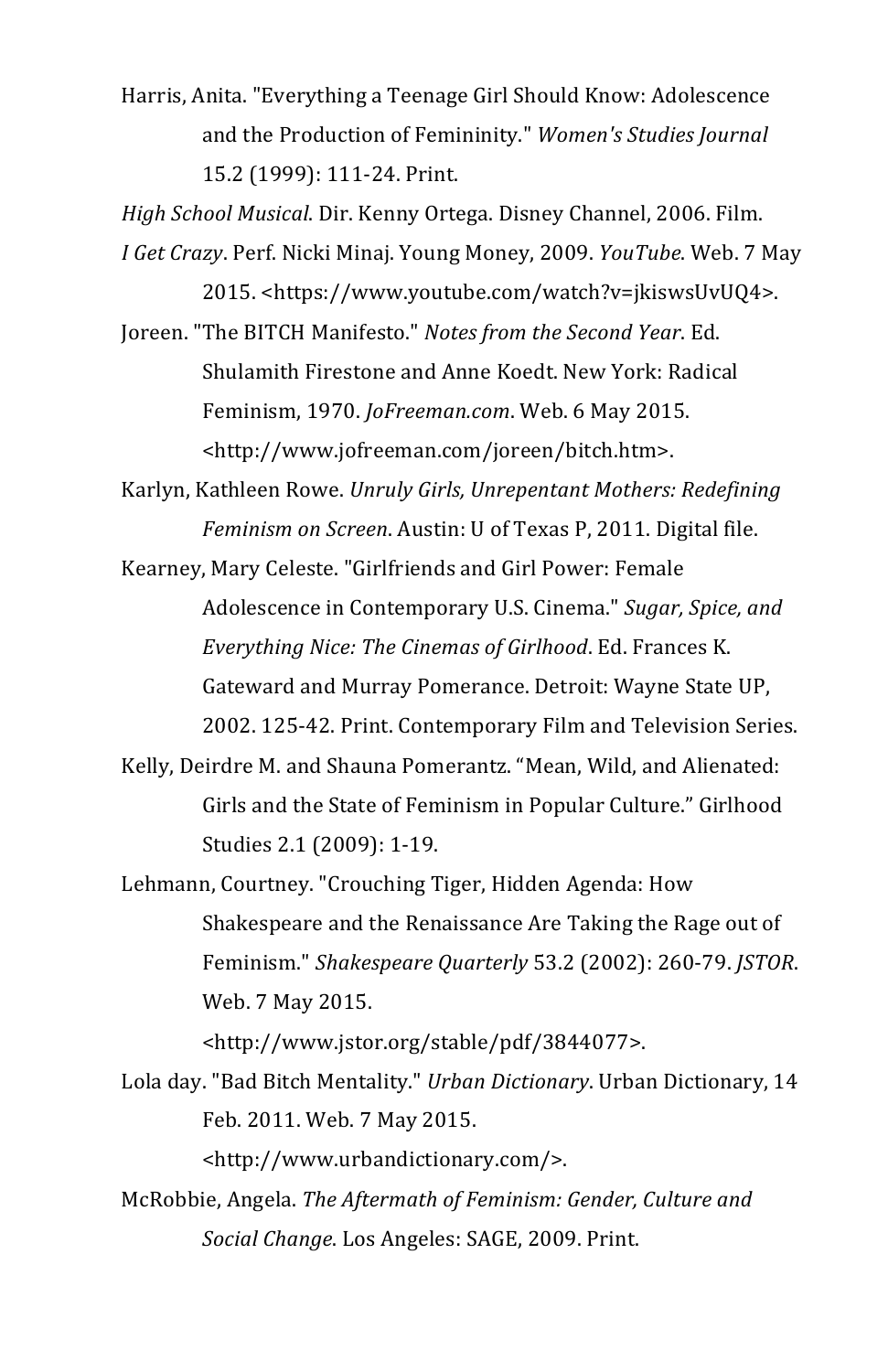- *Mean Girls*. Screenplay by Tina Fey. Dir. Mark Waters. Prod. Jennifer Guinier, Jill Messick, Lorne Michaels and Louise Rosner. Paramount Pictures, 2004. DVD.
- Miller, Claire Cain. "Is the Professor Bossy or Brilliant? Much Depends on Gender." The Upshot. New York Times, 6 Feb. 2015. Web. 7 May 2015.

<http://www.nytimes.com/2015/02/07/upshot/is-theprofessor-bossy-or-brilliant-much-depends-ongender.html?\_r=0&abt=0002&abg=0>.

- Mulvey, Laura. "Visual Pleasure and Narrative Cinema." *Screen* 16.3 (1975): 6-18. Rpt. in *Feminist Theory: A Reader*. Ed. Wendy K. Kolmar and Frances Bartkowski. 4th ed. New York: McGraw-Hill, 2013. 253-59. Print.
- Resnick, David. "Life in an Unjust Community: A Hollywood View of High School Moral Life." Journal of Modern Education 37.1: 99-113.
- Riviere, Joan. "Womanliness as a Masquerade." Female Sexuality: *Contemporary Engagements*. Ed. Donna Bassin. Northvale: Jason Aronson, 1999. 127-37. *Google Books*. Web. 6 May 2015. <https://books.google.com/books?id=neiKjDtbIggC&dq>.
- Tally, Peggy. "Re-imagining Girlhood: Hollywood and the Tween Girl Film Market." *Seven Going on Seventeen: Tween Studies in the Culture of Girlhood.* Ed. Claudia Mitchell and Jacqueline Reid-Walsh. New York: Peter Lang, 2005. 311-29. Print.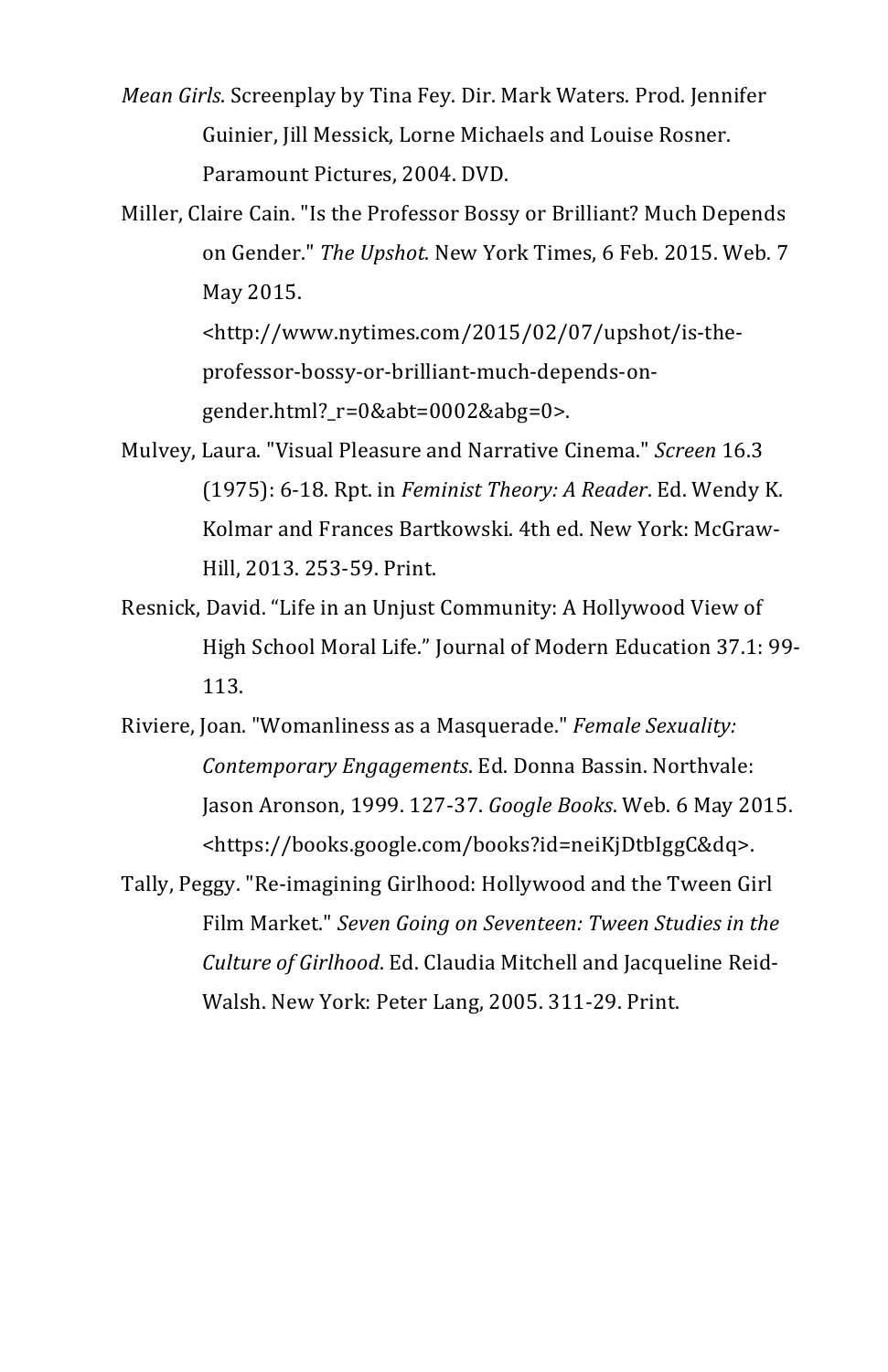# Father As Mother: How Masculinity Relates to Parental Role-

## **Reversal**

Geralyn Smith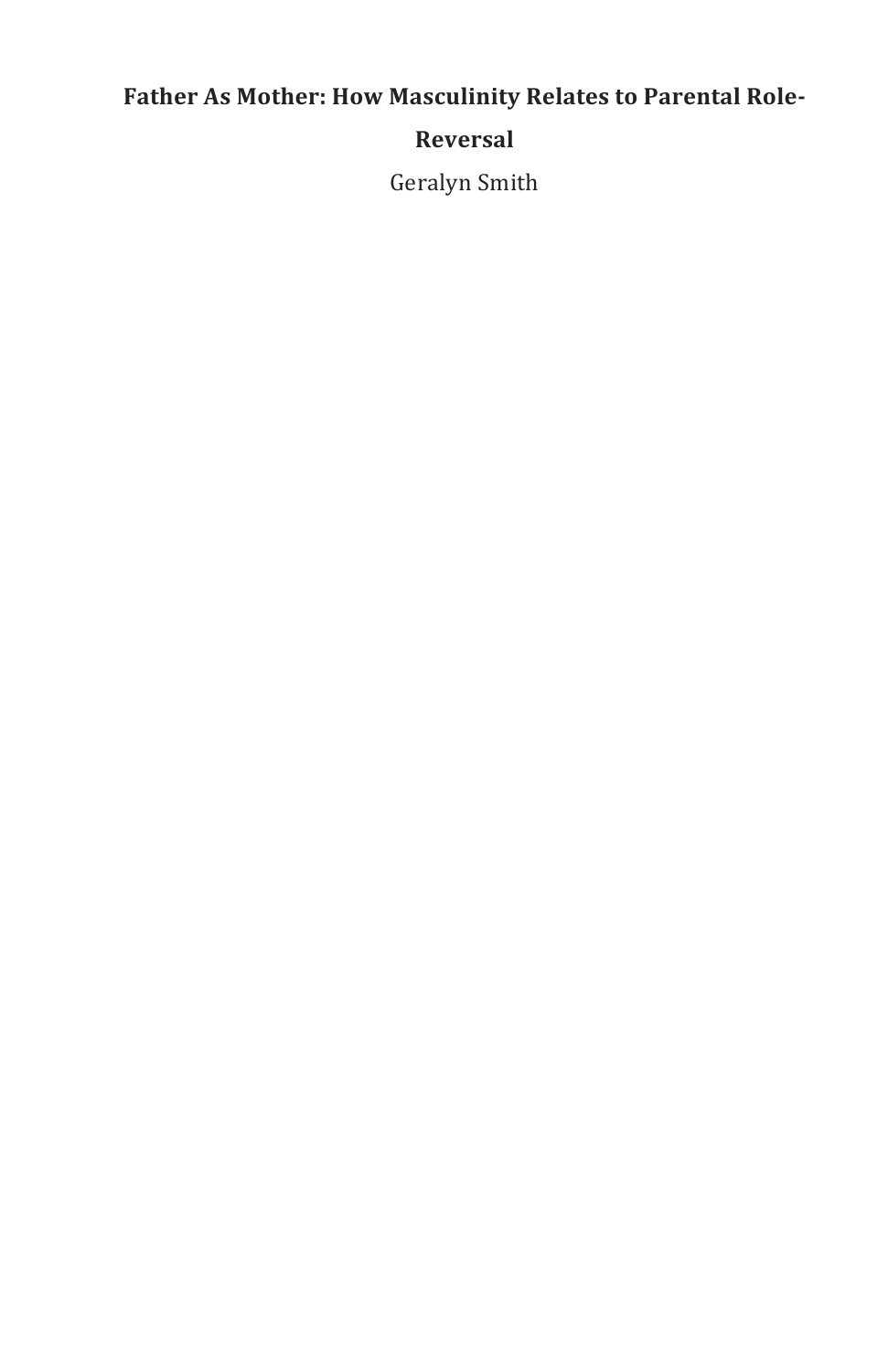Geralyn Smith '18 is a New Orleans native studying Film, Television, and Theatre with a concentration in Television. She is also pursuing a minor in Journalism and a supplementary major in Spanish. Geralyn's favorite on-campus activities include singing with Voices of Faith Gospel Choir, engaging in meaningful political discourse at BridgeND, and figuring out some way to work Harry Potter into every conversation.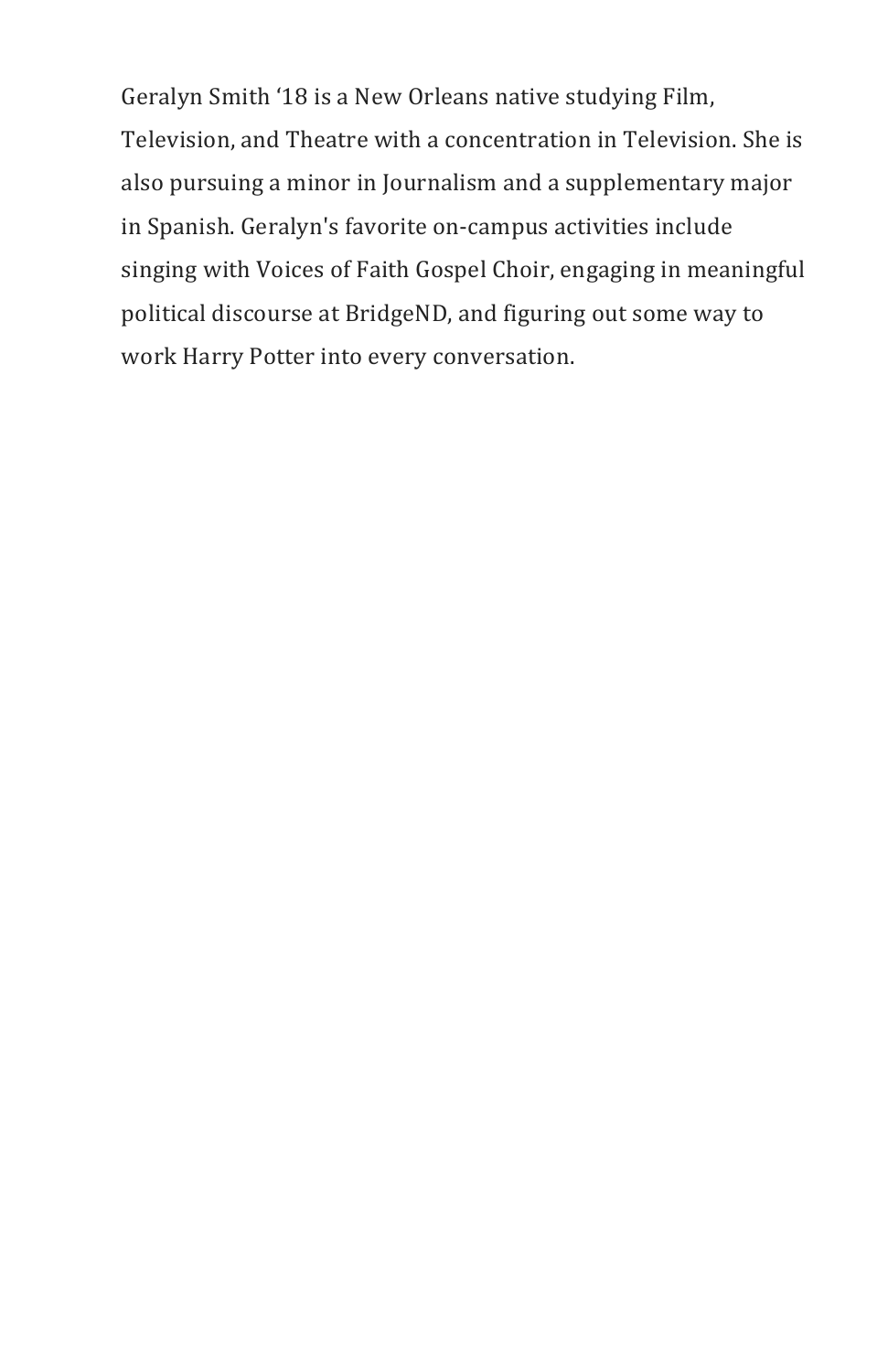The role of the father in a household has historically been a topic of interest in the United States. Many researchers have looked exhaustively into the effects of failed versions of fatherhood such as absenteeism, abusiveness, detachedness, etc. on the family unit as a whole and the children more specifically. Issues like these endanger the institution of the family. Idealized representations of masculinity and fatherhood were used as tools to combat the deterioration of this central institution. The idealized representations of masculinity most closely matched the domesticated breadwinner model of the fifties. This model provided structure to the family's dynamic by demonstrating what the clearly masculine, and therefore fatherly, roles were in the household. By consequence, the clearly feminine, and therefore motherly, roles manifested themselves as those separate from the masculine functions. The idea here is that these two gendered roles working in tandem with the father as the head should result in an idealized family unit. However, when one or more of these gendered roles fails, the opposite roles are often assumed as an emergency effort to protect the family unit. This type of role-reversal has been portrayed in Hollywood with many films having the father figure assume a maternal role. Three such films are *Mrs. Doubtfire* (Columbus 1993), *Daddy Day Care* (Carr 2003), and *The Pursuit of Happyness* (Muccino 2006) which each portray fathers taking on maternal roles due to situational demands. Each father in the three films undergoes a crisis of masculinity when he fails to meet the domesticated breadwinner model, but he is able to restructure his masculinity in the context of a typically motherly role despite perceived biological and sociocultural hindrances. 

**Mrs. Doubtfire** is a story about an actor named Daniel Hillard (Robin Williams) who loves to entertain children. Unfortunately, he loses his job, his wife divorces him, and a judge deems him unfit as a father. Daniel is then relegated to one day a week with his children.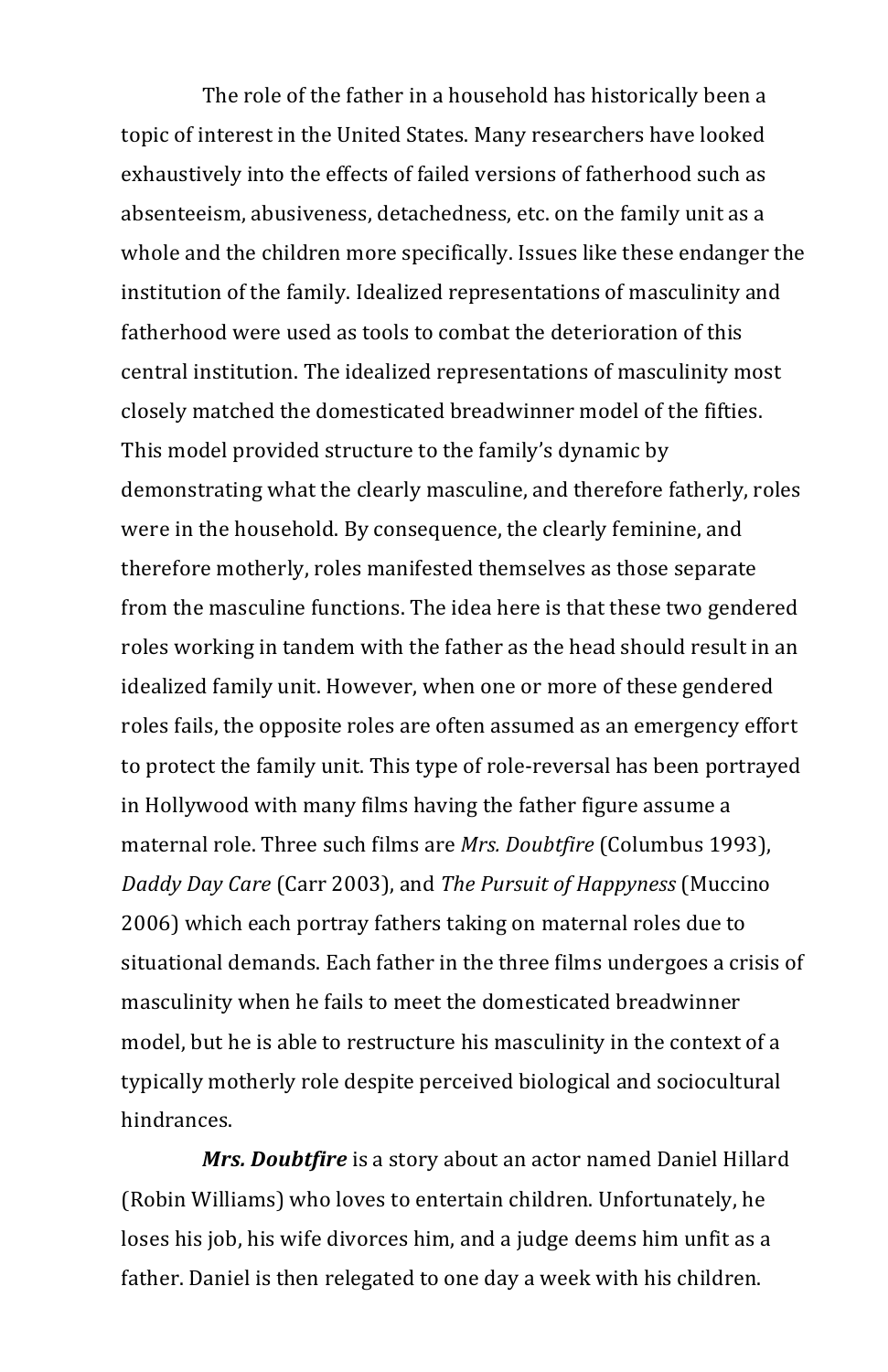Daniel, driven by a need to be near his children, disguises himself as an elderly female housekeeper and gets hired by his ex-wife, Miranda Hillard (Sally Field), to care for his former home and children as she is too busy to do so. Daniel learns to thrive in his new role and, as a result, the children and ex-wife feel as though their lives have improved. In the end when he is unmasked, Daniel maintains his stronger connection with his children while accepting his place outside of the household.

The film's genre is a subtle indication of the attitude that many people share towards the subject matter. It works as a comedy because the idea of Robin Williams in drag with the persona of an elderly Scottish woman is just so overtly laughable. However, there is something less overt but still read as laughable lurking beneath the surface. It is the notion that a man can successfully assume the role of a mother figure and actually change things for the better. He is allowed to be a good stand-in mother but the notion of Daniel actually being better than Miranda as a mother is part of the situational humor.

His approach to motherhood is also meant to imply some complete ineptitude on his part at the very beginning. Mrs. Doubtfire's initial personality is the complete opposite of Daniel's because he assumes that a good mother is just the polar opposite of his own fathering style. Where Daniel is understanding, Mrs. Doubtfire is unyielding. Where Daniel is reckless, Mrs. Doubtfire is level-headed. Where Daniel values fun and lawlessness, Mrs. Doubtfire values order and strictness. He eventually learns that the best thing for his children is a conglomeration of his two personalities which is when the family begins to thrive.

The interesting thing though is that Daniel is not combining two different yet individually functional forms of parenting. Mrs. Doubtfire's strict parenting is unpleasant but it gets the job done. His own style failed to serve the function of parenting the children which is part of the reason that his wife divorces him. In their book,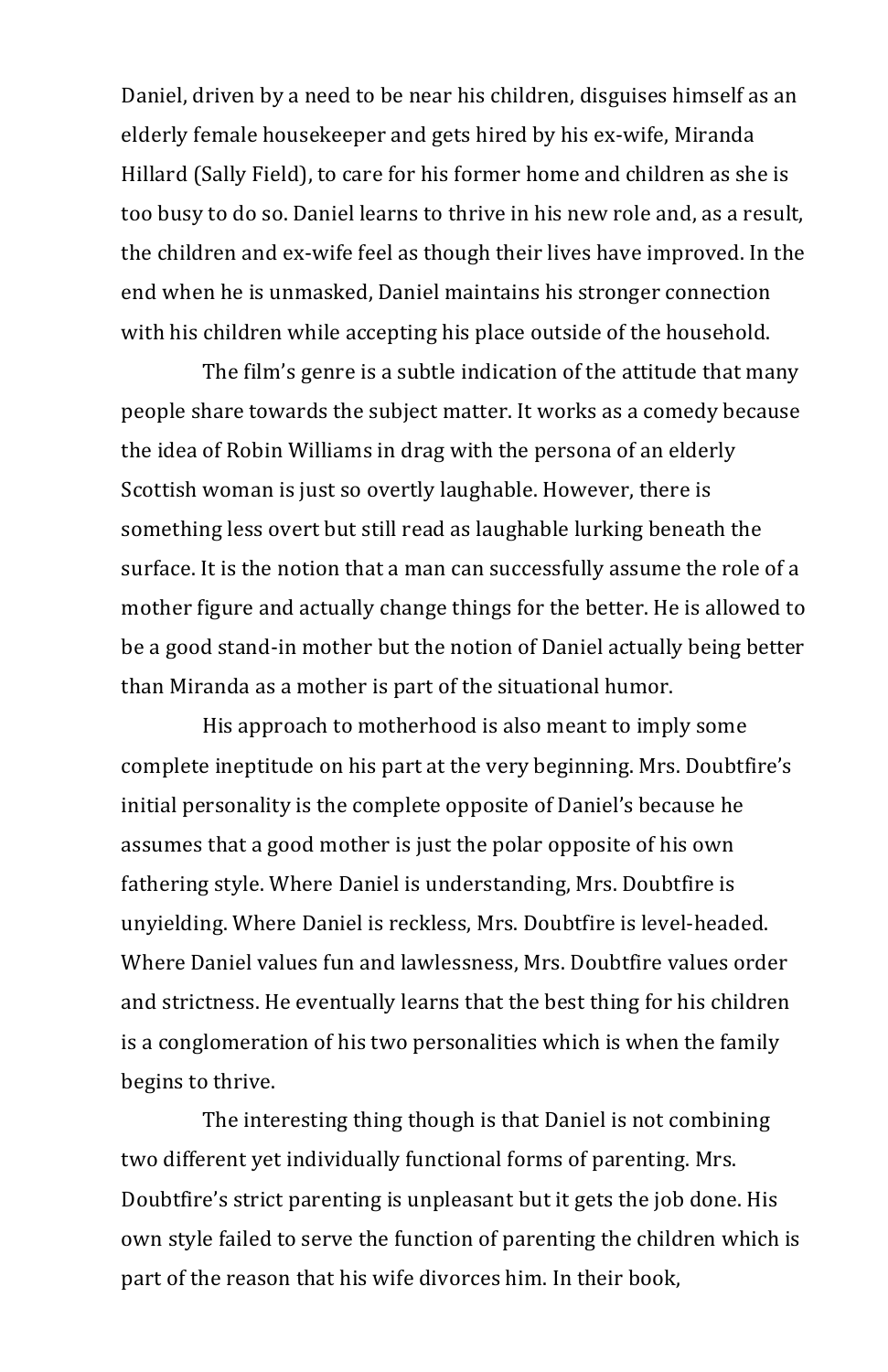*Contemporary Hollywood Masculinities: Gender, Genre, and Politics*, Susanne Kord and Elisabeth Krimmer describe this by saying "Daniel is hardly, as he has often been read, an ideal mix of father and mother; on the contrary, he is an amalgamation of mother and child." (Kord 40). His ultimate functional parenting style could appropriately be considered more of a watered down version of Mrs. Doubtfire than it is a cranked up version of himself. This suggests a sort of inability of a fatherly style of parenting to hold its own against a motherly style. That in turn implies a parental battle of the sexes where mother comes out on top. This implication does not correctly reflect reality because both women and men can fail equally at parenting just as they can succeed equally. 

Another interesting component of this is Miranda Hillard's failure as a mother which necessitates Daniel's taking on the Mrs. Doubtfire persona. There's this idea that if Miranda were able to successfully manage her home and career then there would be no need for Mrs. Doubtfire to come in and lend a hand. To take it a step further, if Miranda could have performed these two functions successfully while she was still married then one could argue that she would not have felt such strong dissatisfaction for her husband's performance and the family unit would remain intact. The issue though is not her failure to balance work and home life. Her success in her career is inconsequential to the film outside of the money that her job provides. Had she failed at being a successful career woman but succeeded at being a mother then the film's conflict would not exist. The converse though, as the film suggests, is not true.

In the end, Daniel regains his breadwinner title by getting a new job and his masculinity is then reconstructed. His new job allows him to let go of Mrs. Doubtfire because he no longer needs the paycheck and his wife allows him to see his children more often. The family model is not put back together though so Daniel's masculinity is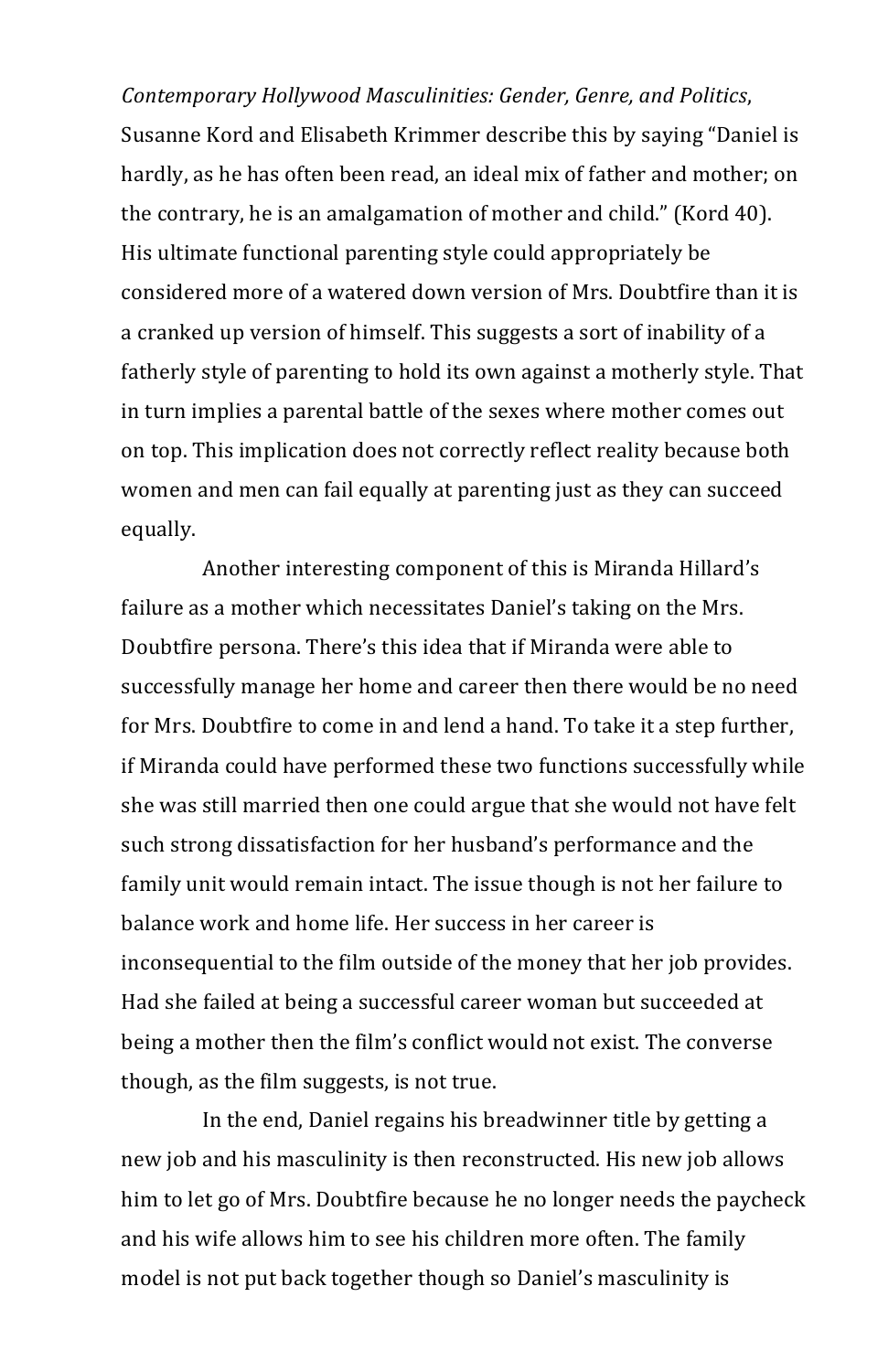redefined through his ability to accept the new normal. He simply learns how to be a good father to his children outside of the home. Kord and Krimmer argue that Daniel's masculinity is not redefined and he actually does not regain it. "...Daniel's acceptance of his subordinate role as babysitter, (and) his willingness to settle for less than fullfledged fatherhood, underlines his lack of masculine resolve." (Kord 41).

The depiction of parental role reversal in Mrs. Doubtfire is not isolated. In fact, a theme like this is common in comedic films. The danger in this depiction is the attitude that the film has toward Daniel. His masculinity is undermined in the film and he is in many ways punished for the role that he must play in his children's lives. Though this attitude is the result of certain social norms, it serves the function of perpetuating these norms by ridiculing those who stray from the status quo.

*Daddy Day Care* is a movie about two fathers, Charlie Hinton (Eddie Murphy) and his sidekick Phil (Jeff Garlin), who lose their jobs in product development and become stay-at-home fathers. Charlie and Phil's wives must take on the breadwinning responsibility while the young children stay at home with their fathers. They decide to open their own day care after they lose faith in getting jobs comparable to their former positions. After working past some initial hang-ups, the two men learn to operate the daycare like professionals and grow closer to their own children. They get the opportunity to go back to their jobs and lives as breadwinners but ultimately decide to remain in their positions at the daycare.

Just as in *Mrs. Doubtfire*, the element of the genre is a subtle indication of the attitude towards *Daddy Day Care's* subject matter. Eddie Murphy is a comedian and it is a family friendly film with dozens of sight gags and jokes, so of course it is a comedy. However, another aspect of the comedic element is the situational irony of it all. Just the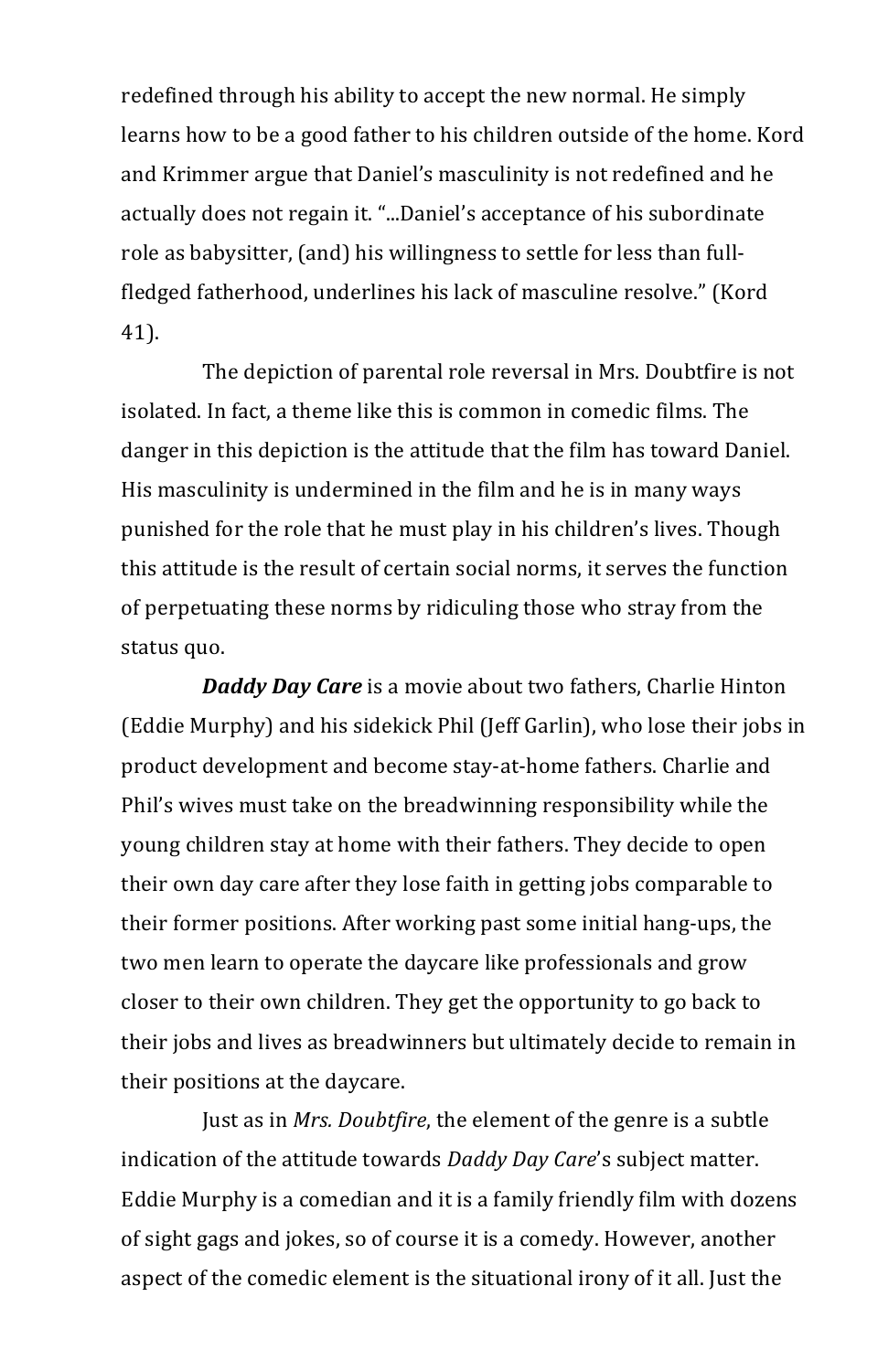thought of two fathers running a daycare produces slight chuckles. A reversed film entitled *Mommy Day Care* would most likely not produce the same effect because there just is nothing that hilarious about mothers running a daycare. The film's entire premise relies on the unfair assumption that fathers taking care of children full-time would be a funny sight to behold.

The movie wastes no time delivering on this implied promise of bumbling fathers screwing up child care. Charlie's parental aptitude follows a certain model of progression that is evident in many other films with a similar plotline. He begins his journey by being completely clueless. The children drive him crazy and destroy everything in their path. It is as though he suddenly realizes that parenting is actually much harder than his wife made it look. The next step of his journey is to find parental inspiration when he is at his lowest point. That inspiration then leads him to change his style of parenting. In this case, the inspiration comes from a mother of one of the children who has faith in his abilities as a caregiver. Finally, after much struggling, he adapts a style of parenting that yields the best results. This is not an unfair representation of parenthood because for many parents in the real world it works that way. However, this model of progression is almost always associated with men in Hollywood cinema and is hardly ever associated with women.

The mother's role in the film points to the idealized version of the family that is present in many Hollywood films and throughout the culture of the United States. It is the notion that when one parent is successful as breadwinner, it is perfectly acceptable for the other parent to perform a more stay-at home role. When Charlie is fired it makes perfect sense that his wife Kim (Regina King) needed to get a job to provide for the family. However, the fact that she does not have a job before Charlie is fired and the fact that they are a seemingly happy family at that point hints to the notion that this style of family is ideal.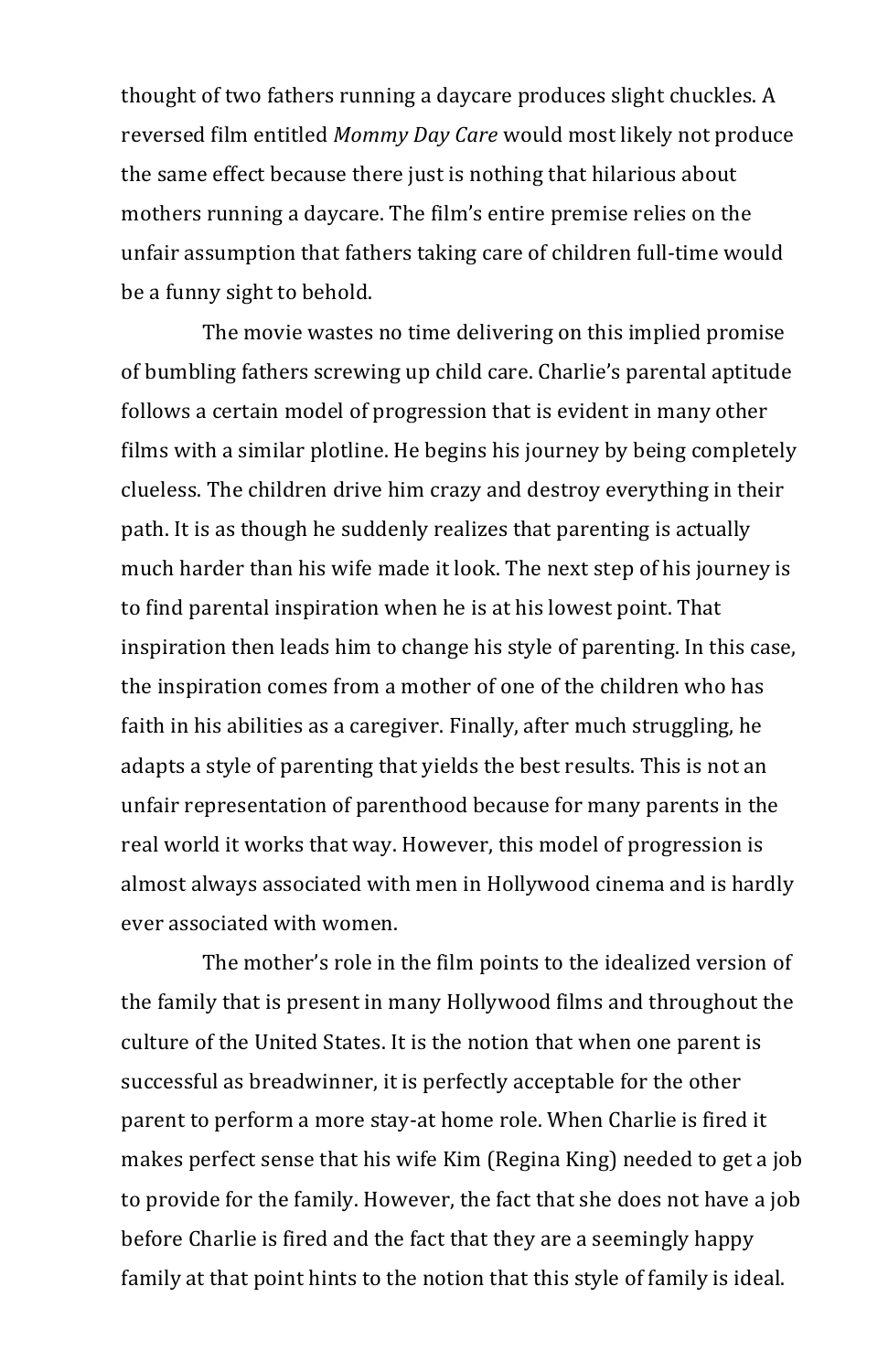In both the pre-firing and post-firing versions of the Hinton family there is one parent who assumes the role of principal breadwinner. Charlie's day care service was more for him to have something to fill his days with than it was about providing for the household. The movie even emphasizes the power dynamic between the breadwinner and the other parent with gags like Kim forcing Charlie to drive the mini-van while she drives the Benz or Kim's wardrobe becoming more chic while Charlie's becomes more drab. In the ultimate jab at working mothers, the son has a nightmare and instead of calling for his mother as he normally does, he calls for his father. This causes Kim great distress but when the roles were reversed Charlie had no qualms with their son calling out for his mother. The role reversal is very emasculating for Charlie which he does not overcome until he realizes that his son's approval is the only status symbol that he truly desires.

In the end Charlie has the opportunity to take back his original role as sole breadwinner but he chooses to maintain his role as caregiver. However, the film's conclusion does allow Charlie to have some delusions of satisfying the breadwinner role of fatherhood because his daycare service becomes wildly popular. Charlie no longer deals with the crisis of failing as provider because his values change. Instead of seeking to align with the societal norm, he seeks the appreciation and approval of his own son.

Both *Daddy Day Care* and *Mrs. Doubtfire* suggest something about the type of man that assumes a maternal role through the actors that play them. Eddie Murphy plays a similar role in the film *Dr. Dolittle* (Thomas 1998) and in the film *Imagine That* (Kirkpatrick 2009). There is this association with him and failure as a father coupled with redemption through fatherhood. Robin Williams also has this association with him being the child-like father figure who must find redemption as a man through that role. This is evident in his films *Jumanji* (Johnston 1995) and *Hook* (Spielberg 1991). Their association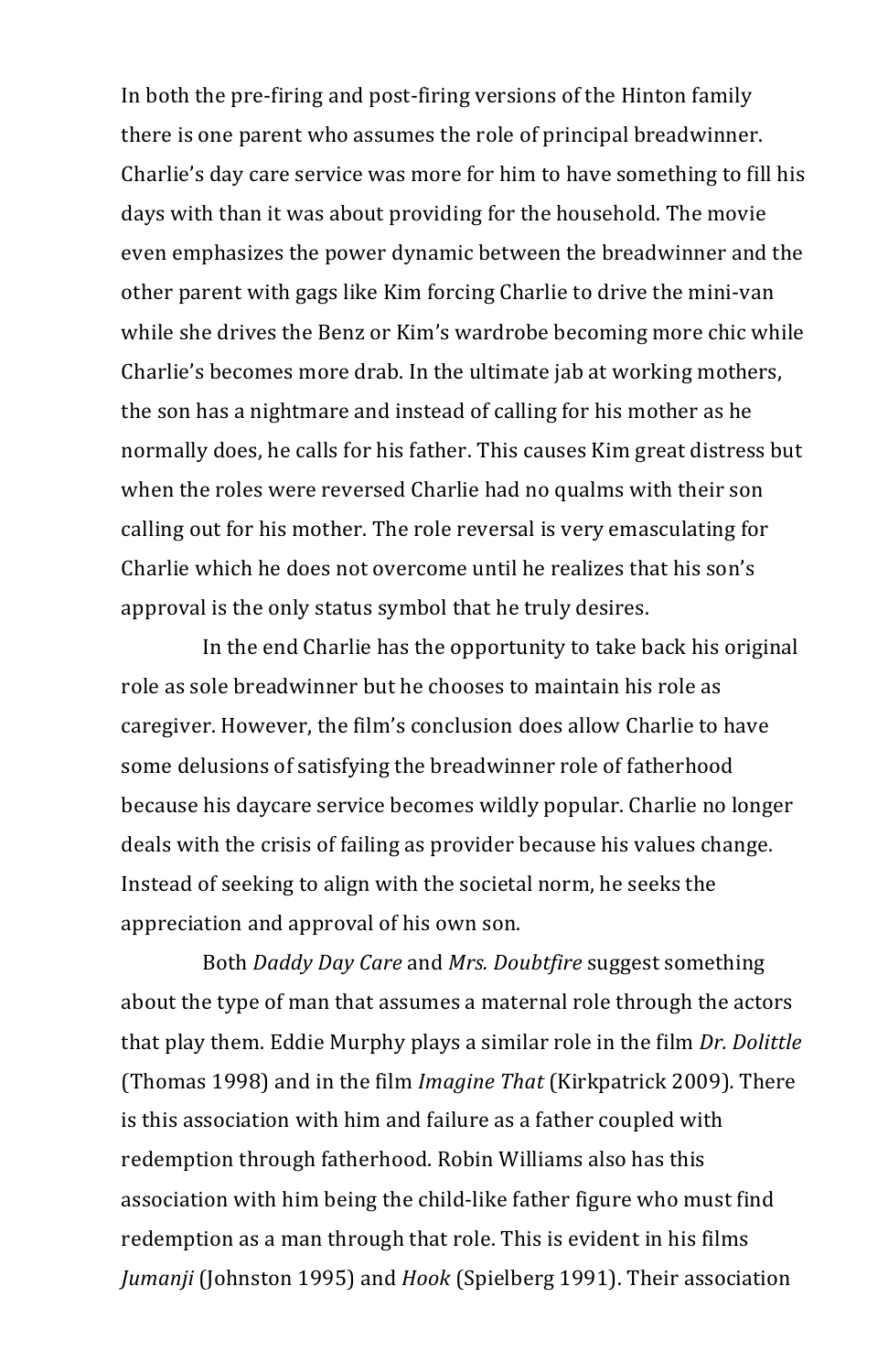with these similar roles could simply be a result of their stardom. After all, many comedians play roles in films that are most consistent with their usual on-screen personas. On the other hand, maybe it is their physical type and not their stardom that makes them so believable in these roles. Neither man is out of shape but they definitely do not have the physique that is most associated with virile and extremely masculine men. They are handsome though not particularly stunning. They are not overly masculine which makes it easier to accept their stepping down into a feminine role.

**The Pursuit of Happyness** is the story of a very intelligent father named Chris Gardner (Will Smith) who invests in a machine that is better at serving the function of an x-ray but is also more expensive. He has trouble selling the machines and they become a financial burden on his family leading them to absolute poverty. His wife Linda (Thandie Newton) then leaves him with their child and the pair become homeless. Gardner's commitment to his son's well-being drives him to obtain and succeed in an internship at a brokerage fund until he achieves great wealth.

This film is different from the previous two because here there is nothing wrong with Chris' approach to parenting as a father figure. He even acknowledges his efforts to be a good father when he expresses his desire to not be like his own absentee father. He does not have that same obliviousness to the true challenge of parenting that Charlie has in *Daddy Day Care* or that Daniel has in *Mrs. Doubtfire*. Chris does however fail as breadwinner just as the other men do. His risky financial endeavors destroyed his ability to provide for his family. His failure as breadwinner almost immediately sends his family into disarray which hints at the precarious nature of the ideal family model. His wife decides that her only chance for survival is to leave him and seek refuge with a family member until she can make enough money on her own. One would wonder why she needs to abandon her station in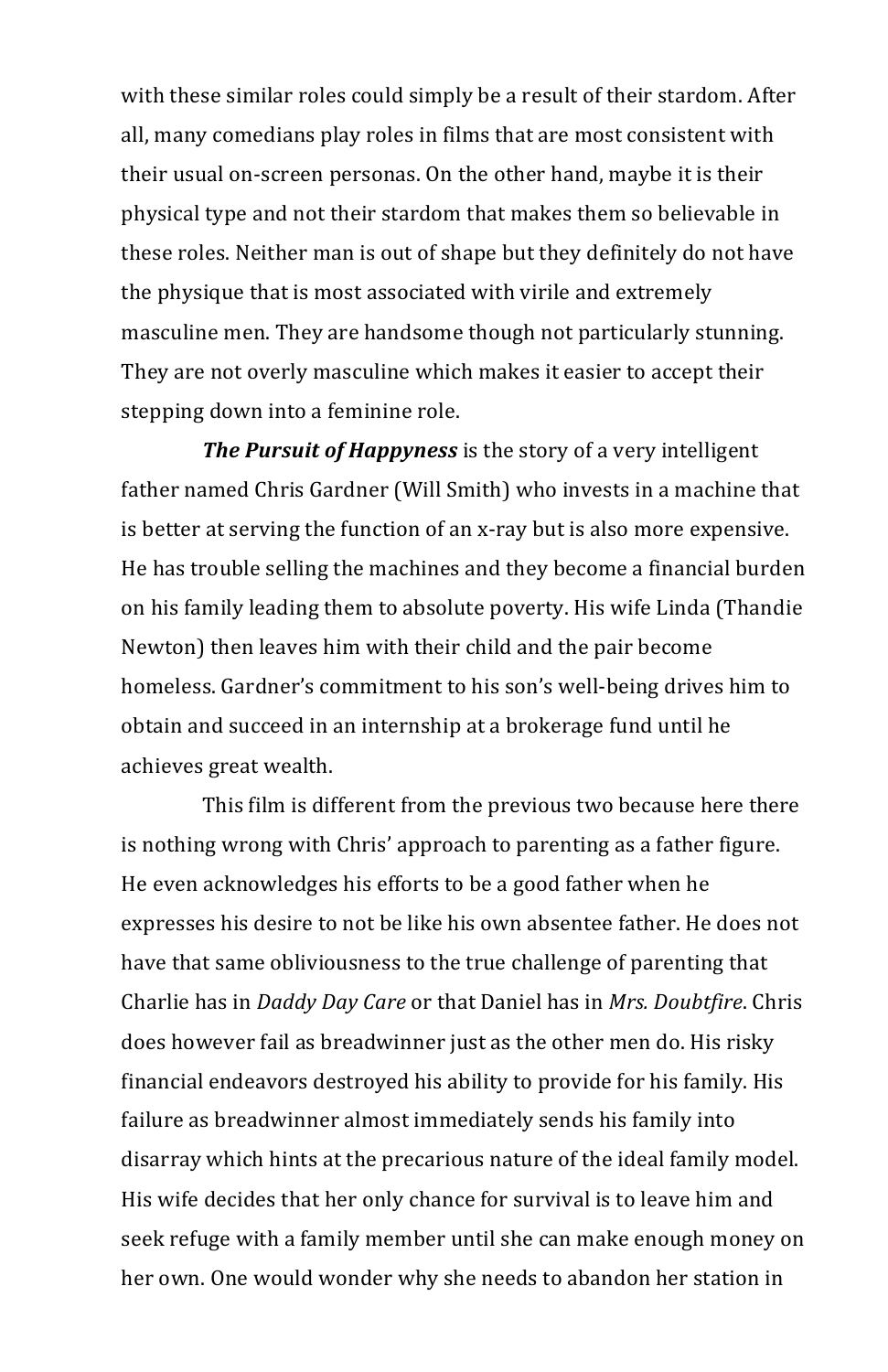the family to try and get enough money. She could easily employ the same money-seeking tactics while staying with her husband. Her only real reason for leaving is the fact that he did not measure up to his obligation as provider.

Linda also leaves their young son which is what requires Chris to assume a more motherly role. This is also where *The Pursuit of Happyness* differs from *Daddy Day Care* and *Mrs. Doubtfire* because the other two men merely switch roles with their wives. Chris must assume both roles making him a more accurate mix of father and mother. Kord and Krimmer acknowledge Chris' exact type of adjustment when they say "Chris compensates for mother's absence by adopting, in part, a more 'feminine' personality." (Kord 43). One very powerful scene in the film is when Chris locks himself in a public restroom with his son so that they may sleep there for the night. In this scene he holds his son in a very nurturing and motherly manner while weaving a fantastical bedtime story in a very maternal fashion. Tears stream down Chris' face as his child sleeps which adds to his feminization since crying is one of the most female coded displays of emotion.

This film is very much an exaltation of the single father success story. It does not make fun of Gardner for having to assume feminine roles. Instead it hails him for his success in a maternal capacity. The reason for this is the fact that, although he assumes the role of mother, he never loses his obligation as breadwinner. The only real challenge to his masculinity in this film is his ability to provide, which he eventually does. Chris is lauded for his ability to overcome impossible odds. However, there is a bit of an issue with this. He should definitely be praised for rising out of poverty and for successfully taking care of his son. The issue is with the 'impossible odds' part of his praise. His journey was brutal, but it is an insult to him personally to describe his odds as impossible. The only reason his success is viewed as above and beyond is biological. Gardner's being male makes it that much more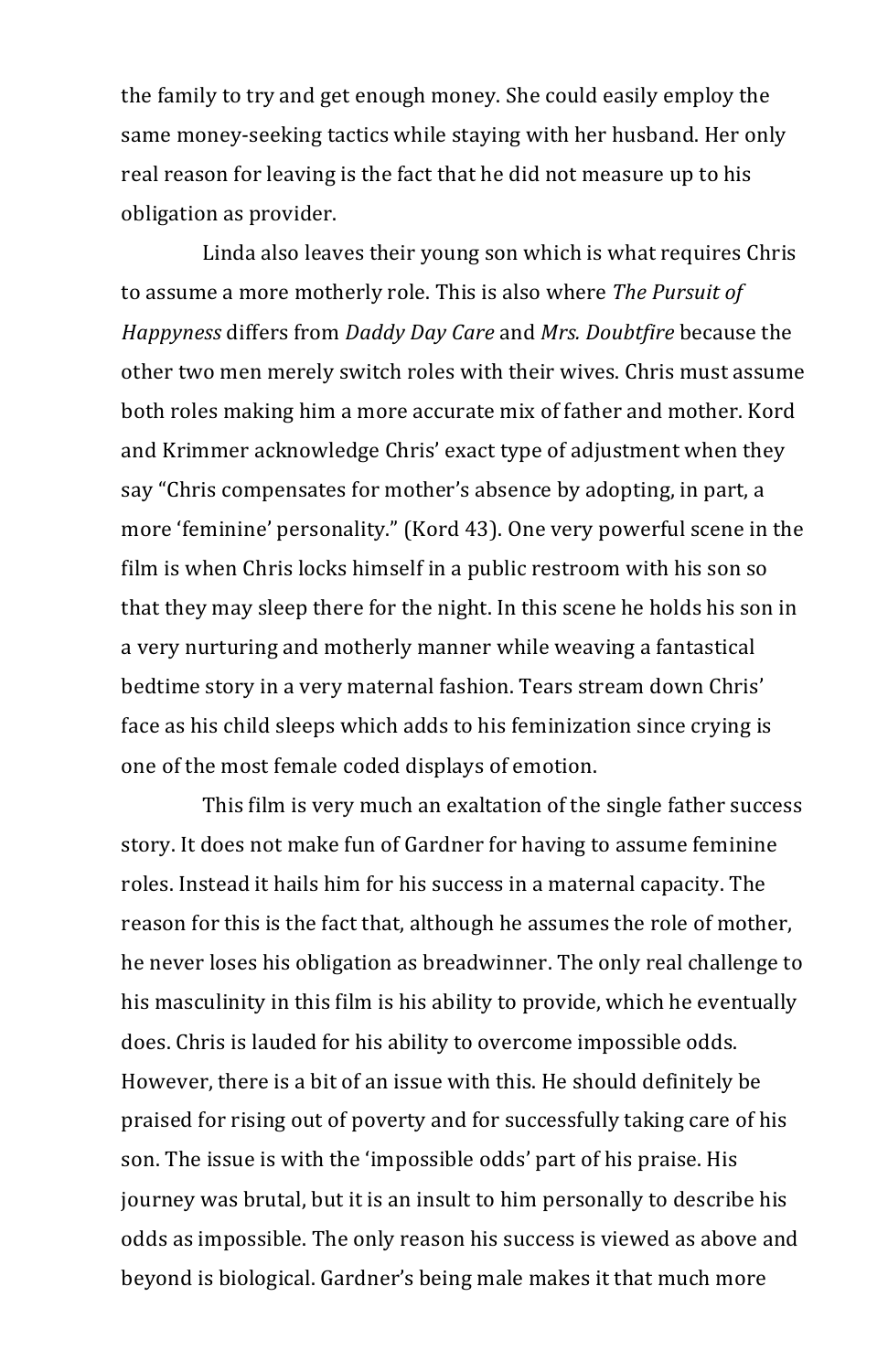phenomenal that he overcame the adversity of single-parenting in poverty. It is this same mentality that allows people to think that phrases like "smart for a woman" or "attractive for a darker-skinned person" or other comments like this are compliments. A woman who did the same thing would undoubtedly be praised, though not as much because she is viewed as having a natural aptitude for the task. Chris then is viewed as having a natural disadvantage which is just not true.

As suggested in the three films, male maternal figures are almost always the result of a failure within the idealized model of the family. However, this does not account for the many men who choose caretaking over breadwinning free from any situational pressure. This goes along with the theme of Men's Liberation and feminism. In her book, *Fathering, Caregiving, and Masculinity*, Caren E Medved describes how the number of stay-at home fathers in the United States is growing. She goes on to say that "Ideas of new nurturant fathers then arrived with the second women's movement along with calls for men to increase participation in the domestic sphere." (Medved 118). This paved the way for more involved styles of fathering to still align with masculine ideals. Many fathers welcomed the stay-at-home role because they had a desire to give their children something that they felt they were lacking which is their father's attention. A study in Medved's book details how men who were willingly in primary caregiving roles for more than two years perceived their own fathers as being inattentive or inadequate. This speaks to the Chris Gardner character's motivation in *The Pursuit of Happyness*.

Cara Elizabeth Colbert also speaks about the idea of the stay at home father in her paper *Mr. Mom: Stay-at-Home Fathers, Parenting,* and Masculinity. Colbert conducts an investigation by interviewing 13 white, middle- to upper-middle class males who self-identify as stay at home fathers. Much like this paper, the study aimed to prove that good parenting knows no gender and that certain gendered roles are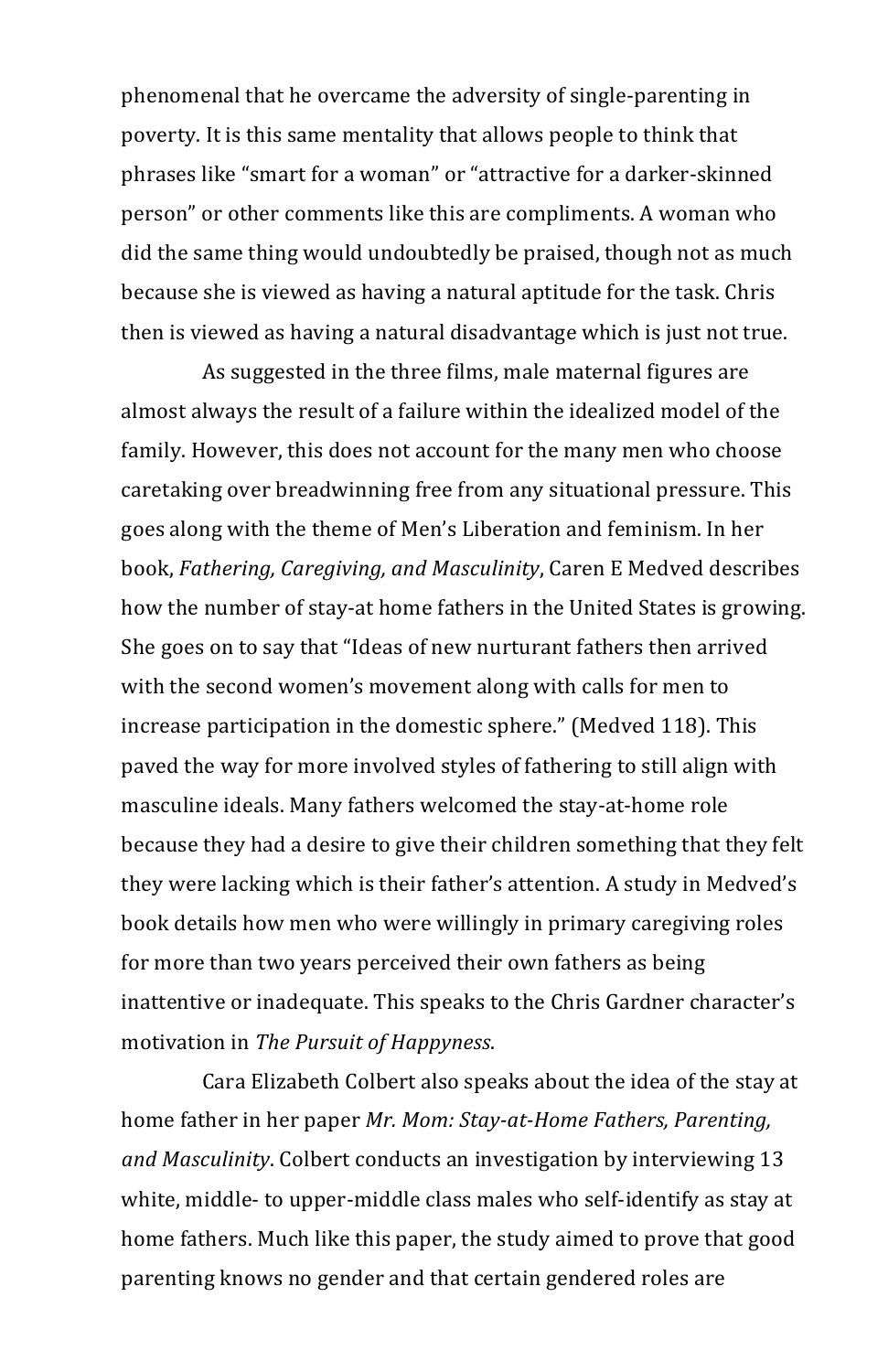constructed through purely social standards. The paper concludes that "Although stay-at-home fathers still find ways to construct masculinity, their stories demonstrate that they are just as capable as women to rise up to the challenges of full-time parenting." (Colbert 1). This is what *Daddy Day Care* hints at though it does not express it with any type of certainty. The point is to assert that fathers have all the faculties that mothers have equipping them with the ability to take care of children.

The role of the father is just as, if not more, instrumental to a family's image as anything else in the United States. This is a result of historical, societal, and cultural factors. The idealization of the domesticated breadwinner model of masculinity plays a role in protecting this image of the family. However, the well-being of the family is not reliant on this model. Men can successfully assume primary caregiving roles without their masculinity being in crisis and, if they do so, the family can still remain intact.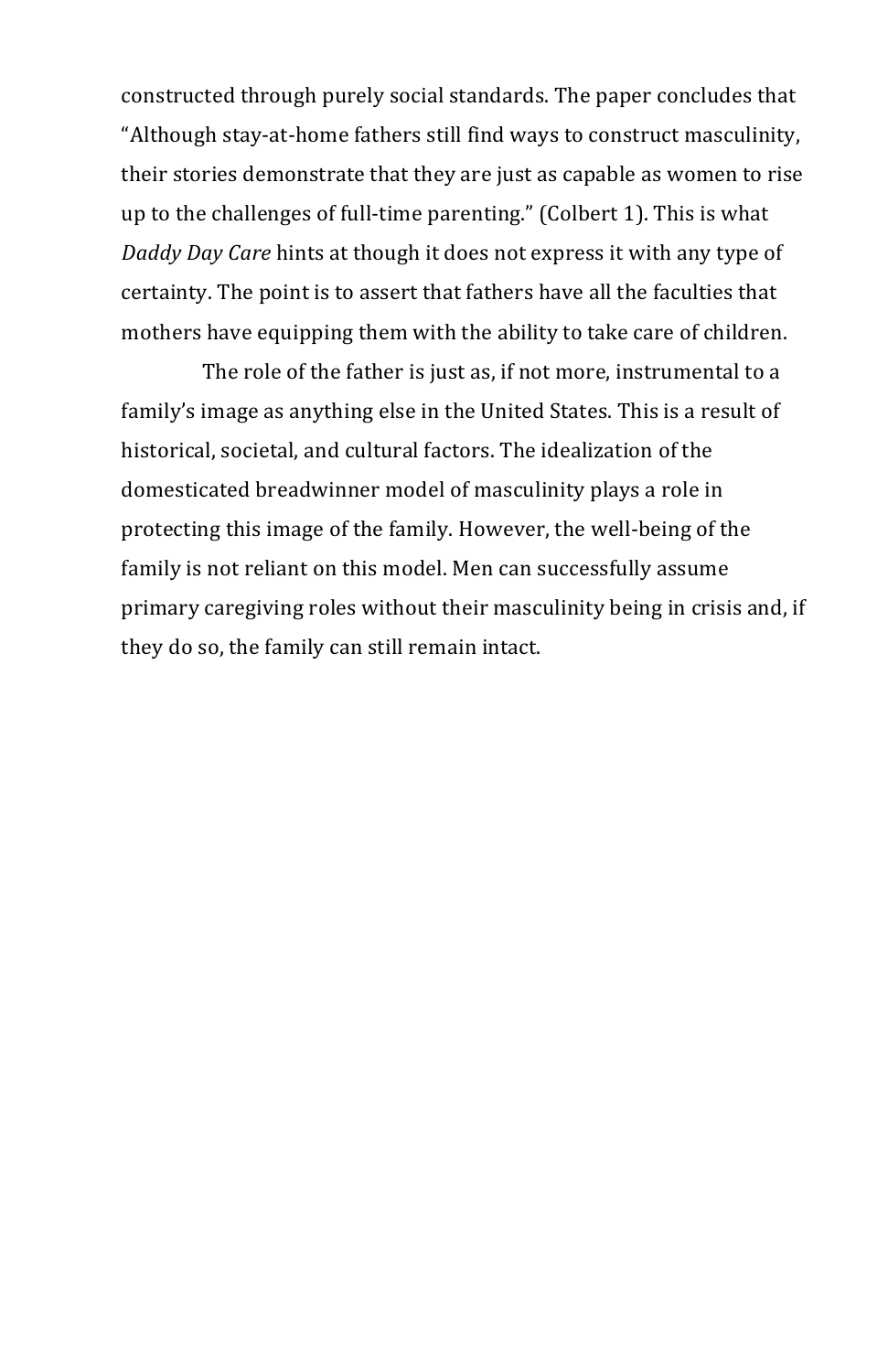## **Works Cited**

- Colbert, Cara Elizabeth. "Mr. Mom: Stay-at-Home Fathers, Parenting, and Masculinity." *EScholarship@BC*. Boston College University Libraries, n.d. Web. 10 Dec. 2015.
- Flanagan, Victoria. *Into the Closet: Cross-dressing and the Gendered Body* in Children's Literature and Film. New York: Routledge, 2008. Print.
- Kord, Susanne, and Elisabeth Krimmer. *Contemporary Hollywood Masculinities: Gender, Genre, and Politics. New York: Palgrave* Macmillan, 2011. Print.
- Medved, Caryn E. "Fathering, Caregiving, and Masculinity: Stay-at-Home Fathers and Family Communication." Widening the *Family Circle: New Research on Family Communication* (2014): 115-32. Web. 10 Dec. 2015.
- Wahlström, Helena. New Fathers?: Contemporary American Stories of *Masculinity, Domesticity, and Kinship*. Newcastle upon Tyne: Cambridge Scholars Pub., 2010. Print.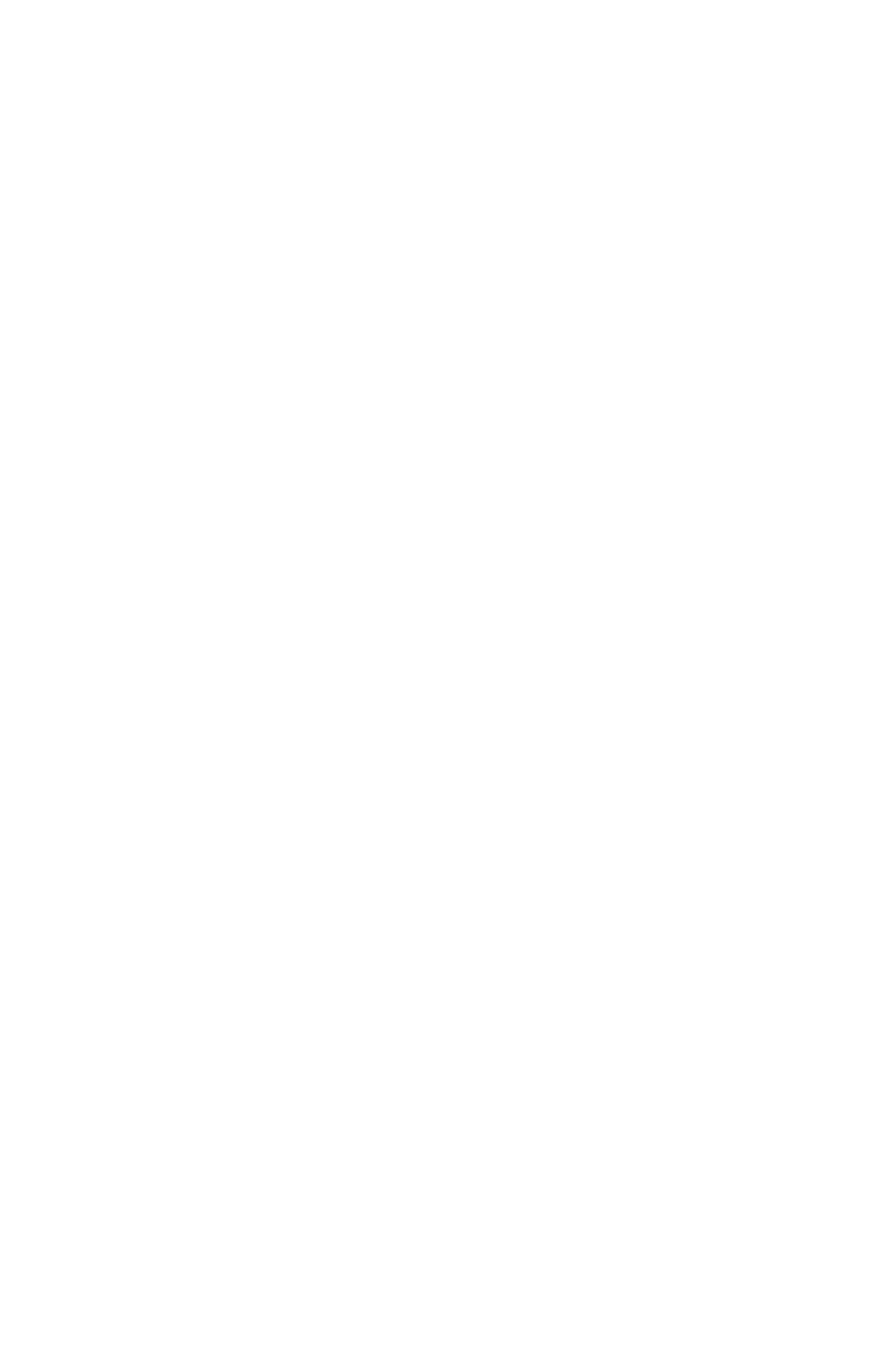# Gender Roles in the Food Markets of Jerusalem

Kristin Brennan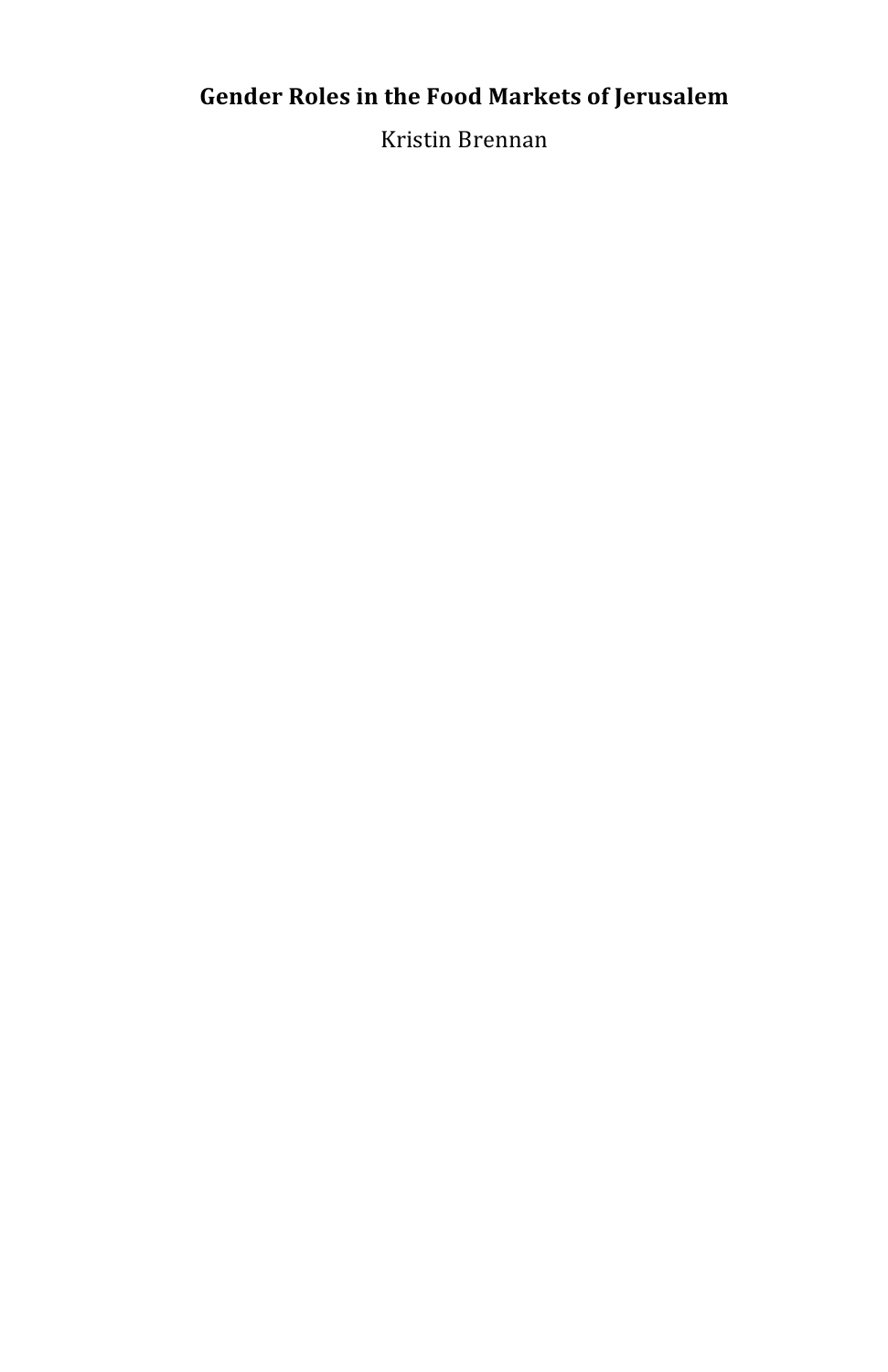Kristin Brennan '16 is a Marketing and Gender Studies double major from Akron, Ohio. Her essay was written after she received the Genevieve D. Willis research grant to spend six weeks in Israel researching gender differences in the local food markets of both Jerusalem and Bethlehem. She is passionate about gender issues, her family, and all things related to food. After graduation, she will begin her career in food working for the Natural Organic Foods division of General Mills.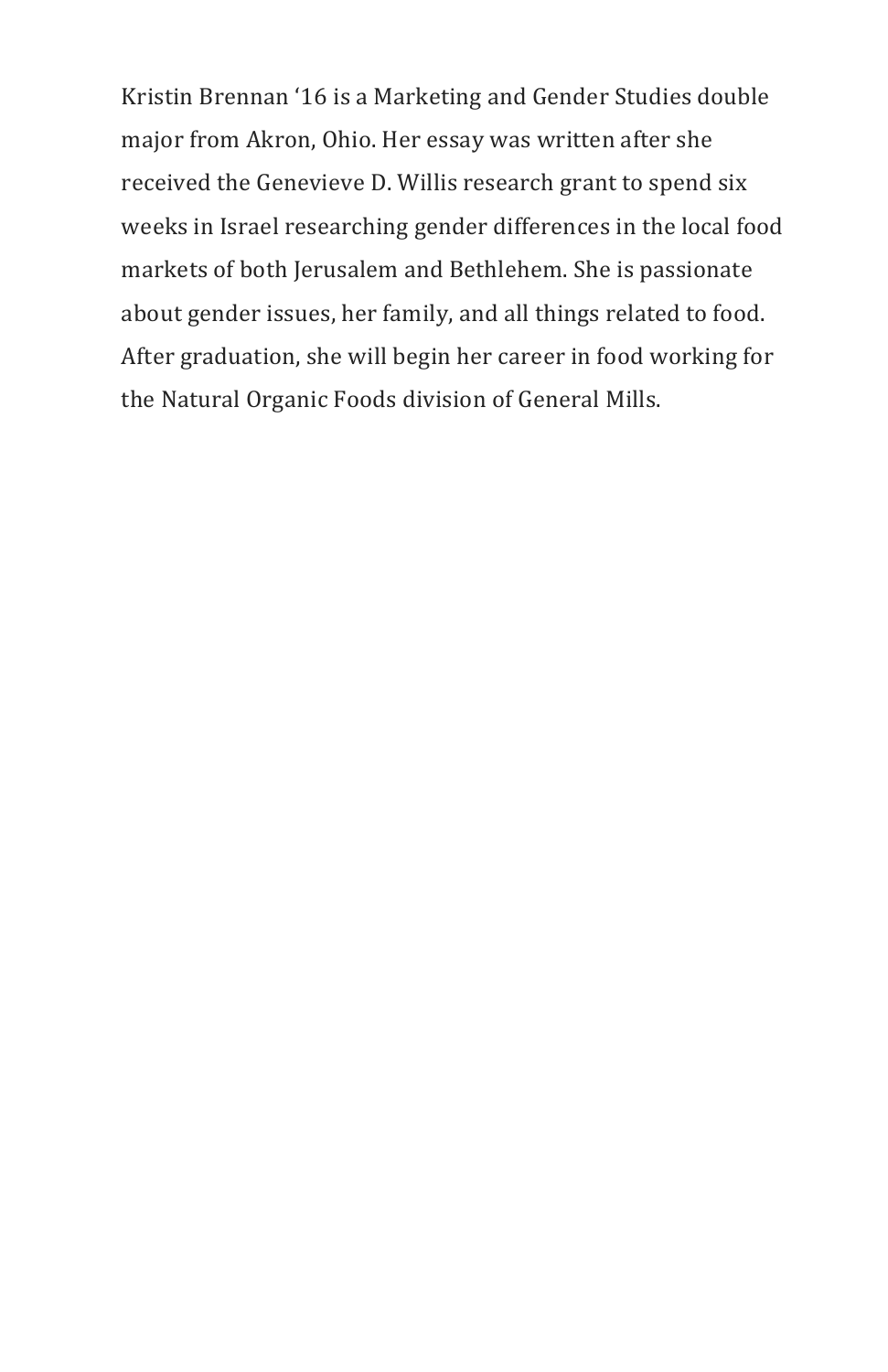#### **Introduction**

A study of the dynamics of Israeli food markets can be indexed into two categories, one that places focus on the gender roles of the markets as a reflection of the gender roles of Israeli culture and another that places focus on the gender roles of the markets as a reflection of Westernization. The food markets of Israel have been an integral aspect of the nation's economy throughout its history. Today, the importance of the ongoing vitality of the food markets still rings true. The city of Jerusalem contains two of the largest open-air food markets in the country: Mehane Yehuda Market in the heart of West Jerusalem and the First Station Market in Jerusalem's German Colony. A close examination of both markets reveals much about gender and its connection to marketing techniques, poverty, and Westernization. Traveling away from Jerusalem, findings from studies at an unnamed food market in the heart of Bethlehem as well as two open-air food markets in New York City contribute to the evaluation of Israeli gender roles and their presence in food markets.

#### **Methods**

In order to thoroughly study gender roles in the food markets of Israel and create an ethnography of the cultural characteristics at play in these markets, several types of qualitative observation techniques were employed over a period of eight weeks.

For five weeks in Jerusalem at Mehane Yehuda Market and the First Station Market, food vendors and their marketing techniques as well as other behaviors were observed under natural, non-controlled observation conditions. All observations were made in a normal setting, and no efforts were made to change any behaviors in this setting. Both participant and nonparticipant observation were utilized. In a participant observation situation, interaction was initiated with food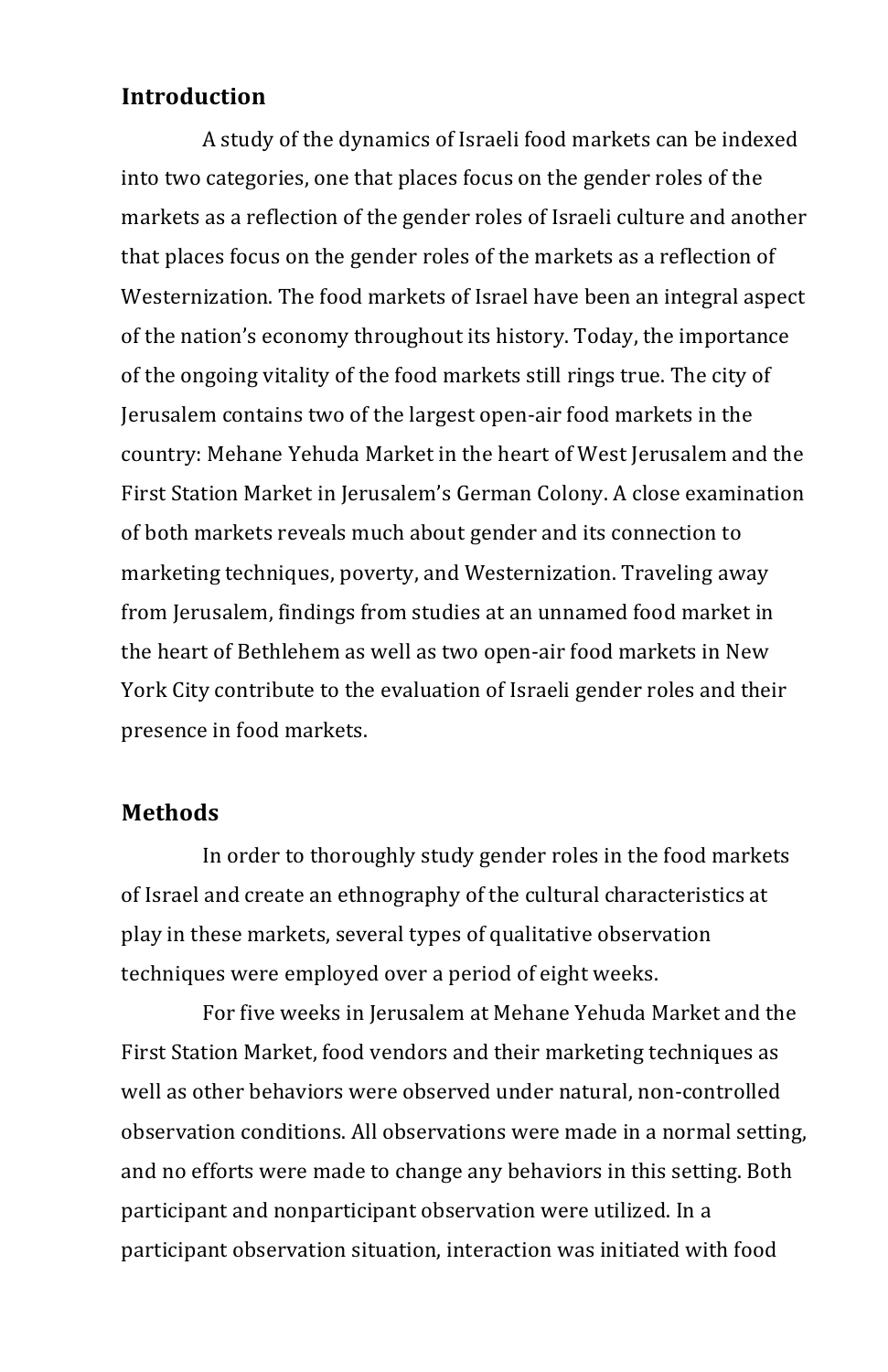vendors. In non-participant observation situations, food vendors were observed from a bit of a distance. Both Mehane Yehuda Market and the First Station Market were visited five different days at five different times for a period of at least two hours. The sample taken from the population of all food vendors in Jerusalem included all vendors at the Mehane Yehuda Market and the First Station Market. At Mehane Yehuda Market, 174 of 174 vendors were observed. Of 174 vendors, 18 vendors were selected to be observed for marketing techniques through a stratified random sampling. This was done by selecting four male and two female vendors from each of the three aisles of the market. At the First Station Market, 16 of 16 vendors were observed for information regarding both gender roles and marketing techniques.

For one week in Bethlehem, a Palestinian food market was observed in order to create a basic ethnology, or comparative study of two cultures, between Israel and the West Bank. Manger Square is a hub of commerce in Bethlehem; therefore, a food market was selected in this area to be studied. Again, behaviors were observed under natural, non-controlled observation conditions. All observations were made in a normal setting, and no efforts were made to change any behaviors in this. The unnamed market near Manger Square in Bethlehem was visited three days at three different times for a period of one to two hours. At the market, 17 out of 17 vendors were observed. The sample of this one-week study included 17 food vendors out of a population of all food vendors in Bethlehem

For one week in New York City, New York, two outdoor food markets were observed to create yet another basic ethnology, this time between Israel and the United States. Both participant and nonparticipant observations were made under normal, non-controlled conditions. The 79<sup>th</sup> street Green Market and the Union Square Green Market were both visited two days at two different times for a period of one to two hours. At the 79<sup>th</sup> Street Green Market, 16 of 16 vendors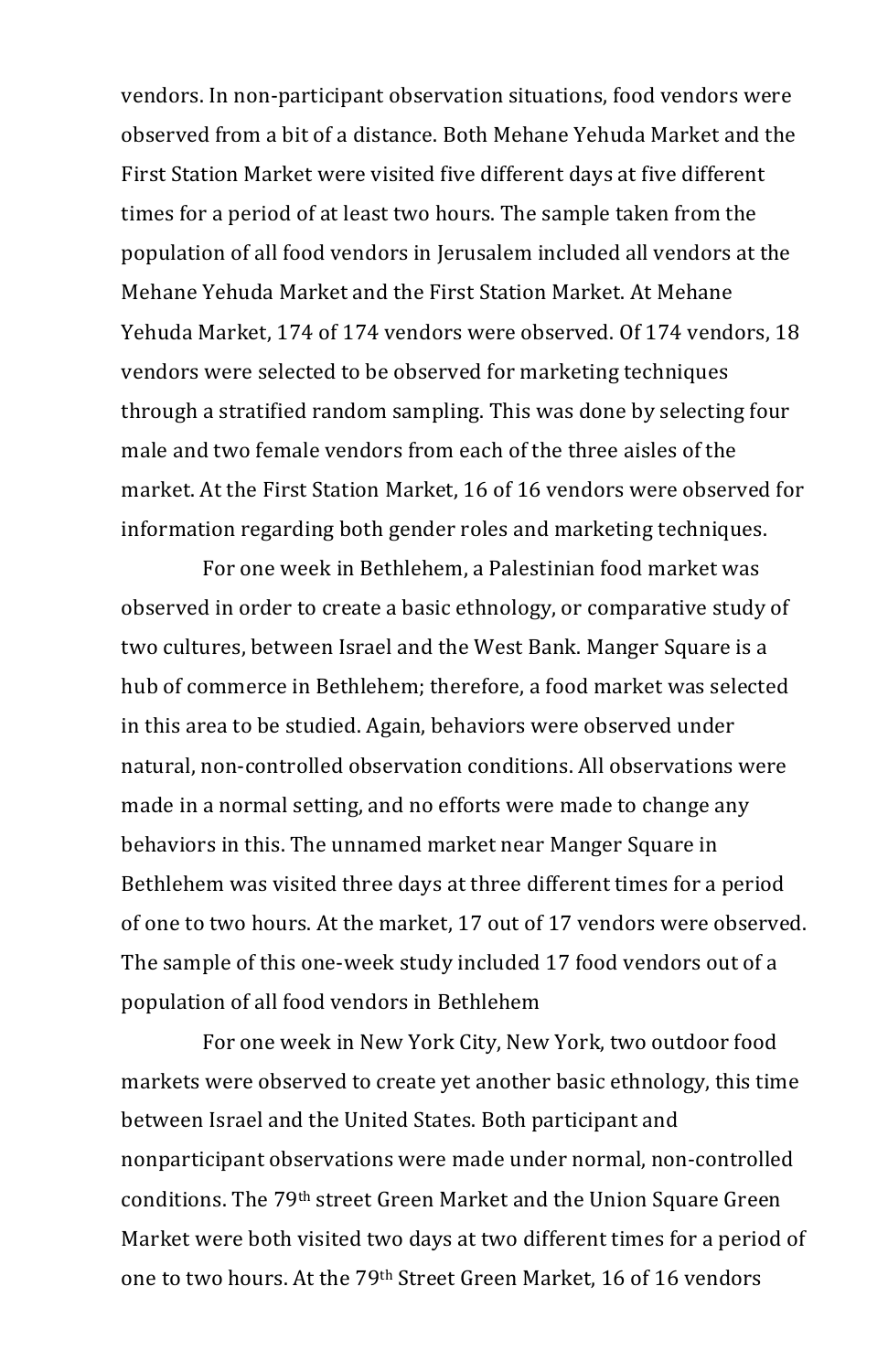were observed, and at the Union Square Green Market, 28 of 28 vendors were observed. The sample size of this one-week study included 44 food vendors out of a population composed of all food vendors in New York City.

### **Results**

#### *Gender Roles*

The hypothesis that drove the study of gender roles in Jerusalem food markets was that the findings would highlight some of the overarching gender roles of both the city itself and the country as a whole. The primary point of significance at Mehane Yehuda Market is that males predominantly occupy the domain of food selling and purchasing. The first trip to Mehane Yehuda Market revealed that 160 of 174 vendors are males. The second trip again showed 160 of 174 vendors as male. The third trip showed 159 of 173 vendors as male. Both the fourth and fifth trips again showed 160 of 174 vendors as male. On average, 91.94% of vendors at Mehane Yehuda Market during the five visits were male. Like vendors, the majority of buyers at Mehane Yehuda Market are also male. During each of the five visits to the market, five stores or stands were randomly selected to compare the amount of male to the amount of female shoppers. Of the first group, 6 of 10 shoppers were male. Of the second group, 9 of 13 shoppers were male. Of the third group, 3 of 5 shoppers were male. Of the fourth group,  $15$  of  $17$  shoppers were male. Finally, of the fifth group,  $7$  of  $9$  shoppers were male. On average,  $71.05\%$  of shoppers at the market during the five visits were male.

The gender distribution among vendors at the First Station Market was very different from that at Mehane Yehuda Market. In fact, the gender roles Mehane Yehuda Market mirrored those at the unnamed market in Bethlehem far more than those in the German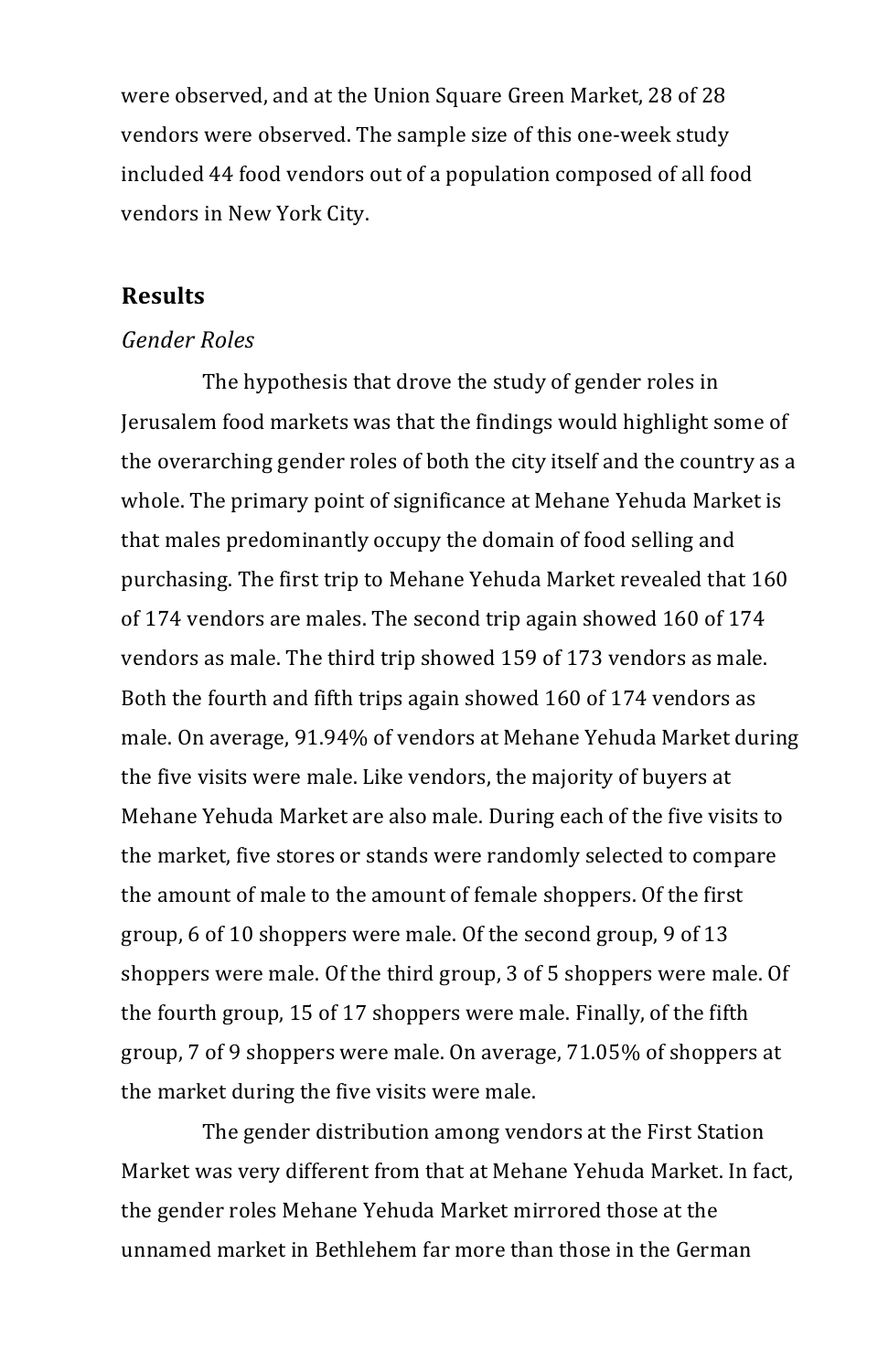Colony. Five different visits to the First Station Market each revealed the same ratio of male to female vendors: 10 to 6. Of the vendors, only 62.5% were male compared to 91.94% at Mehane Yehuda Market. Buyers at the First Station Market were observed in the same way as those at Mehane Yehuda Market. A different shop or stand was selected during each of the five visits to the market. Of the first group of shoppers,  $5$  of 10 shoppers were male. Of the second group,  $5$  of 9 were male. Of the third group, 3 of 4 were male. Of the fourth group, 6 of  $10$ were male. Finally, of the fifth group, 4 of 9 shoppers were male. On average, 57% of shoppers were male at the First Station Market.

The unnamed Bethlehem market revealed gender roles similar to those at Mehane Yehuda Market. All three visits to the market showed 17 out of 17 vendors as male. Females were present at or near the market making sales; however, these females were sitting on the ground selling grape leaves out of bags rather than standing at a stall selling a product. Because the study is focused on food vendors in food markets, the women sitting on the group near the markets were removed from the study. During the three visits, 100% of vendors were male. During each of the three visits, all of the shoppers were tallied to discover whether males or females dominated the purchasing in the market, or if the task was distributed equally among the genders. Of the shoppers during the first visit, 21 of 23 were male. Of the shoppers during the second visit, 34 of 35 were male. Of the shoppers during the second visit, 26 of 29 were male. On average, 92.70% of shoppers during the three visits to the market were male.

The two New York City food markets revealed gender distributions among buyers and sellers similar to those found at the First Station Market in the German Colony of Jerusalem. Both the first and second times Union Square Market was visited, 15 of 28 vendors, or 53.57% were male. Of the shoppers who passed through the market in a one-hour time span during the first visit, 18 of 54 were male. Of the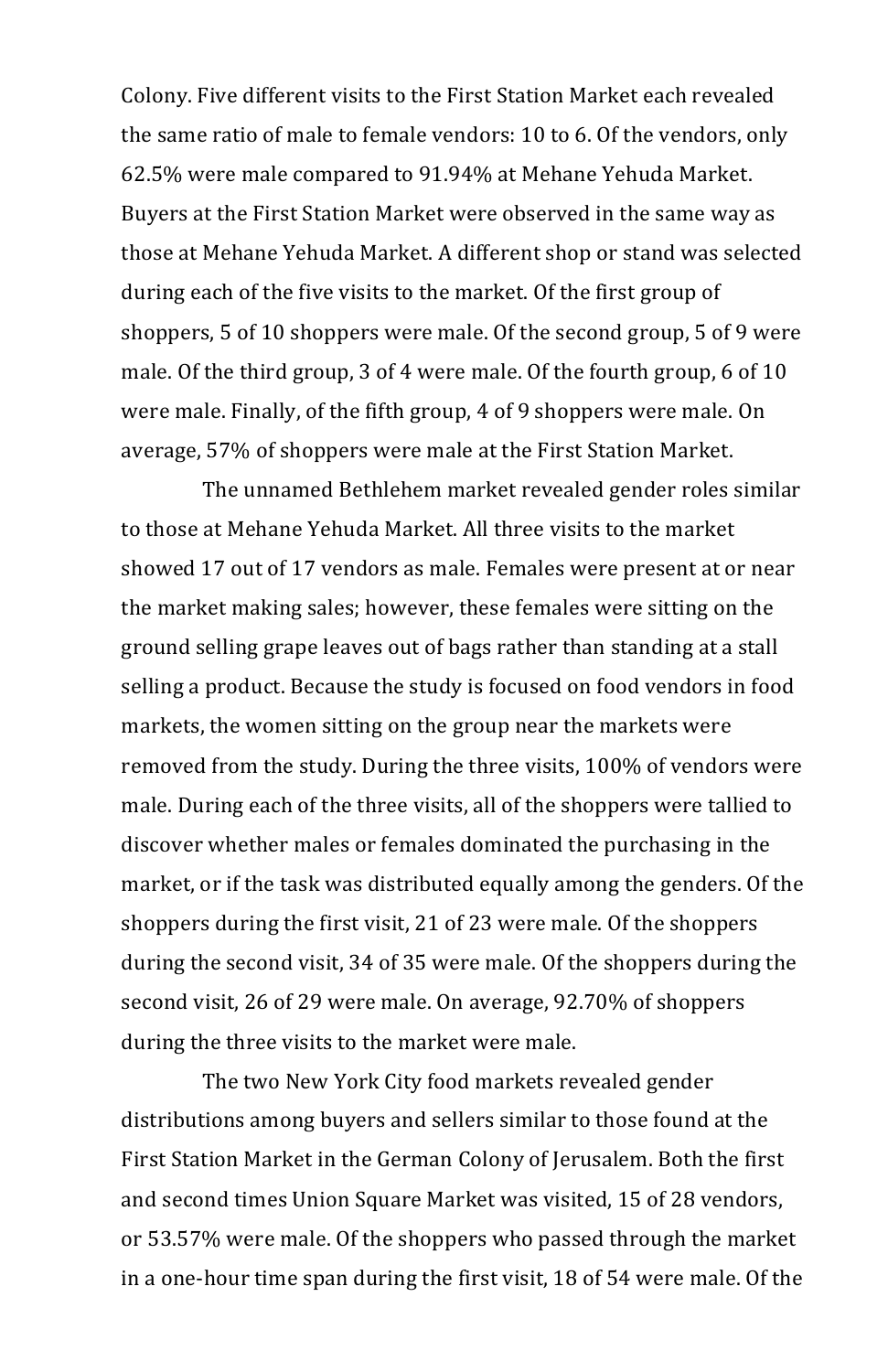shoppers who passed through the market in a one-hour time span during the second visit,  $26$  of 48 were male. On average, 43.75% of the shoppers during the two visits were male. At the 79<sup>th</sup> Street Green Market, 5 of 12 vendors were male during the first visit and 6 of 13 vendors were male during the second visit. On average, 43.91% of vendors at the market were male. Of the shoppers during two one-hour time frames at the market,  $11$  of 20 and  $12$  of 26 shoppers were male. On average, 50.57% of shoppers at the 79<sup>th</sup> Street Green Market were male.

#### *Marketing techniques*

Another facet of the study involved observing the various marketing techniques employed by vendors in the five markets that were visited. Gender was considered during the observations. At Mehane Yehuda Market, four primary marketing techniques are utilized. The first method involves constant cleaning of any windows surrounding or floors within a store. The vendors very often speak about the cleanliness of their stores—almost always loud enough for passing shoppers to hear. The second technique involves calling out to passing shoppers and vocally making an argument as to why a given shop has better prices, is cleaner, and/or has the tastiest food offerings available in the market. The third way vendors market their food products is by utilizing the ongoing conflict in the area. Vendors will often tell customers how their hummus, falafel, produce, etc. is truly Israeli rather than an import from the West Bank. One vendor shouted, "American! American! Come and buy my hummus. It is fresh and Israeli. Palestinian hummus is nothing like my Israeli hummus!" Finally, vendors attempt to gain purchases by offering samples of their foods.

Notably, the few female vendors at Mehane Yehuda only marketed their products through the presentation of a clean store. No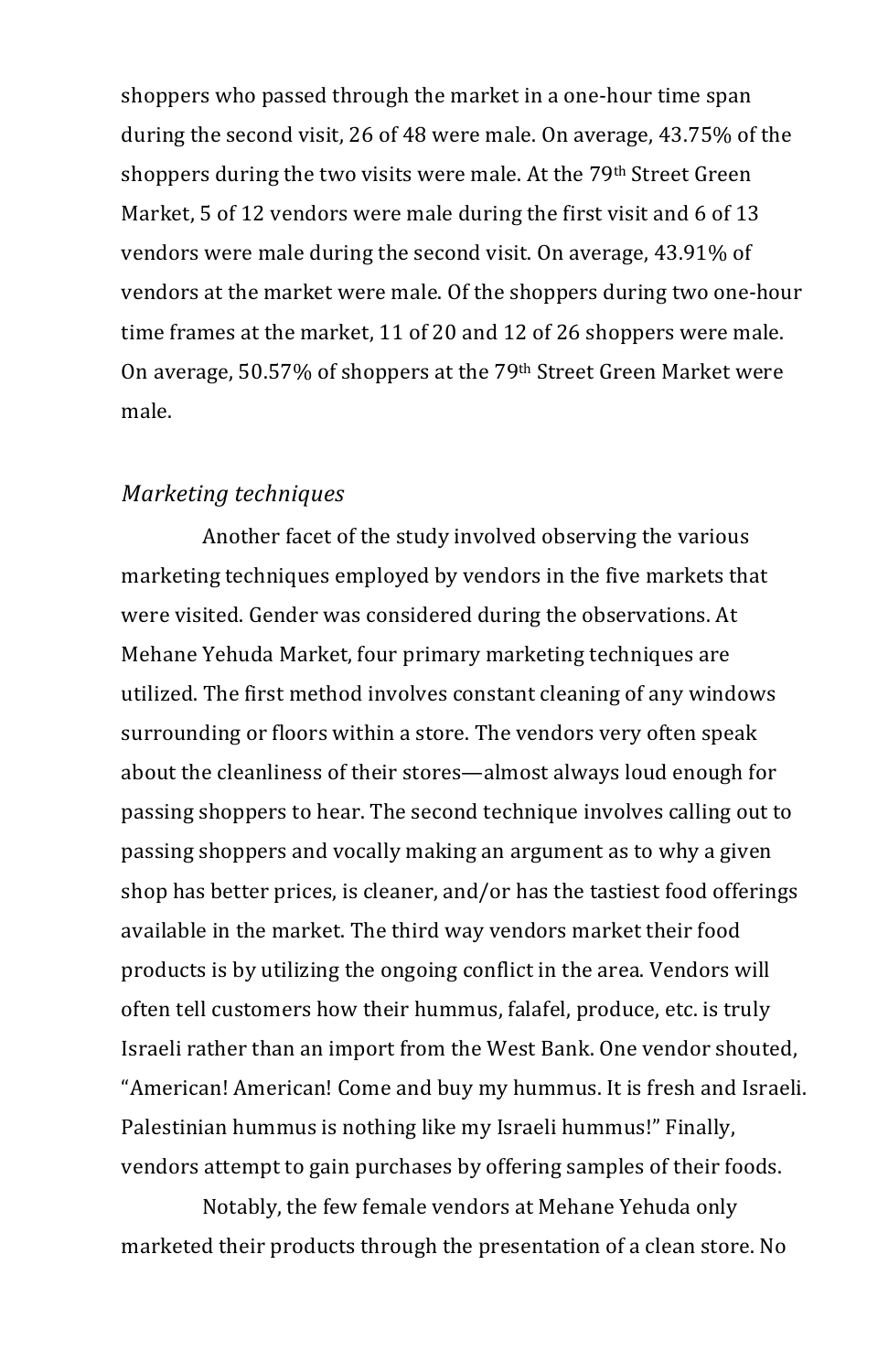female sellers were observed employing any marketing techniques that involved speaking to customers. In fact, the women only spoke to a customer if he or she asked a question or had already decided make a purchase. Men often stand behind their counters as they attempt to attract customers, but all the women in the market sit in their chairs waiting for customers to approach them.

Marketing at the First Station Market in the German Colony was far different than that in Mehane Yehuda. Two primary marketing techniques are used to attract customers. First, vendors create stands that are visually appealing to customers. Intricate signage promoting and intentional arrangements showing fresh produce are used by nearly all of the vendors in the market. There are signs made out of beautiful olive wood and chalkboard with writing in both Hebrew and English. The produce is arranged by color creating a rainbow of fruits and vegetables with the freshest items placed in the front. The second marketing strategy used is engaging with shoppers as they browse the markets. These interactions between seller and buyer are much different than those at Mehane Yehuda because they are not one-sided conversations about why a particular seller's product is better than all of the other offerings in the market. Sellers will tell onlookers about the uniqueness of their products and customers, in response, will frequently ask follow-up questions. Often, conversations moved beyond the produce being sold to a range of topics that include everything from the current conflict in the area to the health benefits of dates. Notably, male and female vendors use similar marketing techniques, and these methods are used to attract both male and female shoppers equally.

Marketing at the unnamed market in Bethlehem is practically nonexistent. Vendors occasionally call out to customers asking them to look at their offerings, but they just as often ignore passersby and converse with each other. Products are arranged haphazardly on makeshift shelves with overripe and fresh items intermixed. Because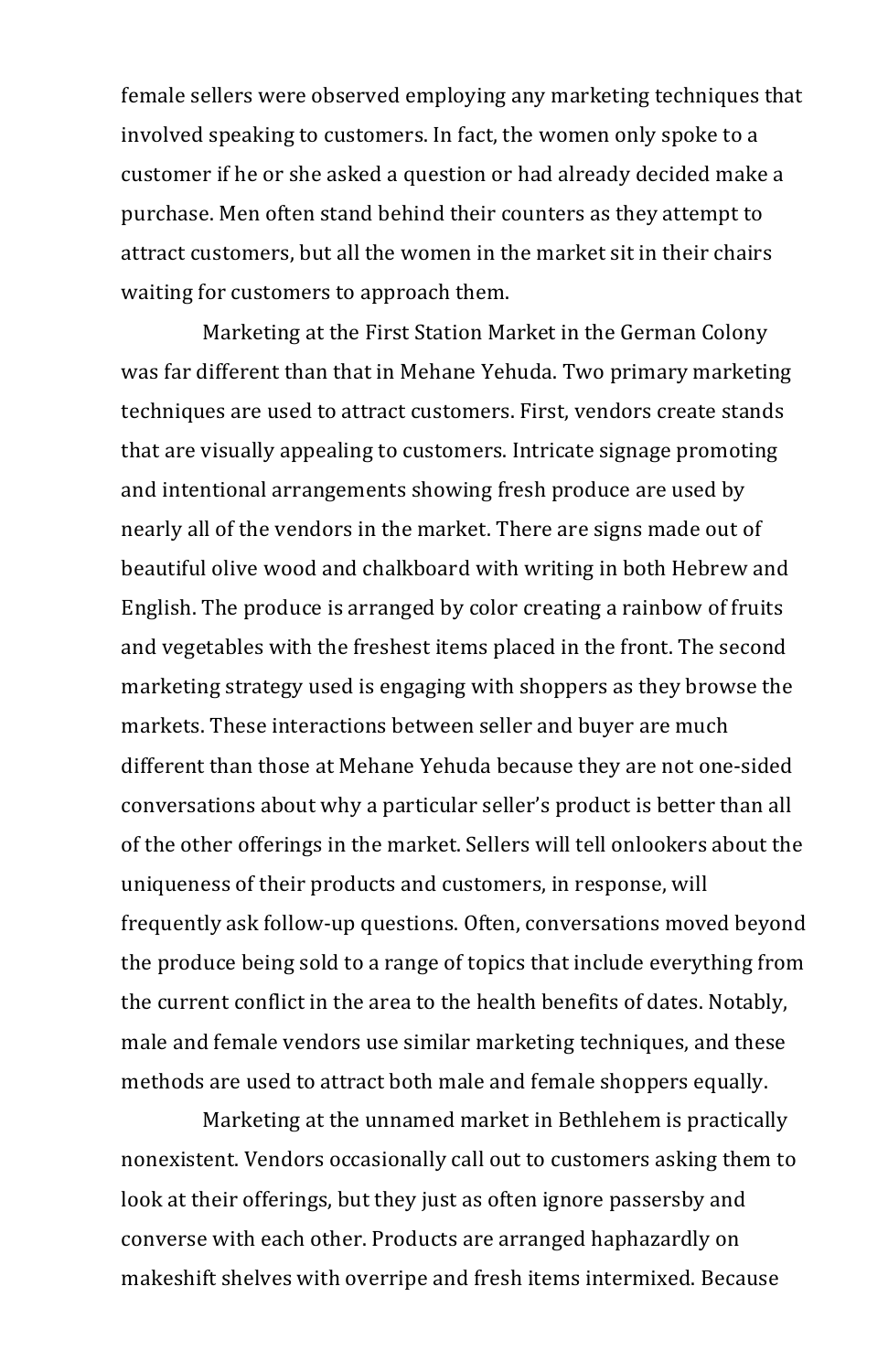no female vendors sell at the market, differences in techniques between the genders could not be observed.

The marketing techniques found at the two food markets in New York City mirrored those at the First Station Market at the German Colony in Jerusalem. Attractive signage is used to promote specific products, farms, or companies. Vendors can be seen engaging in lively conversations with customers that often have nothing to do with the produce being sold. Some customers appear as regulars and visit their favorite vendors, demonstrating that a sense of loyalty is present in the New York food markets. This loyalty is based on the conversations had that lead to relationships formed between vendors and customers. Males and females utilize the same marketing techniques and target male and female customers equally.

## **Discussion**

To reiterate, the primary goal of this study was to uncover gender differences in Israeli food markets that highlight the existing gender differences of the city of Jerusalem and, even further, the country of Israel. Studying Mehane Yehuda Market, the more traditional market in Jerusalem, revealed several key gender inequities that are characteristic of life in Jerusalem outside of the marketplace as well. First, engaging in local commerce is a male-dominated activity among *traditional* Israelis. Males far outnumber females in areas of both buying and selling. Second, vocalizing thoughts and opinions is also a characteristic of males rather than females in *traditional* Israeli society. The female vendors in Mehane Yehuda Market hardly speak, yet the male vendors are constantly yelling out to both customers and their friends.

When the First Station Market was visited to look for consistencies in the ways males and females behave in the food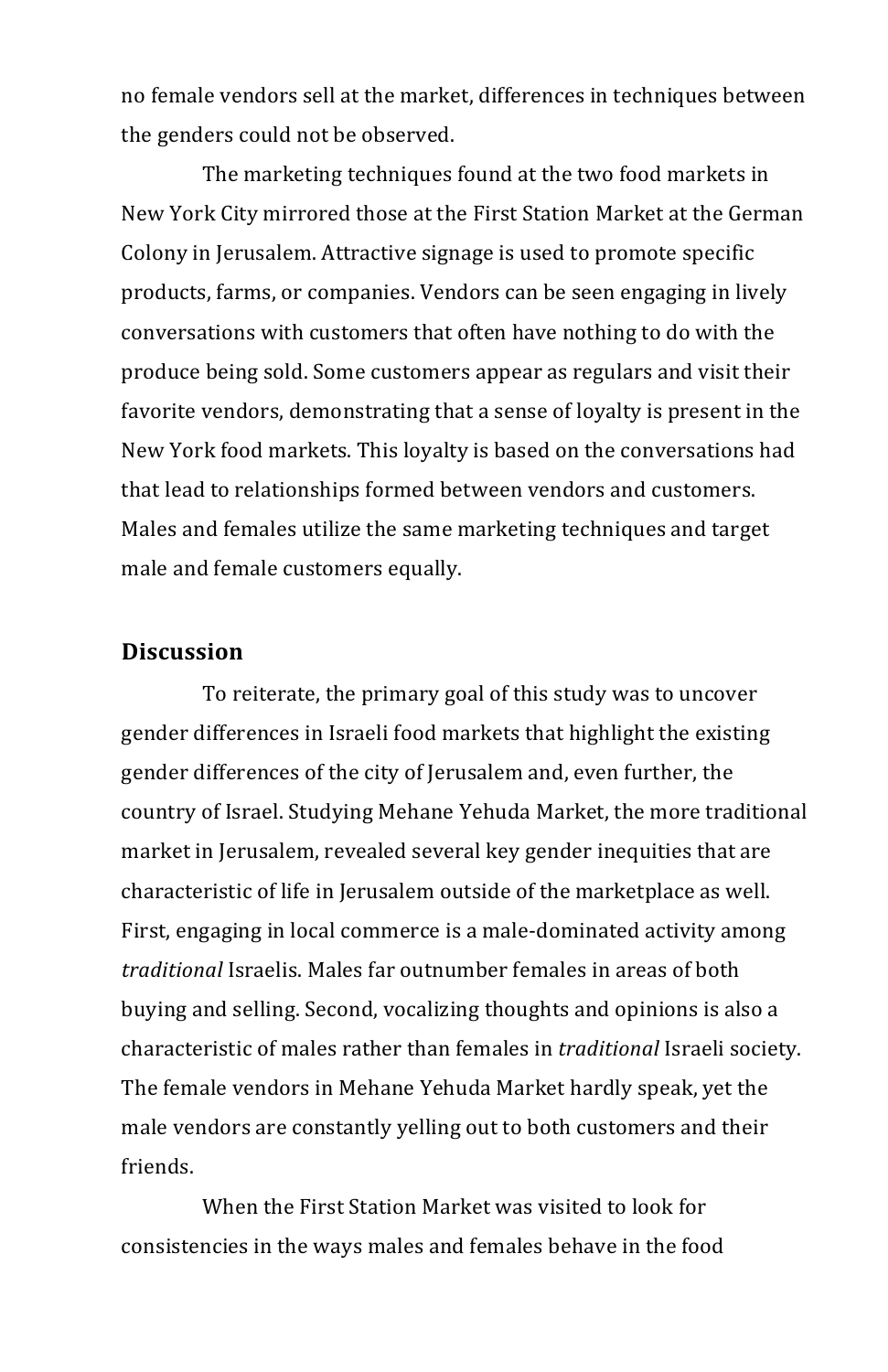markets, none were found. Because the markets are both in Jerusalem yet show such drastically different results when observed for gender roles, it is tempting to disregard the hypothesis that any gender roles unearthed in the food markets might reflect those of the culture as a whole. However, noting the difference between traditional and untraditional areas in Jerusalem and Israelis is crucial in interpreting the radical differences in results between the two markets. The First Station Market is in an area of Jerusalem, the German Colony, in which progressive thinking is rampant and encouraged. Westernization is obvious at every street corner in the area, where cafes serving organic coffee, sushi restaurants, and stores selling modern art are standard.

Life in New York City is the epitome of Western culture. It is hard to believe that the gender roles of the food markets in the Westernized area of Jerusalem, the German Colony, coincidentally mirror those of the markets in New York. Gender roles are intrinsically tied to culture, and where a culture is more progressive in general, it is usually more progressive in its view of gender. In New York City, males and females equally control the food market scene. If either gender has a slightly larger hold on the markets, it is female. In the German Colony, traditional Israeli views of women as quiet, at-home caretakers are being extinguished. Because the the First Station Market belongs to this area where there has been a cultural shift toward Westernization, women play a significant role alongside men in buying, selling, and utilizing marketing techniques to acquire customers.

If Westernization can be linked to gender roles, it is no surprise that the gender inequities discovered in the market in Bethlehem mirror those at the traditional Mehane Yehuda Market. Life in Bethlehem is very conventional, and the culture is far from experiencing Westernization; therefore, most women do not play a large role in the city's food markets or even the city as a whole. From observations in various parts of Bethlehem, it is apparent that many